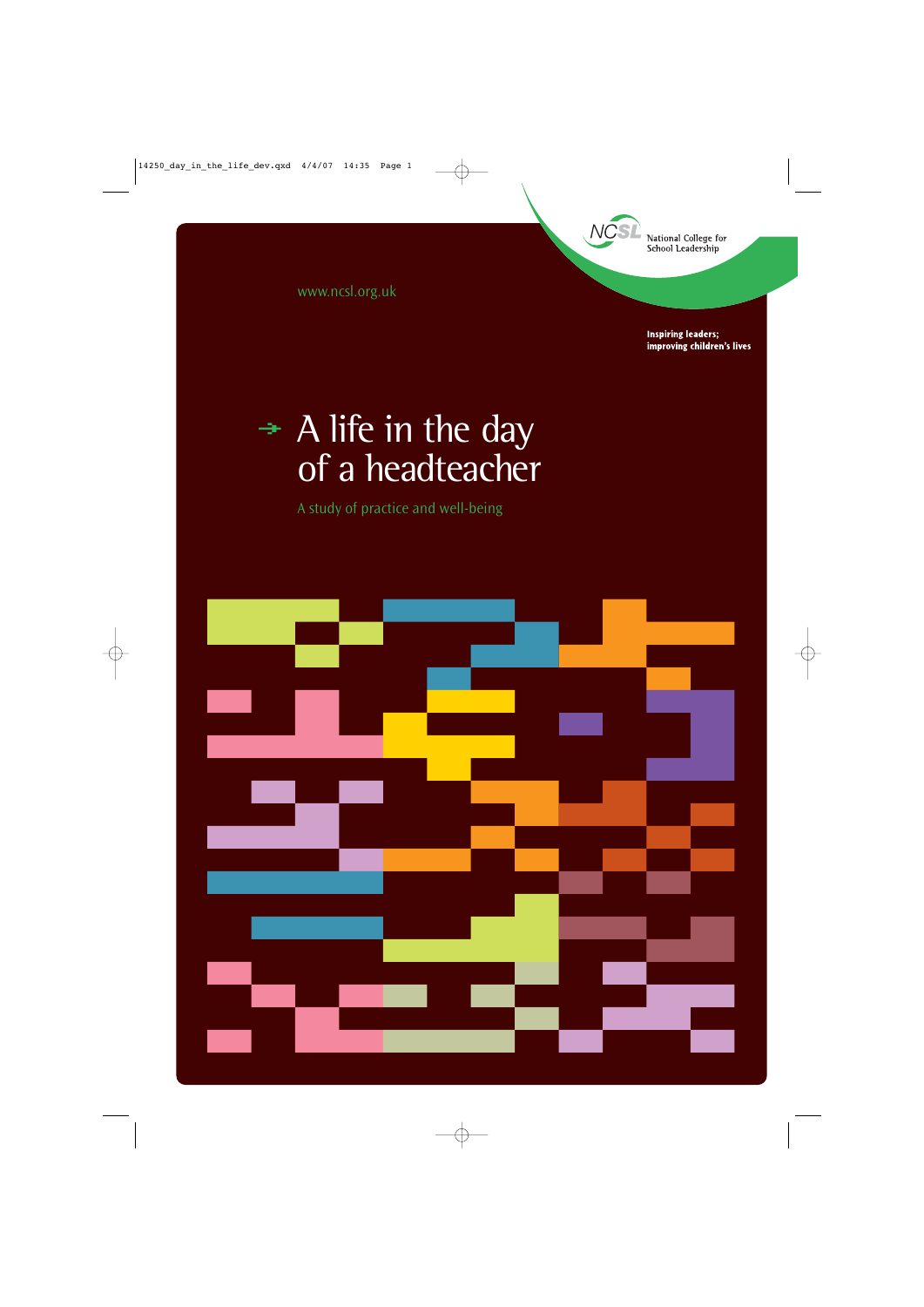**Michael Bristow, Research Officer Gillian Ireson, Research and Development Programme Coordinator Andy Coleman, Senior Research Officer NCSL Research and Policy Group**

# March 2007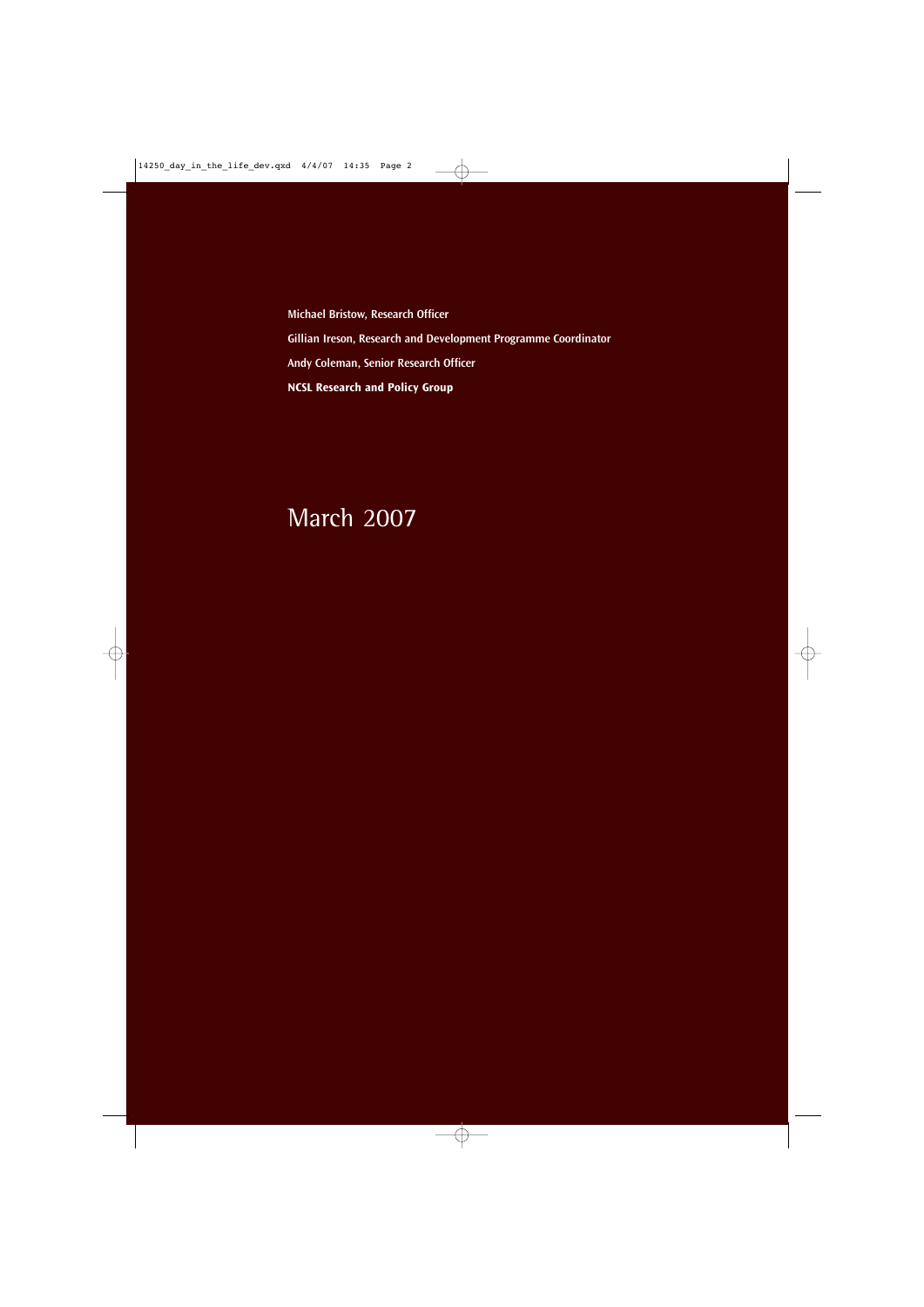# **Contents**

|  |                 | List of tables and figures                                                            | $\overline{7}$ |
|--|-----------------|---------------------------------------------------------------------------------------|----------------|
|  |                 | <b>Executive summary</b>                                                              | 8              |
|  | 1. Introduction |                                                                                       | 12             |
|  |                 | 2. Literature review                                                                  | 14             |
|  |                 | 2.1 Introduction                                                                      | 14             |
|  |                 | 2.2 School leadership and key policy changes:<br>complexity and accountability issues | 15             |
|  |                 | 2.3 Well-being, job satisfaction, stress and work-life<br>balance beyond teaching     | 17             |
|  |                 | 2.3.1 Johnson et al (2005) - work-related stress<br>across occupations                | 17             |
|  | 2.4. Well-being |                                                                                       | 19             |
|  |                 | 2.4.1 What is meant by well-being?                                                    | 20             |
|  |                 | 2.4.2 What promotes well-being at work?                                               | 21             |
|  | 2.4.3           | Job satisfaction and stress in relation to headship                                   | 24             |
|  |                 | 2.4.4 Definitions of stress                                                           | 24             |
|  |                 | 2.4.5 Headteachers and stress                                                         | 25             |
|  |                 | 2.4.6 The relationship between stress and job satisfaction<br>for headteachers        | 28             |
|  |                 | 2.5 Work-life balance                                                                 | 35             |
|  |                 | 2.5.1 What is meant by work-life balance?                                             | 37             |
|  |                 | 2.5.2 What strategies do headteachers adopt to<br>maintain work-life balance?         | 39             |
|  |                 | 2.6 Implications for future research                                                  | 40             |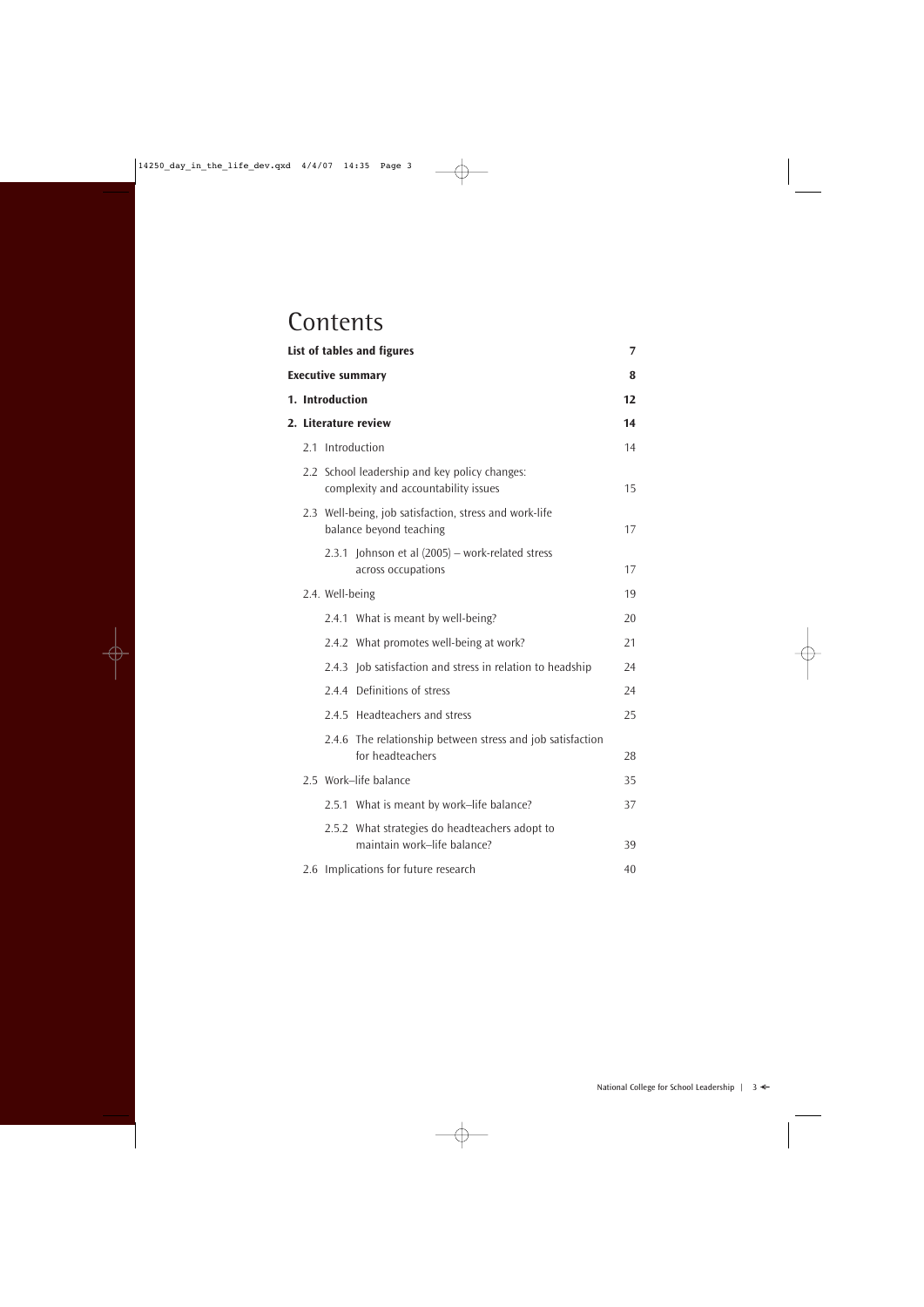|  | 3. Methodology |                                                                       | 41 |
|--|----------------|-----------------------------------------------------------------------|----|
|  | 3.1 Sample     |                                                                       | 41 |
|  |                | 3.2 Researchers                                                       | 42 |
|  |                | 3.3 Research design measures                                          | 43 |
|  |                | 3.3.1 Piloting                                                        | 43 |
|  |                | 3.3.2 Journal                                                         | 43 |
|  |                | 3.3.3 Observation visit                                               | 44 |
|  |                | 3.3.4 Interview                                                       | 45 |
|  | 3.4 Analyses   |                                                                       | 45 |
|  |                | <b>4. Results and discussion</b>                                      | 47 |
|  |                | 4.1 What does the working life of a headteacher<br>look like in 2006? | 47 |
|  |                | 4.2 Nature of the working life – overview of main tasks               | 47 |
|  |                | 4.3 Descriptions of the day                                           | 51 |
|  | 4.3.1          | Demanding and pressured                                               | 51 |
|  |                | 4.3.2 Responsive and flexible                                         | 52 |
|  |                | 4.3.3 Personal relationships                                          | 53 |
|  |                | 4.3.4 Management and leadership                                       | 53 |
|  |                | 4.3.5 Other issues                                                    | 54 |
|  |                | 4.4 What would headteachers change about their job?                   | 54 |
|  |                | 4.4.1 Accountability, bureaucracy and external demands                | 55 |
|  |                | 4.4.2 Increased capacity                                              | 56 |
|  |                | 4.4.3 Professional development                                        | 57 |
|  |                | 4.4.4 Changing the culture of headship                                | 57 |
|  |                | 4.5 Which elements of the job offer most reward<br>and satisfaction?  | 57 |
|  | 4.5.1          | Developing others                                                     | 58 |
|  |                | 4.5.2 The nature of the job                                           | 59 |
|  |                | 4.5.3 Personal relationships                                          | 60 |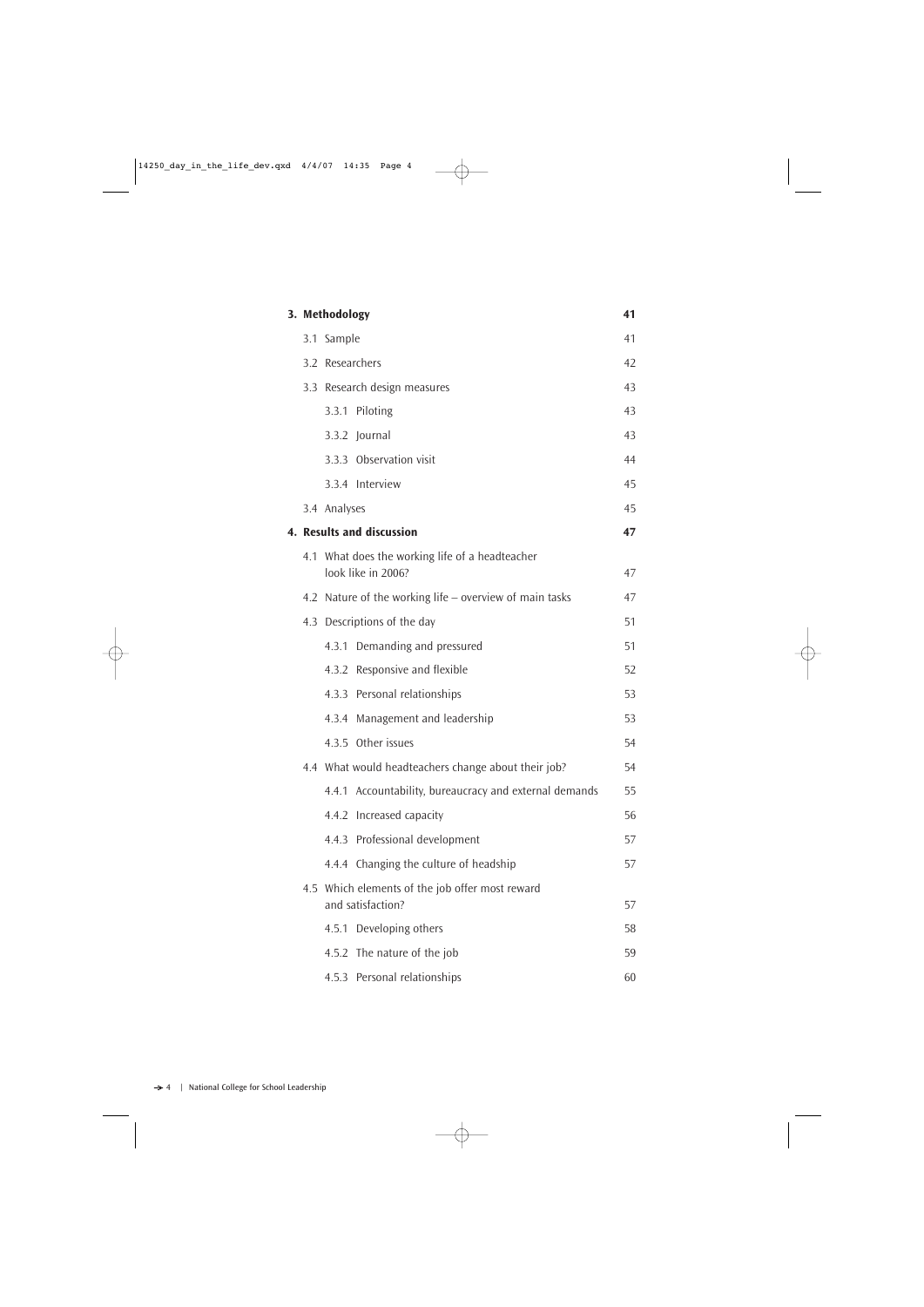| 4.6 Which elements of the job offer least reward<br>and satisfaction? |                                                                                 |          |  |
|-----------------------------------------------------------------------|---------------------------------------------------------------------------------|----------|--|
| 4.6.1                                                                 | Internal resources and contextual issues                                        | 61<br>61 |  |
|                                                                       | 4.6.2 Child- and learning related matters                                       | 62       |  |
|                                                                       |                                                                                 |          |  |
|                                                                       | 4.6.3 External demands and bureaucracy                                          | 64       |  |
|                                                                       | 4.6.4 Others                                                                    | 65       |  |
|                                                                       | 4.7 What contributes to a positive work–life balance?                           | 65       |  |
| 4.7.1                                                                 | <b>Health and hobbies</b>                                                       | 65       |  |
|                                                                       | 4.7.2 Family, friends and personal support                                      | 66       |  |
|                                                                       | 4.7.3 Strategies for managing work                                              | 66       |  |
|                                                                       | 4.7.4 Personal philosophy                                                       | 69       |  |
|                                                                       | 4.7.5 Poor work-life balance                                                    | 70       |  |
|                                                                       | 4.7.6 Coping strategies                                                         | 70       |  |
|                                                                       | 4.8 What hinders work-life balance?                                             | 72       |  |
|                                                                       | 4.8.1 Pressure of work demands                                                  | 72       |  |
|                                                                       | 4.8.2 Paperwork, lack of opportunities for delegation and<br>a need for control | 72       |  |
|                                                                       | 4.8.3 Staff issues including unionisations                                      | 73       |  |
|                                                                       | 4.8.4 Other                                                                     | 73       |  |
|                                                                       | 4.9 Three things to improve work–life balance                                   | 74       |  |
|                                                                       | 4.9.1 Administrative support                                                    | 74       |  |
|                                                                       | 4.9.2 Delegation                                                                | 74       |  |
| 4.9.3                                                                 | Reducing dependency on the head                                                 | 74       |  |
| 4.9.4                                                                 | Improved professional development                                               | 75       |  |
| 4.9.5                                                                 | Reduced working hours                                                           | 75       |  |
| 4.9.6                                                                 | Dedicated leadership time                                                       | 75       |  |
| 4.9.7                                                                 | Other                                                                           | 75       |  |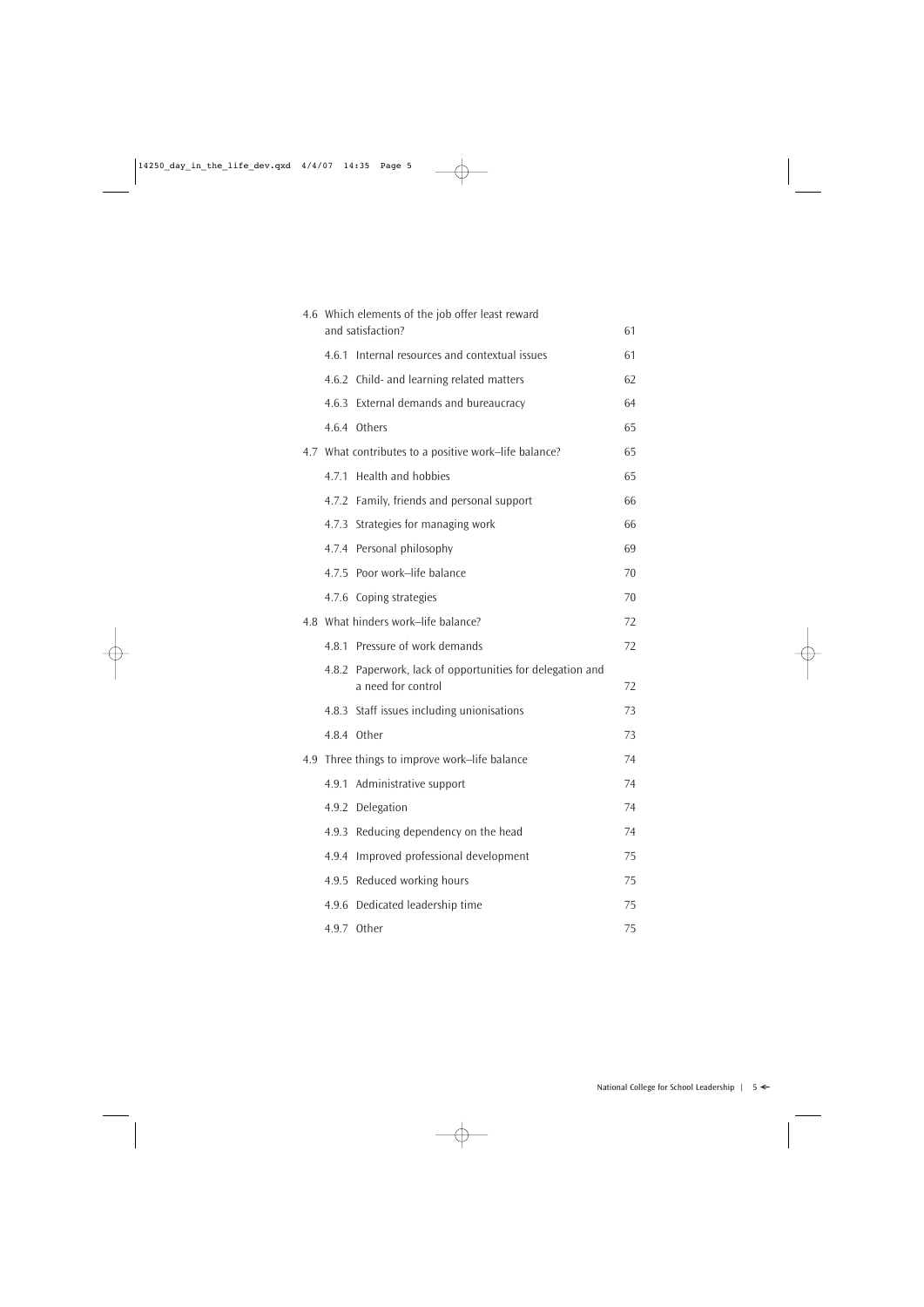| 5. Conclusions and implications              |                   |                                                                                  | 76 |
|----------------------------------------------|-------------------|----------------------------------------------------------------------------------|----|
|                                              |                   | 5.1 Existing headteacher practice and the future of the role                     | 76 |
|                                              |                   | 5.1.1 Distributed leadership                                                     | 77 |
|                                              |                   | 5.1.2 Prioritise personal and professional lives                                 | 78 |
|                                              | 5.1.3             | Deal confidently and comfortably with negative<br>staff, parent and pupil issues | 79 |
|                                              |                   | 5.1.4 Supportive networks and collaboratives                                     | 79 |
|                                              |                   | 5.1.5 Positive and active life outside school                                    | 80 |
|                                              |                   | 5.2 Future research                                                              | 82 |
|                                              |                   | 6. Acknowledgements                                                              | 84 |
| 7. Bibliography                              |                   |                                                                                  | 85 |
|                                              | <b>Appendices</b> |                                                                                  | 90 |
|                                              |                   | <b>Appendix 1</b> Journal instructions and example journal page                  | 90 |
|                                              |                   | <b>Appendix 2</b> Example observation schedule                                   | 92 |
| <b>Appendix 3</b> Example interview schedule |                   |                                                                                  | 96 |
|                                              |                   | Appendix 4 Data analysis - key emerging themes template                          | 99 |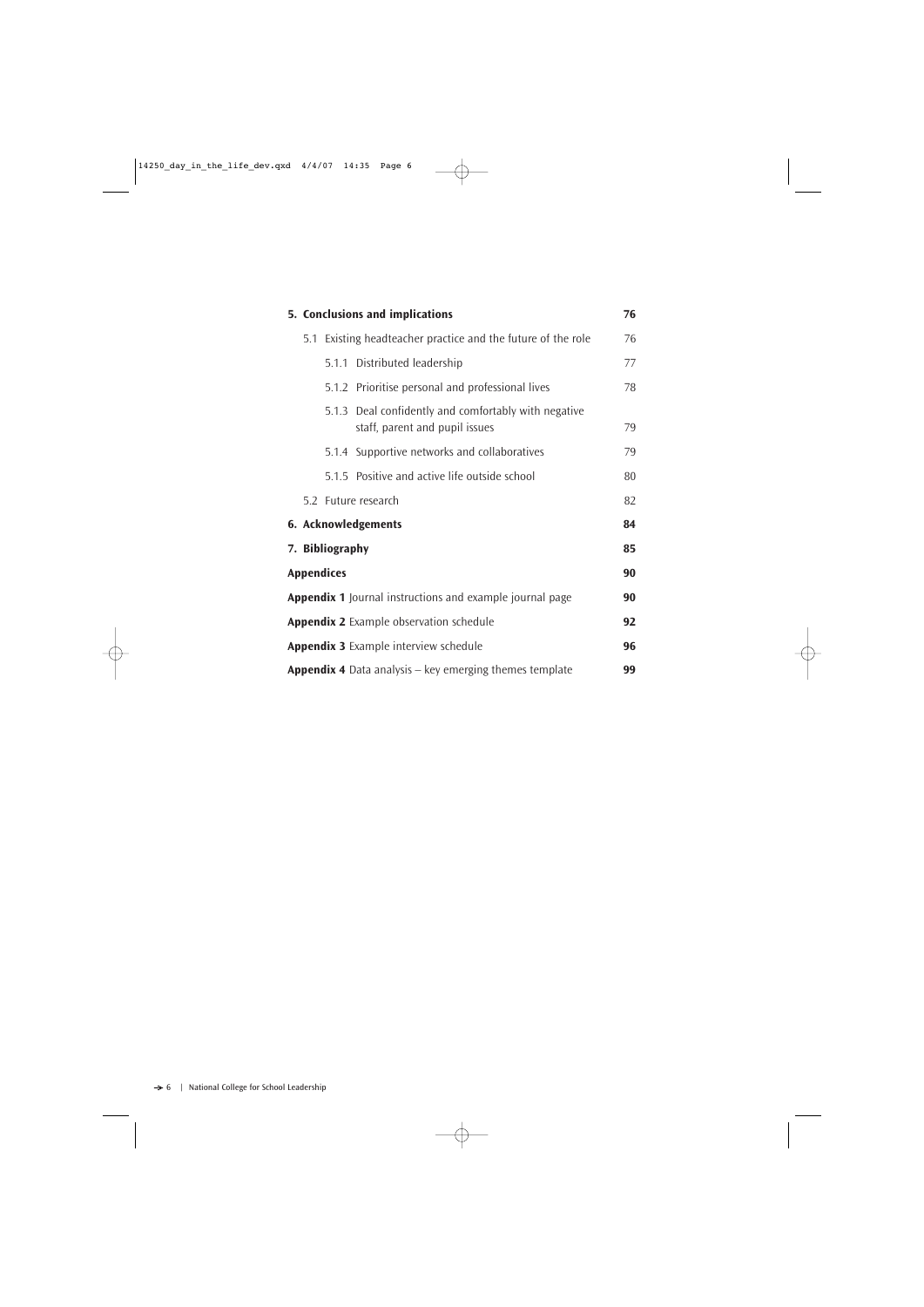# List of tables and figures

# **Tables**

| Table 1 | Rankings of headteachers, teachers and teaching assistants |
|---------|------------------------------------------------------------|
|         | out of 26 occupations by physical health, psychological    |
|         | well-being and job satisfaction                            |

- Table 2 Categories of job satisfaction and dissatisfaction for headteachers
- Table 3 Characteristics of the sample headteachers by phase, government office region, gender and experience
- Table 4 Summary of individual activities and broad task groups for headteachers
- Table 5 Coping strategies employed by participants

# **Figures**

Figure 1 Proportion of headteacher time for each broad task group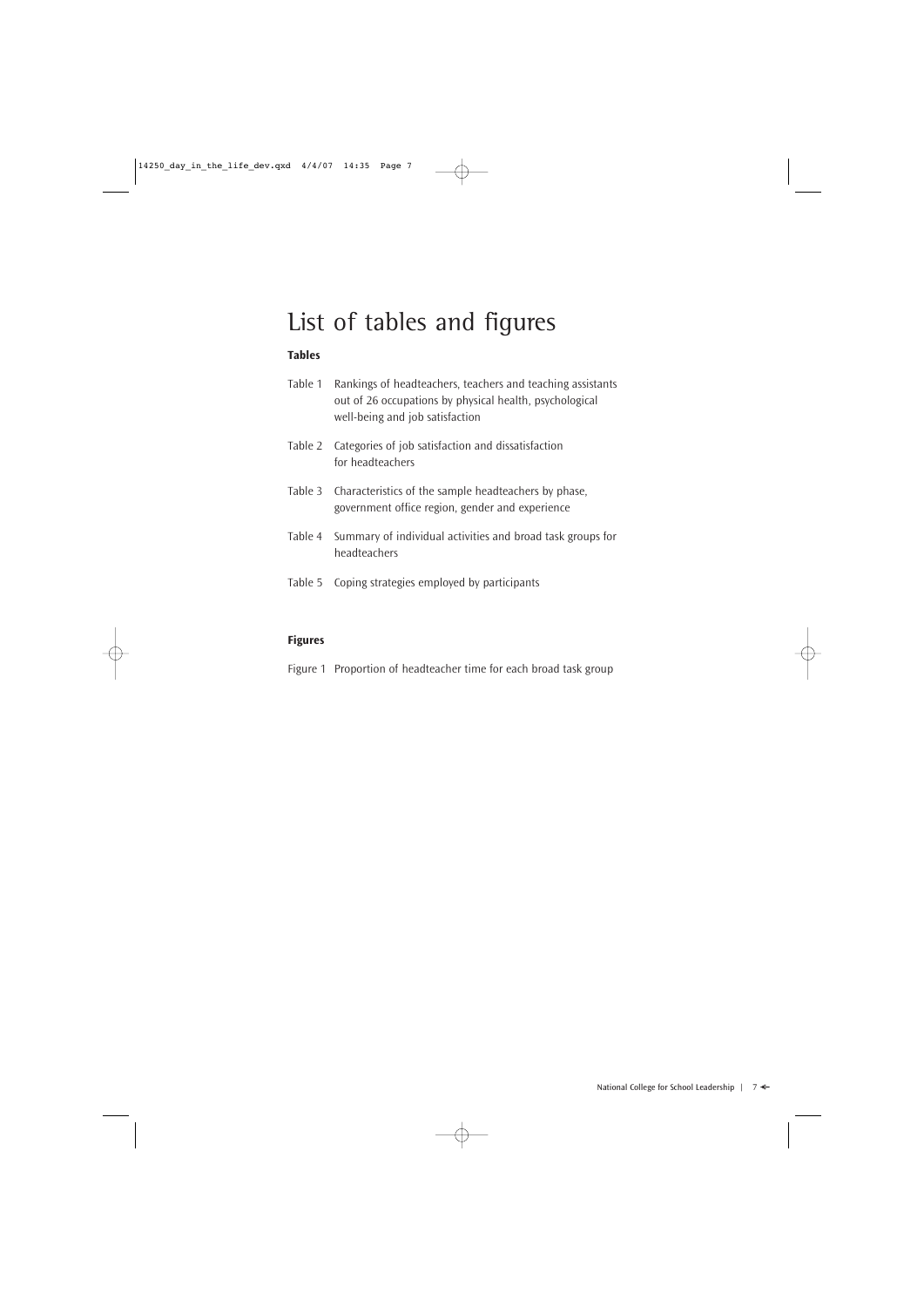# Executive summary

This is a report of a study of the nature of the working lives and practices of contemporary headteachers in England conducted by the National College for School Leadership (NCSL).

At NCSL's regional conferences in 2005, many headteachers cited relentlessness, accountability and complexity of headship as some of the major issues facing the profession. Underlying these issues, this study specifically explores the concepts of well-being, work–life balance, stress and job satisfaction. The following definitions of these concepts were used to inform the design of the study:

• well-being: *'… positive well-being … is … something that is more than simply the absence of stress or illness, but rather involves positive enjoyment and pleasure'*

#### **Gambles et al, 2006 p 37**

• work–life balance: *'… simply describes any set of policies and practices that employers can put in place, which help people achieve better balance between work and their lives outside work and benefits the business'*

#### **Department of Trade and Industry, 2006**

- stress: *'teacher stress may be defined as the experience by the teacher of unpleasant, negative emotions, such as anger, anxiety, tension, frustration or depression, resulting from some aspect of their work as a teacher'* **Kyriacou, 2001 p 28**
- job satisfaction: *'… the positive emotional reactions and attitudes an individual has towards their job'*

#### **Faragher et al, 2005 p 106**

There is a limited amount of research literature that focuses on these issues specifically in relation to headship. Previous research has tended to focus on the teaching profession in general. However, limited previous work has included a study of stress in UK heads (Cooper & Kelly, 1993), stress and job satisfaction among primary heads (Chaplain, 2001) and work–life balance in headship (Daniels & French, 2006). Nevertheless, the review of literature highlighted particular issues around contemporary headship and well-being. Amongst others, the constant flow of new initiatives together with an increasing emphasis on output measures has affected the role and remit of headteachers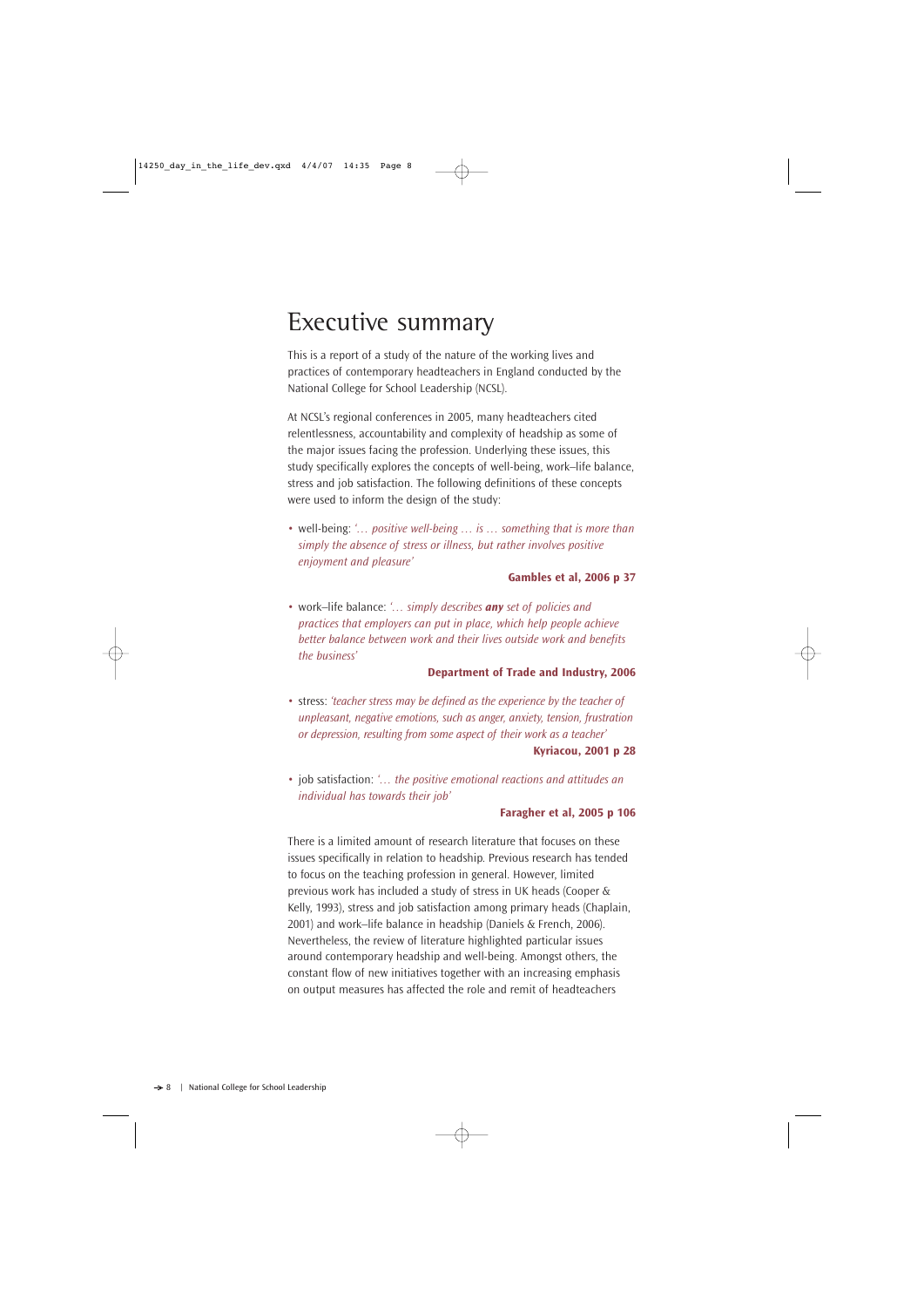profoundly. Driven by changes of policy and emphasis, the tasks that headteachers are expected to undertake have changed significantly in recent years, with their work increasingly being perceived as pressured. The well-being of headteachers is affected by the operational and strategic working environment and the ethos and morale within the education system, as well as opportunities to undertake professional development.

In light of the lack of research and the fact that there have been significant changes to the role since much of the previous work was conducted, this study serves to provide timely evidence on contemporary practice and the outlined underlying issues.

The study involved 34 practising headteachers, both novice and experienced from all phases and government regions. The study used a three-stage methodology to gather data upon their working lives: a journal of headship completed over the course of two weeks; a non-participant observation of a working day; and a follow-up interview. Research tools for each of these were constructed with the help of subject matter experts, who advised on the design and content. The fieldwork was carried out between May and August 2006. Data was analysed with the use of Excel and NVivo software.

Content analysis of the participants' journals identified 54 distinct areas of activity. These were grouped into eight meta-categories covering: *strategic leadership, management, administration, external stakeholders, internal stakeholders, continuous professional development, personal issues* and *various unspecified tasks.* An analysis of the time spent on these activities revealed that participants in this study spent almost a quarter of their time undertaking administrative tasks. Meeting the demands of external stakeholders was the second most time-consuming activity. Management-based activities, in particular management of staff, was the third highest category in terms of time spent.

Descriptions of the working life of participants were based on the journals and additional data provided by shadowing and interviewing participants. These descriptions showed that participants' working lives are demanding and pressured, with a fast pace and involving long hours. The variety of their work was also evident, with participants needing to be flexible and responsive to unexpected challenges. Indeed, half of the participants in this study highlighted the fact that there was no such thing as a typical day. Other noteworthy aspects of their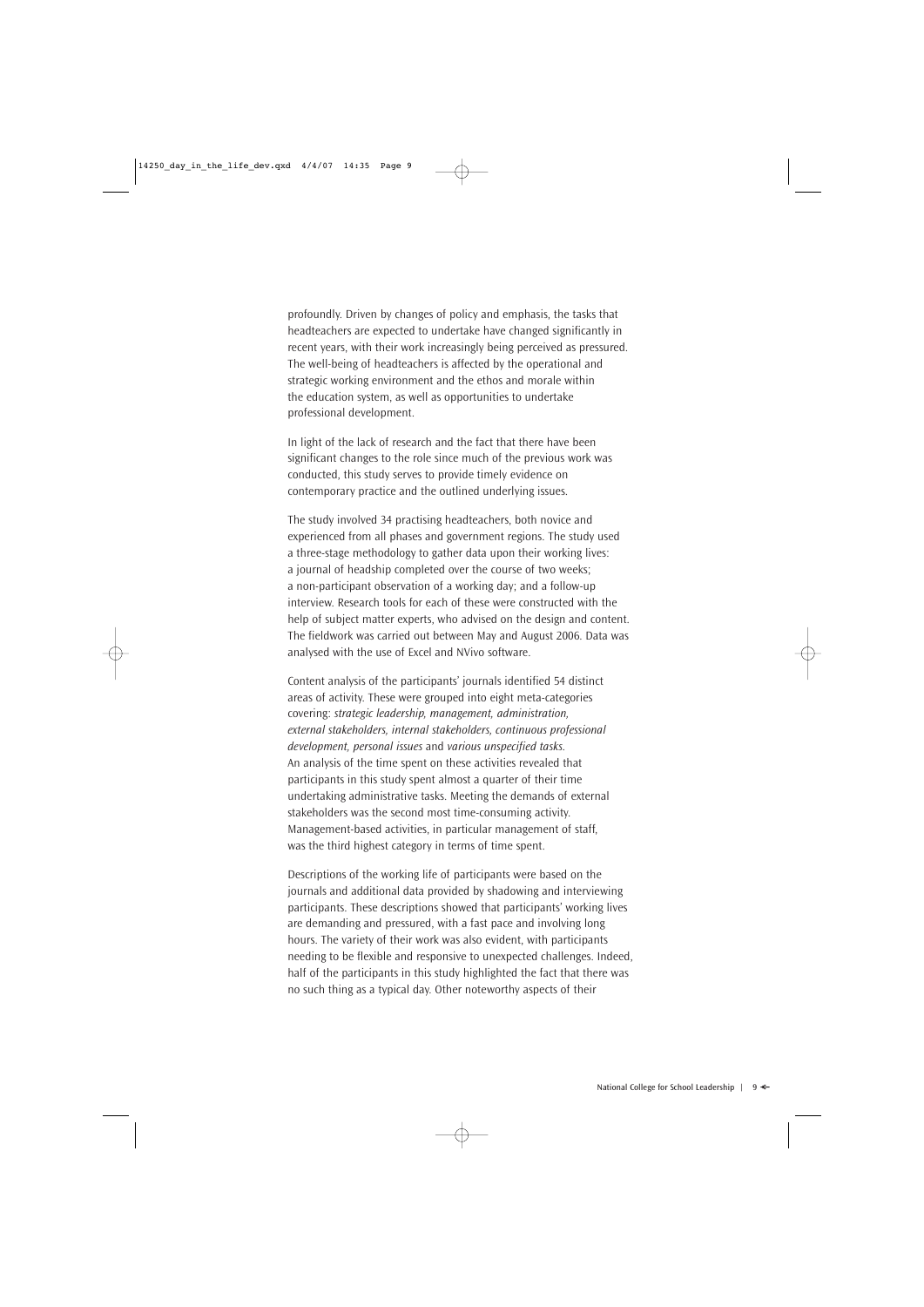working lives included personal relationships, in particular responding to the needs of others, conducting managerial tasks and engaging in leadership.

When asked what they would change about headship, participants identified accountability, bureaucracy and external demands. Additionally, increased capacity, more professional development opportunities and challenging the culture of headship were also cited.

The findings illustrate that developing others, in particular seeing children progress, develop and succeed, was one of the most rewarding and satisfying aspects of their job. Other rewarding aspects of their job included leading the strategic direction of the school and positive personal relationships. The least rewarding and satisfying elements of headship included dealing with negative staff and parent issues, and excessive bureaucracy.

Participants detailed a number of coping strategies. These included a variety of hobbies, support from family and friends, strategies for managing work, and personal philosophy: all of these contributed to a positive work–life balance. In contrast, pressure of work demands, a lack of opportunities for delegation, and negative staff and parental issues hindered the achievement of a positive work–life balance.

To improve work–life balance, participants suggested the need for increased levels of administrative support, greater distribution of leadership and a reduction in dependency on the headteacher, amongst others.

The study reveals much about the practice of headteachers and offers suggestions from heads themselves about the future of their role.

It is evident from this study that, for some, it is the best job that they could carry out – indeed, some look upon it as a vocation. Notwithstanding this, the current study offers an insight to the various perceptions, positive and negative, of the role that exist in today's population of headteachers. An illustration of this variety and, in some instances, polarisation is that, for some participants, the least rewarding and most challenging aspects of their work – the variety, complexity and accountability – are the very things which others find most rewarding. The findings also demonstrate that, for some participants, a healthy work–life balance is achievable, whilst for others it is not, despite similar demands, workloads and pressures.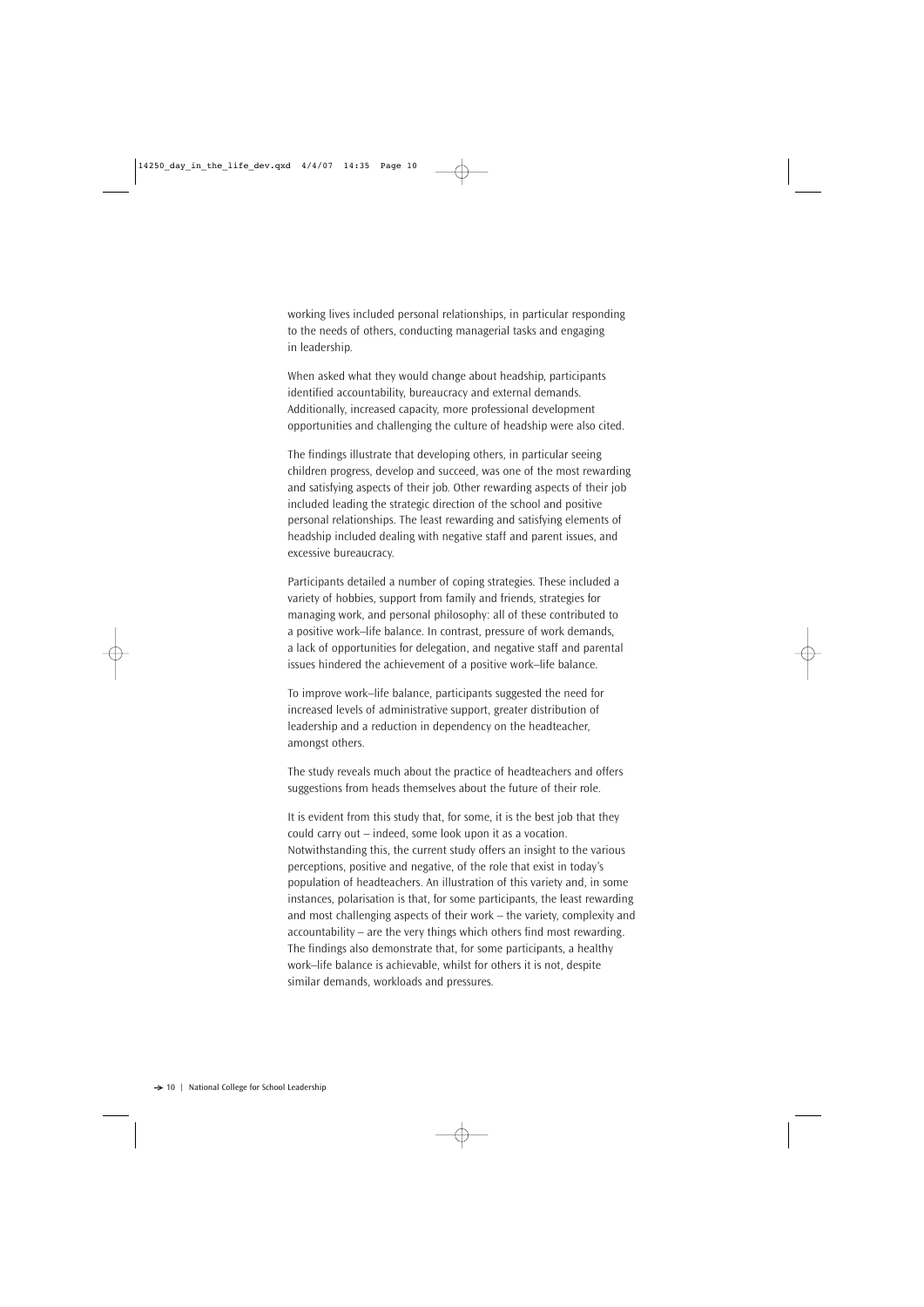The majority of those who detailed that they relish the challenges and enjoy the variety of the role, and achieve a positive work–life balance, were more often those who had effectively *distributed leadership* across and within the school, who could *prioritise their personal and professional lives,* could *deal confidently and comfortably with negative staff, parent and pupil issues,* who fostered and were part of *supportive networks or collaboratives* and who had a *positive and active life outside school.* These strategies offer us insights and implications for stakeholders into how and why some headteachers manage to achieve a work–life balance, and find satisfaction and reward in their role.

Conducting this study has reinforced the urgent need for further empirical research into the ways in which contemporary headteachers carry out their role. This would allow thorough exploration and understanding of the specific and complex relationships between well-being, stress, job satisfaction and work–life balance.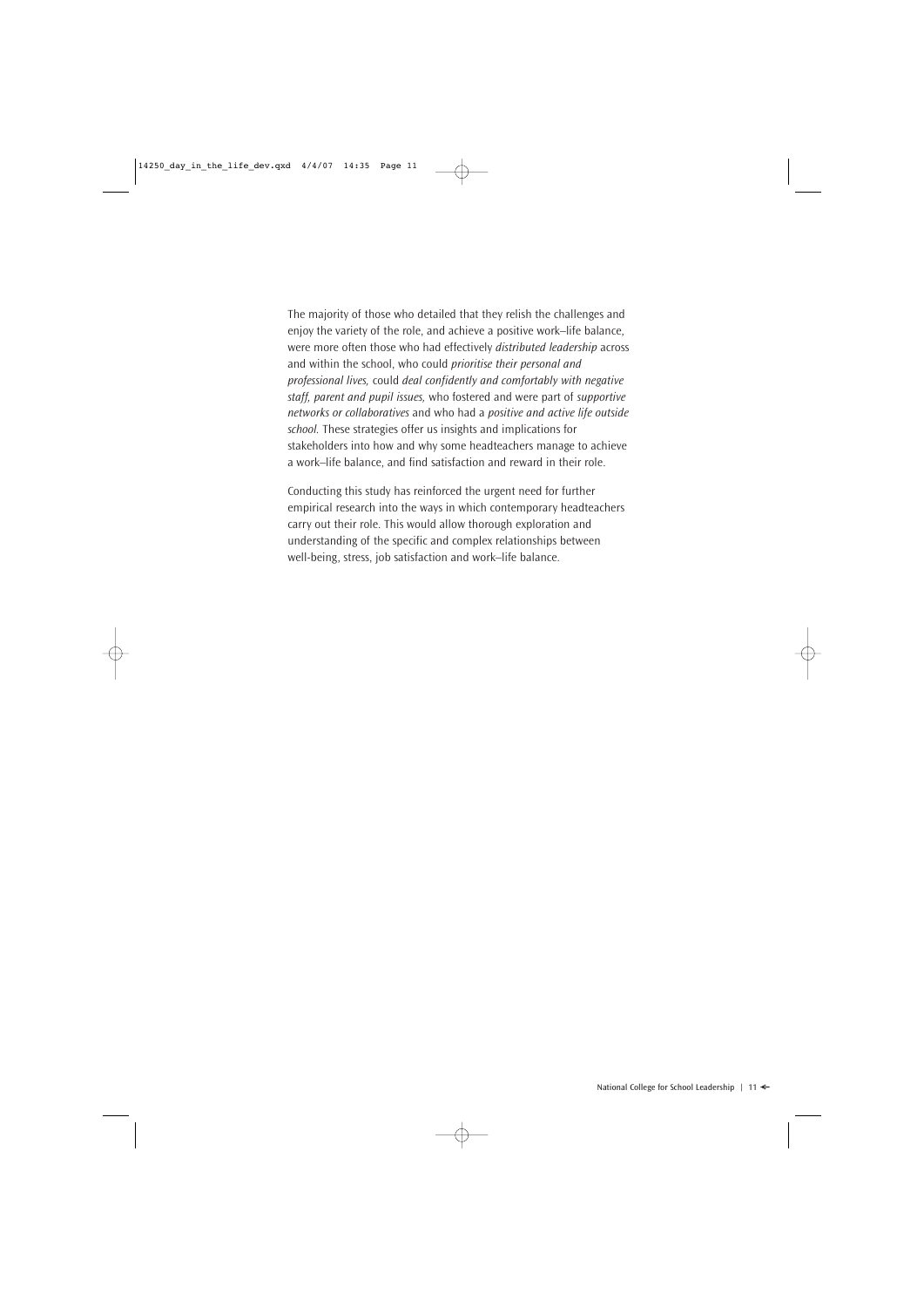# $\div$  1. Introduction

This is a report of a study of the nature of the working lives and practices of contemporary headteachers in England conducted by the National College for School Leadership (NCSL).

At NCSL's regional conferences in 2005, many headteachers cited relentlessness, accountability and complexity of headship as some of the major issues facing the profession. This study specifically explores the concepts underlying these issues: well-being, work–life balance, stress and job satisfaction. The following definitions of these concepts were used to inform the design of the study:

• well-being: *'… positive well-being … is … something that is more than simply the absence of stress or illness, but rather involves positive enjoyment and pleasure'*

#### **Gambles et al, 2006 p 37**

• work–life balance: *'… simply describes any set of policies and practices that employers can put in place, which help people achieve better balance between work and their lives outside work and benefits the business'*

#### **Department of Trade and Industry, 2006**

- stress: *'teacher stress may be defined as the experience by the teacher of unpleasant, negative emotions, such as anger, anxiety, tension, frustration or depression, resulting from some aspect of their work as a teacher'* **Kyriacou, 2001 p 28**
- job satisfaction: *'… the positive emotional reactions and attitudes an individual has towards their job'*

#### **Faragher et al, 2005 p 106**

There is a limited amount of research literature that focuses on these issues specifically in relation to headship. Previous research has tended to focus on the teaching profession in general. However, limited previous work has included a study of stress in UK heads (Cooper & Kelly, 1993), stress and job satisfaction among primary heads (Chaplain, 2001) and work–life balance in headship (Daniels & French, 2006). Nevertheless, the review of literature highlighted particular issues around contemporary headship and well-being. Amongst others, the constant flow of new initiatives together with an increasing emphasis on output measures, has affected the role and remit of headteachers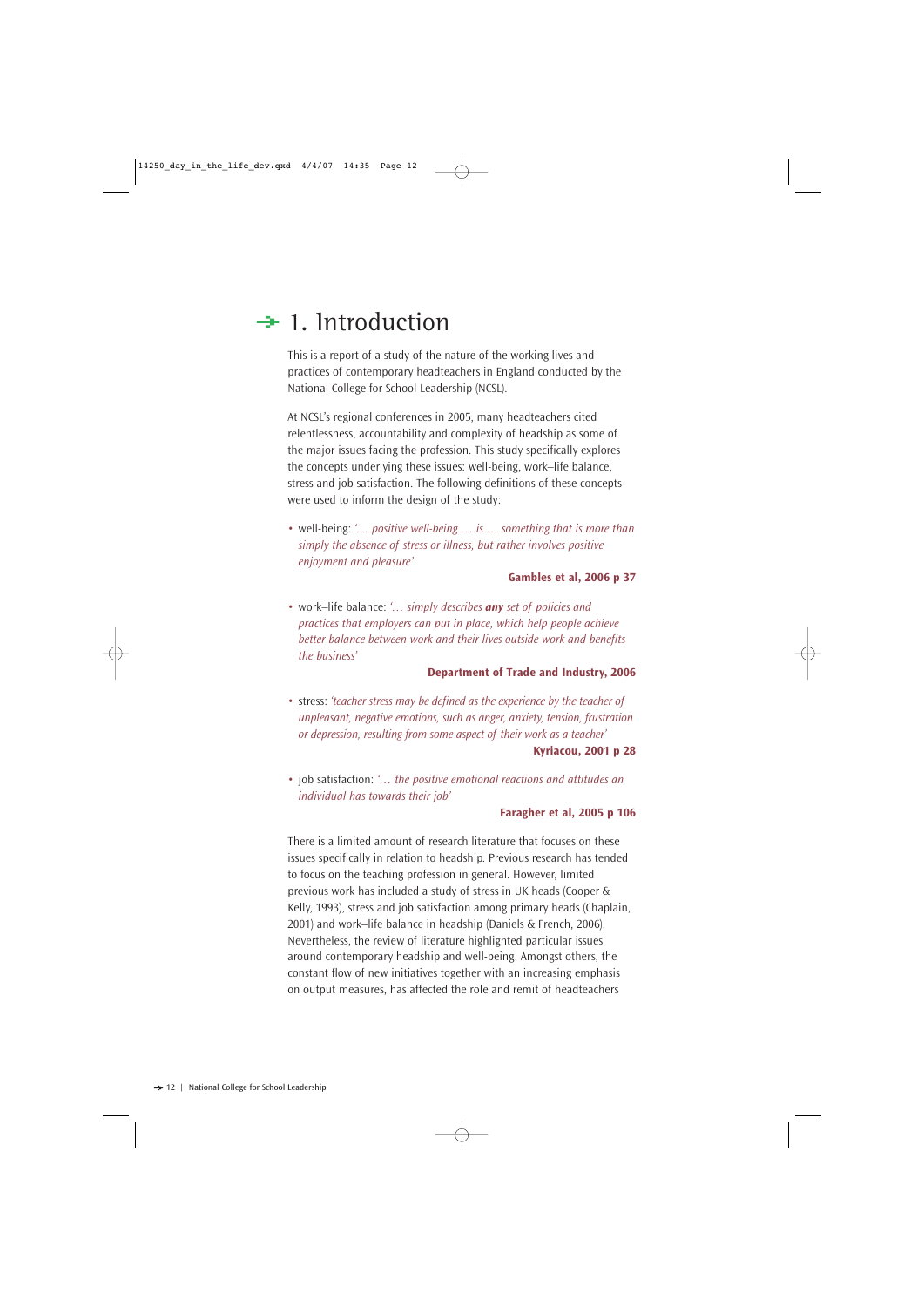profoundly. Driven by changes of policy and emphasis, the tasks that headteachers are expected to undertake have changed significantly in recent years, with their work increasingly being perceived as pressured. The well-being of headteachers is affected by the operational and strategic working environment and the ethos and morale within the education system, as well as opportunities to undertake professional development.

In light of the lack of research and the fact that there have been significant changes to the role since much of the previous work was conducted, this study serves to provide timely evidence on contemporary practice and the outlined underlying issues.

The study involved 34 practising headteachers, both novice and experienced from all phases and government regions. The study used a three-stage methodology to gather data upon their working lives: a journal of headship completed over the course of two weeks; a non participant observation of a working day; and a follow-up interview. Research tools for each of these were constructed with the help of subject matter experts, who advised on the design and content. The fieldwork was carried out between May and August 2006. Data was analysed with the use of Excel and NVivo software.

This report details the findings of the work, implications for stakeholders, suggestions for further research and outlines the design of a second-stage follow-up study.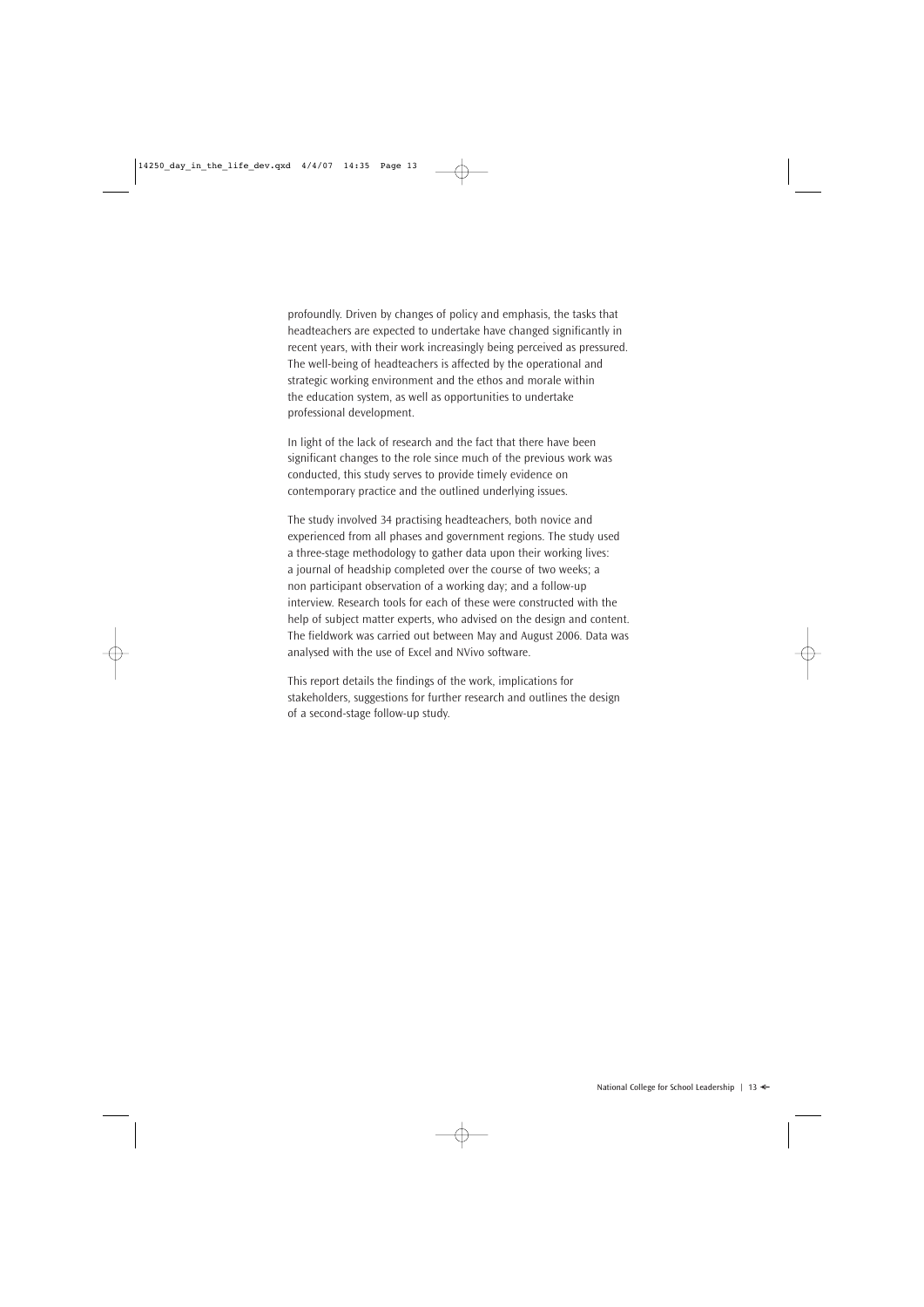# $\div$  2. Literature review

### **2.1 Introduction**

This literature review summarises what is already known about issues of well-being, job satisfaction, stress and work–life balance in the professional lives of contemporary headteachers in England. It is not intended that this review should cover the vast body of material and evidence that has been gathered pertaining to these issues in relation to the teaching profession as a whole or beyond. Although the wider context will be explored in summary form, the focus of the review is the lives of headteachers specifically in relation to the issues addressed here.

This review begins with a consideration of school leadership in relation to key policy changes (section 2.2) before providing a brief overview of well-being, job satisfaction and stress beyond the teaching profession (section 2.3). A multilevelled and multifaceted picture of well-being is presented in section 2.4. Features of headship that contribute significantly to job satisfaction and that can be developed to increase it are also considered here. Finally, the review moves on to work–life balance in section 2.5 and then considers implications for professional development and future research before bringing together conclusions (section 2.6).

The research literature in relation to the above issues and focusing specifically on headship is sparse. Therefore, a search of more general research was conducted in order to place what is known about the situation of headteachers within a general picture of well-being, job satisfaction, stress, and work–life balance in other occupations. For this, the following list of keywords was compiled as a basis for the literature search:

- headteachers
- non-school leaders
- workload
- well-being
- work–life balance
- stress
- job satisfaction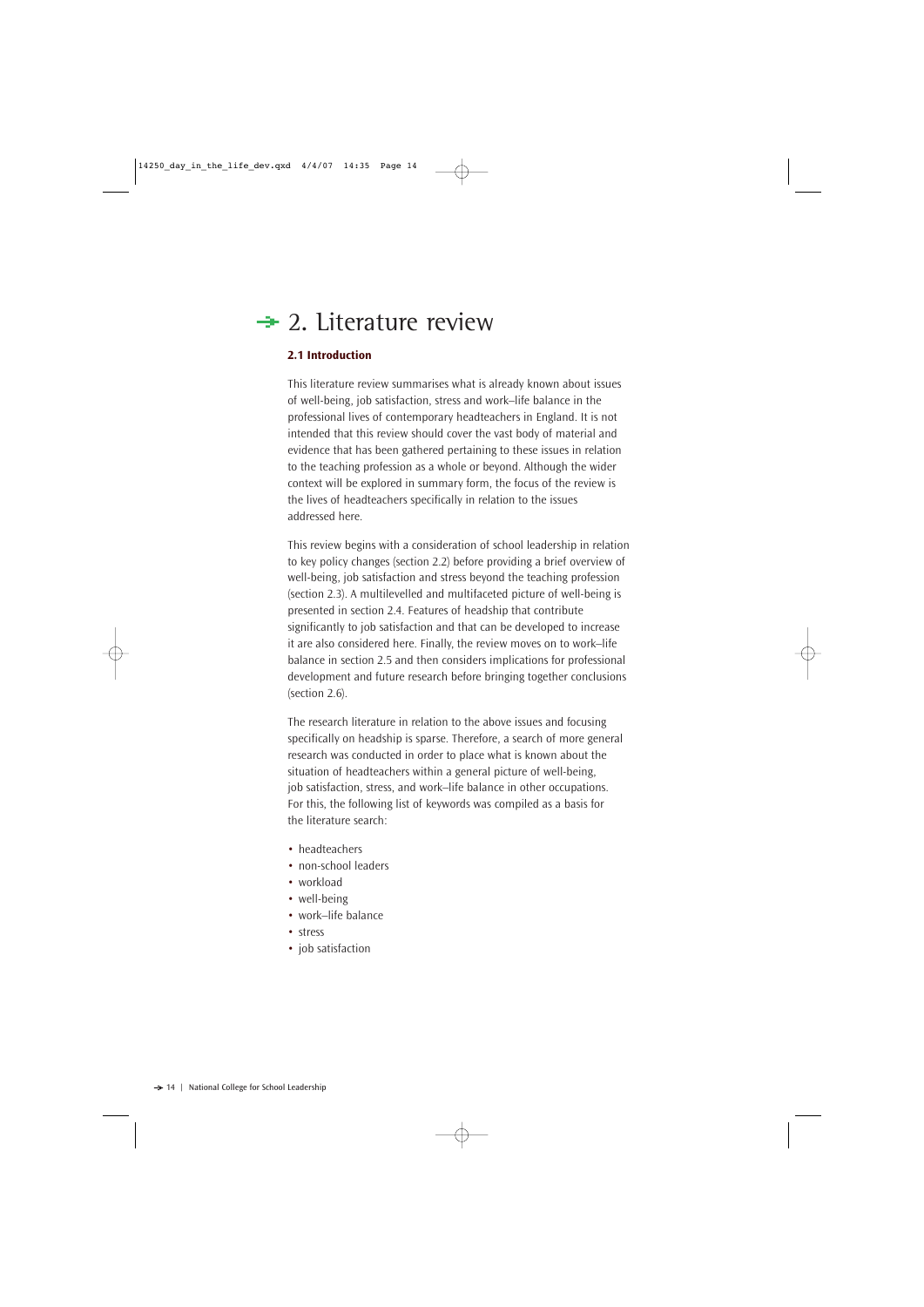It was anticipated that most of the relevant literature pertaining specifically to headteachers would be recent, arising from interest stimulated over the last decade. However, it was also decided that, because of the existence of research into the situation of classroom teachers particularly from 1990 onwards, and the changes in headteachers' roles described and analysed since the passing of the Education Reform Act 1988 (ERA) $1$  and the introduction of local management of schools (LMS) in 1990 (subsequently revised in 1996<del>'</del>), sources dating from 1990 onwards would be included.

# **2.2 School leadership and key policy changes: complexity and accountability issues**

As Day et al (2003) have identified, beginning in 1988 with the ERA, schools have become subject to an increasing number of imposed curriculum and management innovations and quality control. As a result headteachers have found their working lives characterised by paradoxes as follows:

- *an apparent increase in independence in the management of schools alongside increasing dependence upon curriculum, monitoring, assessment and inspection frameworks imposed by government*
- *a performance- and results-driven orientation that has the potential to create divisiveness*
- *new forms of accountability which are intended to enhance effectiveness, but which simultaneously increase workload and bureaucracy*
- *new imposed curriculum certainties which reduce teachers' abilities to recognise and act upon differentiated student need*
- *increased attention to cognitive challenges that reduces attention to emotional need*

#### **Day et al, 2003 pp 13–14**

Research in primary schools has shown that the tasks that headteachers are expected to undertake have changed significantly in recent years (Southworth, 1995) with their work increasingly being perceived as pressurised. The sources of these pressures have been explored. According to Chaplain (2001), they are deemed to have arisen 'from a variety of sources including changes to legislation, relationships with key

1 www.opsi.gov.uk/acts/acts1988/Ukpga\_19880040\_en\_1.htm 2 www.archive.official-documents.co.uk/document/dfee/sgfs/selfgov.htm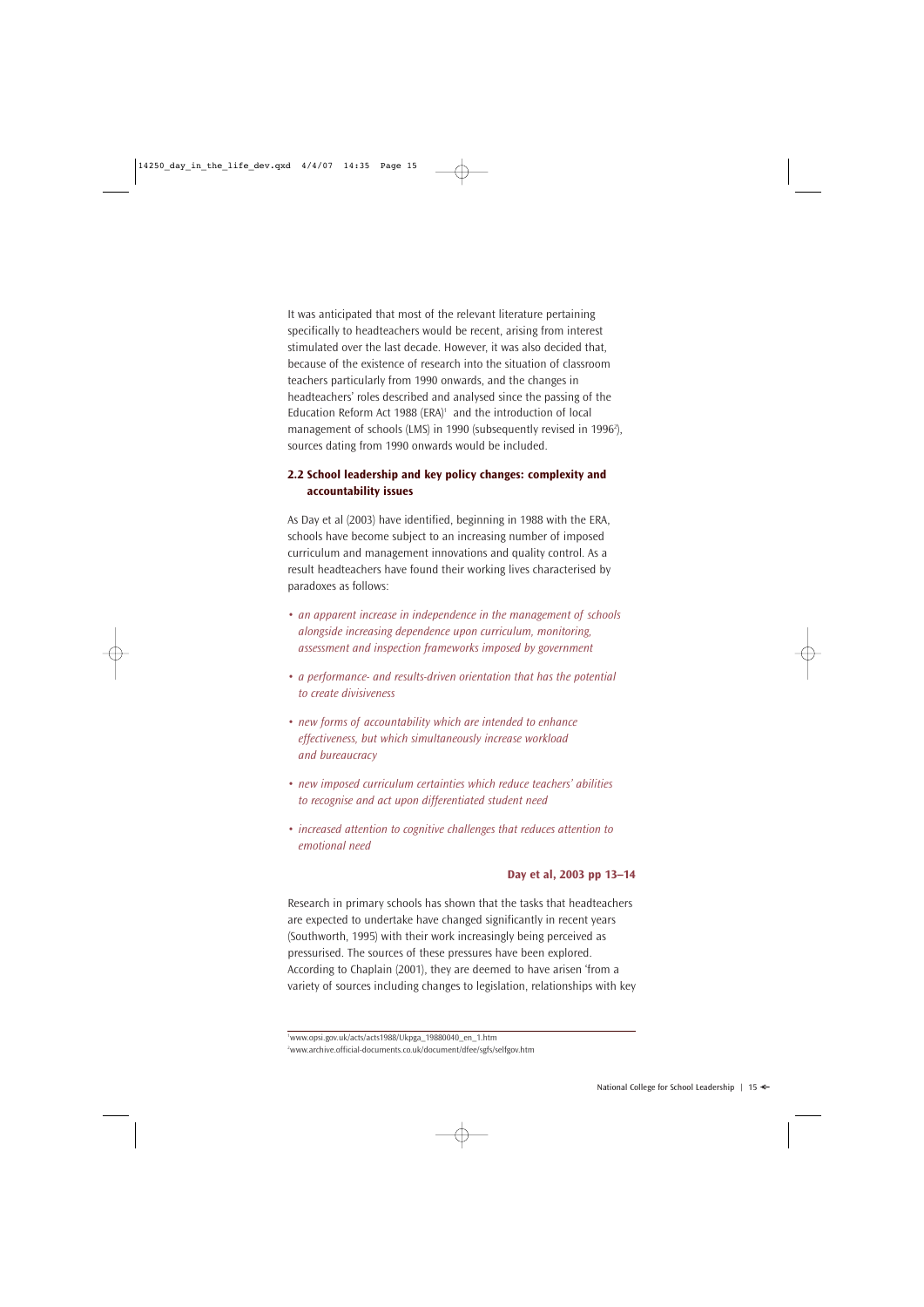stakeholders in education (including parents and governors) and increases in the management (as compared with *teacher*) role' (p 197). These changes of policy and emphasis have inevitably changed the feelings of headteachers towards their role, as well as the outcomes that they accept as falling within their remit.

A global dimension is added to this debate in the papers collated as a special issue of *Cambridge Journal of Education* in November 2003, edited by Professor John MacBeath (MacBeath, 2003). Entitled *The Changing World of Leadership,* the consequent pressures on school leaders from perspectives located in a wide variety of contexts are examined in some detail. The set of papers explores the dilemmas which are 'seen to be exacerbated in changing and hyper-complex societies' (p 323) ranging across Hong Kong, Ghana, Australia, North America, Scandinavia, Austria, Germany and Switzerland as well as the UK. The authors present arguments centring on the challenges posed in these specific contexts and cultures. MacBeath's editorial identifies the striking similarities that run through their analyses and, despite the apparent wide dissimilarities of context, emphasises the greater potential in 'the sharing of dilemmas rather than exchanging putative solutions' (p 325). A greater appreciation of the specific challenges posed in a range of cultural situations may enable us to develop a deeper understanding of the roles of leaders and the nature of leadership.

In their classification of six models of leadership – *instructional, transformational, moral, participative, managerial* and *contingent* – Leithwood et al (1999) underline how these apparently different approaches overlap but also have specific histories and profiles:

• *Each developed in a context of organisational and broader social goals, needs, norms, ideas and expectations, which allowed one or several approaches to dominate as an ideal, until such time as that context changed sufficiently as to more clearly favour yet another approach or approaches.*

### **Leithwood et al, 1999 p 17**

This review now details previous research about the working lives of headteachers with specific reference to well-being, job satisfaction, stress and work–life balance.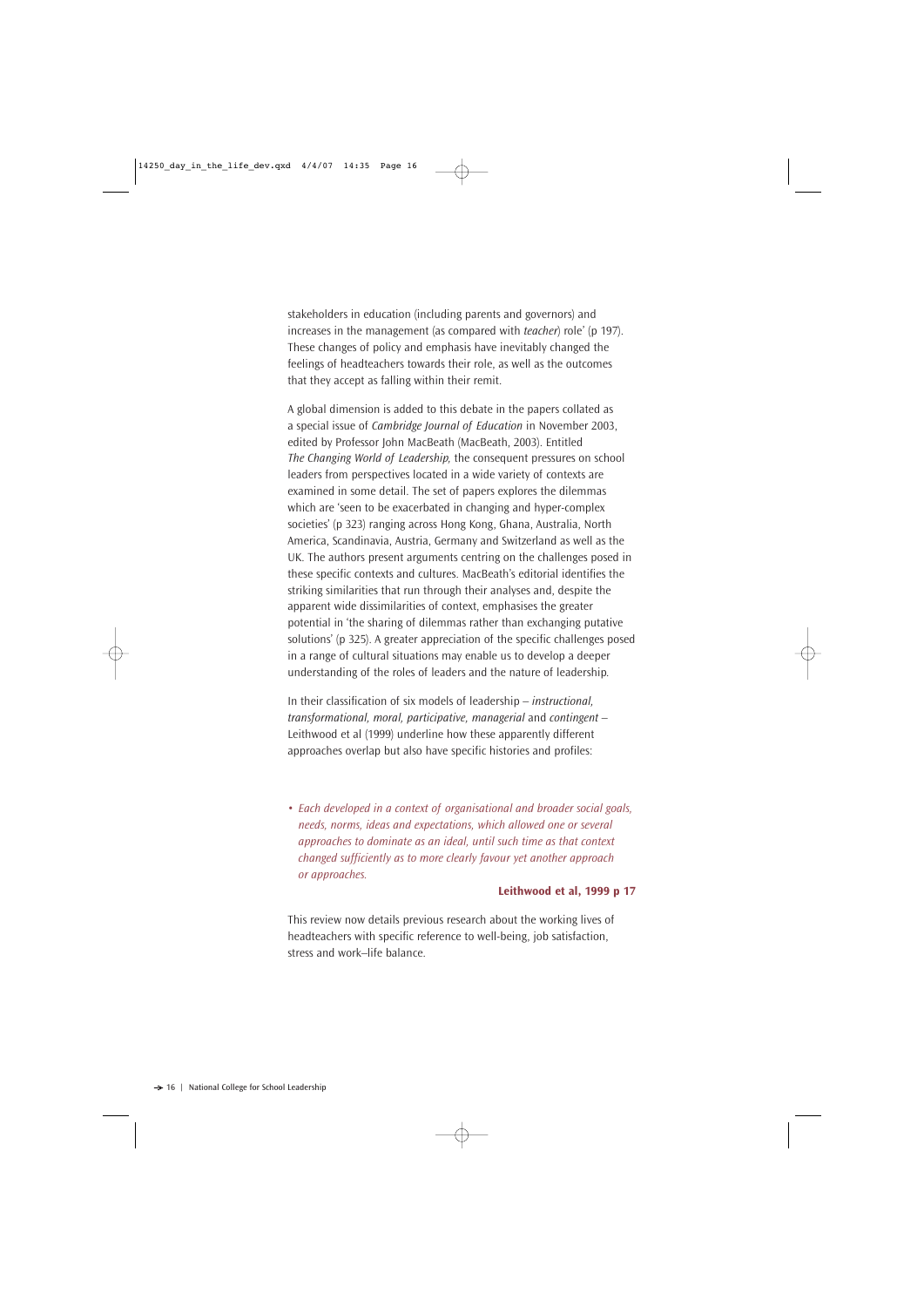# **2.3 Well-being, job satisfaction, stress and work–life balance beyond teaching**

It must be acknowledged that the difficulty in recruiting and retaining people for leadership roles is not confined to the teaching profession (Hartle and Thomas, 2003). Nor is this shortage restricted to the UK. Similar issues are present in the USA, Canada and Australia. The demographic timebomb of the generation born in the late 1940s and 1950s, linked to the failure to offer a range of experience and develop leadership skills in younger colleagues earlier in their careers, has created what is increasingly seen as a shortage throughout all sectors.

Although this study is not concerned to describe or analyse the situation with regard to occupations other than headship, it is nevertheless pertinent to indicate some comparisons between the issues and factors affecting headteachers and those in other occupations.

#### **2.3.1** *Johnson et al (2005) – work-related stress across occupations*

A recent illuminating study is that by Johnson et al (2005), which reports the rank order of 26 different occupations by stress and job satisfaction levels, including headteachers, teachers and teaching assistants. Using the outcomes from the completion of ASSET, a shortened stress evaluation tool licensed by occupational psychologists Robertson Cooper Limited (www.robertsoncooper.com/products/Asset.aspx), the authors detail the results in relation to key factors of physical health, psychological well-being and job satisfaction. Correlation of these factors revealed significant relationships between them, ie it was demonstrated that as physical health deteriorates, so does psychological well-being, followed by a decrease in job satisfaction.

Acknowledging the research evidence that supports the general recognition of teaching as a stressful occupation (Moriarty et al, 2001), Johnson et al draw attention to the differences between the ranking of 295 headteachers, 916 teachers and 444 teaching assistants with regard to each of the 3 key factors. The ASSET scores reveal that:

• *… teachers are experiencing higher stress levels and lower job satisfaction levels than both headteachers and teaching assistants, neither of whom score above the norm on any of the factors.* **Johnson et al, 2005 pp 184–5**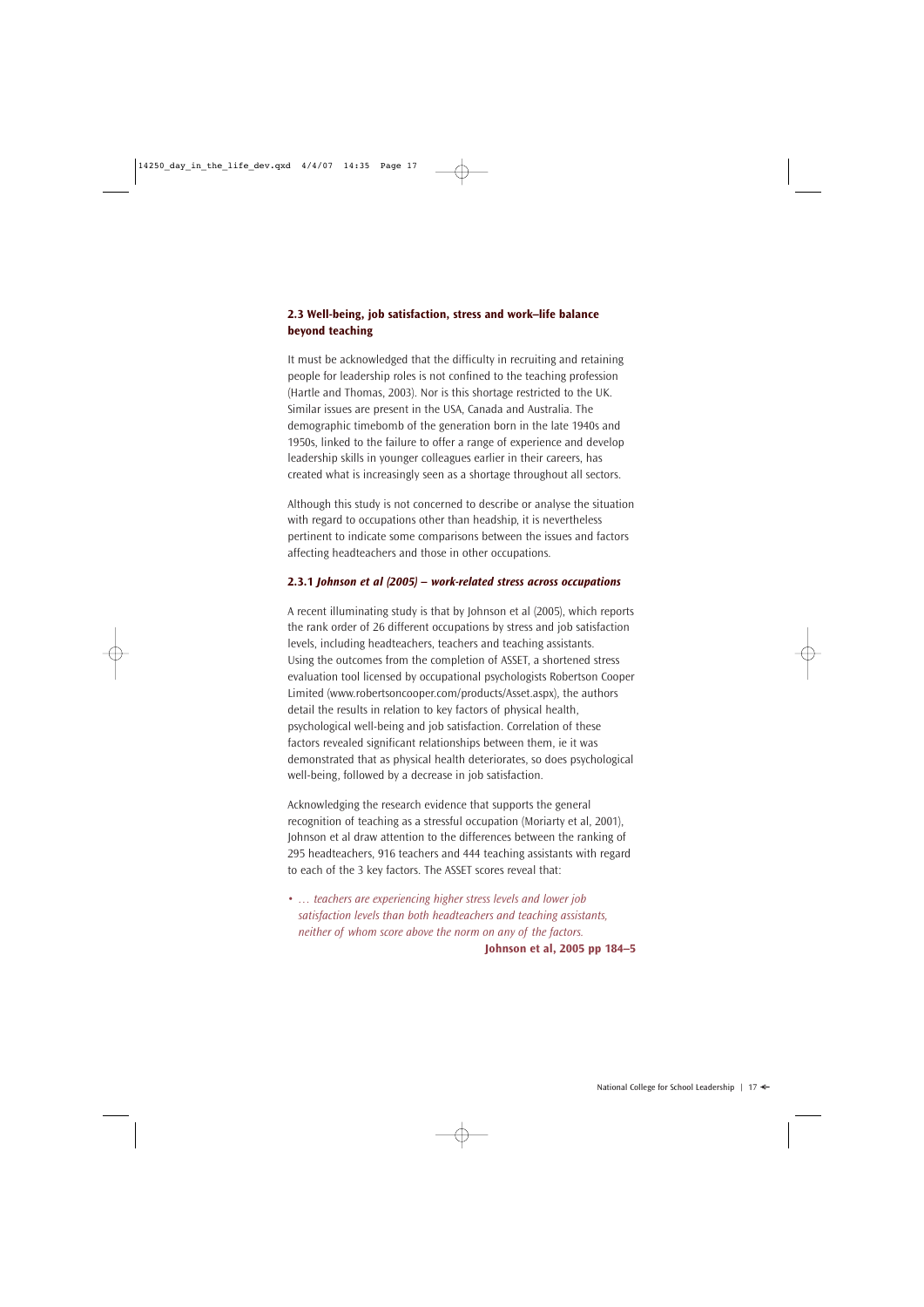The rankings of headteachers, teachers and teaching assistants out of the 26 occupations for the 3 examined factors are shown in table 1.

|                        | Physical health | Psychological<br>well-being | Job satisfaction |
|------------------------|-----------------|-----------------------------|------------------|
| Headteachers           | 11              | 20                          | 17               |
| Teachers               |                 |                             | 6                |
| Teaching<br>assistants | 10              | 23                          | 18               |

# **Table 1: Rankings of headteachers, teachers and teaching assistants out of 26 occupations by physical health, psychological well-being and job satisfaction**

**Source:** Johnson et al, 2005 p 184

Interestingly, this pattern is also evident in the relative scores of police officers and senior police officers. In both cases, the authors draw attention to the impact of the more intense 'emotional labour' (Zapf et al, 1999; Zapf, 2002) of both teachers and police officers as opposed to headteachers and senior police officers. In fact, the six occupations reported as being the most stressful regarding physical and psychological well-being and as having the lowest levels of job satisfaction – namely *ambulance personnel, teachers, social services, customer services, call centres, prison officers and police – all require* 'either face to face or voice to voice interaction with clients and in each of these occupations the emotions that the employees are required to display as part of their job have to follow strict rules' (Johnson et al, 2005 p 184). Johnson et al therefore conclude that emotional labour contributes significantly to occupational stress but that more in-depth analysis of the interaction between stressors and stress outcomes is needed.

However, this research would seem to indicate that, in terms of job satisfaction and stress, headteachers experience more job satisfaction and less stress than those who work entirely in classrooms. The authors are at pains to point out the need for further in-depth research to investigate the interrelationships and underlying causes of the different levels of these factors perceived by those employed across a wide range of occupations. The ASSET database arising from completion of the evaluation tool by more than 25,000 personnel is being interrogated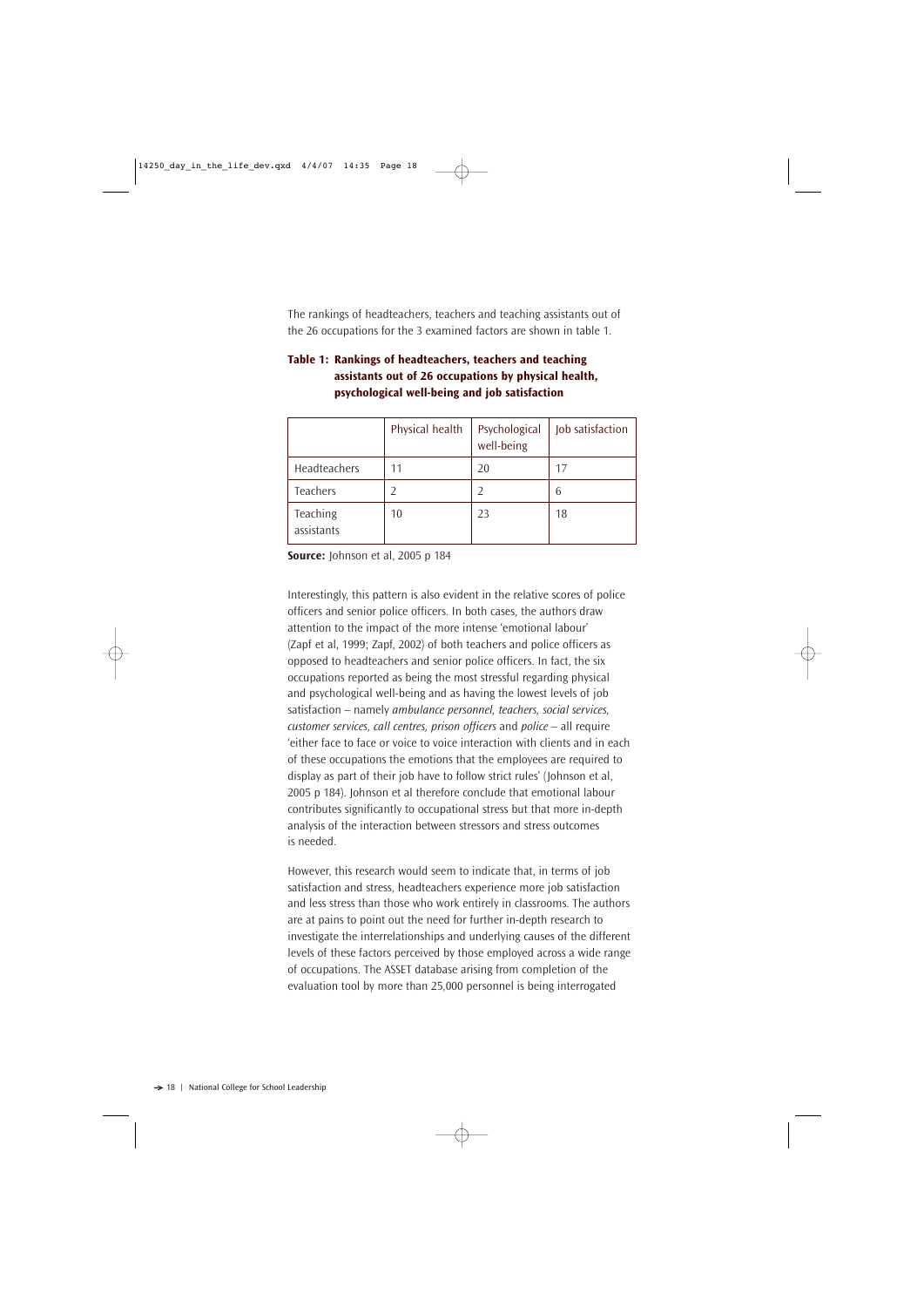and analysed further to reveal insights and answers to the questions raised so far.

In contrast to the outcomes of the Johnson et al (2005) study, the findings of the comparison of the two surveys carried out by Daniels and French (2006), arising from the concerns over the workloads of UK school leaders, indicate that:

• *… it is almost universally the case that problems of controlling workloads and securing a work–life balance are far greater for head, deputy head and assistant headteachers. The most concerning aspects of the findings are that [National Association of Head Teachers] (NAHT) members have to deal with heightened levels of red tape and have problems in planning and controlling their workloads or even identifying where, and with whom, there is scope for negotiation over workloads.*

#### **Daniels and French, 2006 p 3**

There are also concerns over the issue of gender in terms of reactions to and dealing with occupational stress. The impact on female headteachers would seem to be significant in terms of the findings of both Cooper and Kelly (1993) and Chaplain (2001). Fotinatos and Cooper (2004) identify 'significant differences in terms of physical and psychological well-being amongst the male and female sample' (p 14) of 2,500 subjects. In her study of gender and headship in the 21st century, Coleman (2005) includes information on the differences between male and female home and family responsibilities that impact strongly on the issue of work–life balance. Such differences between male and female headteacher responsibilities, attitudes and expectations feed into the perceptions of self-efficacy, as well as affecting recourse to palliative strategies in coping with issues of job satisfaction. They therefore require further investigation.

#### **2.4. Well-being**

In this section of the review, a general consideration of well-being, together with explicit detail of the well-being of teachers, is used in the absence of any specific literature to raise issues about the well-being of headteachers. The research report *Enchanted Headteachers: Sustainability in primary school headship* (Woods, 2002) is used to illustrate issues surrounding well-being and to consider ways in which it might be promoted within the context of headship.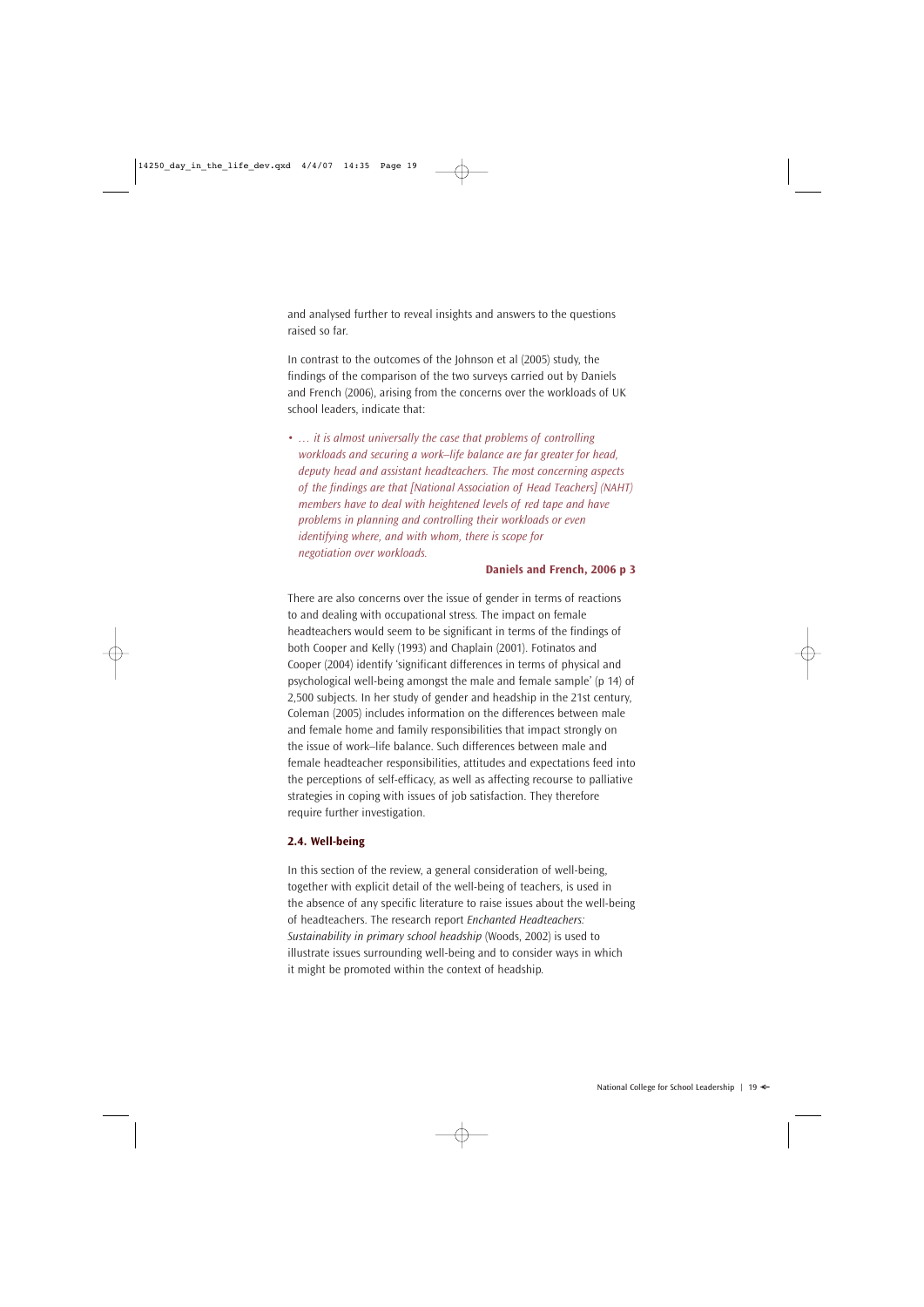#### **2.4.1** *What is meant by well-being?*

The literature presents a multilevelled and multifaceted picture of well-being. Building on a simplistic and general dictionary notion of happiness, health and prosperity, definitions incorporate emotional, physical, psychological, economic and material perspectives.

According to Day et al (2006), teachers perceived well-being as 'the state of feeling healthy and happy' (p 50). Moving to the perspective of headteachers, a general consideration of emotional well-being as 'how we feel, think and behave' (BBC Online, 2006) can be observed. A further viewpoint focuses on the positive nature of well-being, that it is 'something that is more than simply the absence of stress or illness, but rather involves positive enjoyment and pleasure' (Gambles et al, 2006 p 37). This last definition reflects a shift in thinking 'from a concern with stress and illness to a focus on positive experiences' (Day et al, 2006 p 51). In considering what this might mean for well-being in headship, this positive element suggests notions such as optimism and satisfaction, which, together with the emotional involvement underlying feelings, thinking and behaviour, would seem to be a critical part of health and happiness.

Focusing on the physical and psychological elements of positive well-being, as well as economic and material well-being, it is acknowledged that 'these do not necessarily go hand in hand as people living in the richest societies are not necessarily the happiest' (Gambles et al, 2006 p 37). In developing this economic theme of well-being, the authors note that 'participation in paid work can be a vital source of well-being at different levels … apart from income it can also contribute to a sense of identity, fulfil social needs and often contribute to social growth. However, much depends on the nature of the work' (p 37). In transferring the findings that 'teachers who work in schools in more challenging socio-economic contexts are more likely to experience greater challenges to their health, well-being and thus resilience, than those who work in relatively more advantaged schools' (Day et al, 2006 p 262) to headteachers, the nature of the economic context would seem to be linked to their well-being. Notwithstanding, this link has yet to be explored through research.

Further developing the notion of positive well-being, Day et al (2006 p 52) note that 'positive psychology at the subjective level is about positive experience: well-being, optimism, hope and happiness', strengthening the link noted previously between well-being and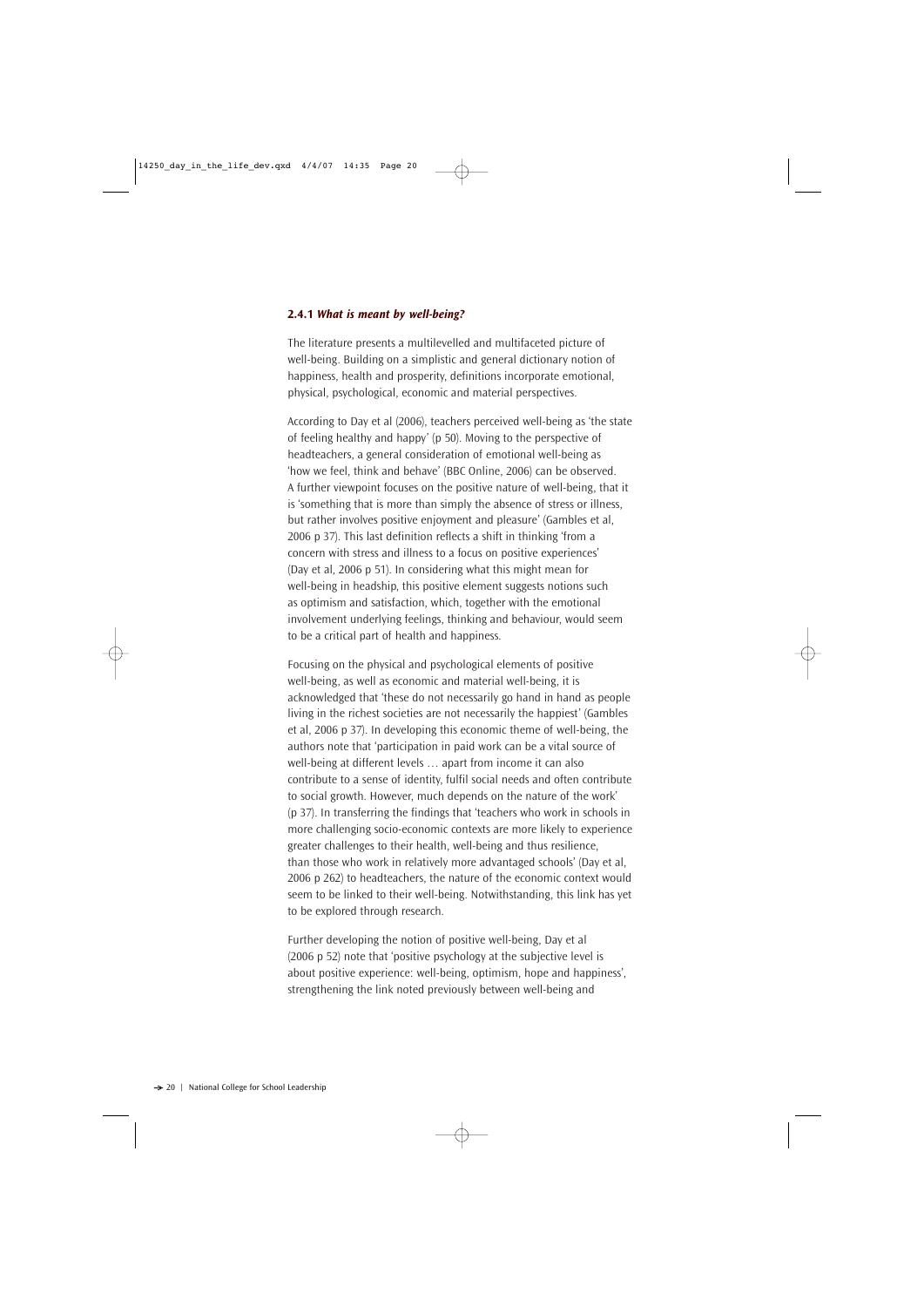optimism. The authors note also that positive psychology, whilst being at a subjective level, is also at an individual level: it is 'about the character strengths, the capacity for emotion and vocation, interpersonal skill, aesthetic sensibility, and perseverance, amongst others' (p 51).

In terms of school context and well-being, the Variations in Teachers' Work, Lives and Effectiveness (VITAE) research suggests that:

• *… some teachers themselves do seek and find, in different ways, their own sense of stability within what appears from the outside to be fragmented identities, and that the capacity to sustain such stability is directly associated with a combination of positive factors to be found within personal life situations and school working contexts.*

**Day et al, 2006 p 148**

Consideration for headteachers was not a specific focus of this study but this inference would seem to link directly to the findings of Chaplain (2001) with regard to contrasting perceptions of job satisfaction amongst a sample of primary headteachers.

In this, three key issues surrounding well-being are highlighted. Firstly, well-being has a positive nature that incorporates optimism, enjoyment and emotional involvement. Secondly, well-being is about character strengths including emotion, vocation and interpersonal skills. Thirdly, well-being has links with personal and professional identity.

#### **2.4.2** *What promotes well-being at work?*

The study *Enchanted Headteachers* (Woods, 2002), provides some useful indications in terms of what promotes well-being at work for headteachers. In the study, Woods celebrates the success of these education professionals, seeking to 'learn from headteachers who have managed to maintain their drive and commitment over a prolonged period of headship' (p 3). The optimism, emotional involvement and enjoyment of these headteachers – all features highlighted in the analysis of well-being – will be considered in turn and the implications for the promotion of well-being at work discussed.

Firstly, if optimism is a feature of well-being, the 'enchanted headteachers' in Woods's study demonstrate high levels of well-being. One of the headteachers interviewed, for example, described how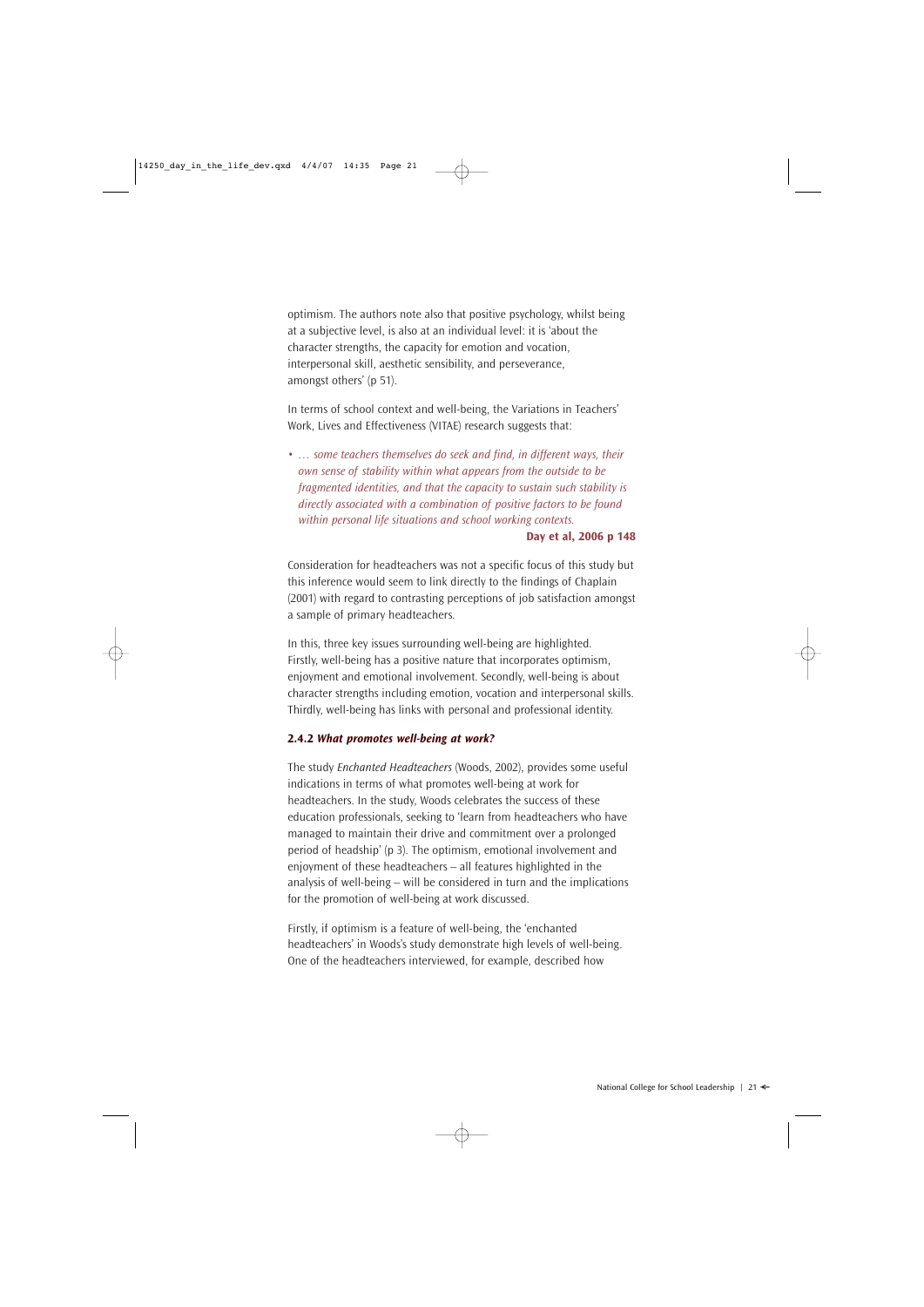'we never see change as a threat, we wouldn't be bowed down by worry, we would be optimistic, and think if it's going to improve things, to make things better, let's do our best with it' (p 11). Another explained: 'I think it [change] is constant. Anything that comes along, there's always a new challenge that we have to address and take on board and implement. There is always something to revitalise us' (p 12). It would appear from this that, far from the challenges of change having a negative influence on the well-being of headteachers, the direct opposite is true: that constant change is a revitalising element contributing to well-being in headship.

Emotional involvement is the second point for the consideration of promotion of well-being at work for headteachers in *Enchanted Headteachers.* Woods identifies in the study four points for development in terms of emotional involvement: those of 'personal investment in the job of being headteacher, the idea of it being my school, my staff, my kids, pressure and support [and] who says "well done" to the headteacher' (p 19).

The last point in Woods's list is highlighted also in response to the effective interventions for teachers in The Teachers Health and Wellbeing Study Scotland (Dunlop and Macdonald, 2004), and may provide pointers to the promotion of well-being in headship. In terms of support for teachers, the study noted that:

• *… the headteacher's role in being approachable, offering sympathy and emotional support for teachers and adopting a collegiate approach to proactive engagement with staff was perceived as important by teachers.*

#### **Dunlop & Macdonald, 2004, p 72**

There are messages here for the support systems for headteachers. Also in the study, teachers' interest in interventions, such as annual health reviews and training workshops, might also be appropriate in terms of the promotion of well-being for headteachers.

Woods recognises the 'emotional intelligence and interpersonal leadership' of his headteacher sample. In his visits to schools, he saw that 'in caring and in being passionate, my interviewees were also incredibly sensitive to the needs of others' (Woods, 2002 p 10). There is a suggestion here that headteachers also need these elements from their leaders and stakeholders to be present in the wide range of their daily work. Indeed, in a comparative empirical study of why principals leave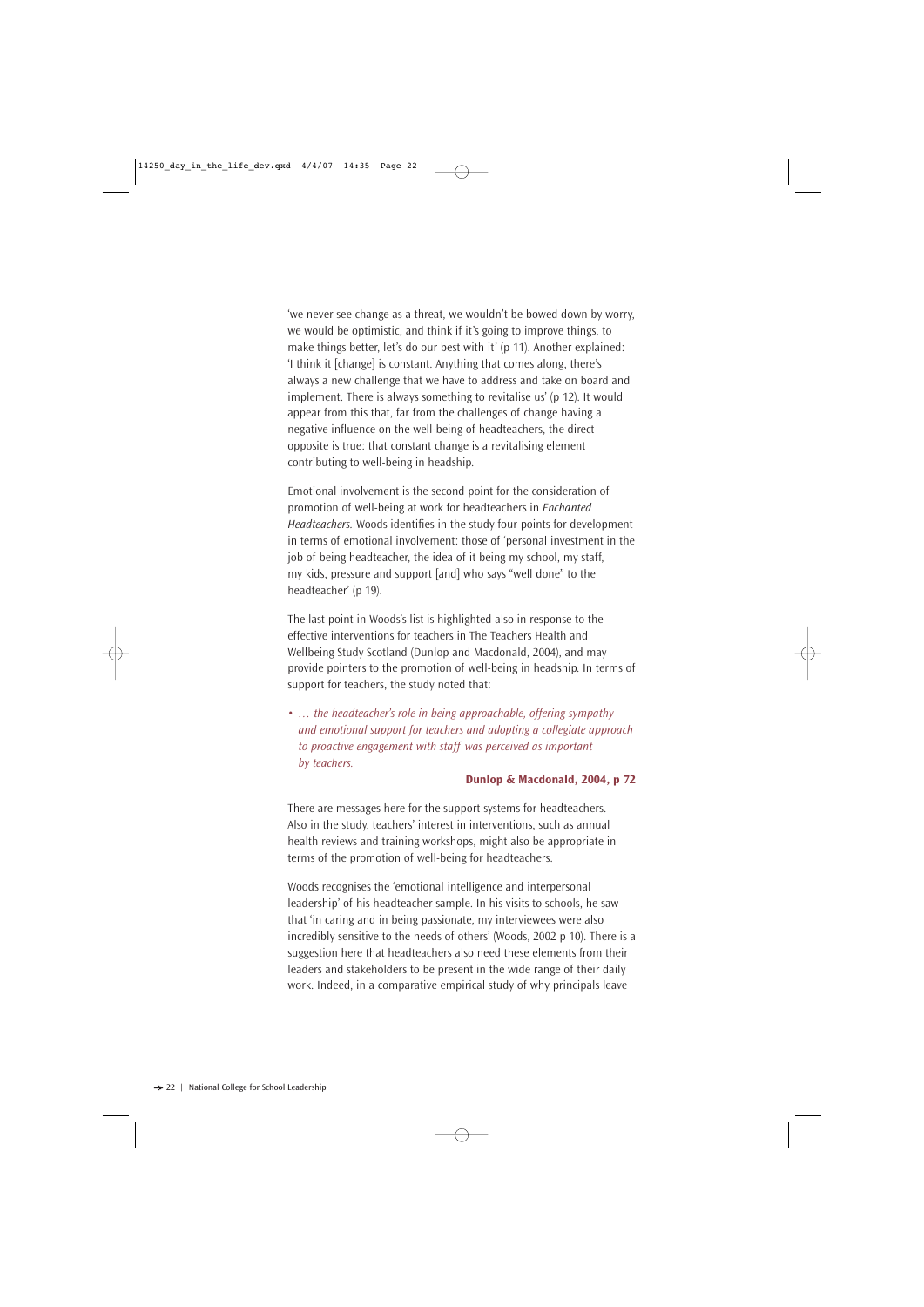the profession, which looked at the risk factors for premature departure in the Netherlands, it was found to be 'remarkable that in the interviews all men and almost all women mention the governing body as one of the factors playing a role in their premature departure' from school (Kruger et al, 2005 p 249).

In his consideration of the development phase of headship, Woods describes how 'headteachers, when questioned about their time in post, see this as their most active time, when the job is at its most satisfying and rewarding' (Woods, 2002 p 5). This is the time in post when headteachers find their work most enjoyable, taking us back to the enjoyment and pleasure in positive well-being (Gambles et al, 2006). Woods found this development phase of headship as:

• *… a period of growing confidence [with] increased effectiveness and constructive self-criticism. Headteachers have their greatest gains, their biggest successes in this period. They are building teams, delegating responsibility, showing staff they are valued in the school.*

#### **Woods, 2002 p 5**

Roles such as consultant leaders provide further challenge and change, further growth in confidence, opportunities for success and contribution beyond their own school – to support the ongoing well-being of both themselves and other headteachers. And in the same way that 'teachers' well-being can be positively and negatively affected by a number of issues such as the management of the school, the school ethos, the level of morale amongst staff and the opportunities presented to staff to undertake professional development' (Day et al, 2006 p 255), so it is for headteachers operating in the wider education system.

It is now worthwhile summarising the literature and findings about well-being and headship, drawing out the key details.

- Definitions of well-being are multilevelled and multifaceted. The notion of well-being has developed from one of stress and illness to one that incorporates a positive element.
- Definitions of well-being incorporate emotional, physical, psychological, economic and material perspectives.
- Character strengths, personal capacity and interpersonal skills are integral elements of well-being, as are personal and professional identity.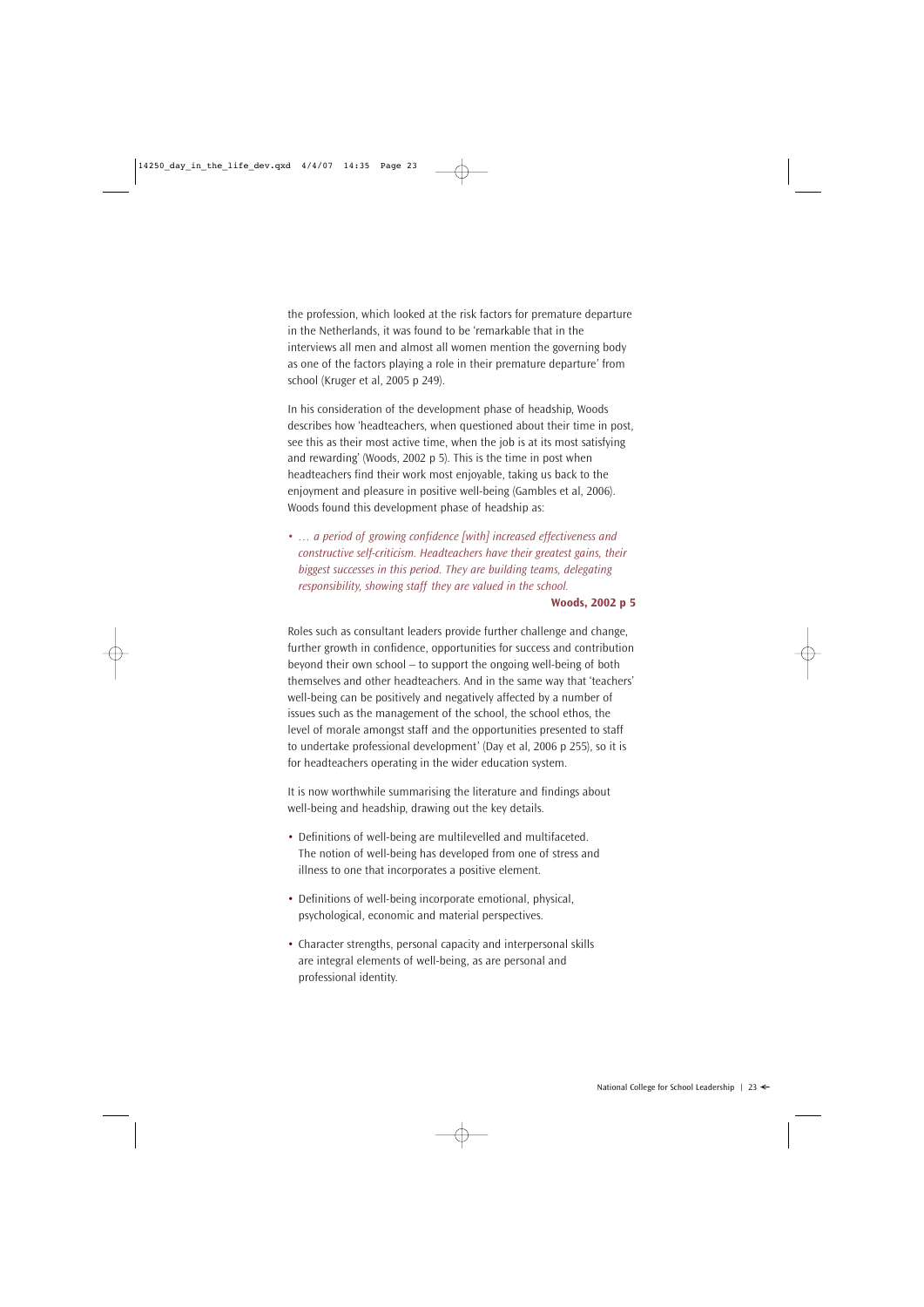- Responses to the challenge of change and optimism are important in promoting well-being in headship, as is the need for emotional involvement with and from a range of stakeholders, and enjoyment, satisfaction and reward.
- The well-being of headteachers is affected by the operational and strategic working environment and the ethos and morale within the education system as well as opportunities to undertake professional development activities.

#### **2.4.3** *Job satisfaction and stress in relation to headship*

As Glatter and Harvey (2006) identify, the 2005 report from the School Teachers' Review Body (STRB) drew attention to the significance of factors other than pay in the quest for applications to senior positions in schools:

• *Whilst pay is cited as a factor it is the responsibilities and expectations of deputies and heads that are the biggest source of dissatisfaction to job-holders and the most significant deterrent to aspiring leaders.* **Glatter & Harvey, 2006 p 41**

The current difficulties experienced in attracting applicants for headship and in retaining experienced headteachers are not new (Mercer, 1997). Therefore, an understanding of what contributes to both job satisfaction and dissatisfaction is increasingly urgent. However, as Chaplain (2001) underlines, the issue at heart may remain one of finding the balance between the perceived positive and negative aspects of the role as the responsibilities and expectations generated by policy and practice constantly shift. It is, therefore, at this point in the debate that explorations of stress in the lives of headteachers become both significant and inevitable.

#### **2.4.4** *Definitions of stress*

There is no definitive definition of the term 'stress'. There is a variety of definitions with each researcher seeming to analyse the concept from his or her own perspective. Whereas some interpret stress to be a dependent variable, others regard it as an independent one. Yet others, drawing elements from both of these approaches, consider stress to be transactional or interactional: the result of an imbalance between the person and his or her environment. The way that Wilson identified Selye's original definition (1956) of stress – 'a general adaptive syndrome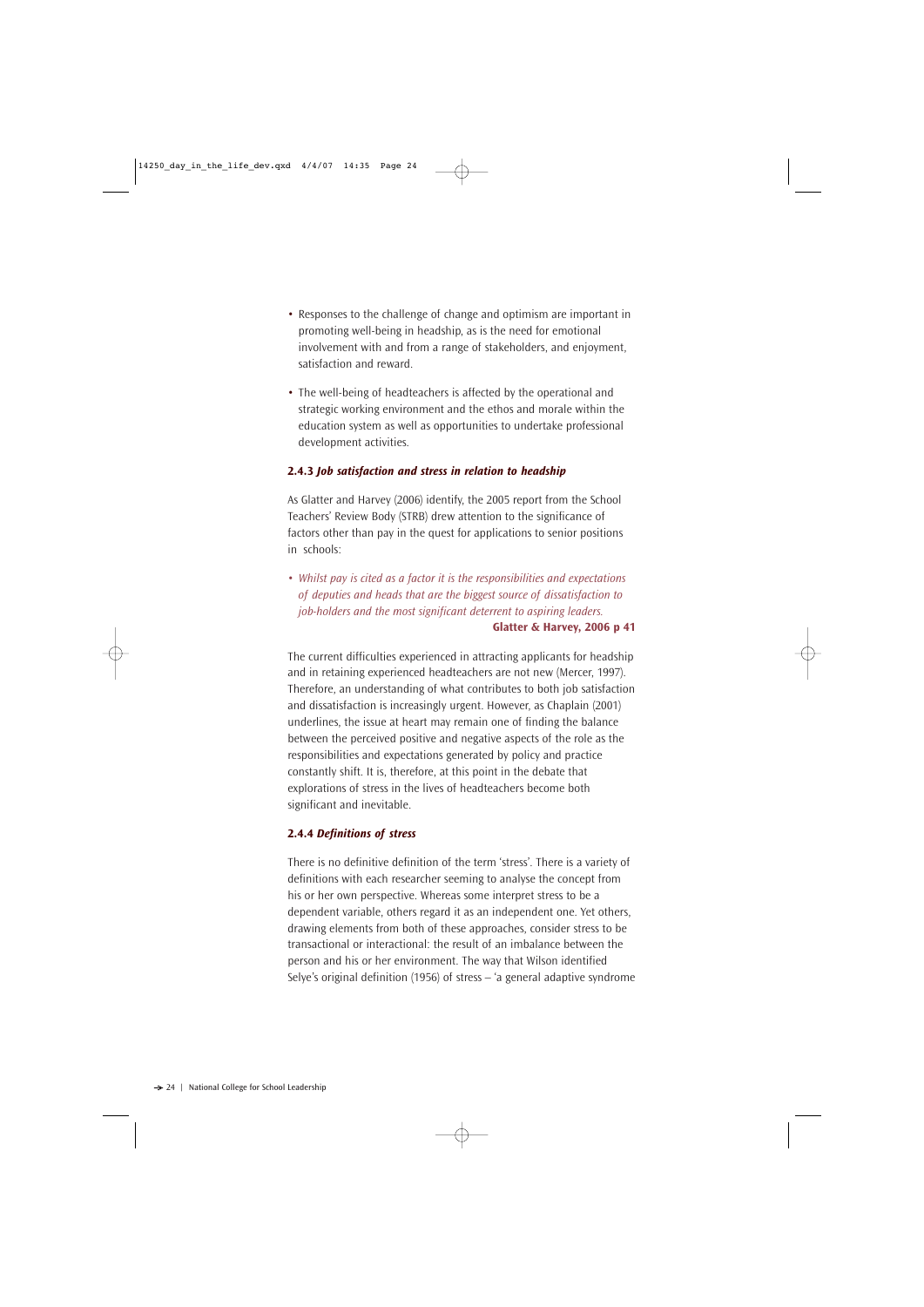or non-specific response to demands placed upon the human body. These demands could either stimulate or threaten the individual' (cited in Wilson, 2002  $p$  4) – emphasised the importance of recognising the individual nature of the positive and negative effects of stress. Although some professionals react badly to increasing work pressures, others find that overcoming the challenge of coping in such circumstances creates a positive sense of self-efficacy (Chaplain, 2001). However, the definition of teacher stress laid down by Kyriacou (2001), highlighting the negativity of stressful experiences, would seem to reflect most closely the usage of the term 'stress' in the teaching profession and therefore most relevant to this study. His definition is:

• *… the experience … of unpleasant negative emotions, such as anger, anxiety, tension, frustration or depression, resulting from some aspects of their work.* 

#### **Kyriacou, 2001 p 28**

Pashiardis & Tsiakkiros (2004) open their discussion of occupational stress among Cyprus headteachers with an endorsement of Selye's characterisation of stress (Selye, 1974, cited in Pashiardis & Tsiakkiros, 2004 p 1) as 'the spice of life', underlining that 'although too much stress may be damaging to our body and disastrous for our mental health, some stress may be a source of motivation and challenge if put under proper control'. Exploring how headteachers do or do not maintain equilibrium, by controlling the stresses caused by additional, different or conflicting demands placed upon them, may lead to an understanding of the complexity of an individual's relationship to the role and identity of being a headteacher.

#### **2.4.5** *Headteachers and stress*

However, the warning sounded by Hiebert and Farber (1984) should be heeded:

• *… teachers read reports that teaching is stressful and start to believe it. As a result normal upsets that are part of most jobs become mislabelled as chronic, inherent stressors, and a vicious circle begins that results in a higher incidence of self-reported stress.* 

#### **cited in Chaplain, 2001 pp 11–12**

Many studies over the last decade have provided extensive documentation of the causes of teacher stress. A review of the literature undertaken for the Scottish Council for Research in Education (SCRE) by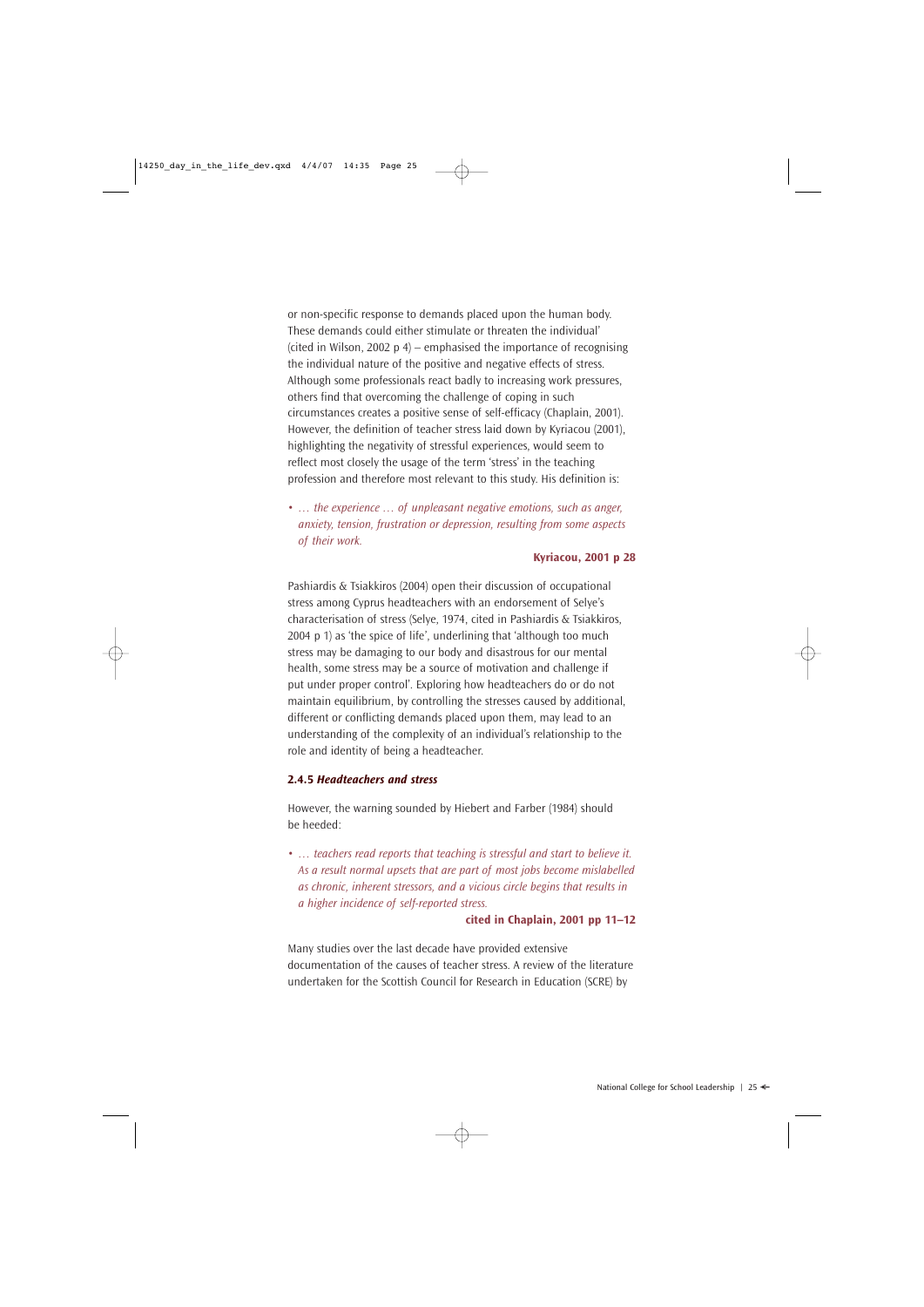Wilson (2002) provides a concise summary (pp 9–11) of the recorded causes of teacher stress, namely:

- workload
- pupils' failure to work or behave
- poor working conditions
- generally in terms of relations with colleagues
- poor school ethos
- change
- raising standards
- school mergers

Wilson also draws attention to the findings of Travers and Cooper (1996, cited in Wilson, 2002) who identified problematic changes causing additional pressure on the teaching profession: a lack of support from central government; constant changes within the profession; a lack of information as to how changes are to be implemented; diminishing social respect for teaching; and the move towards a national curriculum.

During the 1990s, there was a gradual upsurge in the research interest shown in the impact of these changes on headteachers as a distinct group separate from classroom-based teachers. The study by Cooper and Kelly (1993) of occupational stress amongst 2,638 headteachers of primary and secondary schools and principals of further and higher education establishments sought to assess the extent and sources of headteacher stress, to inform any effort to maximise job satisfaction and psychological well-being.

A three-stage process was undertaken, the first consisting of clinical interviews with a sample of headteachers and principals to capture data on actual and potential stressors. Next, a battery of questionnaires was prepared based on existing materials and the interview findings. The questionnaires included the independent variables of biographical measures, personality measures and work stressor measures and two further independent variables, mental health and job satisfaction. These questionnaires were then distributed to the sample headteachers and principals.

This study found that levels of job dissatisfaction and mental ill-health were highest in primary schools, with levels in secondary schools being higher than in further education (FE) and higher education (HE) establishments. Furthermore, female secondary, FE and HE principals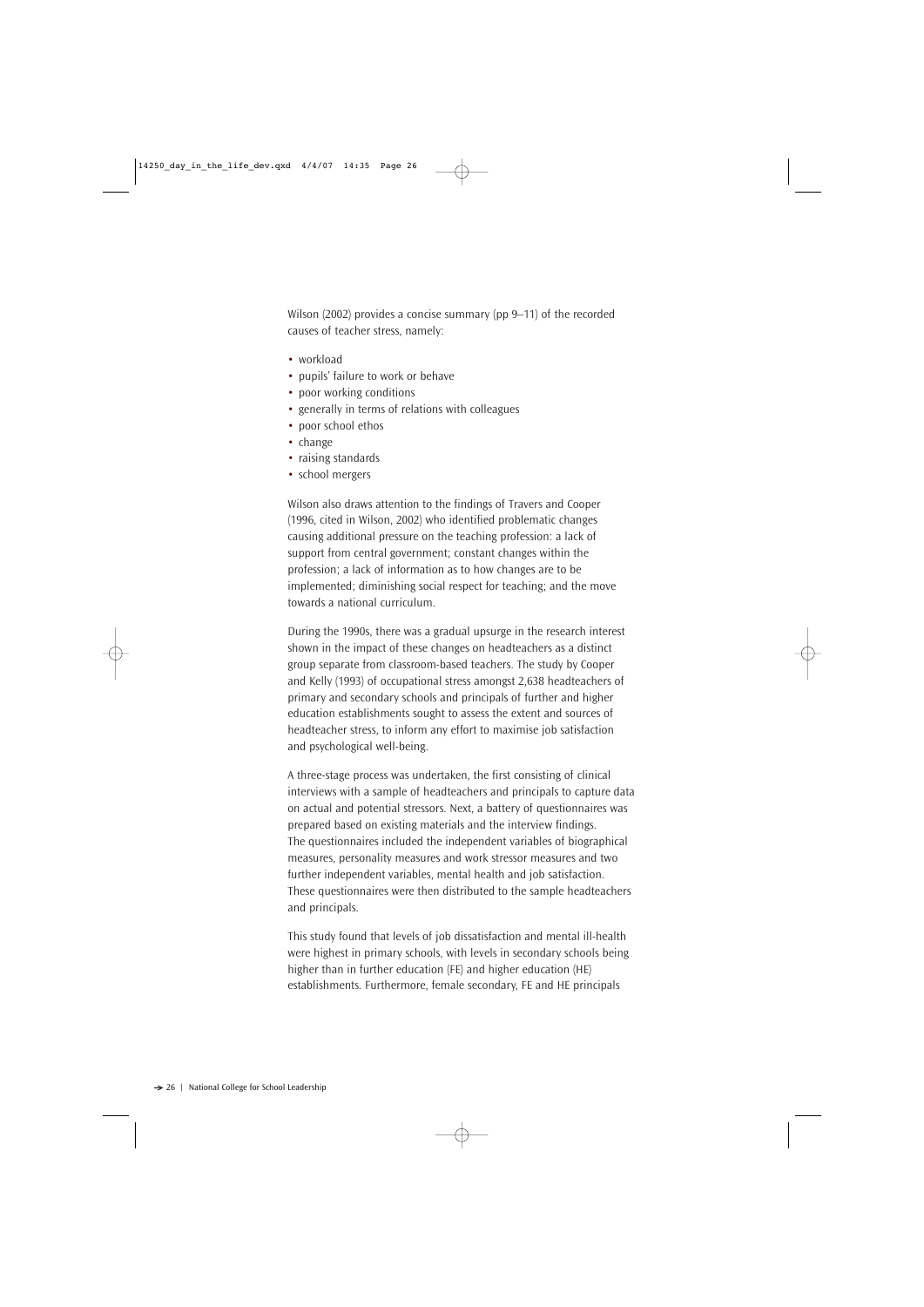were suffering from greater job dissatisfaction than their male counterparts. However, male headteachers and principals were found to be suffering from more mental ill-health. The two chief sources of occupational stress leading to job dissatisfaction were 'work overload' and 'handling relationships with staff'.

In their charting of the theoretical background to their study, Pashiardis and Tsiakkiros (2004) record the findings of other previous research. Carr (1994), when studying 94 South Australian headteachers, found that the three main factors causing stress were: the perception of a lack of support from the Education Department; coping with heavy work demands and employer expectations; and a difficulty in personal relationships with other staff. Ostell and Oakland (1995, cited in Pashiardis and Tsiakkiros, 2004) grouped problematic situations faced by headteachers under the headings of:

- organisational
- external conflicts and complaints
- behavioural and special needs
- internal conflicts and complaints
- personnel performance
- motivation and morale
- recruitment
- intrapersonal

They also identified that educational changes were reported more frequently as the main difficulty experienced by headteachers (Pashiardis and Tsiakkiros, 2004). The findings of Pashiardis and Tsiakkiros's own research, conducted using a range of qualitative and quantitative data, arising from questionnaires with 200 Cypriot headteachers and semi-structured interviews with 11, indicate that 'despite the high level of reported stress, Cyprus headteachers are very satisfied [with] their job' (p 9).

They conclude that, given the multidimensional and multilevel nature of headteacher stress, headteachers need support in learning how to manage stress effectively. In their view, stress is integral to all human activity, thus they assert that: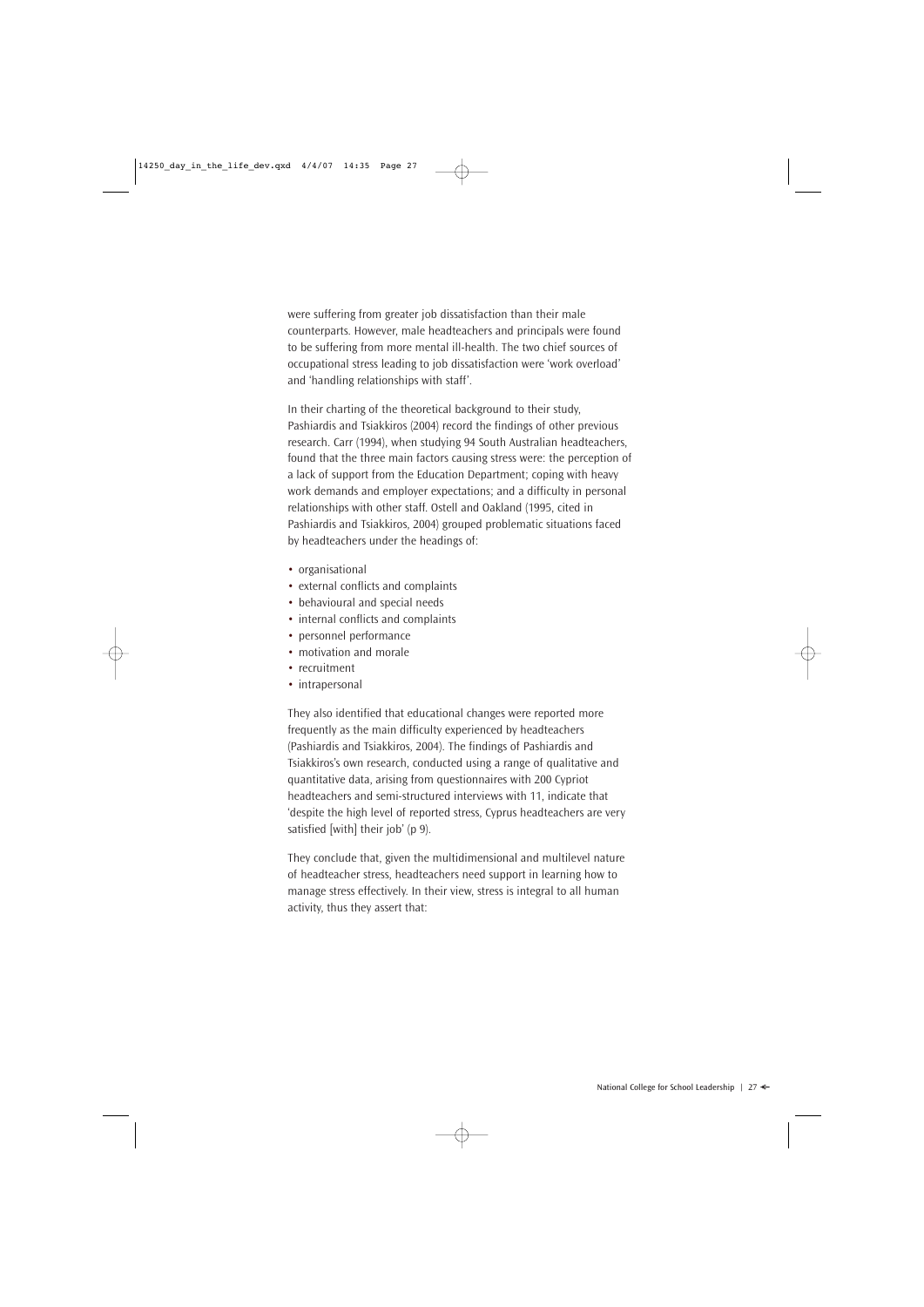• *… occupational stress should be confronted by headteachers as a test that will lead them to professional maturation and as a result it should be regarded as a creative challenge which can lead through its proper management to productive results.* 

#### **Pashiardis & Tsiakkiros, 2004 p 10**

Questions centring on professional development in relation to job satisfaction and the management of stress will be returned to later in this review.

# **2.4.6 The relationship between stress and job satisfaction** *for headteachers*

While 'job satisfaction' can be defined as 'the positive emotional reactions and attitudes an individual has towards their job' (Faragher et al, 2005 p 106), there is debate about whether job satisfaction can be classified as a global concept or whether it is composed of facets of satisfaction with various aspects of an individual's job. In the UK, the research of Mercer (1996; 1997) with secondary headteachers and Chaplain (2001) with primary headteachers gives clear insights into the relationship between negative stress, stress management and job satisfaction, unravelling the particular aspects of headship which contribute most significantly to an overall feeling of job satisfaction.

#### **2.4.6.1** *Mercer (1997) – secondary headteachers and job satisfaction*

It would seem that, in investigating the levels of job satisfaction of headteachers and particularly the profile of these levels over time, Mercer was responding to the information flowing from the Howson report (1995, cited in Mercer, 1997) assessing the labour market for senior staff in schools and Whitaker's analysis (1996, cited in Mercer, 1997) of the early retirement rates in the USA. Crucially though, he was also responding to the gap in research dealing with job satisfaction in the education sector. Guided by an adaptation of the Johnson and Holdaway (1994, cited in Mercer, 1997) model of job satisfaction that records factors affecting the job satisfaction and dissatisfaction of headteachers in Canada, Mercer sought to generate a more easily usable model that was specifically applicable to the UK context. Over a period of 13 months, Mercer conducted interviews with 39 secondary headteachers in north-east England. Each interview explored aspects or concepts with each headteacher raised by his or her response to the question: 'Can you think of a time when you felt really good/bad about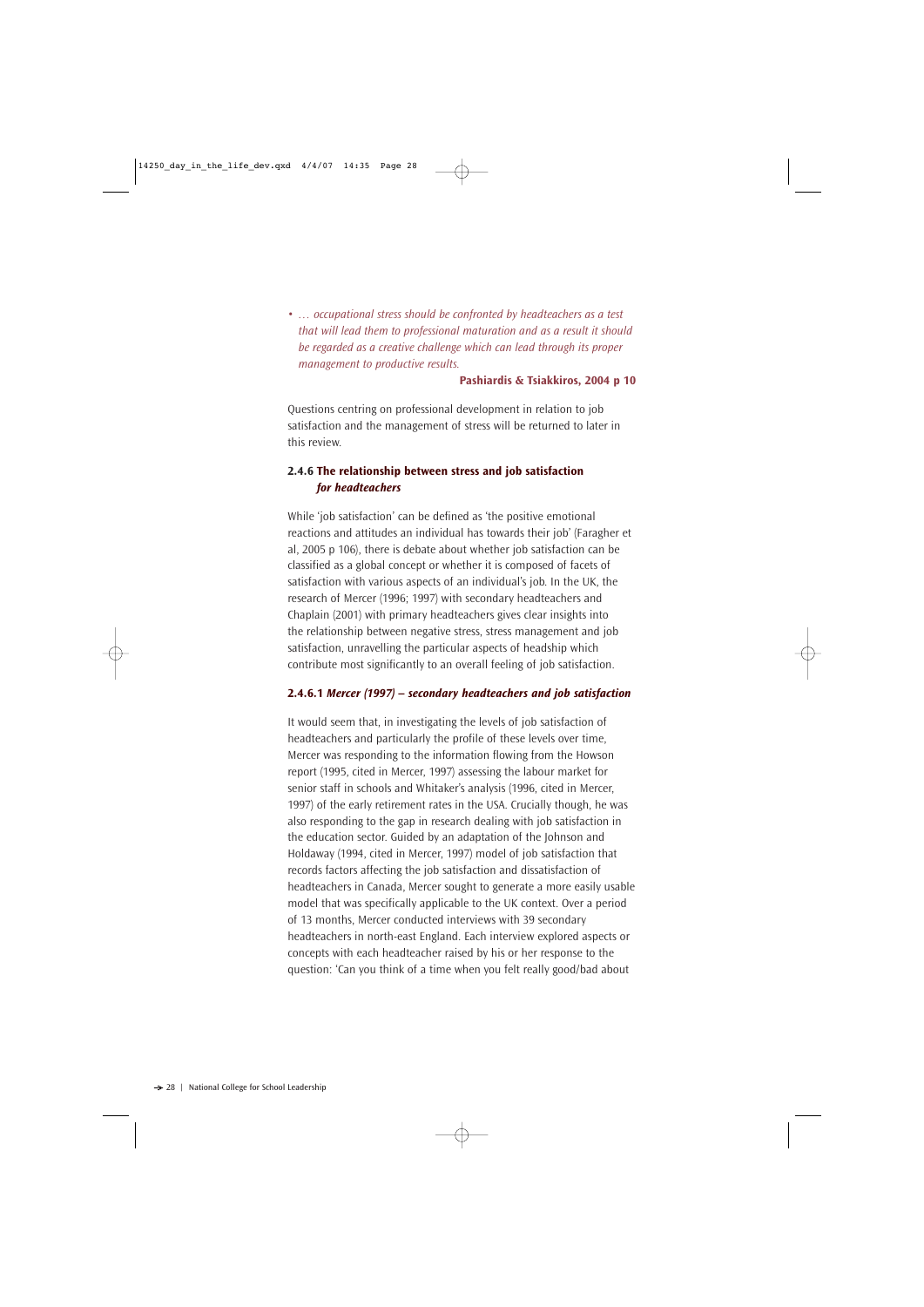your job? Tell me about it.' Mercer arrived at a list of 23 satisfiers and 26 dissatisfiers from which he could then create the general categories shown in table 2.

| Categories of job dissatisfaction |  |
|-----------------------------------|--|
|                                   |  |
| • Role conflict                   |  |
| • Context within which schools    |  |
|                                   |  |
| • Factors affecting the ability   |  |
| of the headteacher to function    |  |
| as she or he sees as being        |  |
|                                   |  |
| • Having a negative view          |  |
|                                   |  |
|                                   |  |
| important                         |  |

# **Table 2: Categories of job satisfaction and dissatisfaction for headteachers**

**Source:** Mercer, 1997 p 62

A further analysis of the proportionality of the constituents of job satisfaction and dissatisfaction revealed the great importance of categories that involve how much in control of the situation the headteacher feels him- or herself to be. Mercer further found that by bringing the two sides of the equation of satisfaction together, all categories could be further grouped to show the three major elements in questions of job satisfaction for these secondary headteachers, namely:

- sense of efficacy
- perception of self
- relationships

In contrast to the Johnson and Holdaway model, Mercer's findings locate 'personal needs and values' as central to job satisfaction for his sample of headteachers, with a particular emphasis on the perceptions of the individuals actually involved in terms of how far these needs and values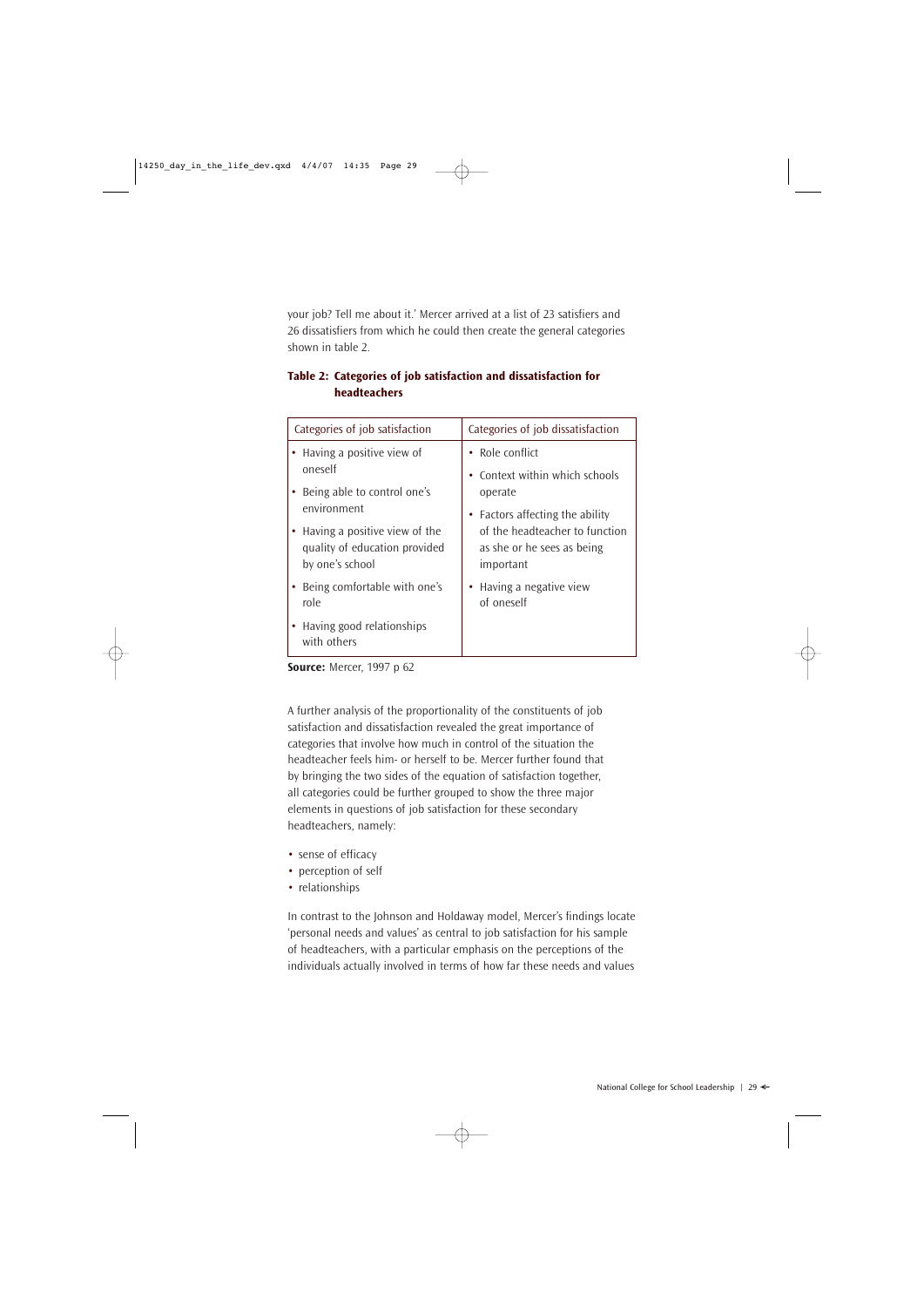are satisfied. It is likely, therefore, that it is those aspects or demands of the post that are felt to be beyond the control of the individual which result in job dissatisfaction.

Turning to the question of job satisfaction in relation to time in post, Mercer subjected his data to further analysis. In contrast to Cooper and Kelly (1993) who found that the longer that headteachers had been in post, the greater their dissatisfaction, Mercer's study indicates a far more complex picture than the previously accepted one of 'an initial surge of enthusiasm followed by a gradual diminution over time' (Cooper & Kelly, 1993, p 269). Dividing his sample into cohorts according to time in post (fewer than 5 years, 5–10 years, and more than 10 years) gave Mercer 3 groups of headteachers, 13 in each with mean times in post of 1.9, 7.6 and 14.6 years. Using the 23 job satisfaction and 26 job dissatisfaction concepts previously developed, Mercer analysed the participants' responses according to their time in post. The data showed that the new headteachers appeared to have a high level of both satisfaction and dissatisfaction. Not surprisingly, there was a noticeable decrease in both for those who had been in post between 5 and 10 years. The pattern revealed amongst the group longest in post was contrary to findings in other research projects, in that they had experienced a rise in both satisfaction and dissatisfaction.

In relation to a sense of efficacy, the issue of staff development is prominent in the headteachers' responses. Mercer speculates that, in this regard for those in headship for between 5 and 10 years:

• *… it may be that the early idealism was replaced with the more pragmatic reality that there is a limit to what can be done with a group of staff, that relatively early gains in staff development had been made and that more permanent gains require a continuing effort, often delegated to other staff.*

#### **Mercer, 1997 p 273**

By contrast, the upturn in satisfaction amongst the most experienced group could be 'that these individuals feel more secure in the headship, their long experience of dealing with individuals allowing them to gain satisfaction from relations which have become less threatening' (p 273). Perhaps experience brings increased skill in dealing with staff, hence significantly enhancing the headteachers' views of their own efficacy.

Placing his research within the timescale of the explosion of government education initiatives centring on the ERA in 1988, Mercer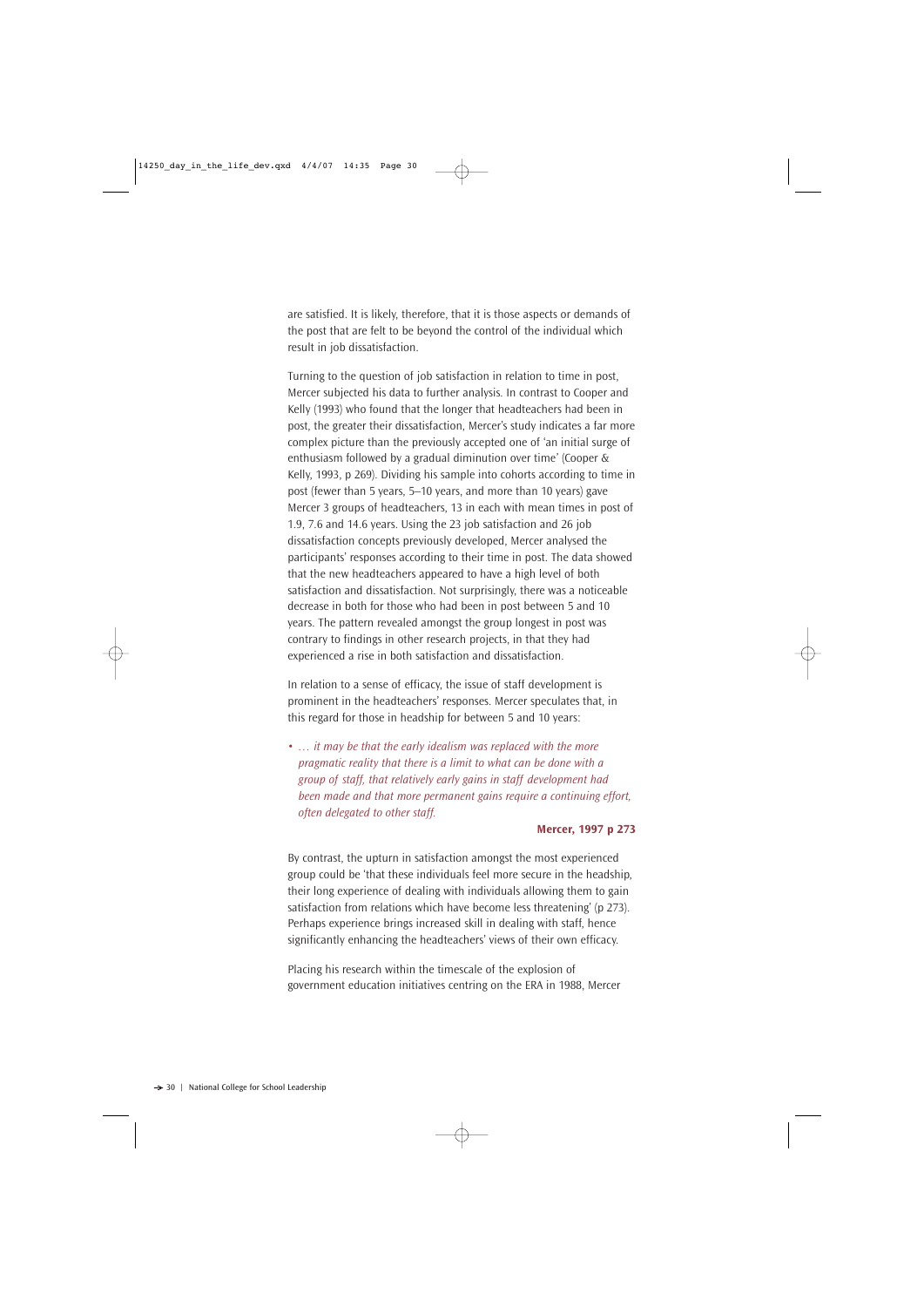(1997) draws further conclusions. Those interviewed in 1992–93 who had been in post for between 5 and 10 years would have been appointed between 1982 and 1987. It could therefore be argued that they were recruited into headship with a perception of the role shaped by their experience, only to find that the 'traditional' model no longer pertained, being replaced by the 'new headship' model (Ball, 1991, cited in Mercer, 1997; Evetts, 1994). Conversely, the group who had been in post for five years or under would have been under no illusions about what would be expected of them. Furthermore, the longest serving headteachers in the sample had had extensive experience as well as long-standing relationships with their local education authority, governing bodies, parents and staff, which would have enabled them to be more robust in their dealings with the changed agenda. Mercer pays particular attention to the changes wrought in the lives of headteachers and their sense of efficacy through the introduction of LMS, drawing out the issues associated with the potential conflict for headteachers in their roles of leading professional and chief executive.

In relation to the second clustering of categories around the concept of 'perception of self', Mercer searches for the answer to why there should be a significant decline in satisfaction for those in the middle group. He suggests that once the honeymoon period of early headship is over, headteachers find it harder to get positive feedback, resulting in a midcareer dip in the view they hold of themselves. Greater experience and age, on the other hand, enables the third group to be less concerned with what others think and a growth in self-satisfaction. The fact that the most experienced headteachers equated the highest levels of satisfaction with the quality of education provided by their own school suggests to Mercer that they can see how their hard work over a period of years is coming to fruition, whereas the middle cohort may have lost their early sense of excitement about school improvement.

The relationships cluster reveals the same mid-career dip. Here, where there are particularly marked declines for those in headship for 10 years or under, the explanations offered include having to face up to the loneliness and isolation of the position of headteacher, leading to the noted decline with regard to collegiality, protection of staff and relations with staff. Overall, the conclusions from Mercer's research indicate that all three groups obtain more satisfaction than dissatisfaction but would also indicate the need for professional support for headteachers in mid-career. He concludes: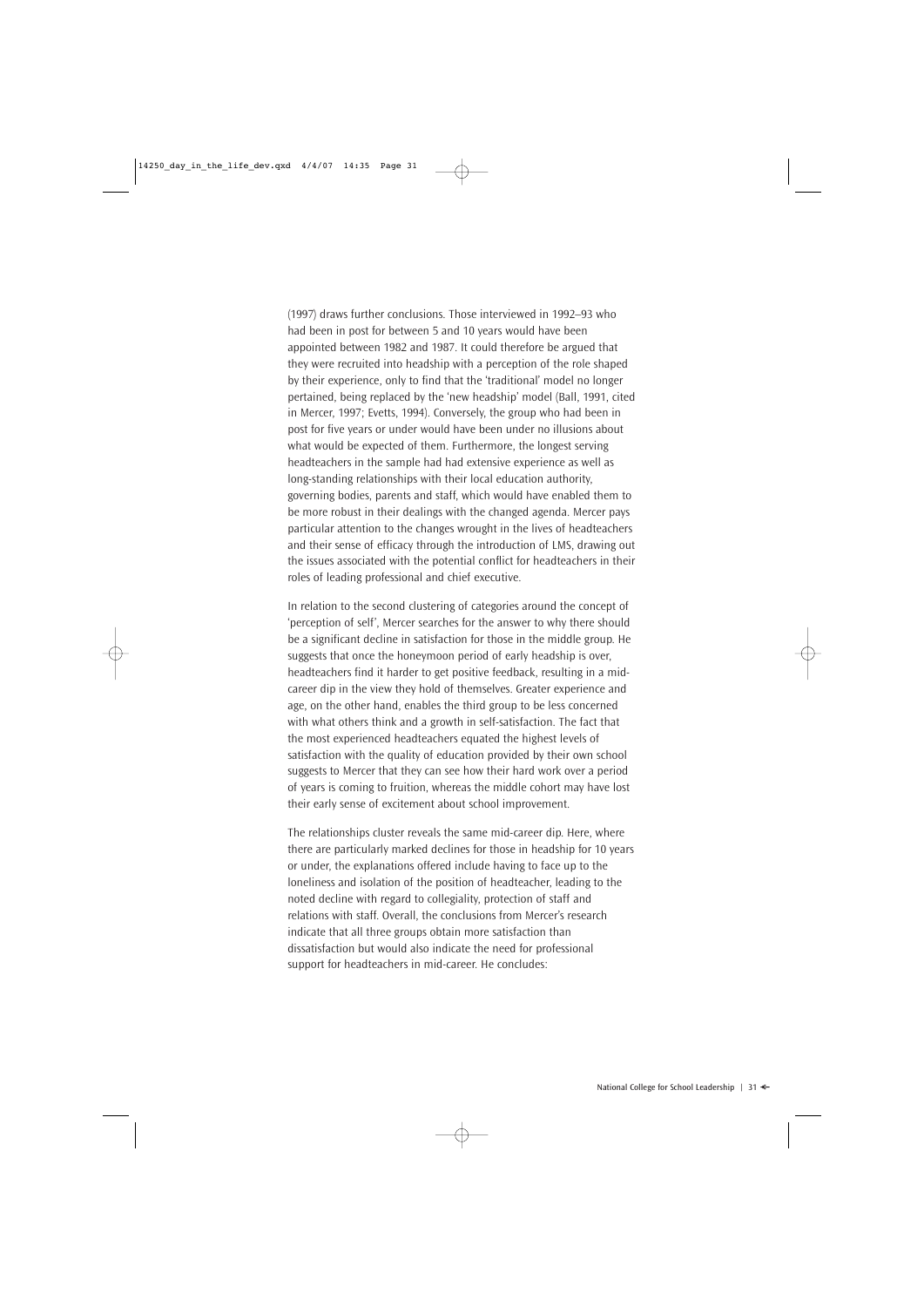• *There is an urgent need to identify the reasons for the trend towards early retirement and to put in place professional and personal support structures which might prevent this haemorrhage of experienced headteachers.*

#### **Mercer, 1997 p 280**

### **2.4.6.2** *Chaplain (2001) – primary headteachers' stress and job satisfaction*

According to Chaplain (2001), Cooper and Kelly (1993) identified that the two main sources of stress for headteachers, 'work overload' and 'handling relationships with staff', were more prevalent in primary than secondary schools. They cited a number of causes: lack of clerical support; small school size and hence lack of variety, rewards and power; relatively low school status and a perception of the less demanding nature of their job; and the amount of teaching cover that they had to provide. Chaplain's study focused on 19 female and 17 male headteachers, aged between 33 and 54 years, in the West Midlands–East Anglia region. Using a self-report questionnaire with open and closed questions followed by individual hour-long interviews, the study sought to discover what headteachers found most stressful and what provided most satisfaction in their everyday work.

The questionnaires revealed that 55 per cent of the primary headteachers considered being a headteacher 'very or extremely stressful' with a further 40 per cent rating the job as 'moderately stressful'. The most commonly reported stressors fell in the category of 'school structures' (eg maintaining standards and budgets), with 'interpersonal processes' (eg relationships with teachers and parents) being the second, 'external factors' (eg legislation, governors, inspections) third and 'personal factors' (eg professional activities and lifestyle) fourth.

However 56 per cent of these headteachers also reported they were 'very satisfied' or 'satisfied' with their jobs. The aspects of their work that brought the most satisfaction related to their professional status, challenge and their own performance. In addition, most heads were satisfied with the facilities and resources in their school and with their own school's organisation, even though issues concerned with school organisation were also cited as the principal cause of most stress. The apparent contradictions evident in these responses highlight why this is such a challenging focus for researchers.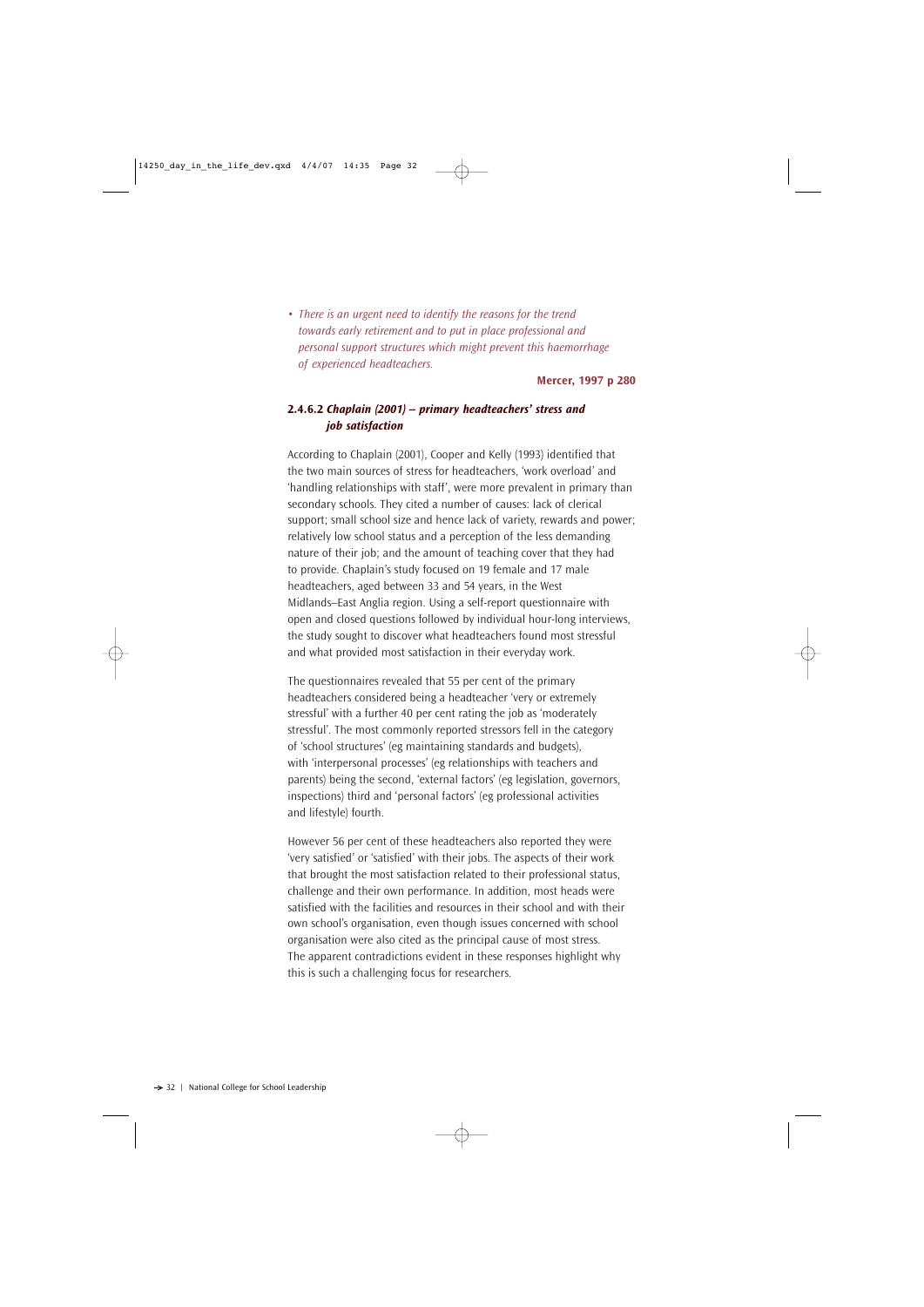Chaplain reports the interview data under the following six headings. The potential for positive and negative outcomes in the form of stress or satisfaction for the headteacher in each of these categories is clearly illustrated.

#### *Managing self*

Applying the concepts of self-efficacy and the locus of control, Chaplain illustrates how personal control can be a double-edged sword for some primary headteachers in his sample. Whilst gaining satisfaction from the awareness of their personal ability to achieve important goals and appreciating being able to make the choices necessary to target the needs of their particular schools, the headteachers also indicated issues about feeling that they had to always be in control, which could lead to 'overwork, fatigue, lowered self esteem and increased uncertainty' (Chaplain, 2001 p 204).

#### *Managing others*

Recognising the importance of teamwork, high morale and enjoyment of work, a majority of the headteachers in the sample reported spending most time managing others, both adults and pupils, thus generating increased confidence and creativity in themselves as well as others. However, there was also a frequent acknowledgement that the 'interrelationship between self-management and the management of others … could be either a source of stress or satisfaction' (p 204). Several heads reported a lack of support from others, such as parents and the local authority, while many felt undervalued by colleagues and others. There was a real difficulty expressed in balancing personal and professional relationships, particularly where disciplinary issues arose with staff.

#### *Managing finances*

Many of the participants felt well supported with regard to financial management and enjoyed using resources creatively to achieve the school's priorities to achieve value for money. However, this was not always the case. The cyclical and spasmodic nature of the financial tasks resulted in some headteachers working out of school time in order to be uninterrupted and to meet deadlines. Most stress came from uncertainty about future financial allocations and the lack of information in this respect. Managing declining budgets and maintaining solvency were significant concerns.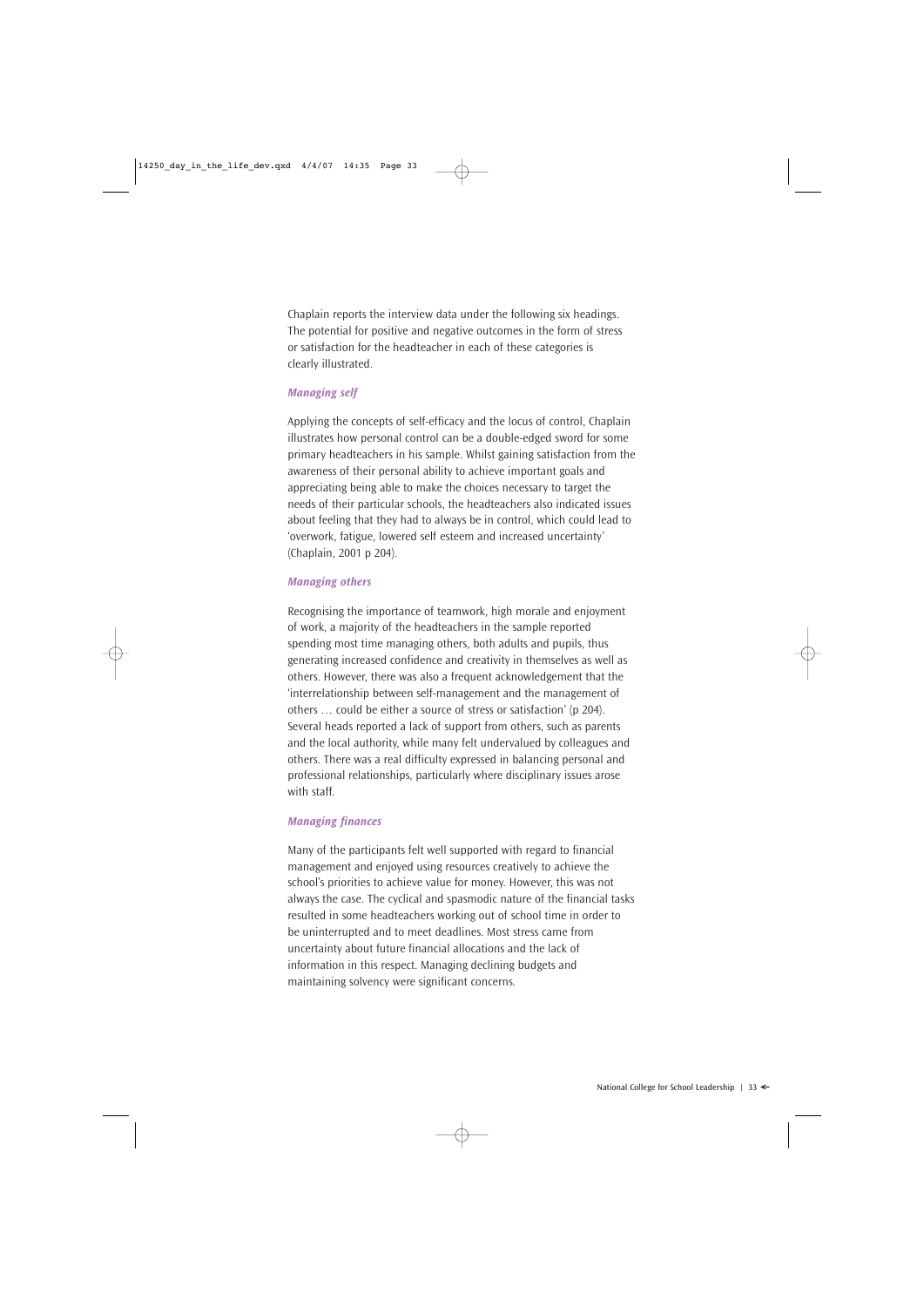#### *Managing the curriculum*

Participating headteachers recorded very clearly their delight in improving the curricular experience for pupils and providing them with a solid base. However, they also drew attention to the main stressors being the requirements imposed by the government, particularly the frequent changes to the national curriculum and assessment procedures, combined with a lack of resources and staff who lacked the relevant skills and knowledge to effect the new requirements.

#### *Managing change*

The management of change, some of which was imposed, made many participant headteachers feel empowered because they were making things happen and achieving a consensus through the active involvement of staff. They relied on the support of colleagues, governors and local authority staff as well as appropriate in-service education and training (INSET). Their priorities were to juggle the external pressures alongside the school's own priorities, preserving good practice and sticking to principles whilst making the necessary changes in the best ways possible. Stress resulted from staff anxieties and some teachers' lack of competence in carrying out the changed practice.

#### *Stress and social support*

Sources of great satisfaction were the quality of relationships, enabling and empowering others, enjoying support and a shared focus. Participating headteachers particularly valued being able to access the support and advice of other heads, but were wary of intruding on their time. Some heads highlighted the support of staff in their own school.

Of the 55 per cent who reported experiencing *'very high'* levels of stress on a regular basis, 33 per cent were nevertheless *'very satisfied'* with their work, while 22 per cent were *'not satisfied'* with their work. While the *'very satisfied'* group included equal numbers of males and females, the *'not satisfied'* group were exclusively female. Chaplain's comparison of the sources of stress and satisfaction for these two groups reveal that whereas the *'very satisfied'* group derived most satisfaction from personal factors (competence, autonomy and satisfaction with personal performance and health), these factors caused most stress to the *'not satisfied'* group, who gained most of their satisfaction from structural factors (quality of resources and the curriculum). Most stress for the *'very satisfied'* group arose from interpersonal factors. As Chaplain concludes: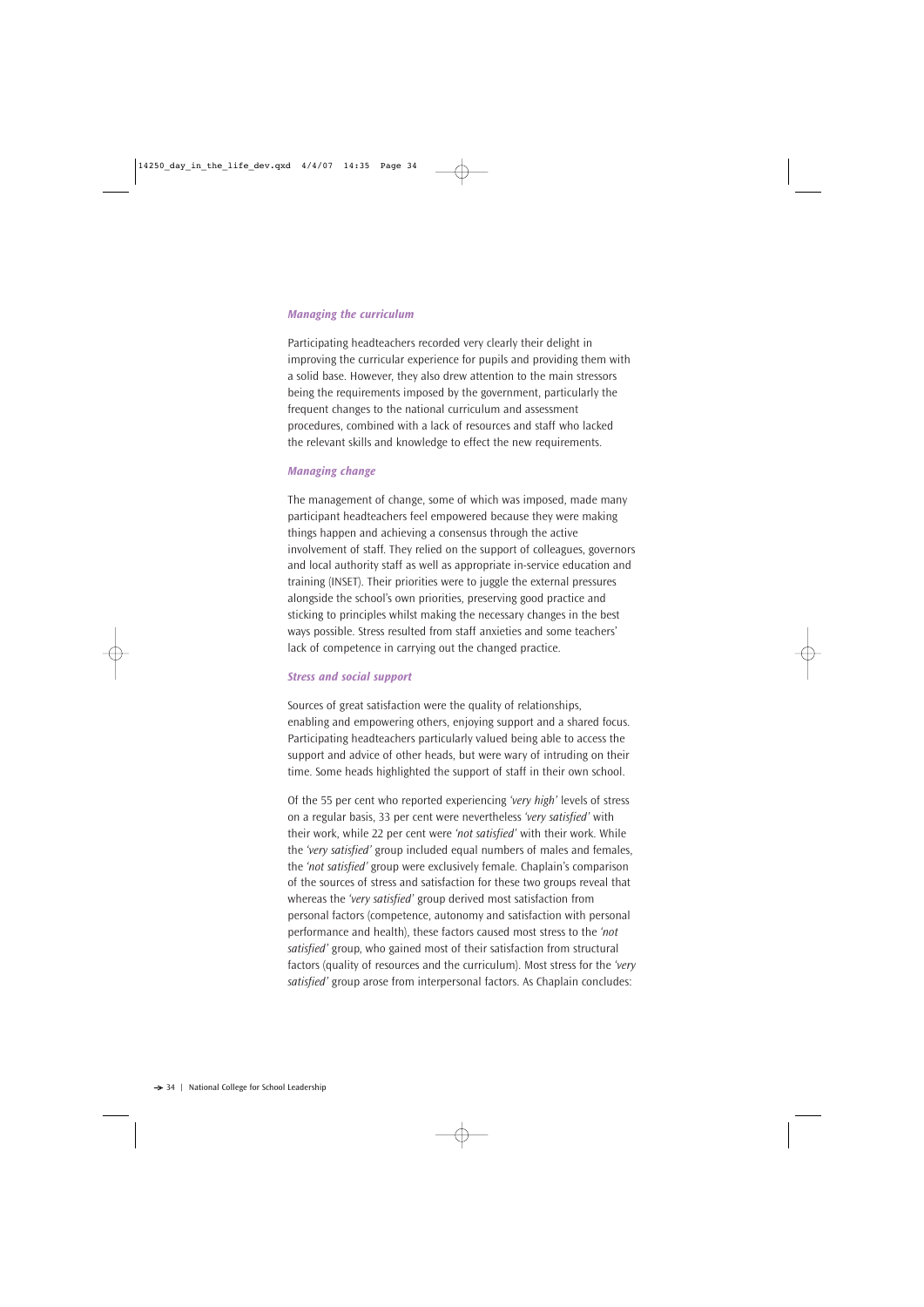• *While recording levels of stress can be helpful, it can also obscure more complex relationships between stress and satisfaction. Heads who reported their work was very stressful could differ markedly in their levels and sources of job satisfaction.* 

#### **Chaplain, 2001 p 213**

It is now worthwhile summarising the literature and findings around job satisfaction, stress and headship, drawing out the key details.

- There is a continuing debate surrounding a precise definition of stress.
- Although there is a significant body of research on stress, relatively little focuses on headteachers.
- Continuing to explore how headteachers maintain equilibrium by reacting to and controlling their range of stressors may lead to a deeper understanding of the complexities of their role.
- Because their stress is multidimensional and multilevel in nature, headteachers need support in learning how to manage it effectively.
- There is conflicting evidence concerning the relationship between primary headteacher job satisfaction and time in post, indicating a need for further research.
- The major elements in questions of job satisfaction for secondary headteachers have been identified as: self-efficacy, perceptions of self and relationships.
- An overemphasis on stress can obscure more complex relationships between stress and job satisfaction. There is a need to address why headship can be simultaneously stressful and satisfying or unsatisfying.

### **2.5 work–life balance**

The interaction between well-being, job satisfaction, stress and work–life balance is a constant theme in the literature and therefore throughout this review. This section on work–life balance builds on the earlier exploration of well-being in particular because: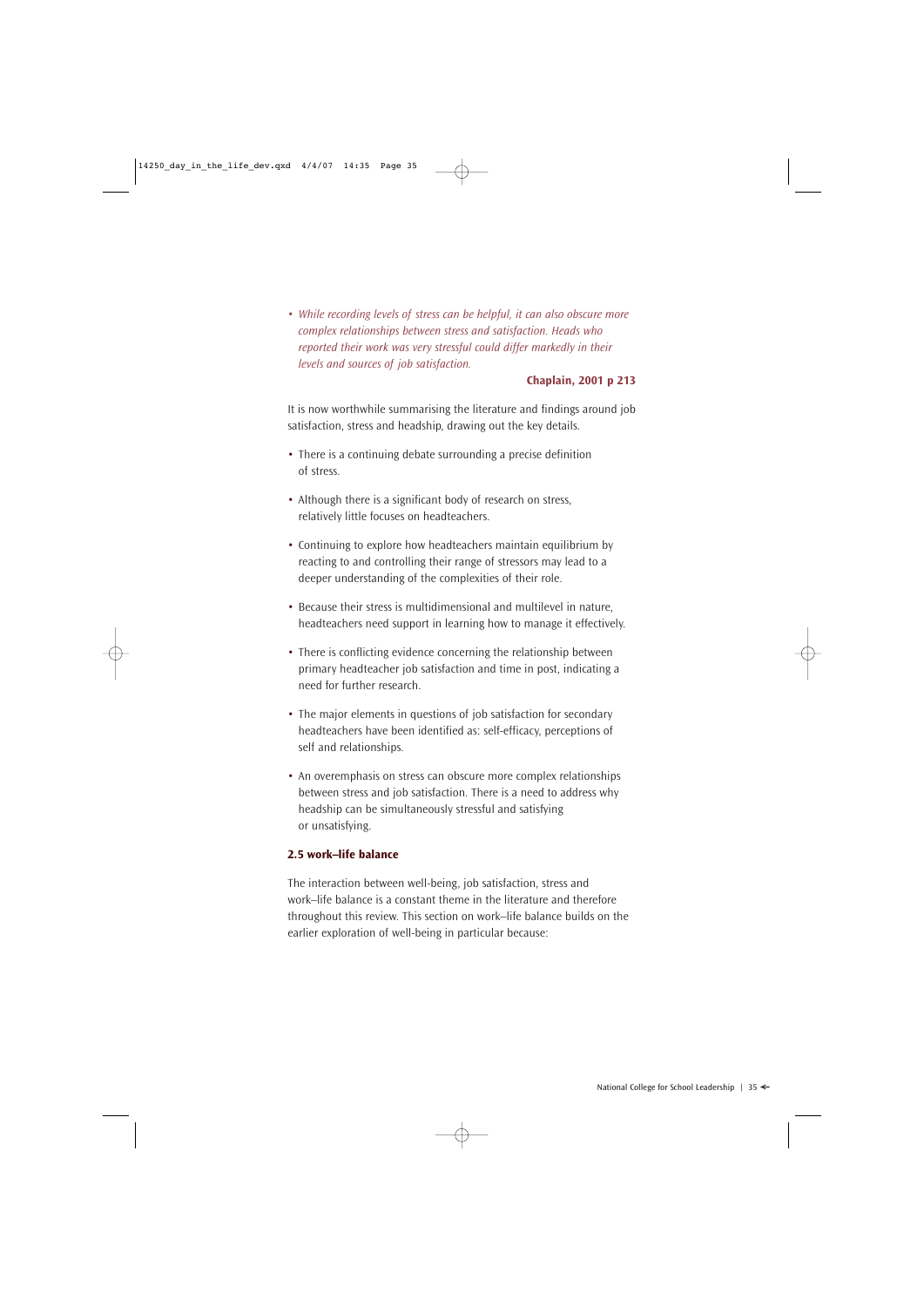• *Well-being implies a sense of balance, a capacity to manage pressures in life and work, together with a sense of control. Although, an inevitable part of work and life, there are likely to be times when everyday pressures turn into unhealthy stresses which have adverse emotional, mental or physical effects. The balance that teachers have to achieve is between the pressures at work and those in their personal life.* 

#### **Day et al, 2006 p 255**

'work–life balance' has emerged as a widely used and popular way of talking about challenges of combining paid work with other parts of life' (Gambles et al, 2006, p 34) and currently has prime importance globally as well as in the UK education system. The shift noted previously in the concept of well-being is paralleled here, in that work–life balance seems to have replaced family-friendly policies: there has been an increase in 'demanding working practices and environments leading to feelings of pressure, lack of time and general "busyness"' (p 34). Although additional workload 'on its own is not necessarily a problem, it is commonly associated with increased stress, teacher burnout and low job satisfaction' (Timperley & Robinson, 2000 p 47). Although focusing here on teachers, these ideas are relevant also for the wider workforce, including headteachers and other senior leaders.

Before looking specifically at the issues surrounding the work–life balance of headteachers, it is interesting to look at the terminology of the concept.

Gambles et al (2006) argue that the term 'work–life balance':

• *… paints a superficial and oversimplistic picture of the many challenges it seeks to address. It appears to suggest that work is not a part of life. Yet paid work – although often too much of a part – is a necessary and often meaningful and rewarding aspect of life for many people.*

#### **Gambles et al, 2006 p 34**

This is illustrated by the perspective of one headteacher in an article for NCSL's *Ldr* magazine (Spencer, 2002): I work every evening, 'I work at the weekends, and I can't ever see that changing. But if you're asking me am I burning myself out? I don't think so. It's a great job and I love it.' This must, of course, be considered alongside other perspectives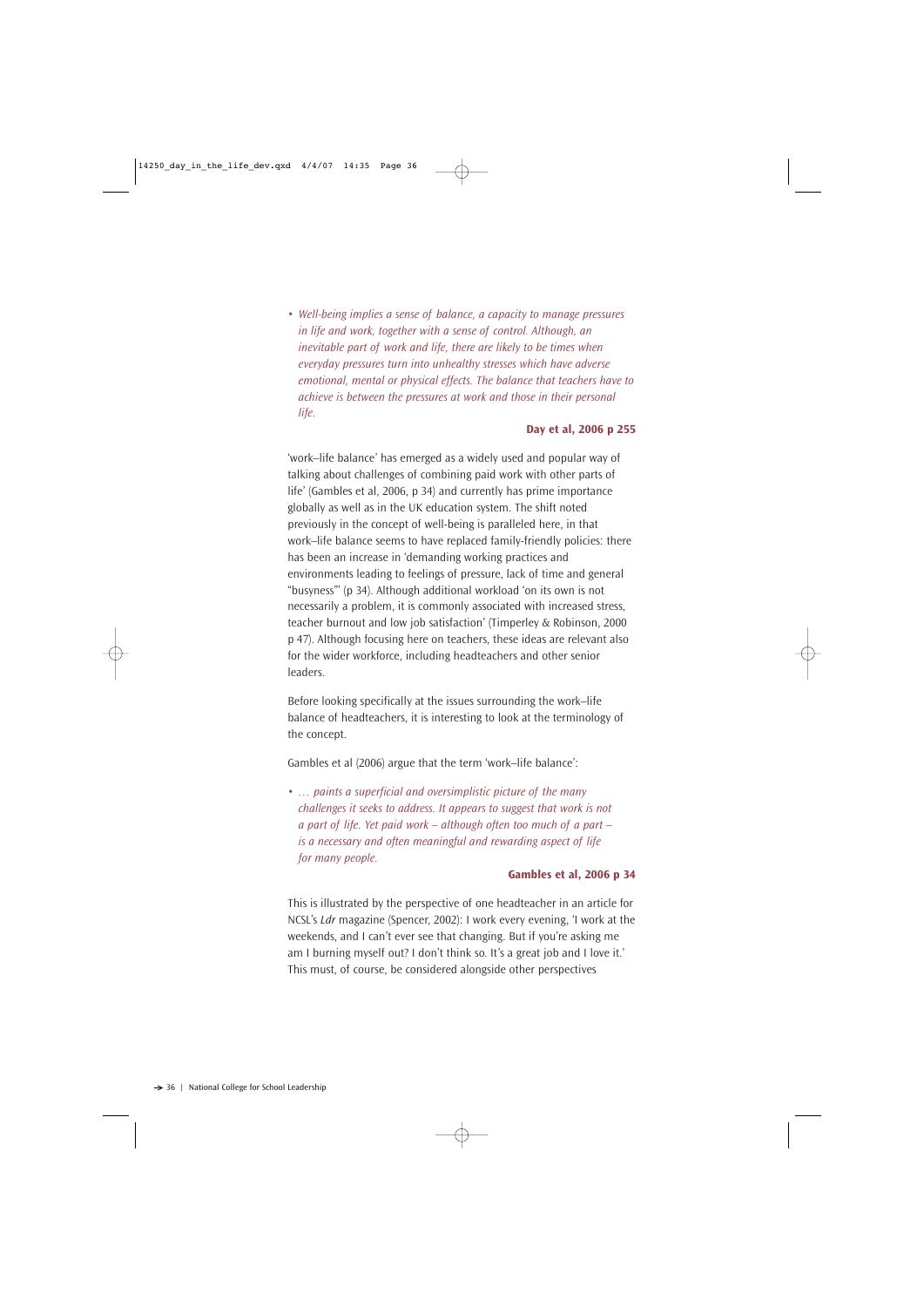because 'what constitutes reasonable work–life balance varies over time and from individual to individual (Training and Development Agency for Schools (TDA), 2006b).

Another headteacher in Spencer's article, for example, was quoted: 'I'm single and I can't begin to imagine how colleagues with young families do this job. I don't have time for leisure interests because I'm too busy trying to meet everybody's expectations.' From a further perspective, another headteacher described how 'it's very important to me that I have my life, so I make a rule never to take work home and to ensure weekends are mine'. In concluding their consideration of the terminology of work–life balance, Gambles et al (2006) prefer to think in terms of harmony, of 'harmonising paid work with other parts of life' (p 35), implying that associated activities such as 'friendship, leisure activities and community participation are interrelated and not antithetical to each other, or needing to be "balanced"' (p 35).

#### **2.5.1** *What is meant by work–life balance?*

In developing the idea that work–life balance has emerged 'as a widely used and popular way of talking about challenges of combining paid work with other parts of life' (Gambles et al, 2006 p 34), it is clear that the concept has current importance and interest. Johnson (2001) wrote:

• *To state the obvious – everyone has a life and responsibilities outside work. People want a decent job but they want it as part of fulfilled life outside the workplace. work–life balance simply describes any set of policies and practices that employers can put in place, which help people achieve better balance between work and their lives outside work and benefits the business.* 

#### **Department of Trade and Industry, 2006**

The Mental Health Foundation website (www.mentalhealth.org.uk) (2006) highlights the need for work–life balance, defining it as 'how you combine work with the other areas of your life, such as childcare, socialising or exercise. work–life balance is an issue for all workers, not just parents, and deals with when we work and for how long'. This definition provides a useful basis for reflection by the headteacher with worries about the hours that they work and how sustainable their job will be over a longer number of years (Spencer, 2002).

As a prelude to further consideration of work–life balance, it is useful to reflect upon the national agreement. The agreement, which details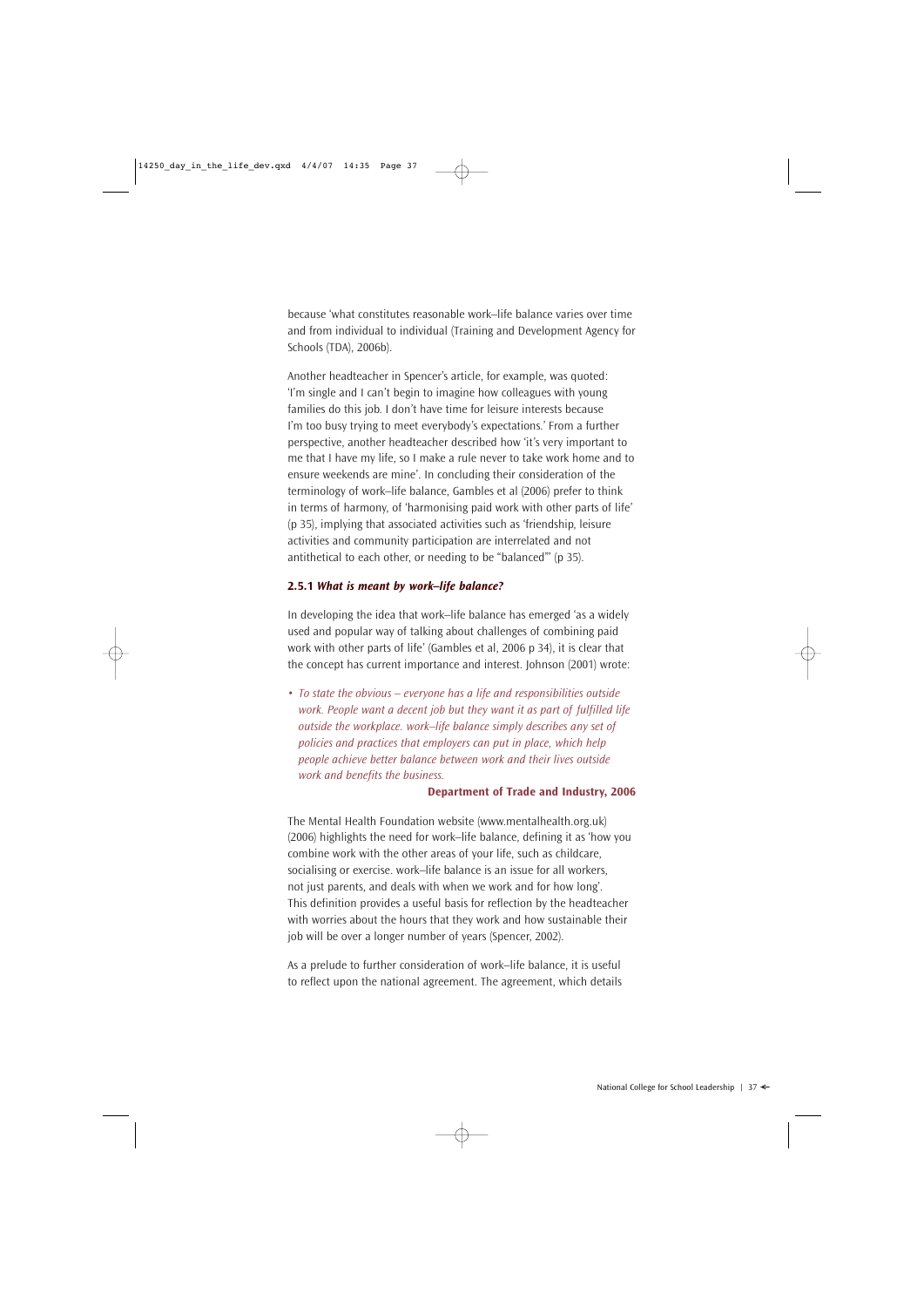that all teachers, including headteachers, should enjoy a reasonable work–life balance with effect from September 2003, writes of the concept:

• *The national agreement defines work/life balance as being 'about helping teachers combine work with their personal interests outside work' and cites working hours and workload as key, but not exclusive elements of this. Other elements include a sense of control, personal fulfilment, career development, work flexibility, physical and emotional wellbeing, and the will of both employers and employees to ensure staff enjoy a reasonable work/life balance.* 

#### **TDA, 2006a**

It is ironic, then, that in making provision for the 26 administrative tasks highlighted in the agreement as no longer appropriate for class teachers, 'many of the strains of ensuring that these new requirements for staff are met have fallen upon senior leaders with no additional funding emanating from central government. Many senior leaders are still carrying out far too much administration' (Duncan, 2006, p 3). Despite the right that is enshrined in law, that 'all teachers and headteachers are entitled to enjoy a satisfactory balance between the demands of their professional duties and their personal interests outside work'3 , according to Spencer (2002), 'the unfortunate reality for most headteachers in 21st century Britain is a 60-hour week and any yen for a good work–life balance is killed off by 100 hours of work pending in the in-tray'. Furthermore the NAHT 24/7 report (Daniels and French, 2006) reveals that, despite the specific policies designed to address work–life balance, such as dedicated headship time introduced in 2005, more than one-third of survey respondents did not get any such time.

In what is presented by Timperley and Robinson (2000 p 58) as 'a somewhat controversial position' they argue that 'increased workload and stress associated with a self-managing environment can be attributed, in part, to the ways in which teachers organise themselves'. Although focusing on teachers rather than headteachers, there may be relevant messages, in that in attempting 'to reformulate the workload problem by challenging the common-sense notion that teachers are victims of ever-increasing demands on their time with ever increasing workloads', there is a suggestion that 'the way in which the teachers set about their work might contribute to the problems of workload'. In the case study of Phoenix College, a large secondary school in New Zealand,

<sup>3</sup> www.nasuwt.org.uk/Templates/Internal.asp?NodeID=71686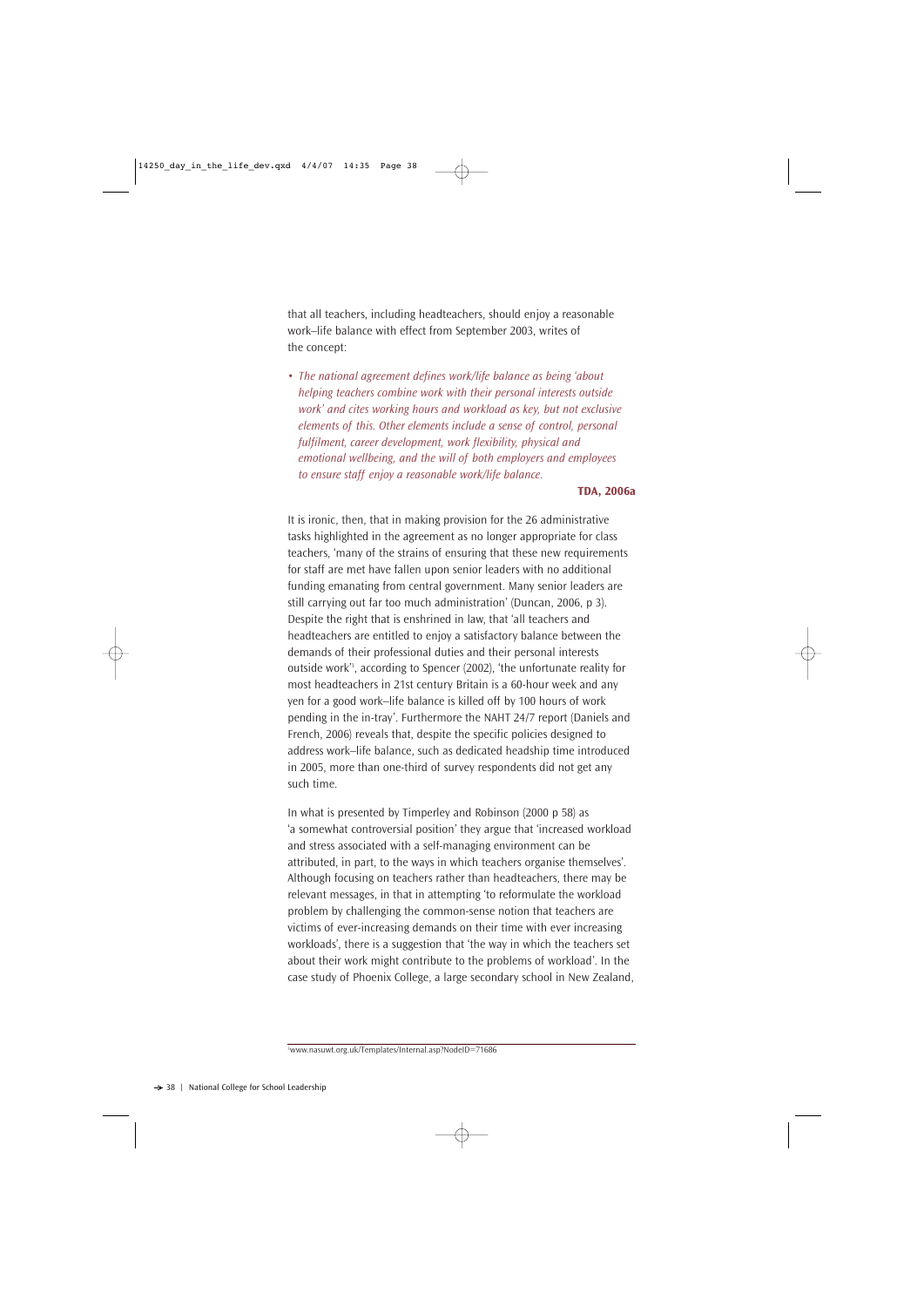the authors note that 'workload is increased through fragmentation, duplication of effort, proliferation of new ideas and a reluctance to challenge colleagues' (p 58). This provides food for thought, when according to Cooper (Spencer, 2002), 'the time is more than ripe for leaders to work "smarter" not harder'.

## **2.5.2** *What strategies do headteachers adopt to maintain work–life balance?*

According to Duncan (2006), school leaders 'need to embrace [their] accountability in a more realistic way, bearing in mind [they] are mortal and need rest and relaxation as much as fulfilling work. By changing [their] own attitudes to [their] jobs [they] will be able to influence [their] colleagues and ensure [their] schools and colleges are good environments to work in' (p 25). Duncan offers a number of strategies, such as an early start to the working day when home circumstances permit, moving to a clear desk policy, delegation, reconsideration of meetings and training days are offered as steps towards improved work–life balance. The author also urges headteachers 'to think "is this activity fit for purpose?" and "do I do this efficiently and effectively?"' (p 26). Duncan gives the reader a final reminder of 'the need to work "smarter" rather than harder' and that school and college leaders not only have to make sure that they are doing this, but that they can be seen to be doing it (p 33).

It is now worthwhile summarising the literature and findings around work–life balance and headship, drawing out the key details.

- There is a limited field of research and literature focusing on the work–life balance of headteachers.
- work–life balance has emerged as a widely used and popular way of talking about challenges of combining paid work with other parts of life and currently has prime importance globally as well as in the UK education system.
- work–life balance varies over time and between individuals.
- The concept of harmonising, of bringing together work and activities such as friendship and participation in the community, is an alternative perspective to work–life balance.
- In making provision for the work–life balance of teachers, many headteachers are taking on additional administrative, financial and organisational work.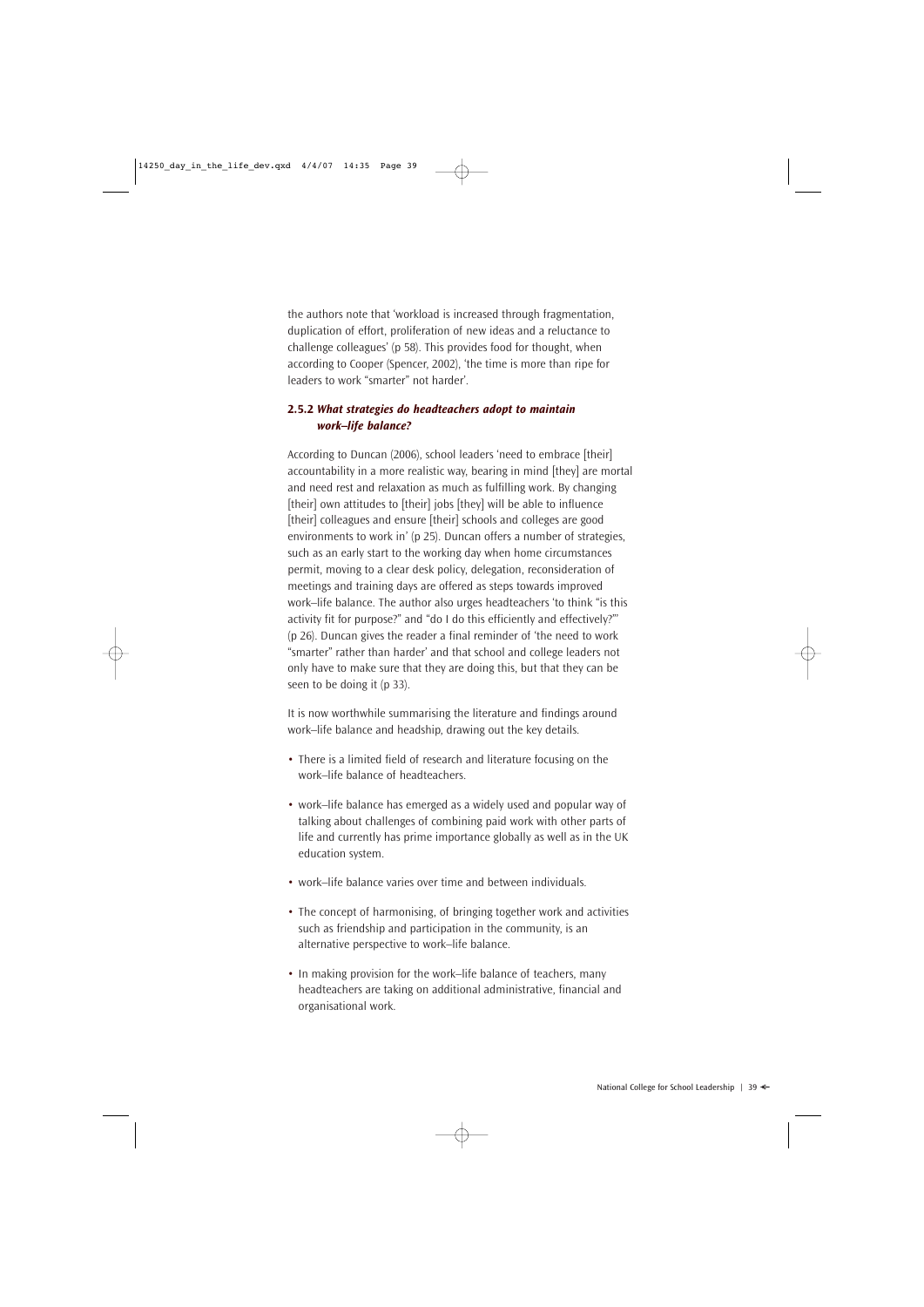- Headteachers should view accountability more realistically, recognising the need for rest and relaxation as much as fulfilling work.
- The viewpoint that additional workload can be attributed to poor working practices provides food for thought in consideration of the work–life balance of headteachers.

## **2.6 Implications for future research**

• *There is an urgent need to identify the reasons for the trend towards early retirement and to put in place professional and personal support structures which might prevent this haemorrhage of experienced headteachers.* 

#### **Mercer, 1997 p 280**

Conducting this literature review has repeatedly reinforced the urgent need for further empirical research into the ways in which contemporary headteachers carry out their role so that the specific and complex relationships between well-being, stress, job satisfaction and work–life balance can be thoroughly explored and understood. *Without such a body of robust evidence it will prove difficult for policymakers and employers to address the current difficulties surrounding recruitment and retention of headteachers.* Some of the literature also indicates scope for further empirical research into the ways that differences between male and female headteacher responsibilities, attitudes and expectations feed into their self-efficacy.

The overwhelming message from this review is the need for more in-depth empirical research into the specific characteristics of current headteacher workloads, the ways in which they manage these, and their well-being and job satisfaction. This study was therefore designed to gain a comprehensive insight into the working lives of a group of 34 contemporary headteachers. This group was the focus of the fieldwork, which explored the specific and complex relationships between well-being, stress, job satisfaction and work–life balance and headship practice.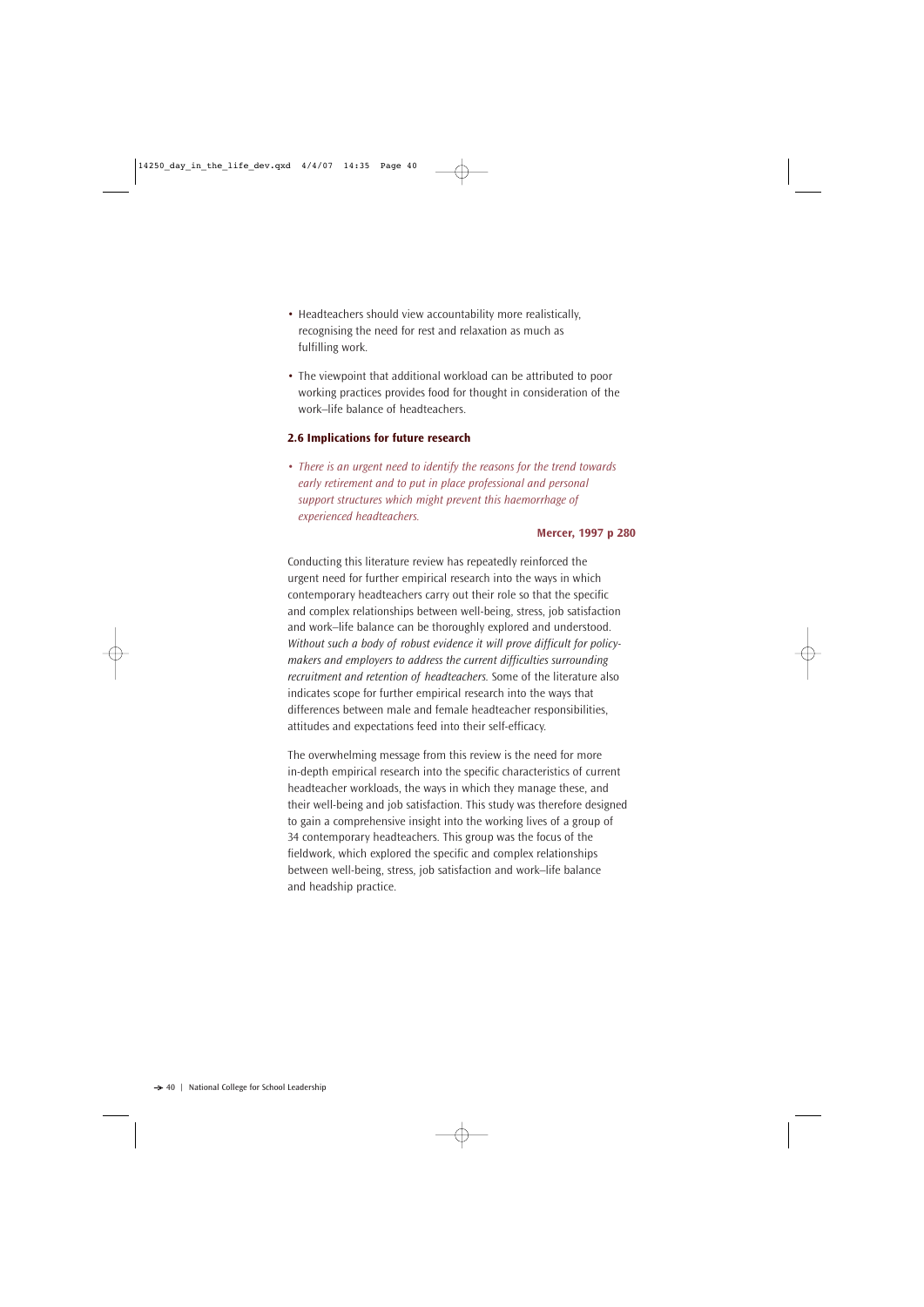# $\div$  3. Methodology

## **3.1 Sample**

Invitations for participation were sent by email. A small sum of money for staff cover and an NCSL publication of choice were offered as incentives. A sample of 34 participant headteachers was secured. This sample covered all government office regions. 53 per cent of participants were female and 47 per cent male. This sample was drawn from a database of NCSL's New Visions graduates, ie those recently appointed to a headteacher role, and NCSL's Leadership Programme for Serving Headteachers (LPSH) graduates, ie experienced headteachers, and headteachers engaged in NCSL's regional leadership network. In addition, headteachers were drawn from a database of NCSL noninvolvement schools. The use of these sources provided a mix of new and experienced headteachers within the sample. In addition, some participants had not previously taken part in NCSL programme or research activities. The characteristics of the participants by phase, government region, gender and experience can be seen in table 3 below.

| Headteacher    | Phase     | Government<br>office region | Gender | Experience    |
|----------------|-----------|-----------------------------|--------|---------------|
| 1              | Primary   | <b>East Midlands</b>        | Female | Experienced   |
| 2              | Primary   | Yorkshire and Humber        | Male   | Experienced   |
| 3              | Secondary | London                      | Female | <b>Novice</b> |
| $\overline{4}$ | Primary   | East Midlands               | Female | Experienced   |
| 5              | Primary   | South East                  | Female | <b>Novice</b> |
| 6              | Primary   | East Midlands               | Female | Experienced   |
| 7              | Special   | East of England             | Female | Experienced   |
| 8              | Secondary | North West                  | Female | Novice        |
| 9              | Primary   | South East                  | Female | Novice        |
| 10             | Primary   | London                      | Male   | Experienced   |
|                |           |                             |        | continued     |

## **Table 3: Characteristics of the sample headteachers by phase, government office region, gender and experience**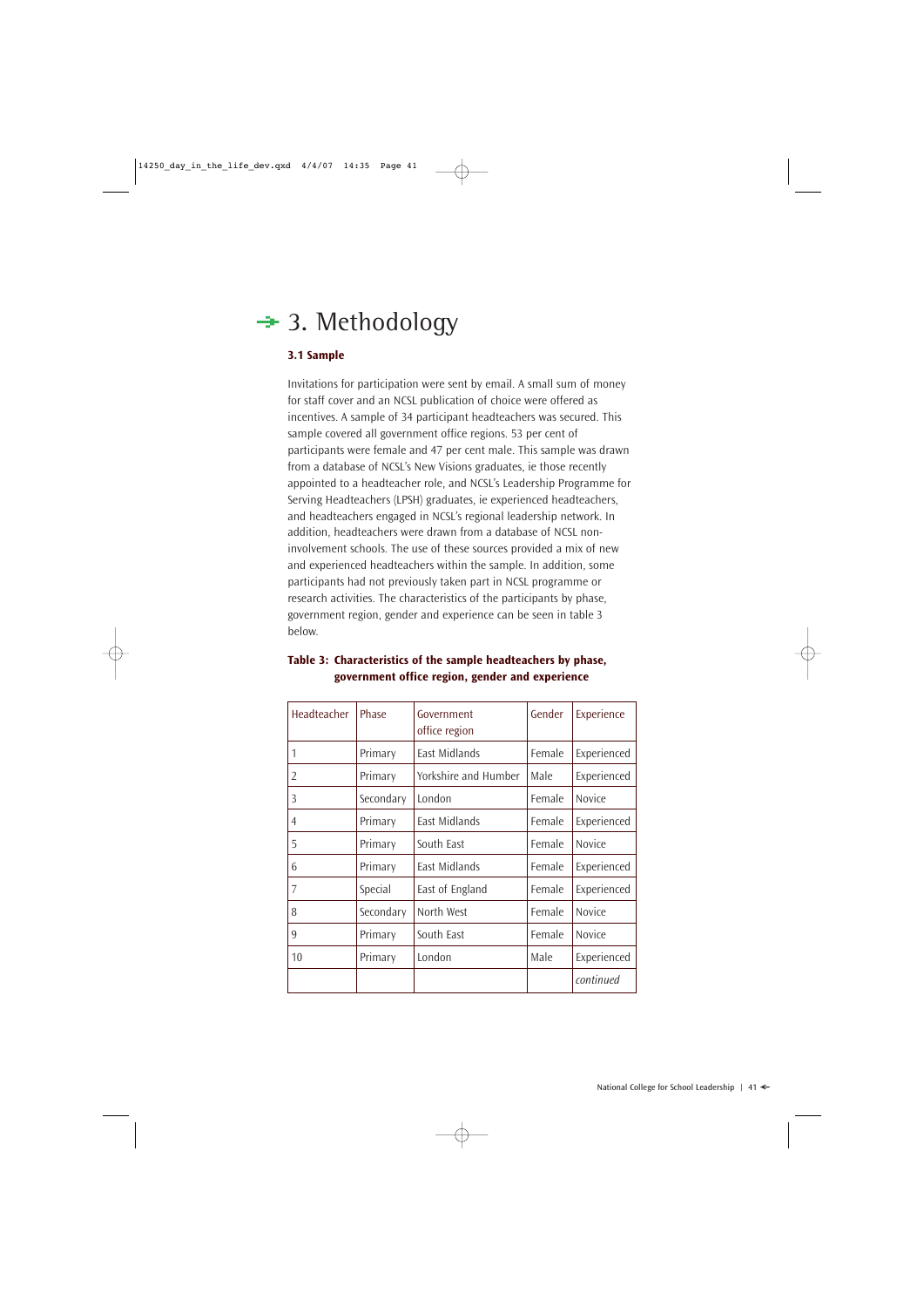| Headteacher | Phase     | Government<br>office region | Gender | Experience  |
|-------------|-----------|-----------------------------|--------|-------------|
| 11          | Primary   | <b>West Midlands</b>        | Female | Experienced |
| 12          | Primary   | East of England             | Male   | Experienced |
| 13          | Primary   | East of England             | Male   | Experienced |
| 14          | Primary   | Yorkshire and Humber        | Male   | Novice      |
| 15          | Secondary | North East                  | Female | Experienced |
| 16          | Primary   | North East                  | Male   | Experienced |
| 17          | Secondary | West Midlands               | Male   | Experienced |
| 18          | Secondary | East Midlands               | Male   | Experienced |
| 19          | Secondary | London                      | Male   | Experienced |
| 20          | Special   | West Midlands               | Female | Experienced |
| 21          | Primary   | East of England             | Female | Experienced |
| 22          | Secondary | South West                  | Male   | Experienced |
| 23          | Primary   | North East                  | Female | Experienced |
| 24          | Primary   | East of England             | Male   | Experienced |
| 25          | Special   | London                      | Female | Experienced |
| 26          | Primary   | North East                  | Female | Experienced |
| 27          | Secondary | South West                  | Male   | Novice      |
| 28          | Secondary | South East                  | Male   | Experienced |
| 29          | Primary   | East of England             | Female | Experienced |
| 30          | Primary   | West Midlands               | Female | Experienced |
| 31          | Primary   | West Midlands               | Male   | Experienced |
| 32          | Primary   | South West                  | Male   | Experienced |
| 33          | Primary   | East of England             | Female | Experienced |
| 34          | Secondary | West Midlands               | Male   | Experienced |

## **3.2 Researchers**

The project used 20 research fieldworkers. A core team of four researchers within the NCSL Research and Policy Group designed and orchestrated the study as well as carrying out fieldwork. The remaining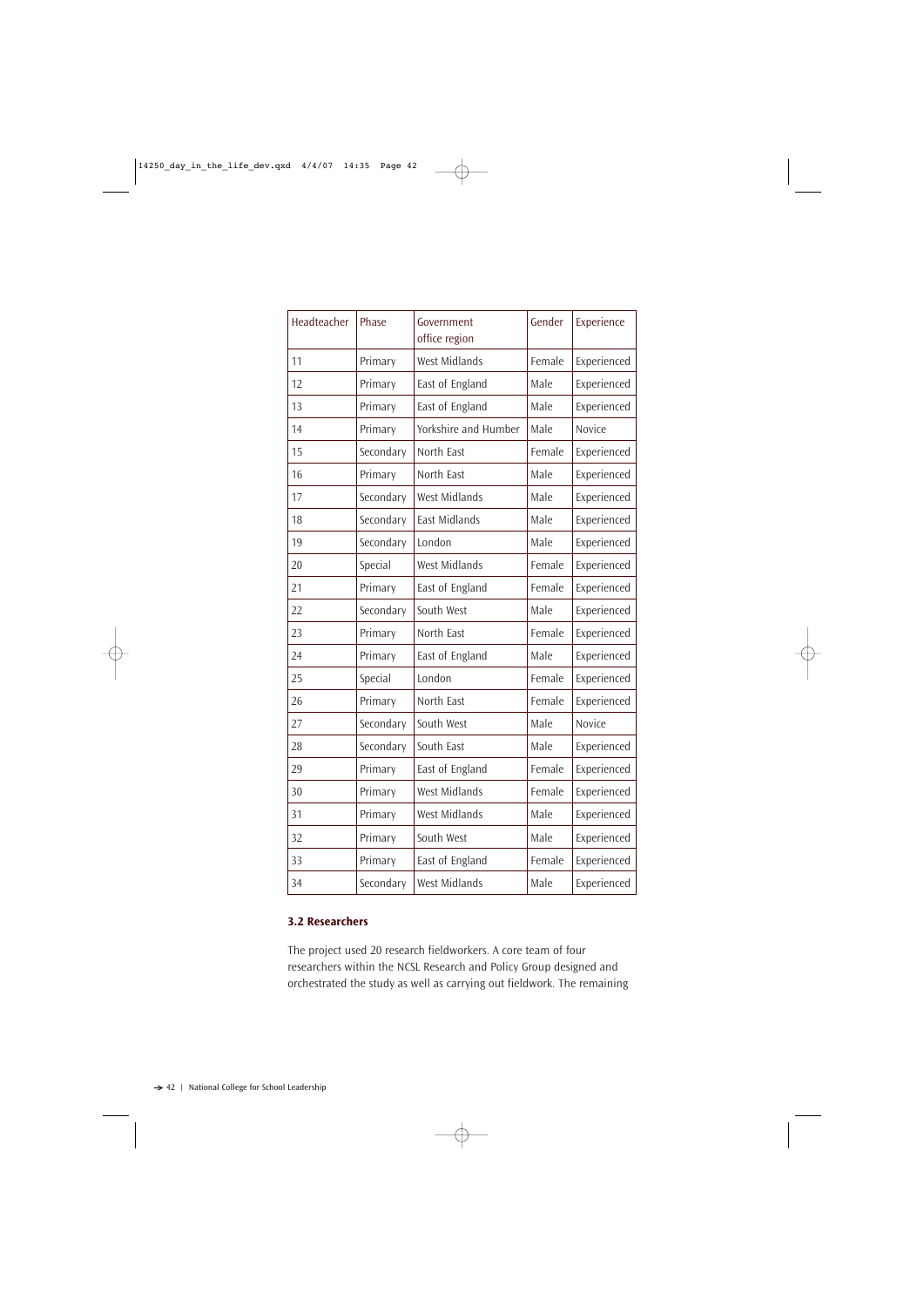16 researchers were drawn from other NCSL groupings and the Department for Education and Skills (DfES) and carried out fieldwork. In order to ensure consistency, project briefings were held for all researchers following the pilot exercise (for details of the pilot, see section 3.3.1 below). Further research support was received from a subject matter expert, a leading UK academic with extensive knowledge and expertise in the field. The researchers were in contact with the project co-ordinating team at all times during the fieldwork and advice was made available to them when queries were raised. In addition, they were encouraged to share their experiences of the project via email and through the project co-ordinating team.

#### **3.3 Research design measures**

The study employed a three-stage research methodology.

- 1. A journal was completed by each participating headteacher (see Appendix 1).
- 2. An observation or shadowing visit was made to each participating headteacher and their school (see Appendix 2).
- 3. An interview was held with each participating headteacher (see Appendix 3).
- 4. Data analysis was performed, using a matrix document outlining the central themes of the work (see Appendix 4).

The research tools were constructed with the help of a subject matter expert who advised on the design and content prior to piloting.

## **3.3.1** *Piloting*

The journal, observation visit, including the observation schedule, and interview schedule were piloted in one school. Feedback was sought and subsequently incorporated into the design of the study and the research tools.

#### **3.3.2** *Journal*

A copy of the journal document was sent to each participant. The journal document contained pages that were set out to enable daily journal entries. Pages could be easily removed once the journal exercise was completed. As an alternative, participants were given the option of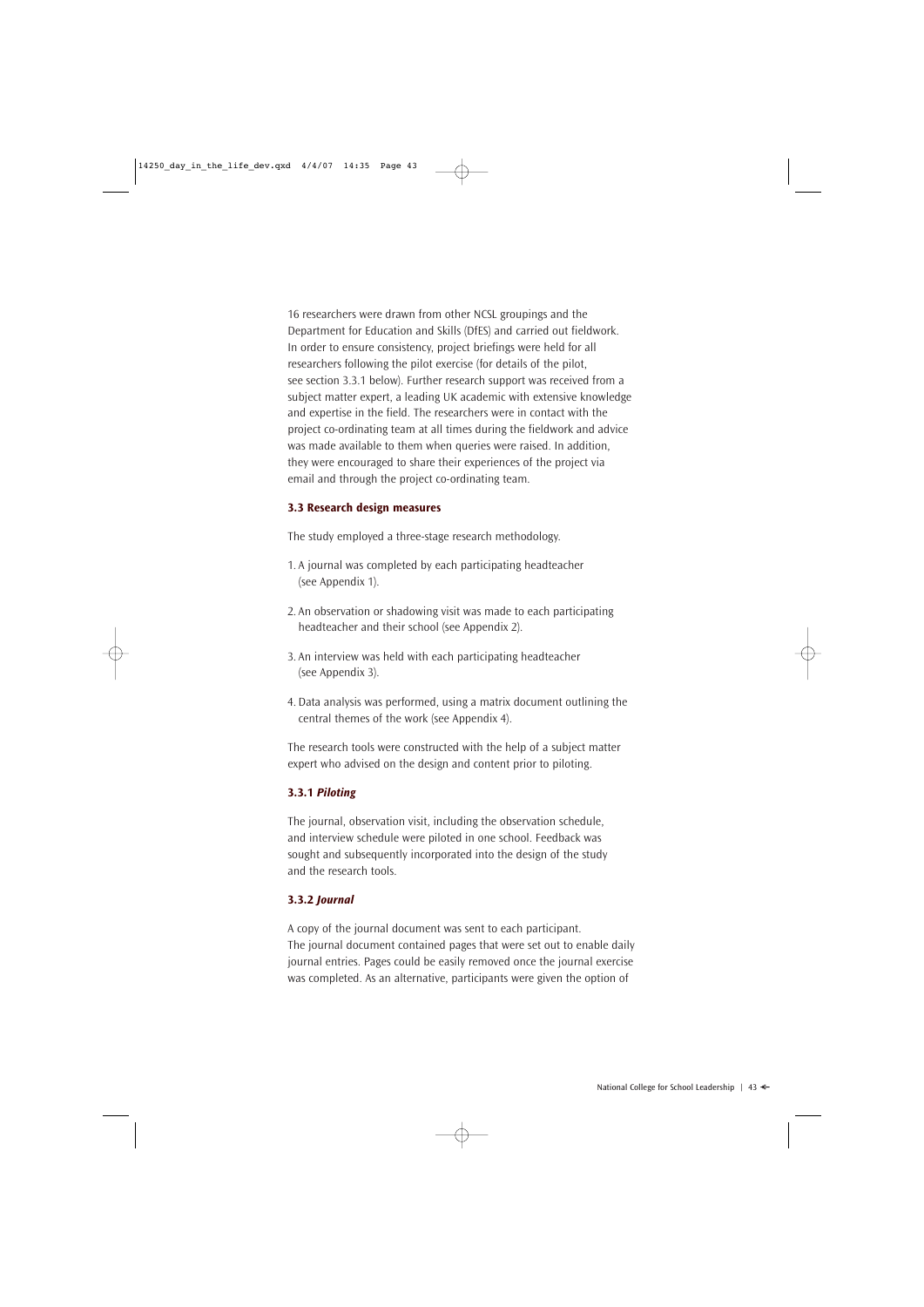completing an electronic copy of the journal. To enable this, an electronic version of the paper journal was constructed. This document was emailed to participants on request. Participants were asked to keep a journal over a period of two weeks.

The journal was designed to provide primary data on the activities of participants and give them an opportunity for self-reflection. Participants were requested to include activities that went beyond the normal school day – before school and after school. Participants were asked to make brief journal entries of no more than two pages per day. They were asked to make these at the end of each day. To enable the project researchers to evaluate the activities listed and to get a clear picture of both the stressful and positive aspects of their jobs, participants were asked to make their entries fairly specific, ie 'paperwork' was said to be too generic, whereas 'writing the school improvement plan' was indicated as being more useful.

Participants were also asked to offer reflections on any high points, low points and critical incidents that occurred throughout the two weeks. Stressful incidents were to be logged and identified with 'low' and the rewarding and satisfying points of day were to be logged and identified with 'high'. A critical incident for the purposes of this exercise related to the type of event that caused excessive anxiety, distress or a pressure on feelings, eg a staff disciplinary or an incidence of violence (see Appendix 1 for an example of a journal).

#### **3.3.3** *Observation visit*

A researcher visited each headteacher for a working day to shadow their activities. The visit was based upon non-participant observation with limited clarification by the researcher of the participant's activities. Researchers clarified the roles of those who interacted with and spoke to the participant. Researchers also posed a limited number of questions at the beginning of the day (see Appendix 2 for the observation schedule), essentially about what the headteacher was hoping to cover during the day.

An observation schedule was produced to help guide the note taking and ensure consistency across the research group. Researchers noted what the head did, and for how long and with whom. Researchers were also briefed to record:

• what heads said, ie key words, phrases and quotes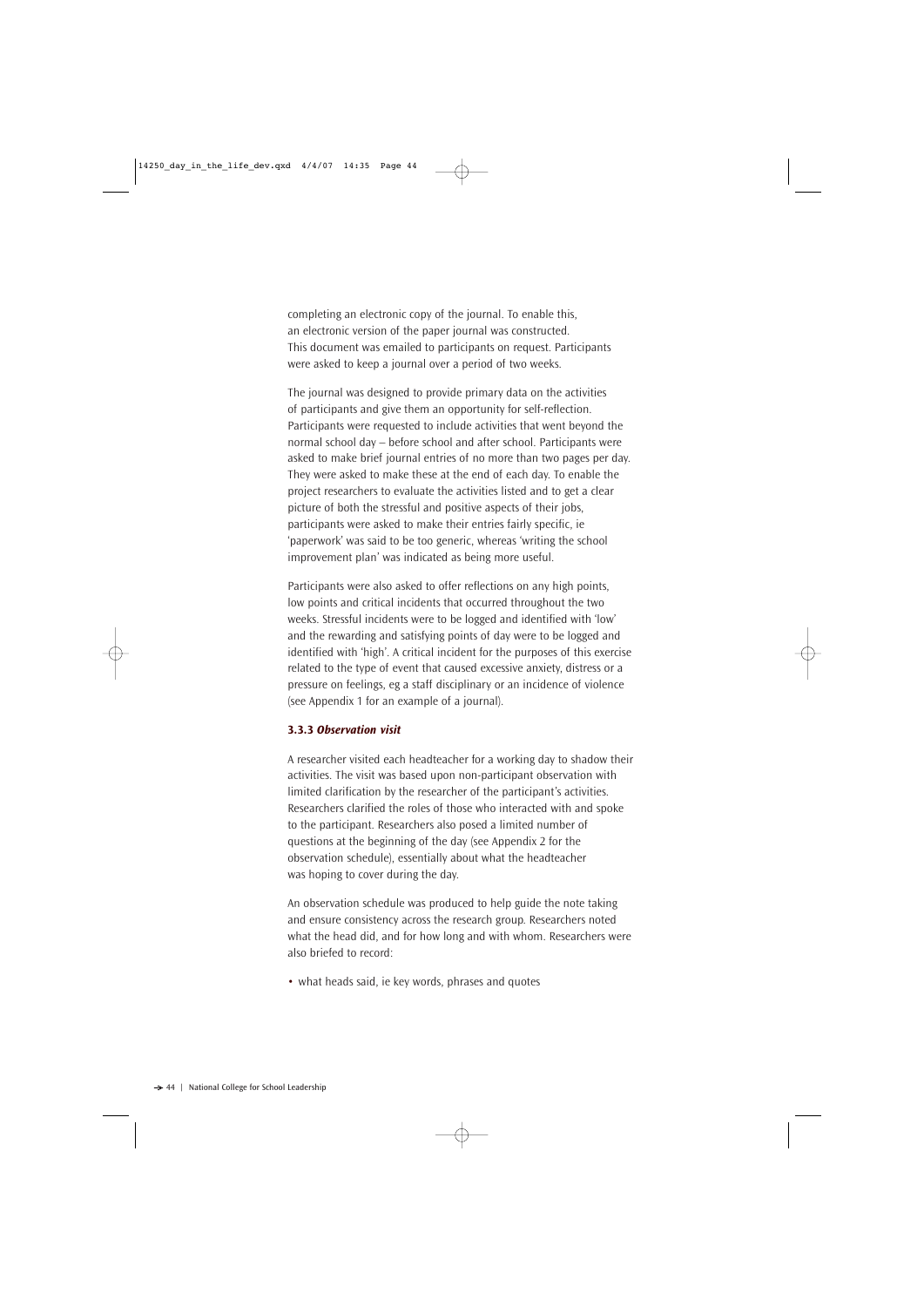- what got through to them, ie mail or impromptu meetings
- how they gathered, processed and acted on information
- how they monitored, reflected and dealt with changes

Whilst not naming individuals who interacted with the headteacher in this document, researchers did detail their role. Each researcher produced a typed version of their observation notes within two weeks of each visit. In addition to the typed-up observation schedule, researchers also produced a field note of no more than half a page of A4 using the observation reflections that gave an overview of what they had observed.

## **3.3.4** *Interview*

Following the work-shadowing and the completion of the journal, there was a follow-up interview with each headteacher. These were semi-structured interviews (see Appendix 3 for the interview schedule) lasting between 45 minutes and 1 hour. A semi-structured interview schedule was produced with a list of generic interview questions. All researchers posed these questions but also had an opportunity to pursue additional or ad hoc questions. Each interview was recorded with a portable recording device having secured permission from the headteacher to do so. Interview schedules were typed up and provided key points and quotations under the appropriate section in the schedule. These manuscripts were sent for analysis within two weeks of the interview. In addition, researchers produced a field note summarising the outcomes of the interview.

## **3.4 Analyses**

Two members of NCSL's Research and Policy Group analysed the headteacher journals to explore the activities that participants undertook during the two-week period. The journals were subjected to a content analysis. For this, the researchers utilised a set of categories based upon the national headteacher standards<sup>4</sup> and content of the first 10 journals received. These categories enabled the researchers to summarise the content of all 34 journals. In addition, an estimation of time was placed alongside each activity category. Microsoft Excel and SPSS software was used in this analysis.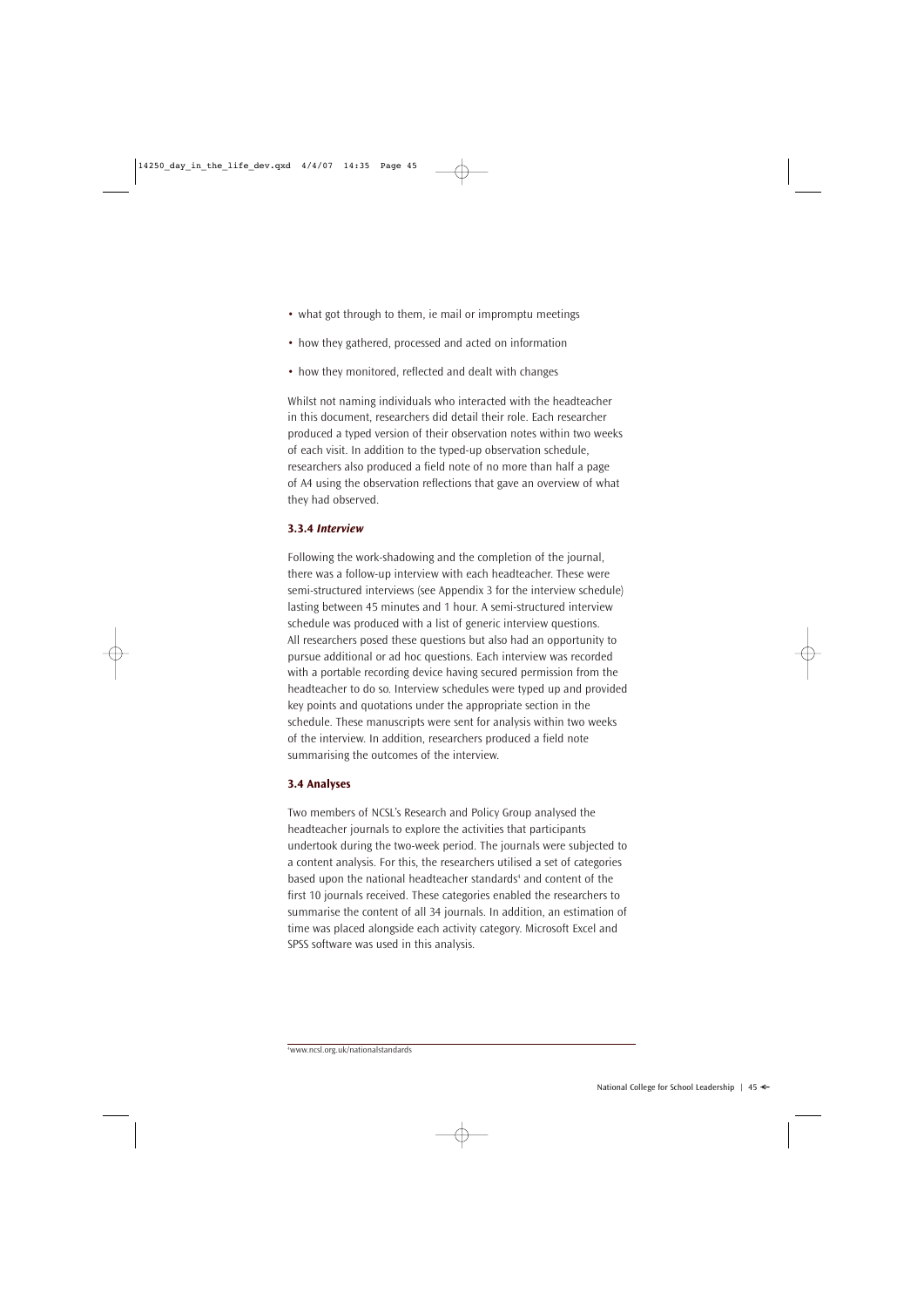Additionally, a team of four researchers from NCSL's Research and Policy Group analysed the journal, observation and interview transcripts in full to explore issues of well-being, work–life balance, stress and job satisfaction. Utilising NVivo software, this was facilitated by the use of a matrix document outlining the central themes of the work (see Appendix 4). This process was reviewed by the group after each researcher had completed two batches. This check served to establish that the matrix document was effective in drawing out key activity and practice around the themes and it ensured that common categorisation was established. Frequencies were then produced for the categories underneath each of the central themes within the matrix. A further grouping of issues was then carried out before drafting this report document. The draft was then sent to subject matter experts for final interpretation and input.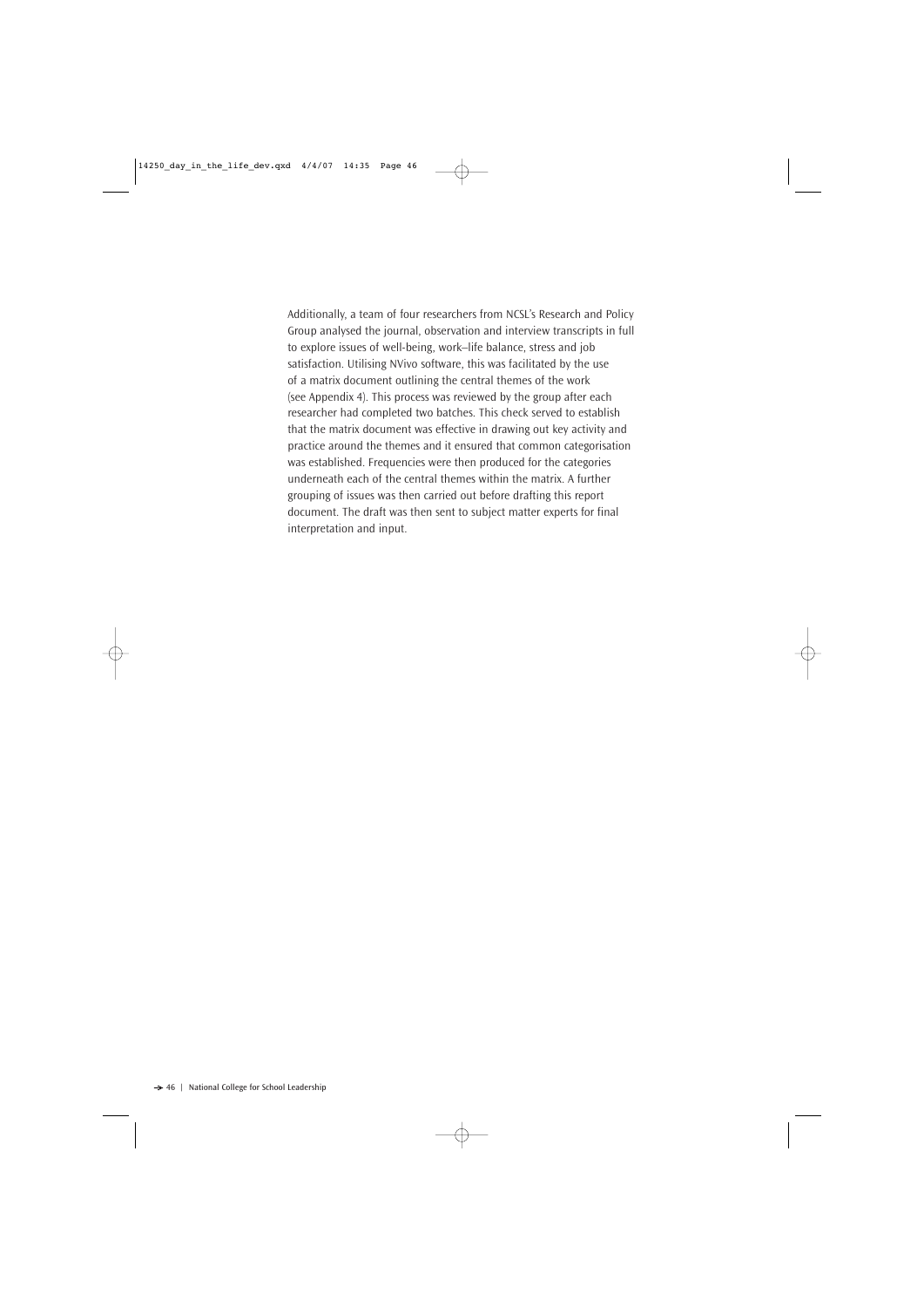## $\div$  4. Results and discussion

The findings from this study are presented below, beginning with a summary of the working lives, practices and experiences of participants (sections 4.1 to 4.3). In sections 4.4 to 4.9, the authors explore the working lives, practices and experiences of participants in greater detail, with specific reference to the issues of job satisfaction, well-being and work–life balance.

## **4.1 What does the working life of a headteacher look like in 2006?**

Data on the working lives of participant headteachers came from all three methodologies (journal, observation visit and interview) employed in this study.

As noted, participants completed a journal, within which they described their main areas of activity. This journal was also used to identify critical incidents, defined in this study as aspects of their working lives which were seen as excessive emotional highs and lows, ie points during the working week which were highly stressful and potentially most threatening to their overall well-being.

The overwhelming majority of participants completed the journal for a two-week period, whilst a minority only completed it for one week. Further information on the nature of the working week was obtained via the shadowing of the headteacher (non-participant observation) and the subsequent follow-up interview.

## **4.2 Nature of the working life – overview of main tasks**

During the course of the study, individuals made free text entries into their journals to describe the nature of the activities they undertook. They were also asked to provide some indication as to the length it took for them to complete each task that they recorded. Whilst in practice, some participants provided more detail than others on both of these aspects, it was nevertheless possible to develop a categorisation of the main areas of activity and the relative time spent on each.

In total, 54 different areas of activity were described by participants. Closer inspection of these identified seven broad categories. An eighth category, 'various tasks, unspecified time', was also included for completeness of time – this relates to occasions when individuals were simultaneously undertaking more than one activity, and did not provide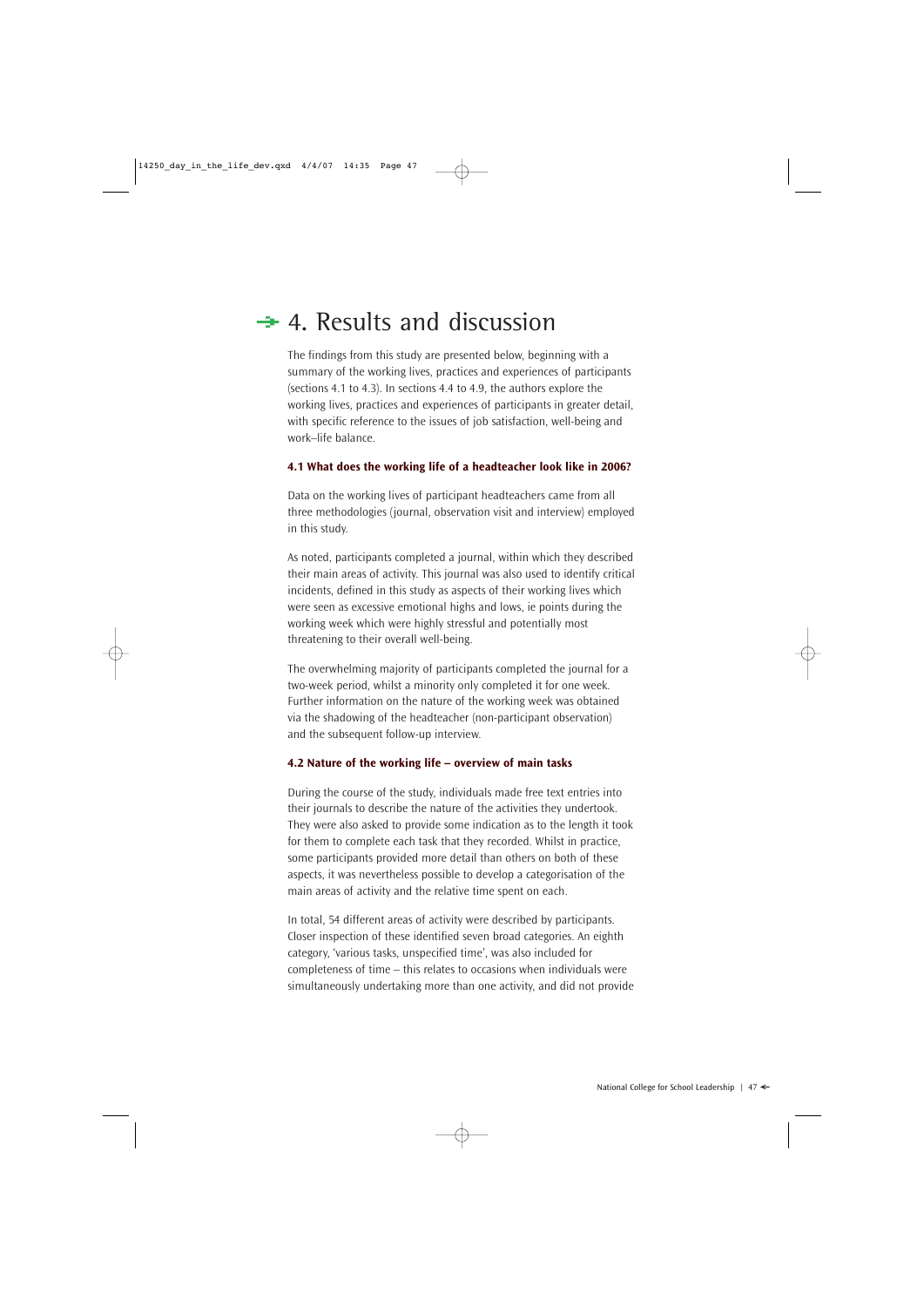an allocation of time for each aspect. The categories and their constituent items are summarised in table 4.

| Broad task group        | Individual constituent activity           |
|-------------------------|-------------------------------------------|
| 1. Strategic leadership | 1. Strategic planning                     |
|                         | 2. Leadership meetings                    |
|                         | 3. Classroom observations                 |
|                         | 4. Self-evaluation form                   |
|                         | 5. School improvement plan                |
| 2. Management           | 6. Staff-related issues                   |
|                         | 7. Budget and finance management          |
|                         | 8. Behavioural issues                     |
|                         | 9. Health and safety issues               |
|                         | 10. Pupils                                |
|                         | 11. Premises management including         |
|                         | restructuring                             |
|                         | 12. Assessment and examination issues     |
| 3. Administration       | 13. General administration                |
|                         | 14. Before- and after-school clubs        |
|                         | 15. Teaching and cover                    |
|                         | 16. Travel                                |
|                         | 17. Walk around                           |
|                         | 18. Playground and lunchtime duties       |
|                         | 19. School trips                          |
|                         | 20. Administration appeals and admissions |
|                         | 21. Assemblies                            |
|                         | 22. Phone calls                           |
|                         | 23. Emails                                |
|                         | 24. Newsletter etc                        |
|                         | 25. Letters                               |
|                         | 26. Diaries - basic entries               |
|                         | 27. Reading and dealing with post         |
|                         | 28. Special educational needs             |
|                         | 29. References                            |
|                         | continued                                 |

## **Table 4: Summary of broad task groups and individual activities for headteachers**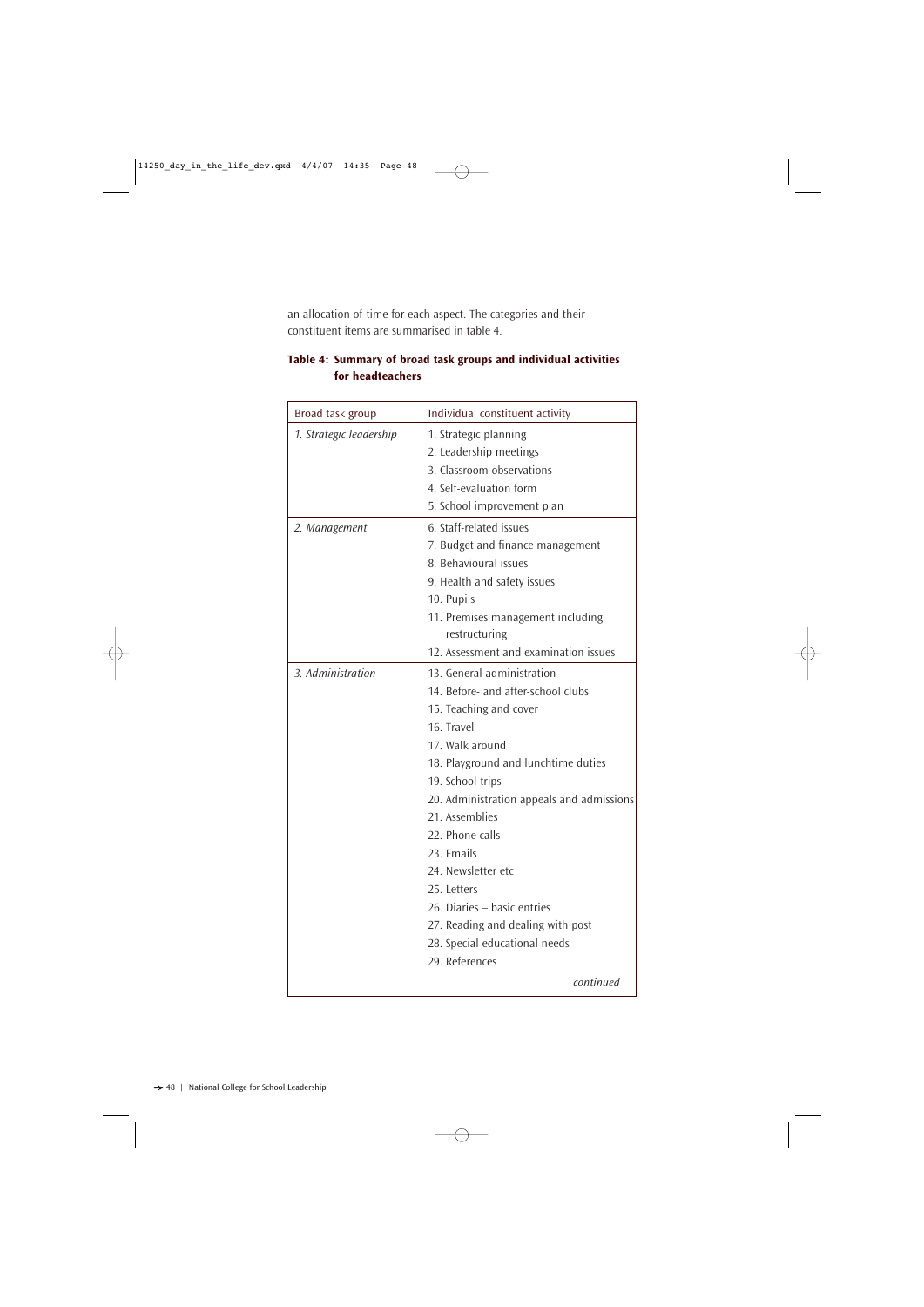| Broad task group           | Individual constituent activity                       |
|----------------------------|-------------------------------------------------------|
| 4. External stakeholders   | 30. Local authority                                   |
|                            | 31. Network and other schools                         |
|                            | 32. Governors                                         |
|                            | 33. External - miscellaneous                          |
|                            | 34. External assessors                                |
|                            | 35. Parents                                           |
|                            | 36. Community                                         |
|                            | 37. Social workers                                    |
|                            | 38. Visitors                                          |
| 5. Internal stakeholders   | 39. Staff meetings and briefings                      |
|                            | 40. Personal assistants and                           |
|                            | administration staff                                  |
|                            | 41. Caretaker and site management                     |
| 6. Continuous professional | 42. Courses and conferences                           |
| development                | 43. Headteacher's own development                     |
|                            | 44. Reading and personal reflection                   |
|                            | 45. Developing other staff, mentoring<br>and coaching |
|                            | 46. For externals                                     |
|                            |                                                       |
| 7. Personal issues         | 47. Personal time - breaks and lunch                  |
|                            | 48. Doctor and dentist appointments                   |
|                            | 49. Family                                            |
|                            | 50. Funeral                                           |
|                            | 51. Dealing with bad news                             |
|                            | 52. Unspecified                                       |
|                            | 53. Travel                                            |
|                            | 54. Sport                                             |
| 8. Various tasks,          |                                                       |
| unspecified time           |                                                       |

Figure 1 provides a breakdown of the proportion of time that headteachers spent on each broad task group. It shows that, on average, headteachers who participated in the study spent nearly a quarter of their time undertaking *administrative* tasks. Within this, general administration and before- and after-school clubs were the most time-intensive areas of work, although time spent on the latter of these varied enormously between respondents.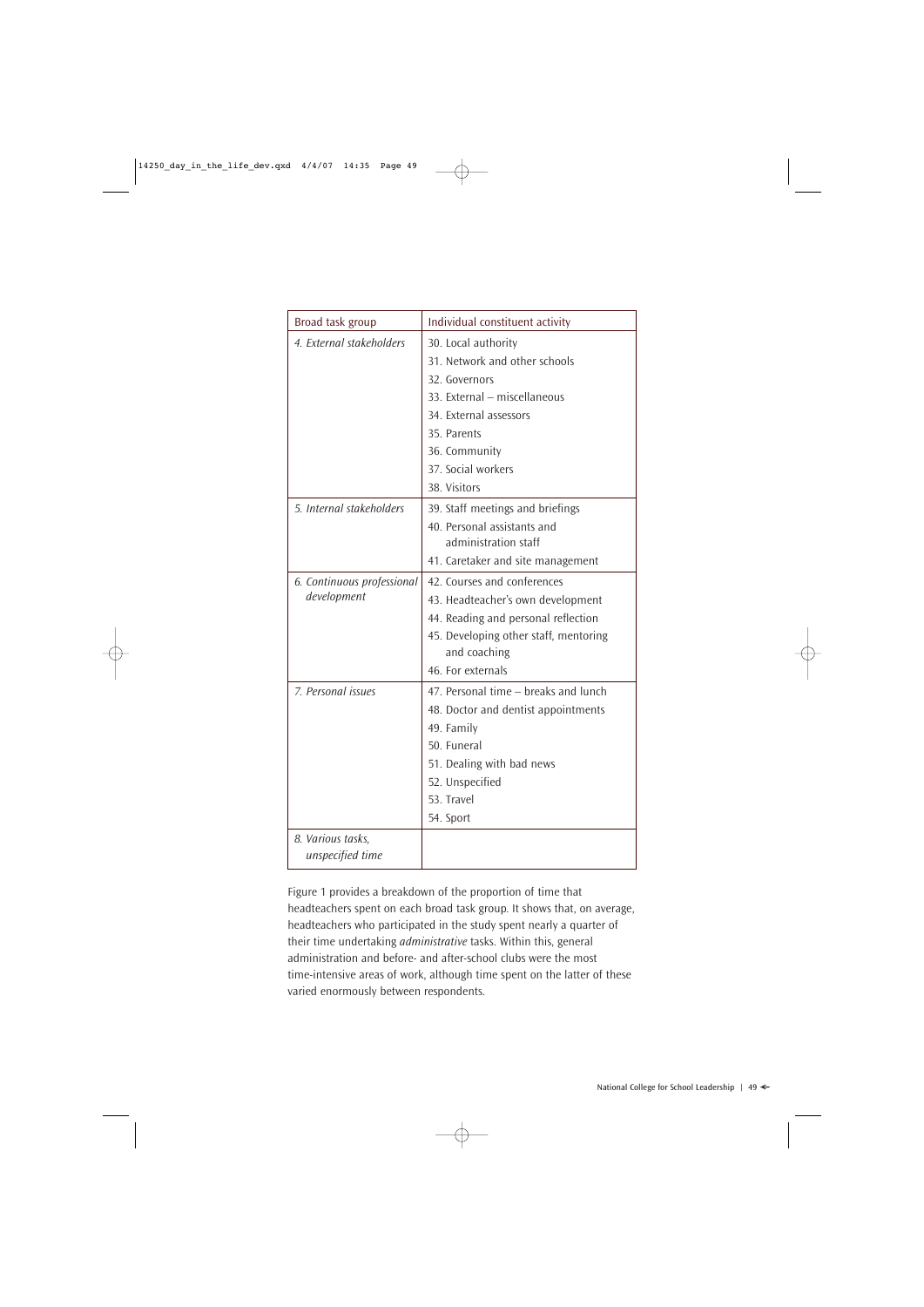Meeting the demands of *external stakeholders* was the second most pressing area of work, accounting for 17 per cent of time. Around one-third of this centred on networking with other schools. Governor meetings also accounted for a significant proportion of this time.

Management-based activities took up 15 per cent of time on average. Just under half of this related to the *management* of staff, although this varied markedly between individuals.

Next, *internal stakeholders* and *continuous professional development* activities each accounted for 9 per cent of the headteachers' working lives.

Finally, *strategic leadership* accounted for only 7 per cent of their daily activities. Approximately one-third (2.5 per cent) of this centred on strategic planning, with a similar amount dedicated to leadership meetings.



## **Figure 1: Proportion of headteacher time for each broad task group**

*Note: Figures do not sum to 100 per cent due to rounding*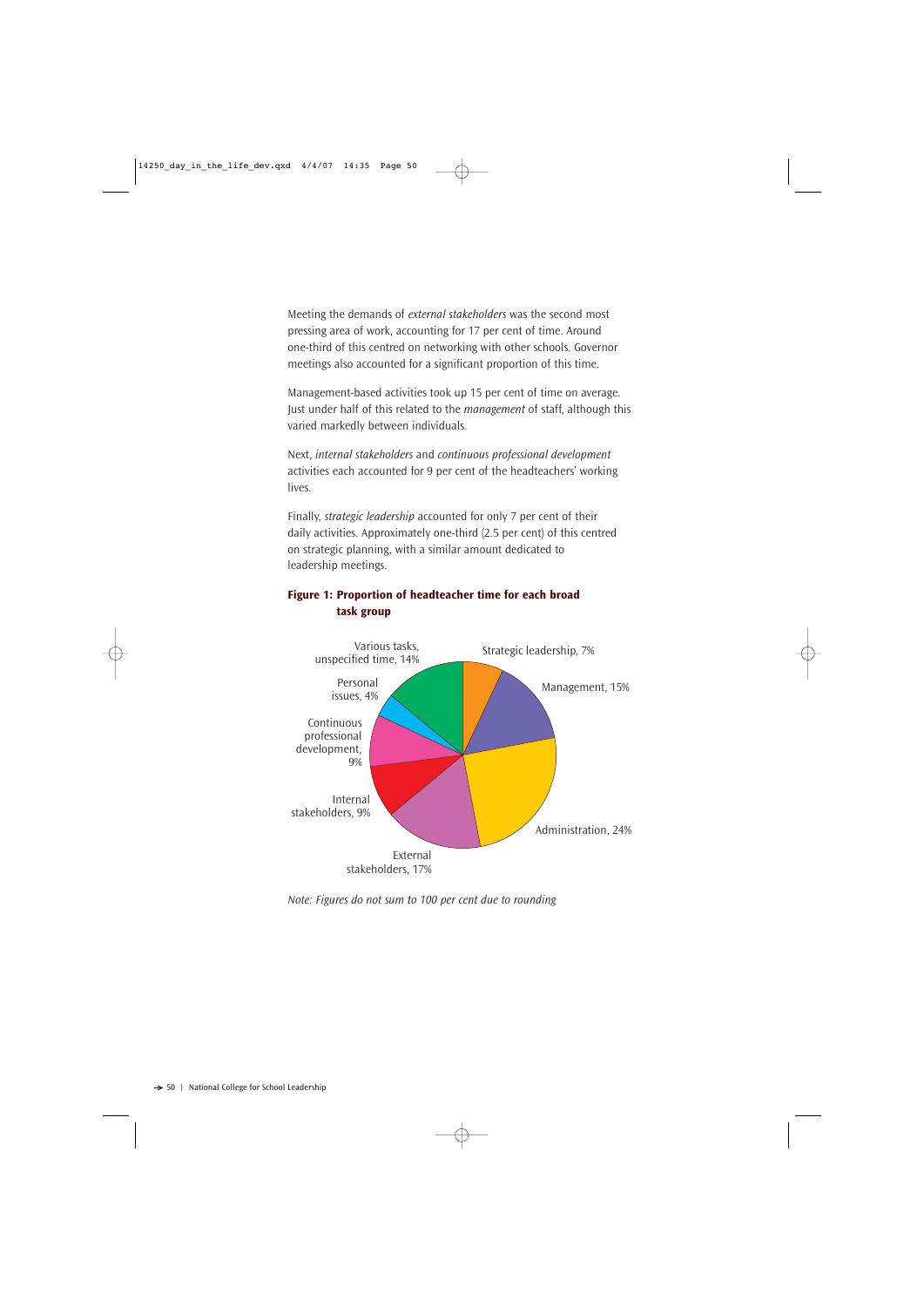## **4.3 Descriptions of the day**

Further information on the content and nature of the journals was provided via questioning of the participants during the face-to-face interviews and from shadowing their activities with non-participant observation. The issues that emerged can be combined into the following themes:

- demands and pressures
- responsiveness and flexibility
- people-centred issues
- management and leadership
- other issues

## **4.3.1** *Demanding and pressured*

A number of different aspects were combined in the characterisation of headship as being demanding and pressured. However, the most common of these centred on the long hours worked by headteachers, which was identified as a theme in 70 per cent of the cases either by the headteacher or in relation to the European Union's Organisation of Working Time (basic Directive)5 . Directive 2003/88/EC of the European Parliament and of the Council of 4 November 2003 concerns certain aspects of the organisation of working time: every worker is entitled to maximum weekly working time of 48 hours, including overtime.

Data from the journals indicated that the participants worked an average of *52.9 hours* during the period for which they provided data. There was some variation within this, with one headteacher working for 36.4 hours in one week, compared with another who worked for 105.6 hours. Half of the sample worked for between 40.6 hours and 65.2 hours during the course of the study.

In terms of gender, female participants ( $n=16$ ) worked slightly longer, with an average 55.4 hours, than male participants ( $n=18$ ) who averaged 50.3 hours. There were also differences in the hours worked between phases, with special school participants (n=3) working 69.7 hours, compared with 50.1 hours for their colleagues in primary schools ( $n=21$ ), and 54.3 hours for those in secondary schools ( $n=10$ ). However, the low number of special school participants in the study means that this finding should be treated with caution.

<sup>5</sup> http://europa.eu/scadplus/leg/en/cha/c10418.htm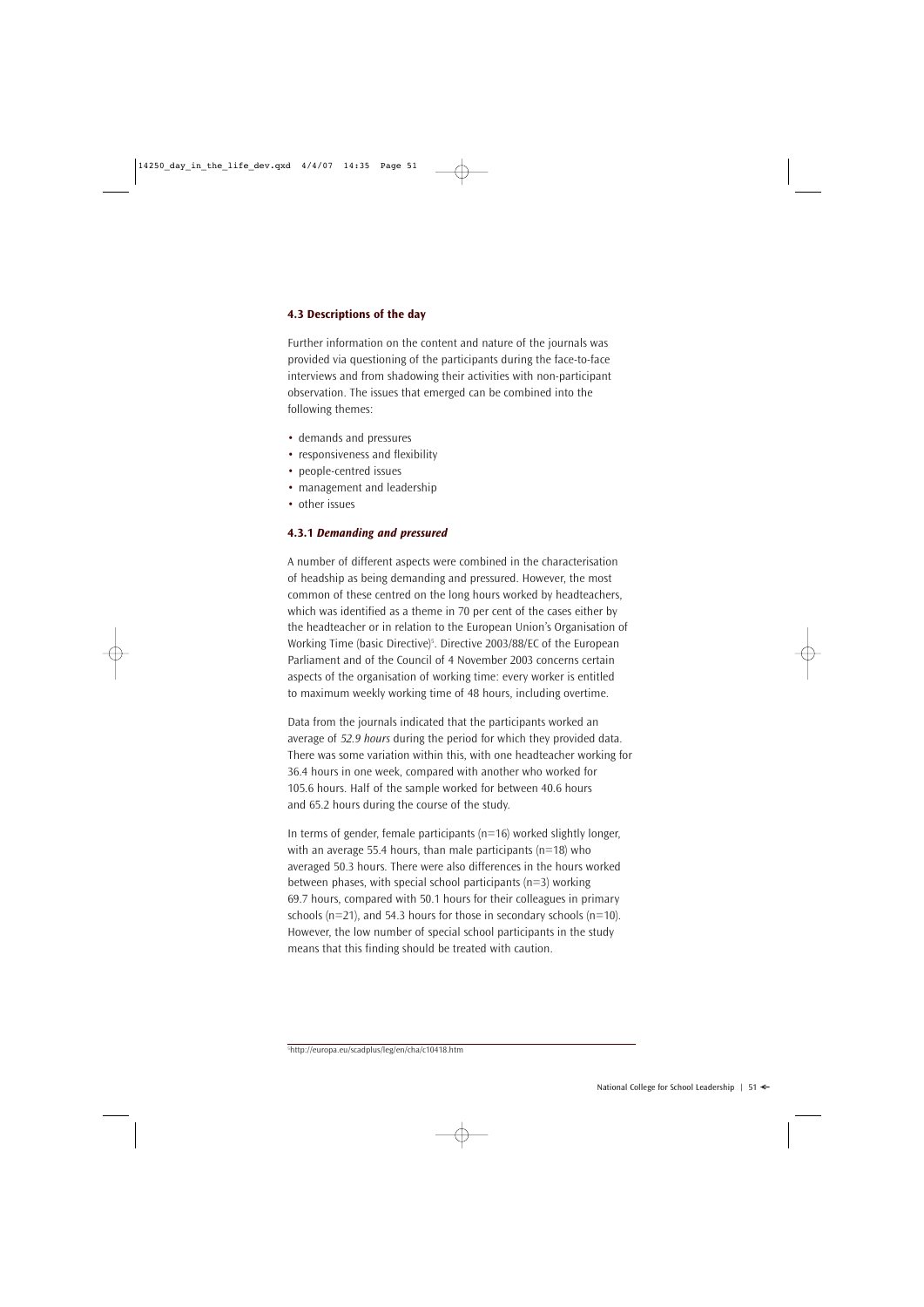There was a pattern observed across the sample of headteachers, which involved long hours during the working week (Monday to Friday), with typically one late evening meeting or event. Coupled with this, participants worked for some period over the weekend. More broadly, workloads were seen as highly demanding by around one-third (32 per cent). Similarly, days themselves were said to be *"fast paced"* by around a third of heads (32 per cent). Also, around one-third (29 per cent) saw it as stressful and draining and roughly one-sixth (18 per cent) characterised this as relentless.

#### **4.3.2** *Responsive and flexible*

The sheer variety and range of their activities was the second main theme for participants. Indeed many (50 per cent) participants in the study highlighted the fact that there was no such thing as a typical day. This variety, they said, demands considerable flexibility on their part, as they seek to respond to unexpected challenges. One head noted how the activities in his day ranged from *"picking up litter to professional development discussions".* Another noted how this variety resulted in *"a totally fragmented day, with only gaps of sanity".* For some, this was seen as one of the main attractions of the job: *"Gruelling week, next week does not promise [that] much [will be] different. Despite this I wouldn't do anything else!"* For others, however, it represented a source of frustration.

As noted above, for a significant proportion of their working days, participants simultaneously undertook a number of tasks. For many (62 per cent), such multitasking was seen as the norm as they responded quickly to the unexpected demands of the day and sought to address the concerns of staff and students alike. In some instances (15 per cent), these demands were seen as critical and had the potential to dominate the day, blowing other priorities and schedules off track and requiring immediate attention. Such critical instances often centred on the health and safety of students and staff. Examples observed in the study included problems with student behaviour (eg the exclusion of a student with a knife), staffing issues (eg sickness and long-term absences relating to complaints and formal procedures) and issues relating to parents (eg complaints relating to bullying).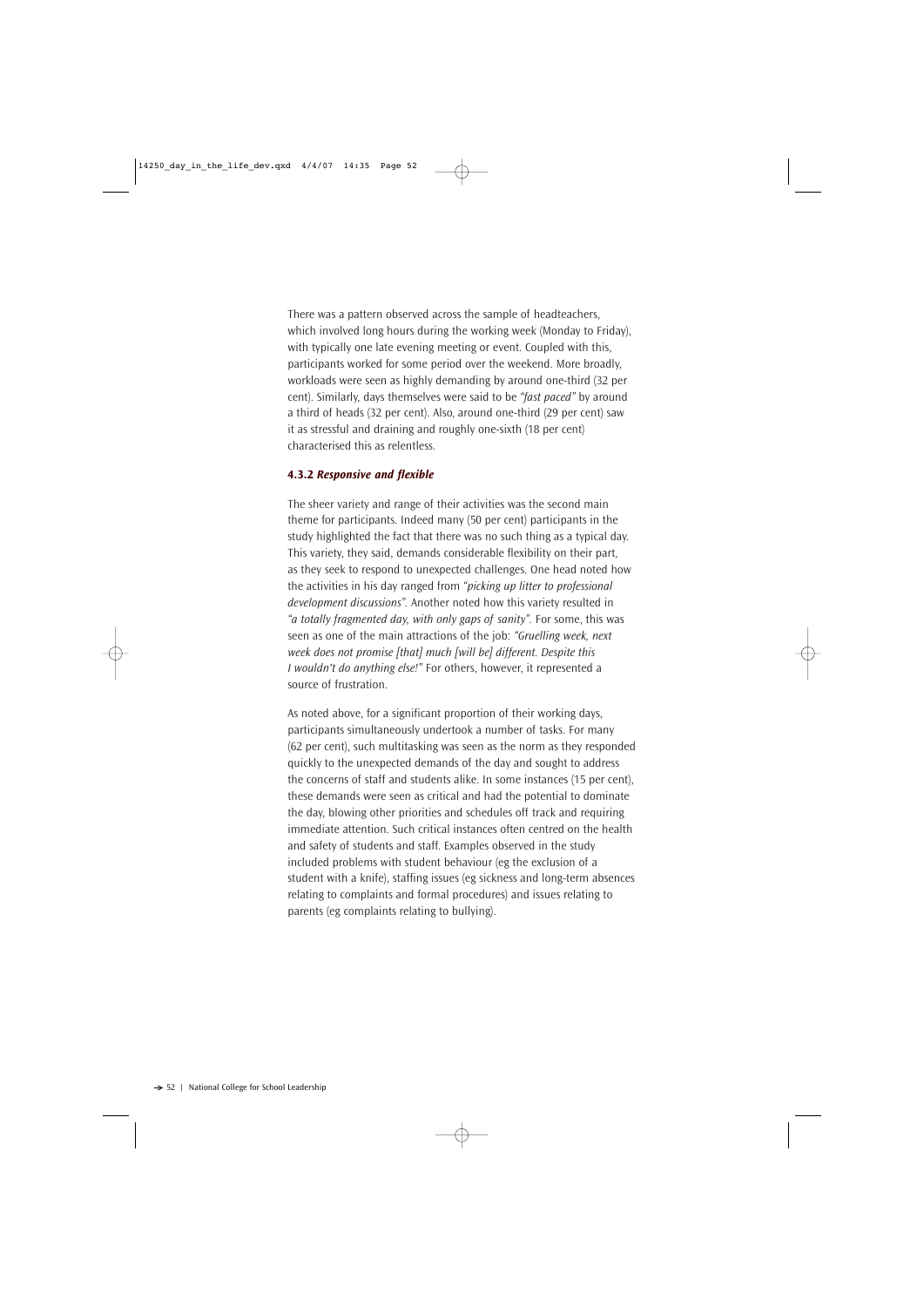#### **4.3.3** *Personal relationships*

As indicated above, a major aspect of the headteachers' jobs involved responding to the needs of others in their schools. This took a number of different forms, and related in part to the traditional concept of headship held by children, staff and the wider community. For instance, some participants (9 per cent) had unscheduled meetings with students, sent to them for things such as completing a good piece of work. In such cases, the fact that this was forthcoming from the headteacher gave it greater gravity than if it had simply been administered by a classroom teacher. Similarly, parents attending the school were often likely to ask for the headteacher, even though discussions with the classroom teacher may have been as or even more worthwhile. In this instance, it was the symbolism of the headteacher role that was critical.

Many of the dealings with staff were light and undertaken on an ad hoc, face-to-face basis as issues arose. However, interactions were often applied according to the headteachers' own leadership approaches while they sought to guide activities through subtle and generally informal exchanges.

Also, headteachers generally drew considerable support from others in their schools. For example, participants (38 per cent) showed a high level of interdependency with their administrative staff. Indeed, support staff often acted as an important filter, reducing the pressures on the head by dealing with visitors, parents and administrative demands. Personal assistants would often initially check electronic mail, responding if they were authorised to do so. Delegation of activities to other figures in their school further reduced the demands of the job for some participants. These practices served to reduce workload to a more manageable level and allowed the headteachers to focus on areas of greater priority. As one head noted:

• *You'd be crazy not to delegate. And I think that's where a lot of my colleagues are getting bogged down in that admin and data handling work – instead of being out with the children and the team where it matters.* 

## **4.3.4** *Management and leadership*

As already noted, a considerable amount of the headteachers' days could be seen as dealing with the managerial aspects of the job, eg handling paperwork (18 per cent) and the development of systems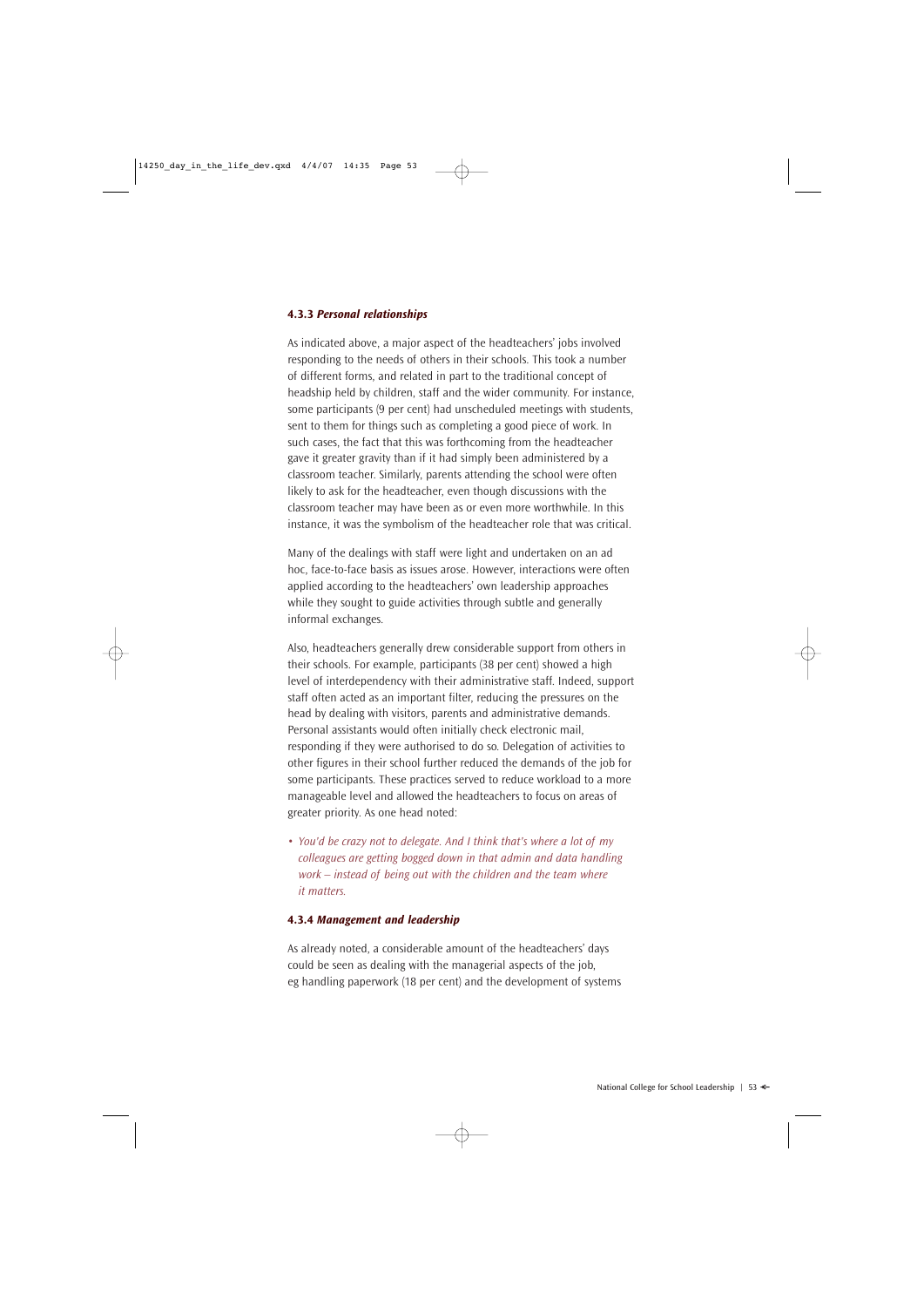to support the completion of tasks (12 per cent). The symbolism of the headteacher role in relation to student behaviour, as highlighted earlier, was also mentioned by participants (35 per cent). Indeed, many heads also stressed the importance of visibility (having a high profile within the school), both for students and staff alike. This was evidenced by practices such as their early arrival at school and their walkabouts during break time, and at the start and the end of the day. These strategies were important as they provided opportunities for informal discussion with staff, parents and children. They also provided an opportunity for participants to model desired behaviour within the school – a frequent and important approach to establishing the 'right' ethos.

#### **4.3.5** *Other issues*

Other issues cover a range of different things. However, the emotional nature of the job is most noteworthy. Many participants (29 per cent) demonstrated a considerable personal commitment to their work. This high-level investment meant that headship was often something of an emotional roller coaster, with marked highs and lows. Children were invariably core to these contrasting views, with considerable satisfaction coming from seeing them achieve and develop, and from simply being in their company (14 per cent). More broadly for some heads (18 per cent), the role brought enormous satisfaction, despite its challenges, a sentiment captured by one head who claimed: *"It is the best job in the world and I wouldn't change it."* Notwithstanding this, participants were asked about the changes that they would like to see in headship and their job.

#### **4.4 What would headteachers change about their job?**

During the course of the interview, participants were asked to identify three things that they would like to change about headship. A total of 19 issues emerged from questioning. These were reduced through content analysis to three specific issues as follows:

- accountability, bureaucracy and external demands
- capacity and support
- professional development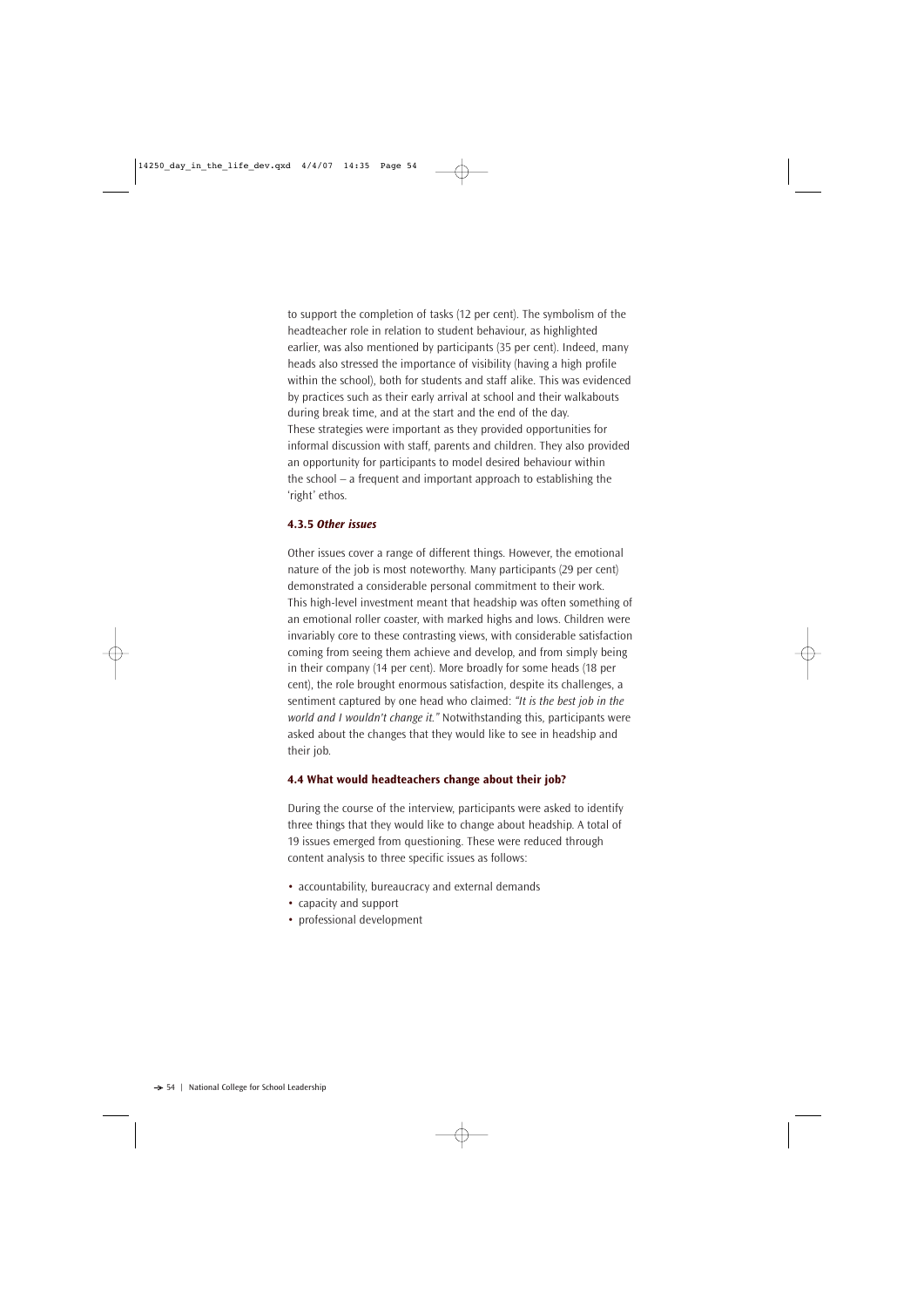#### **4.4.1** *Accountability, bureaucracy and external demands*

Many participants (41 per cent) identified an aspect of accountability, bureaucracy and external demands that they would like to change. The demands associated with Ofsted inspections were foremost amongst these, with preparation for inspection still seen as too time consuming and inspection itself based on a punitive rather than supportive philosophy:

• *Sometimes I feel the whole system is geared to finding the 5–10 per cent of schools who are not doing the job. The other 90 per cent have somehow got to put up with a huge amount of bureaucracy and interference and inspection. We ought to be able to say "looking at your outcomes, you're doing a good job get on with it." If we could get the balance of responsibility and power right, that would help us a lot.* 

League tables were also viewed by a number of heads as evidence of this negative approach, while at the same time increasing competition between schools and reducing collaboration. Both of these issues stem from the ERA in 1988 and have been noted in previous studies such as Day et al (2000) and Chaplain (2001).

Positively, the move towards a model of self-evaluation was seen as a good thing, but one that still placed considerable demands on schools. A further aspect of this theme relates to a perception of increased demands placed on schools by new initiatives and changes in government policy. For some of these participants, such demands, combined with the requirements of Ofsted, stifle creativity and reduce the extent to which they can innovate. Such constraints may serve to create a *homogeneous* schools base.

Governing bodies were another aspect of the current system which was seen to require modification. While governing bodies were seen by some participants to be a source of support, for others (18 per cent) they were a source of considerable work and some frustration. This finding accords with those of Chaplain (2001). Again concerns centred on the perception that time spent addressing this measure of accountability may be better spent in considering the strategic direction of the school per se.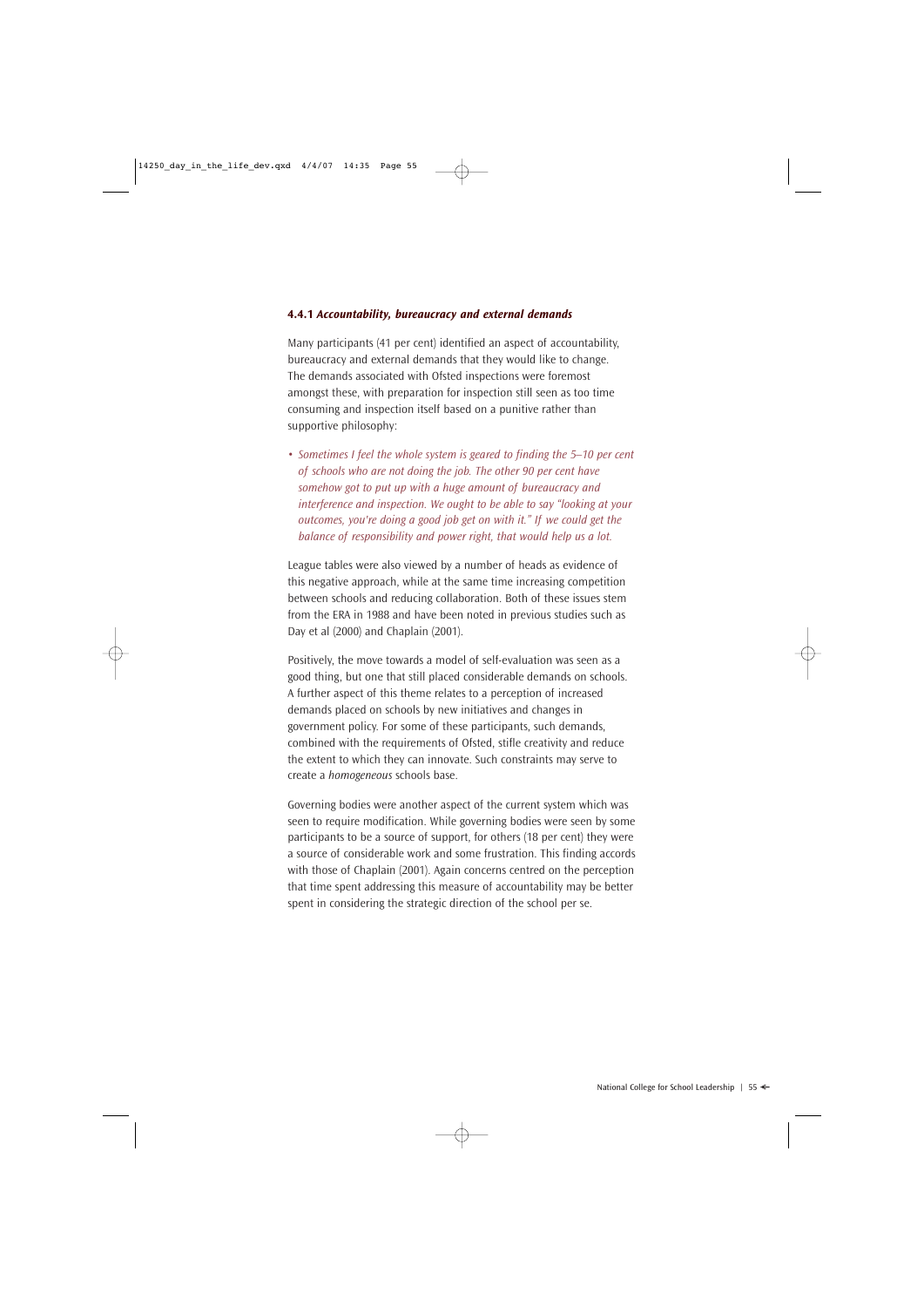Similarly bureaucracy and form-filling was a major source of frustration for many participants (21 per cent). Once more, many perceived these demands as excessive, particularly in instances where the requirements of individual organisations and departments overlapped, resulting in a duplication of evidence for submission. As one participant noted:

• *We were looking at the specialist bid, the [self-evaluation form] (SEF) and our school development plan, and the profile … they're not the same headings. If they were the same headings we could cross-reference more easily and that would save time.* 

Elsewhere the proliferation of emails placed greater pressures on schools and headteachers to read the latest policy document and guidance. This was felt by some (21 per cent) to be a distraction from the real priorities of school leadership:

• *All the paperwork that you have to provide in triplicate. Sometimes I open up our email and there can be 40–50 emails on there. And there's one that comes through called Schools Communication and when you actually read down it, it's around 15–16 documents to read every week. So it's that that takes the time and it takes you away from the things that you really want to do, which is focus on the children's education.* 

## **4.4.2** *Increased capacity*

Participants (12 per cent) identified several different areas where greater capacity would be welcomed. Foremost amongst these was increased money available for general staffing. Here, many participants (29 per cent) mentioned administration staff in particular, highlighting how much they would welcome the support that a personal assistant could offer but feeling that current funding did not permit this. Others highlighted the benefits of having expert support in fields such as bid writing and personnel management. This finding mirrors that of Chaplain (2001) who reported that a lack of clerical support exacerbated the pressures on headteachers. Further, as Duncan suggests: 'Many headteachers are still carrying out far too much administration' (Duncan, 2006 p 3).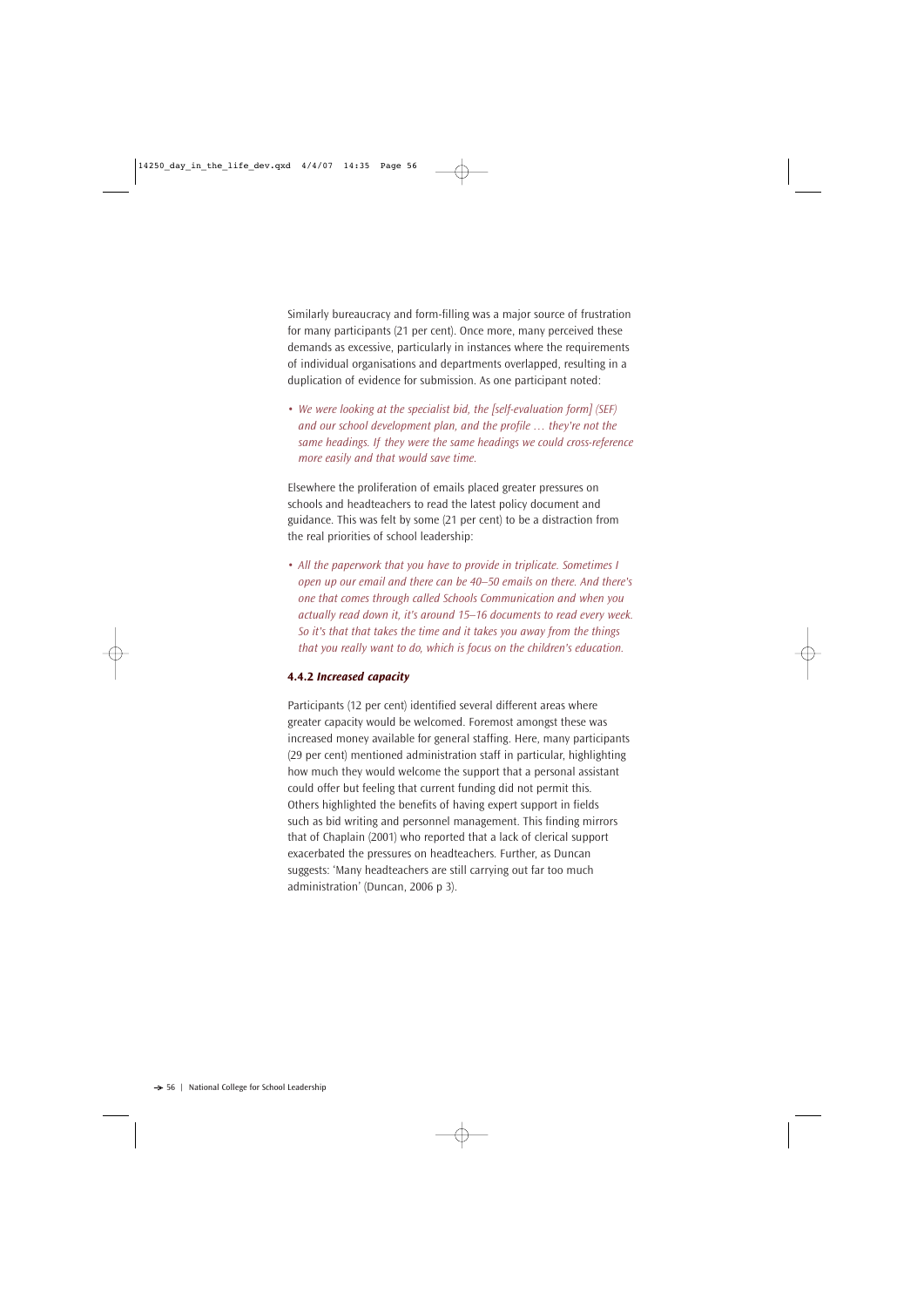## **4.4.3** *Professional development*

Additional professional development opportunities were seen as important, by 18 per cent of participants, in promoting the well-being of headteachers. For instance, participants noted the value of having time away from school to reflect on the challenges of headship and to network with colleagues, recognising the rejuvenating effect of self-reflection and peer support. On this, in a study by Daniels and French (2006), one-third of respondents detailed that they were not able to take protected time (dedicated headship time<sup>6</sup>) away from the job.

## **4.4.4** *Changing the culture of headship*

A final area for change involves addressing aspects of the prevailing culture of headship. At the heart of this was a desire to move away from heroic models of leadership towards a culture where leadership is shared more broadly across the school, with 18 per cent of participants supporting such change:

• *Heads are important, I don't deny that for one second, but there is something about the leader, the figurehead which I don't think is very helpful. It's at odds with the notion of shared leadership. Politicians do it all the time. "We've got to give more power to headteachers, let headteachers get on with the job." It's almost about "… can you share leadership?" I don't mean just job-share but can you share the leadership?*

## **4.5 Which elements of the job offer most reward and satisfaction?**

Participants raised 19 issues from a wide range. Those rated highest in terms of reward and satisfaction were:

- being child centred (82 per cent)
- developing good relationships (50 per cent)
- achieving things (50 per cent)

The 19 issues were reduced through content analysis into the following 3 key themes:

- development of others
- the nature of the job
- personal relationships

<sup>6</sup> www.tda.gov.uk/remodelling/nationalagreement/headshiptime.aspx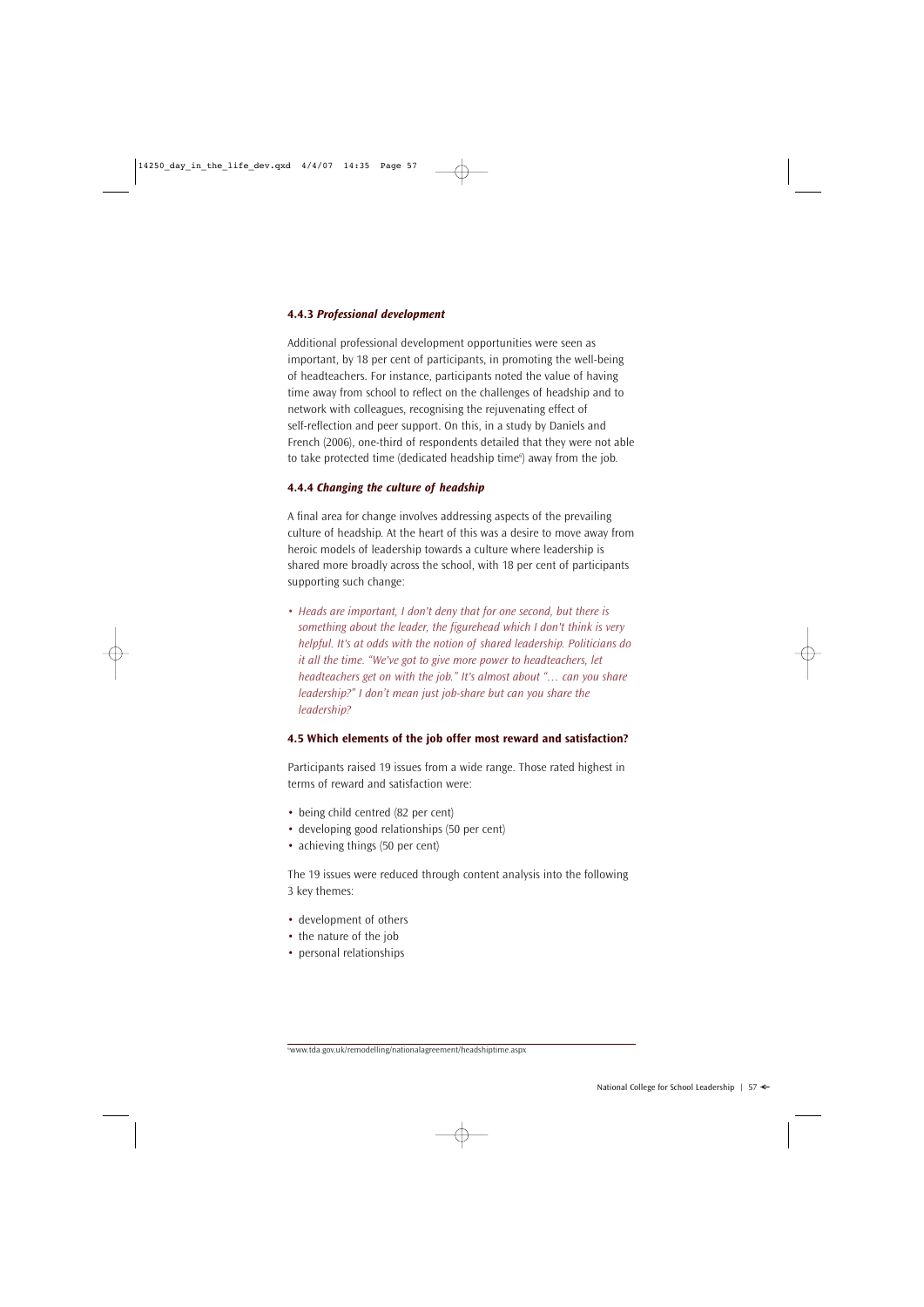## **4.5.1** *Developing others*

Over three-quarters of participants said that seeing children progress, develop and succeed was one of the most rewarding parts of their job (82 per cent). As one participant explained:

• *Simply having the children here, seeing them succeed and prepare to be citizens of the 21st century is really rewarding. To see them go home at the end of the day and they've really learnt something that they couldn't do when they arrived is really good.*

In this, the opportunity to teach was seen as offering a high degree of satisfaction and reward: *"It's about the joy of sharing knowledge and learning."*

Equally, working alongside children, interacting with them at breaks and observing them in lessons were seen as an important and satisfying part of the role. This was expressed by one participant in the following way:

• *Driving to school in the morning – I look forward to coming to work – I don't wake up on a Monday and think "oh no, I've got to go to work". I thoroughly enjoy what I do. I enjoy going on the playground in the morning and meeting the children, sitting down together and sharing pupils' achievements, reading their reports, taking a group of kids swimming and seeing them succeed without arm-bands on, succeeding in learning a musical instrument, performing in a production in school.*

As well as developing children within school, supporting teachers and staff was rated by almost half (47 per cent) of the participants as providing a high degree of reward and satisfaction – both personally and professionally:

• *It's empowering people to go and do it, and I think this is a very empowering environment and you're pushed to develop yourself as well as the children in your care. And that really is one of the buzz factors in this job, that you're in a position to be able to do that to people.*

Another participant commented: *"I get as much pleasure in developing staff as I used to in teaching children."*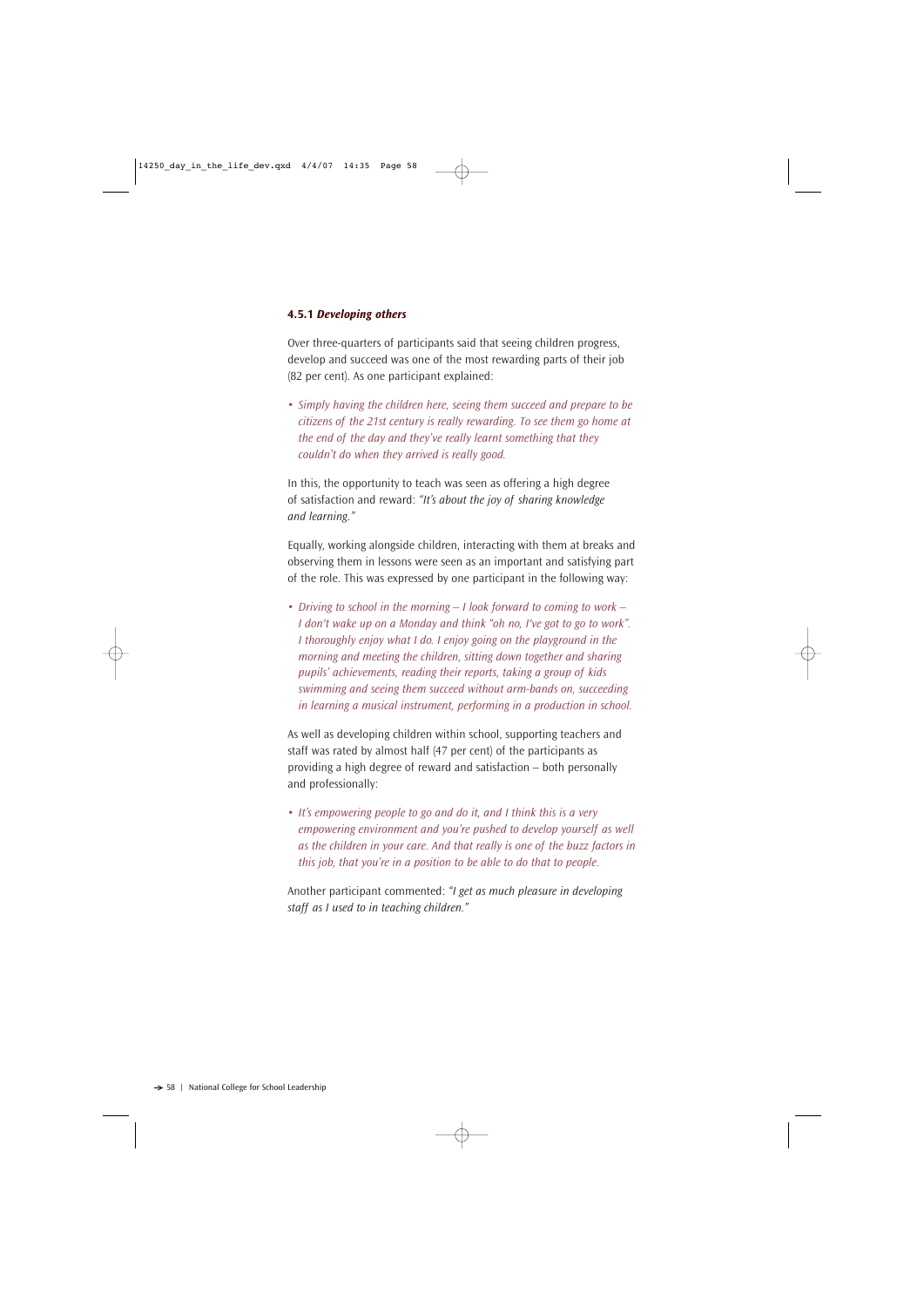One participant felt that providing training for governors was particularly rewarding whilst for others (12 per cent), the opportunity to support colleagues within the system was equally rewarding, with one head saying:

• *Something I really enjoy is the work I do as a primary strategy consultant. I get great satisfaction from helping other heads, listening to their concerns, helping them to develop ways forward.*

These outcomes – children, staff and governor education – relate to Mercer's category 'having a positive view of the quality of education provided by one's school' (Mercer, 1997).

## **4.5.2** *The nature of the job*

Half of the participants (50 per cent) indicated that they extract a high degree of reward and satisfaction from *"achieving things"*. For some being busy (6 per cent), engaging in a variety of tasks (9 per cent), resolving issues (9 per cent), and having high levels of autonomy and control (12 per cent) contributed to their satisfaction:

• *… it's like being a film director – you have the world in microcosm, you have the power to play with all the pieces.*

Certain participants welcomed the wide variety of tasks they engaged in as a means of ensuring that they would never become bored and regarded the pace and unpredictability of the job as both challenging and enjoyable.

For over a third of participants (35 per cent) leading the strategic direction of the school and school improvement was seen as being especially satisfying and rewarding. These issues also align with the findings of Mercer and his categories of 'being able to control one's environment' and 'being comfortable with one's role' (Mercer, 1997).

Around a quarter of participants (24 per cent) stated that receiving positive feedback was rewarding and satisfying. In this, praise from parents was mentioned by a number of heads, whilst others included receiving external praise from Ofsted.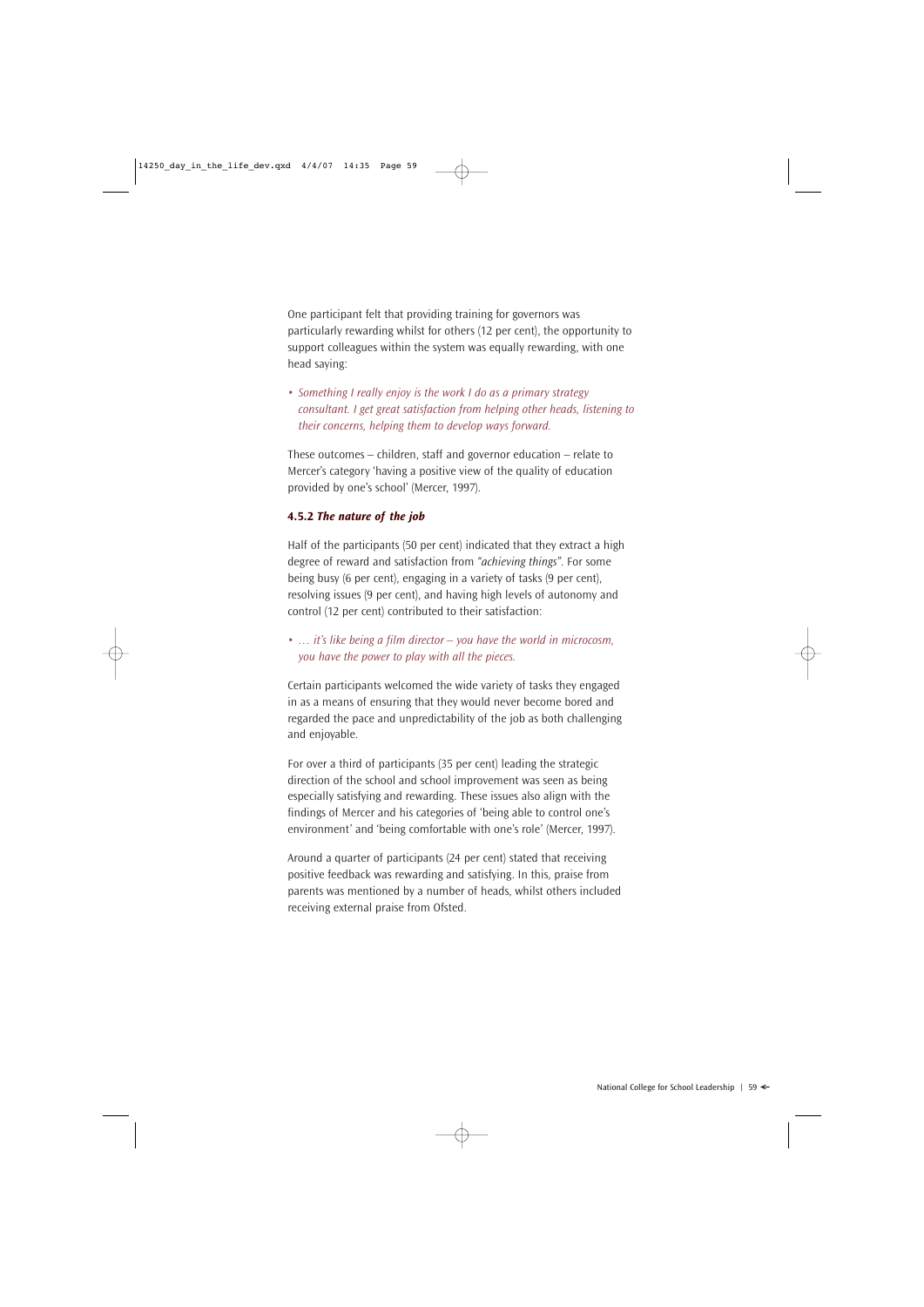Many participants (26 per cent) commented that having a moral purpose provided a degree of reward and satisfaction, as one participant put it:

• *… liking what I do and thinking the work the [headteacher] does is important work, this makes me think what I do is worthwhile, this increases my sense of well-being.*

## **4.5.3** *Personal relationships*

Half of those interviewed (50 per cent) felt that good relationships were important when considering the most rewarding and satisfying elements of the job. Staff relationships were seen to offer high levels of reward and satisfaction here. Indeed, a number of heads indicated the additional importance to them of good staff relationships during difficult times, suggesting that sometimes the best bits of the job are also closely associated with the worst bits of the job, for example:

• *The best bits of the job, for me, are sometimes very closely associated with the worst bits. It's frequently in the crisis that you see the strength of the people that you work with.*

Also, several participants regarded their senior leadership teams as being especially important to them in terms of support and comradeship. As one explained:

• *Having a good team of people to work with is a real strength. They are very resilient people and extremely caring people. Whatever is thrown at them, they'll pick themselves up and go again, and that is admirable.*

What is more, support received from staff extended into personal lives, for example, one participant commented how well she had been supported following the recent death of her mother.

Relationships with pupils' parents were also important for participants (15 per cent). Those who responded said that they enjoyed parental contact such as meeting and greeting in the morning, resolving parental issues, welcoming parents to the school and being able to show off the positives. These findings again serve to confirm those of Mercer who details that 'having good relationships with others' is an element of job satisfaction in headship (Mercer, 1997).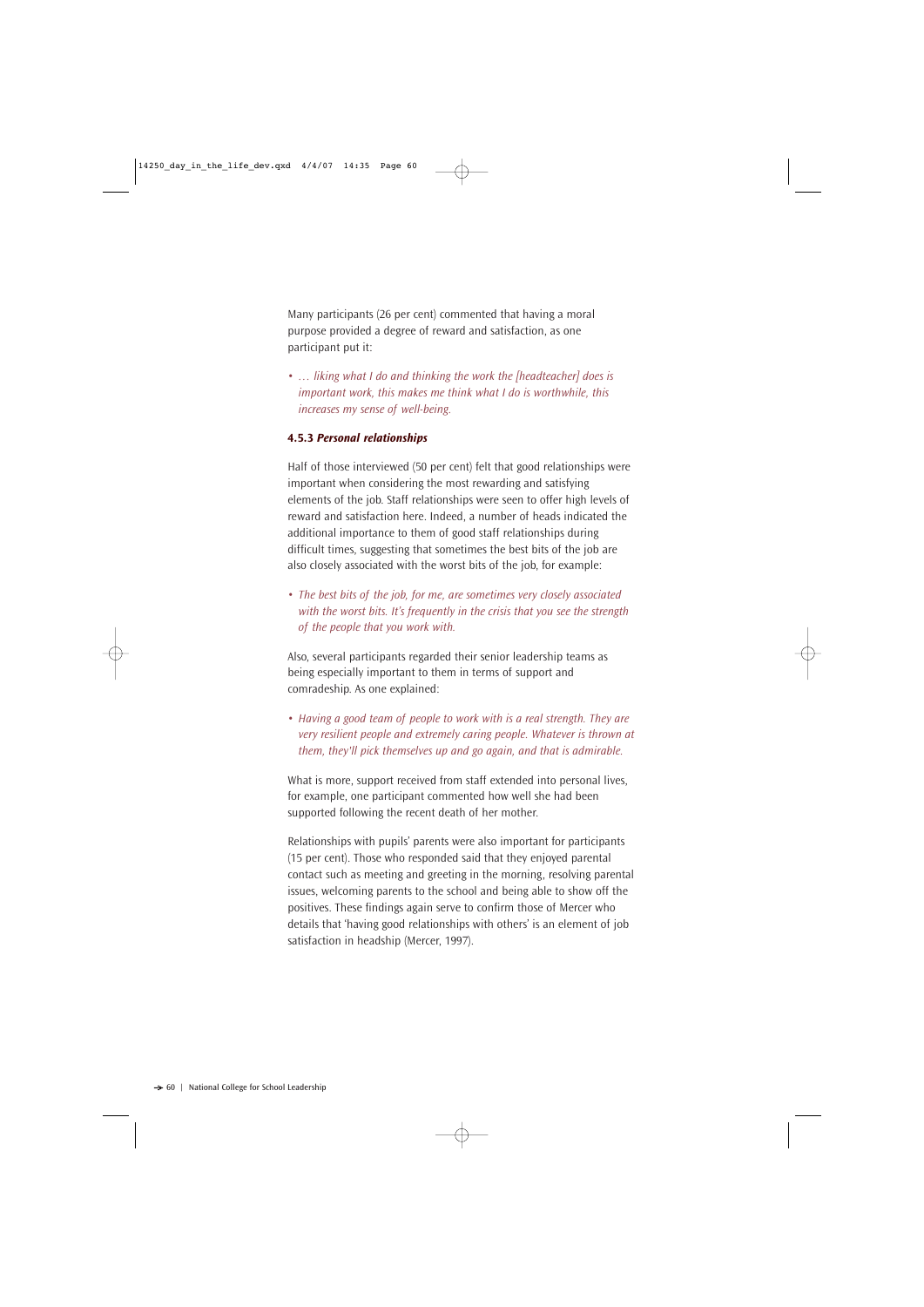Contributing to and being valued by the local community also offered a level of reward and satisfaction for some (21 per cent), as did networking (12 per cent):

• *… being out of school, networking with colleagues is useful in personal support, gaining news etc. This is also a good way of recharging the batteries.* 

## **4.6 Which elements of the job offer least reward and satisfaction?**

When asked the question 'which elements of the job offer least reward and satisfaction?', participants raised 24 issues from a wide range. Of the issues raised, those rated highest in terms of offering least reward and satisfaction were:

- negative staff issues (74 per cent)
- parental issues (44 per cent)
- bureaucracy (38 per cent)

The 24 issues raised were grouped through content analysis into the following 4 key themes:

- internal resources and contextual issues
- child- and learning related
- external demands and bureaucracy
- others

## **4.6.1** *Internal resources and contextual issues*

Internal resources and contextual issues included a range of categories from the physical conditions that heads worked in, from vandalism and inappropriate learning environments to insufficient budgets and negative staffing issues.

Over two-thirds of participants (74 per cent) expressed the view that negative staff issues contributed highly to least reward and satisfaction in the job. These issues fell loosely into two categories: those relating to organisational or management issues and those relating to relationships. Of the former, the most significant were restructuring and Teaching and Learning Responsibility Payments (TLRs)<sup>7</sup>, supply cover issues and staffing cuts and resignations. Relationships predominantly focused on providing difficult and negative feedback to staff and dealing with competency matters:

<sup>7</sup> www.teachers.org.uk/resources/word/TLR-NUT-Reps-guidance.doc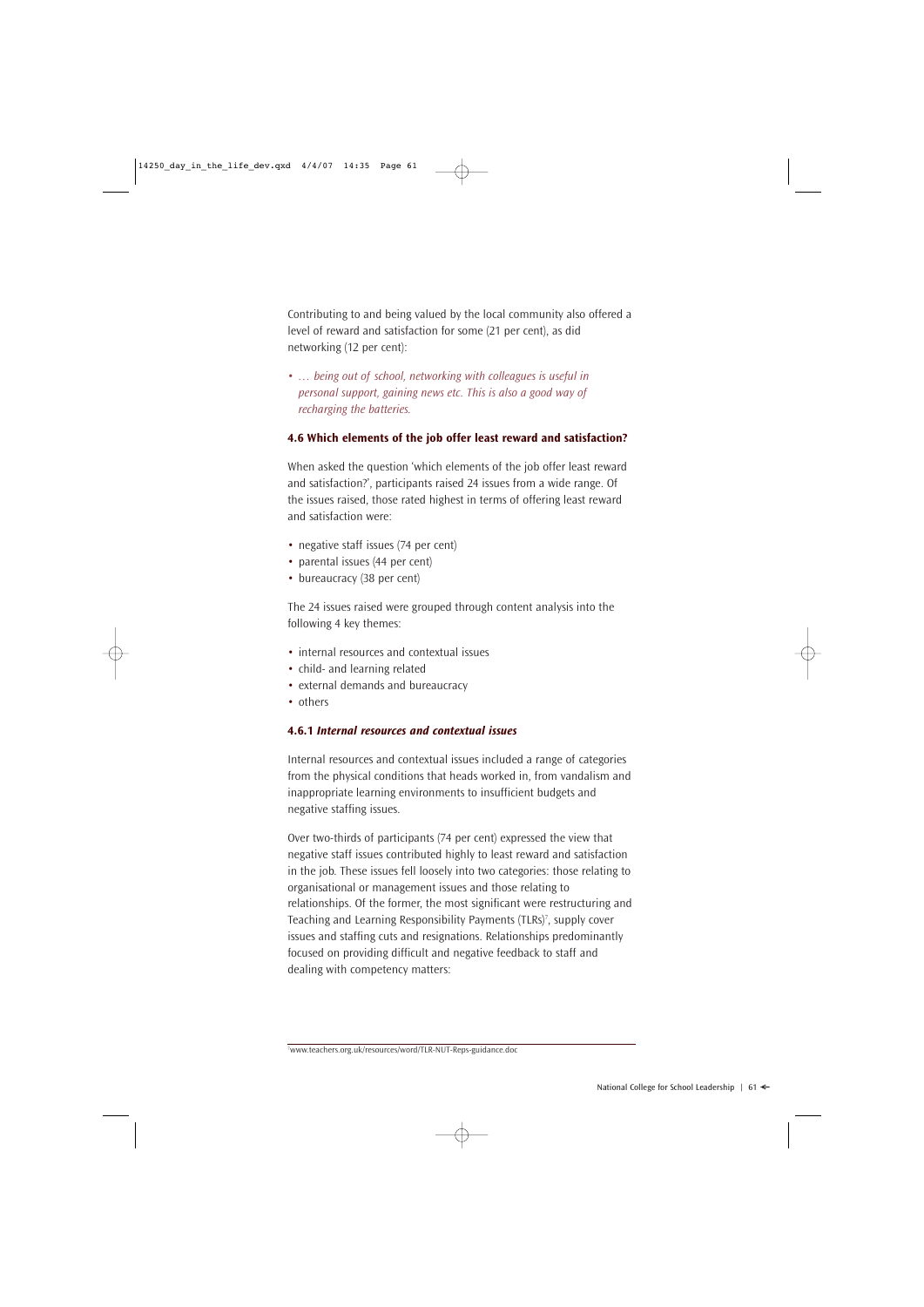• *For me, the lowest points of the job are obviously to do with people. Internal applicants applying for jobs that they do not get: I find it very difficult to deal with. … You want to say "this is not saying that you're useless at your job, but there was actually somebody who was a stronger candidate than you" and in the interests of the school you have to appoint the strongest candidate.*

This finding has been reported by previous studies (Carr, 1994, cited in Pashiardis and Tsiakkiros, 2004; Ostell and Oakland, 1995, cited in Pashiardis and Tsiakkiros, 2004; Chaplain, 2001) and would therefore appear to be a consistent problem for some. In this, the issue is worthy of further attention by researchers and those charged with the development and well-being of headteachers.

A number of participants indicated that the feeling of being let down by colleagues had a negative impact at a personal level, and on their role as headteacher. Participants detailed that they thought these staff were less than fully committed to the school, had low expectations of pupil achievement, and were unenthusiastic and underperformed. For some, dealing with these issues was felt to be both time-consuming and draining:

• *Members of staff who could give more but don't. Perhaps I came into this job with a different approach than they did – I wanted to be seen to be successful. It's not just about career motivation but about personal success. I've got younger members of staff who don't do any extra curricular activities, who do the bare minimum and then go. Even through performance management one-to-ones, professional discussions, you can't insist that these things happen.*

*… competency issues with staff suck your attention and reduce your impact as a head elsewhere.*

## **4.6.2** *Child- and learning related matters*

Parental matters and pupil behaviour were the two most significant issues raised here, for example trying unsuccessfully to help and support students and matters relating to attendance and child protection issues.

Under half of the participants (41 per cent) felt that negative parental issues added to the tensions of school life and offered little reward or satisfaction. In particular, unrealistic and differing expectations by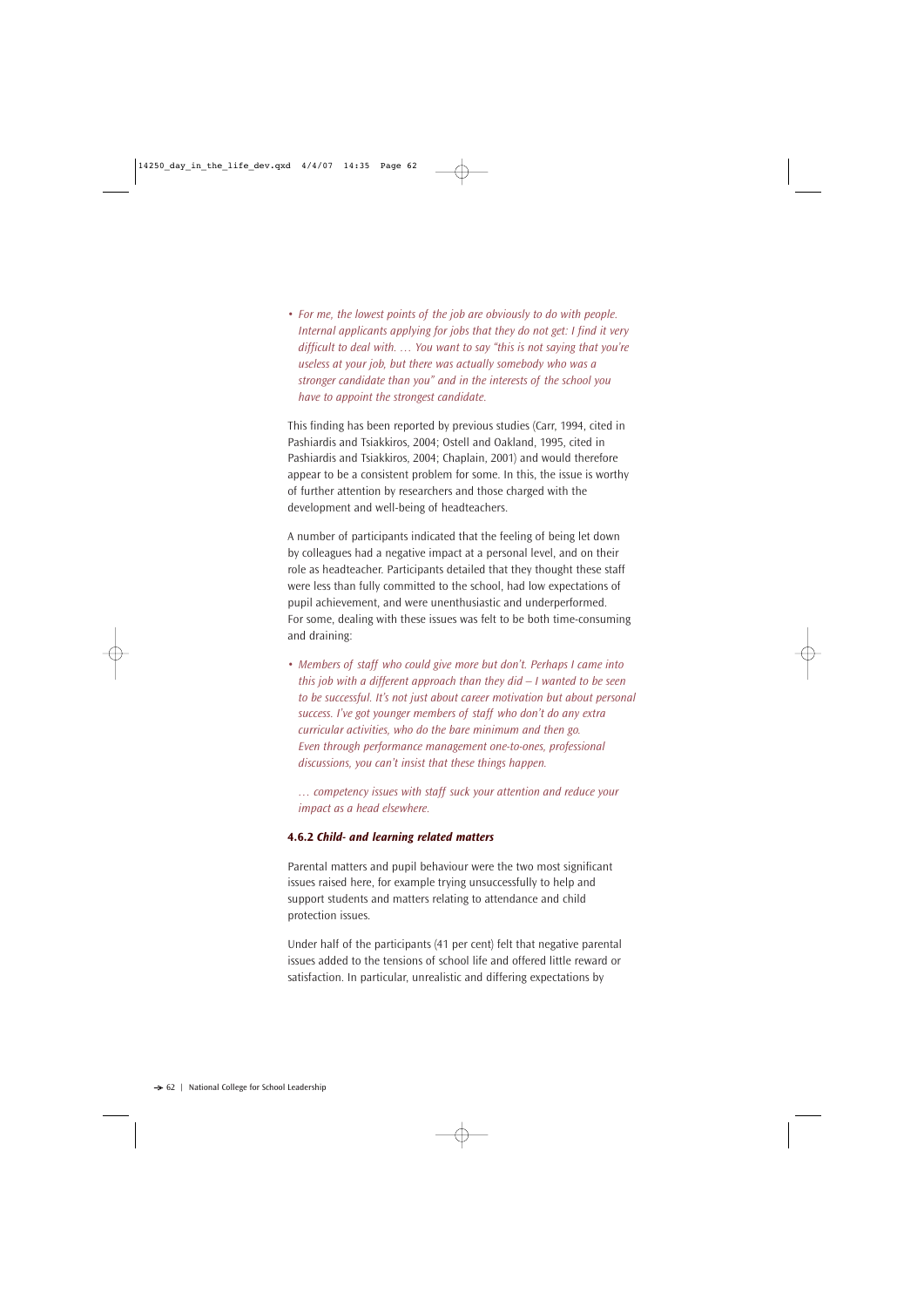parents, the aggressive behaviour of some parents and the lack of support for the work that the school was doing were detailed. One participant summed it up by saying:

- *Sometimes days can be full of issues relating to parents. These can be a major source of stress:*
	- *unreasonable behaviour, ie just being awkward and difficult for no good reason*
	- *not responding to communications or just ignoring things*
	- *having low expectations of children*
	- *not backing the school up on issues, ie: "Who is she to say that to you? You don't need to listen to her"*
	- *displaying attitudes and behaviours that contradict those promoted by the school, eg in relation to racism*

These external conflicts and complaints were reported by Ostell and Oakland (1995, cited in Pashiardis and Tsiakkiros, 2004) and, with a growing parental involvement and external focus, may be on the increase for schools and headteachers. This may also be an issue for greater attention by those involved in headteacher development and well-being.

Almost a third of participants (32 per cent) regarded pupil behaviour as being an issue for them. Those who elaborated here tended to focus on exclusions, violent or aggressive behaviour and bullying by pupils. One participant expressed concern about the ongoing challenge of pupil behaviour and its potential impact on teachers, pupils and school culture. Another expressed feeling a sense of failure at having to resort to excluding a child in the following way:

• *[Exclusions are] the bits that I like least and find hardest … you feel you've actually failed. Our policy is to try to keep kids in school at all costs – however difficult they may be, however challenging their behaviour. There's a low if you've got to go to the governors and say we don't want this pupil in our school any more.*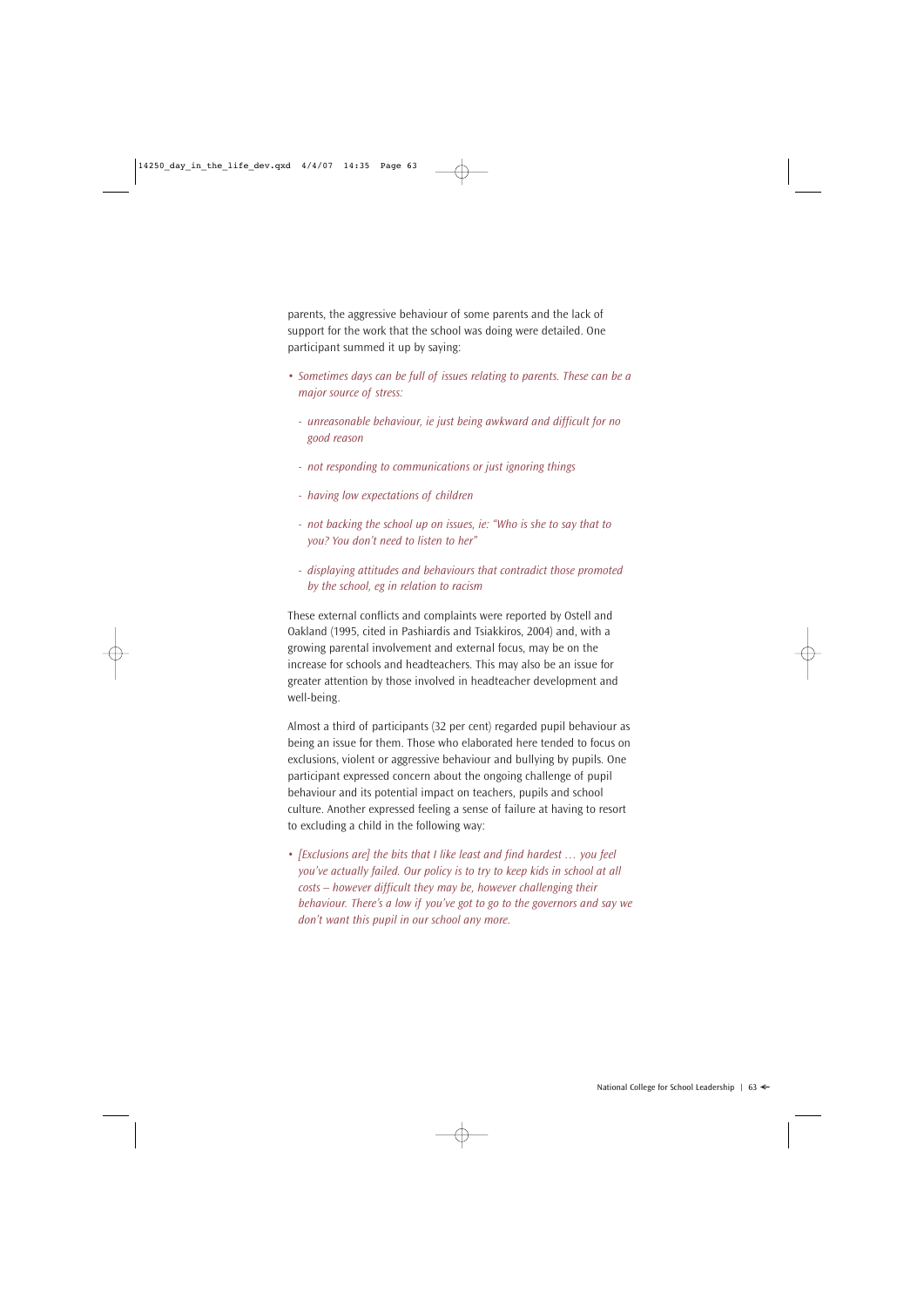#### **4.6.3** *External demands and bureaucracy*

Over a third of participants (38 per cent) felt that demanding and relentless bureaucracy including government initiatives, accountability and paperwork contributed to the pressure and imbalance in their working lives. The volume and frequency of government initiatives were seen to impact negatively upon headteacher workload and staff morale:

• *Over the last two or three years, more is being put onto our plates. The job is never finished. You have never finished what you need to do at the end of the day.*

Similar demands were reported by Wilson (2002) and Daniels and French (2006).

Some participants (26 per cent) expressed a lack of support by government, particularly in relation to data collation:

• *You saw when you were here the trouble we have been having entering data about our school profile. There didn't seem to be anyone at the DfES who knows what to do. I kept getting passed from one person to the next. We have managed to sort it out but the number of hours I spent on this you wouldn't believe.*

Further, the accountability of headship and the target-driven culture of schools were seen by some participants (12 per cent) as offering little reward and satisfaction in their work.

Interestingly, participants did not indicate that targets and accountability measures should be withdrawn completely but rather that the reliance on narrow quantitative measures should be supplemented by broader and more diverse qualitative measures. As one head put it: *"I wish bureaucrats could see that whilst results are important, schools are more than that."*

Paperwork plays a significant part in the working lives of participants and some participants (26 per cent) stated that this adds little value to the life of the school.

Lastly, excessive demands hinder the ability of some participants (18 per cent) to prioritise their work, intrude on family life and create pressure: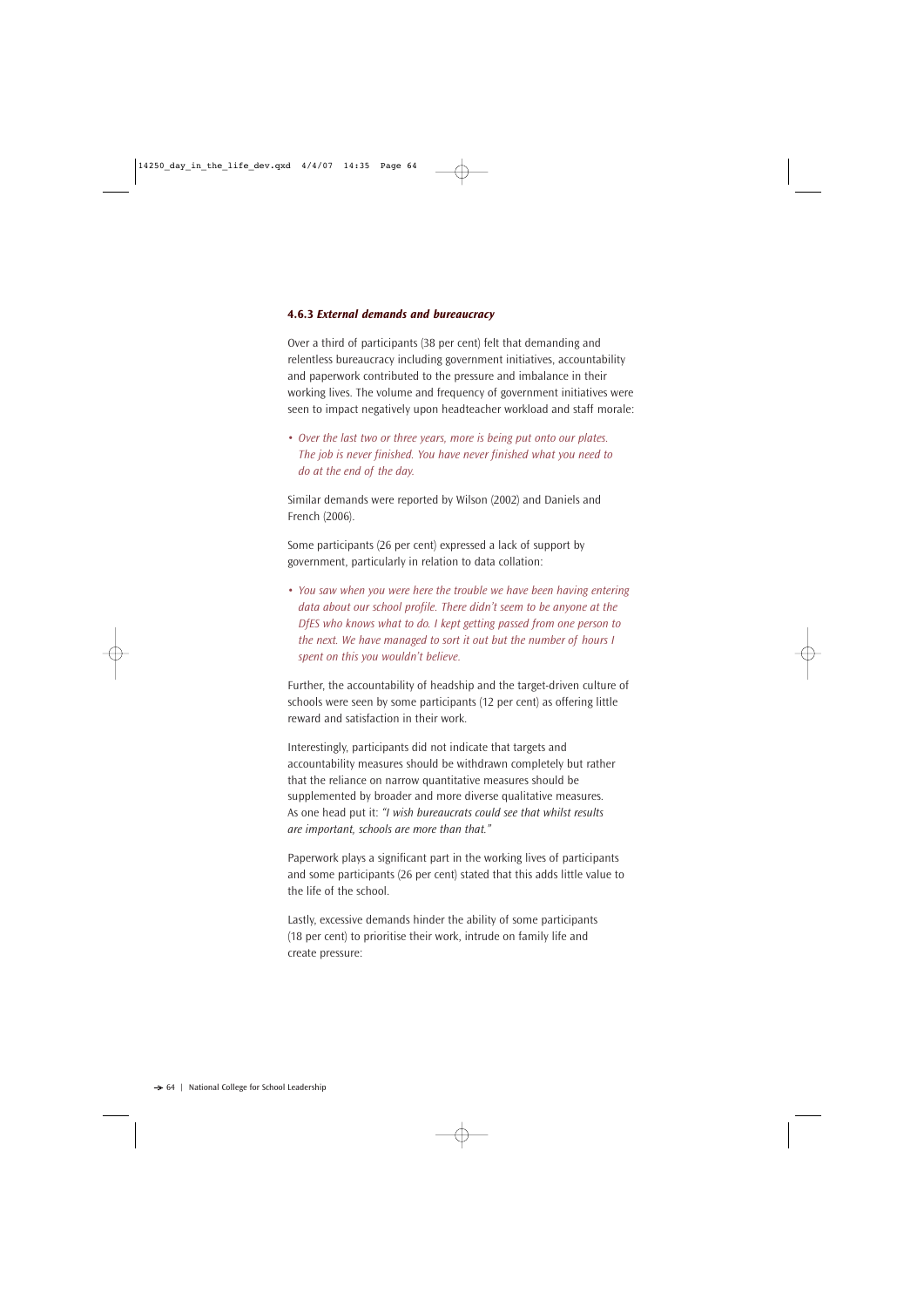• *Too much to do, can't do it all, have to prioritise but always aware of what you're not doing. Sometimes you just have to think "right, what's today" and you can't think about tomorrow until that's done.*

On this note, the findings of the present study again support those of Mercer (1997) who suggests that the context within which schools operate can adversely influence job satisfaction.

## **4.6.4** *Others*

Some participants (6 per cent) felt that waiting for decisions to be made, for example, about school re-organisation, specialist status and a submission to Building Schools for the Future  $(BSF)^8$  was frustrating and unrewarding. Dissatisfaction was also expressed at having to work during the holiday (12 per cent) and having insufficient time to relax and have lunch (9 per cent).

## **4.7 What contributes to a positive work–life balance?**

Participants raised 23 issues in response to this question. The issues illustrated the following four key themes:

- health and hobbies
- family, friends and personal support
- strategies for managing work
- personal philosophy

## **4.7.1** *Health and hobbies*

Many participants (41 per cent) listed activities based on maintaining health and fitness. In particular, one spoke of her use of alternative therapies (both acupuncture and reflexology) as a way of finding a balance. Increased exercise for one head had been highly beneficial in improving energy levels and reduced tension. Another explained that *"it is important to have a wide range of experiences"*, referring to reading, going to the theatre, and playing golf. Other activities mentioned by heads included going to the gym, going to church, motorcycling, gardening, genealogy, walking, horse riding, photography, holidaying, skiing, potting, painting, needlework, reading and watching football. One pastime that was mentioned by several participants was music. One mentioned that playing the piano was relaxing while another spoke of music playing in the office and around the school to create calm.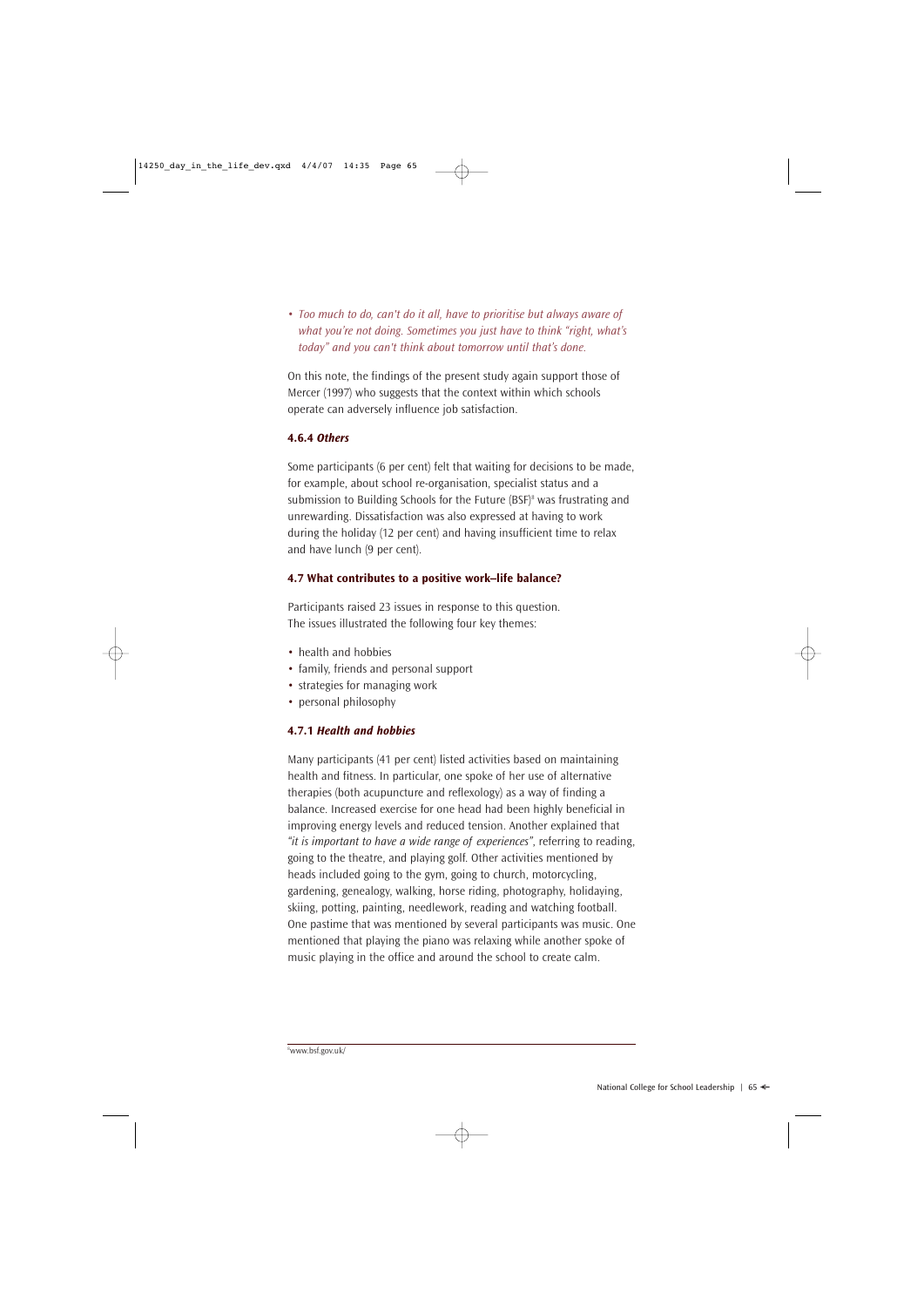## **4.7.2** *Family, friends and personal support*

The support of family and friends was seen by many participants (65 per cent) as being an important factor in maintaining a good work–life balance. On the subject of long hours, one participant commented that he had a supportive and understanding wife who accepted long hours as an inevitable consequence of his job. Another stated that:

• *… family life is the guardianship of work–life balance. It's a solid partnership, a friend who I can talk through things with.*

The support of friends also contributes to work–life balance. For example, one participant is part of a faith home group whose members are drawn from a variety of backgrounds. The group meets to consider the challenges that they are facing individually and to offer advice and support. Others relax by going out, having a broad social life with a range of friends and by having effective systems to ensure the family and home run smoothly.

Supportive networks of colleagues were viewed as positively contributing to work–life balance by some participants (12 per cent). Of this, one participant said:

• *Family is very important to me, but at work it is undoubtedly the quality of colleagues. Shared senior leadership has a huge advantage. When things go wrong you are still sharing it. They're there advising and supporting. Whenever important decisions are made, we always reach them collectively.*

For other participants (47 per cent), support networks include governors acting as critical friends, local authority link inspectors and administrative staff as well as networks of colleagues outside their own schools. For some, cluster arrangements provide support and help to address isolation whilst for others, support is obtained by networking with other headteachers in whom they can confide.

## **4.7.3** *Strategies for managing work*

This third grouping is based upon planning and approaches to completing work. Firstly, some (26 per cent) stated that they maintain a positive work–life balance by effectively prioritising, recognising that the school cannot do everything and focusing on those things that are most likely to improve learning. As one participant put it: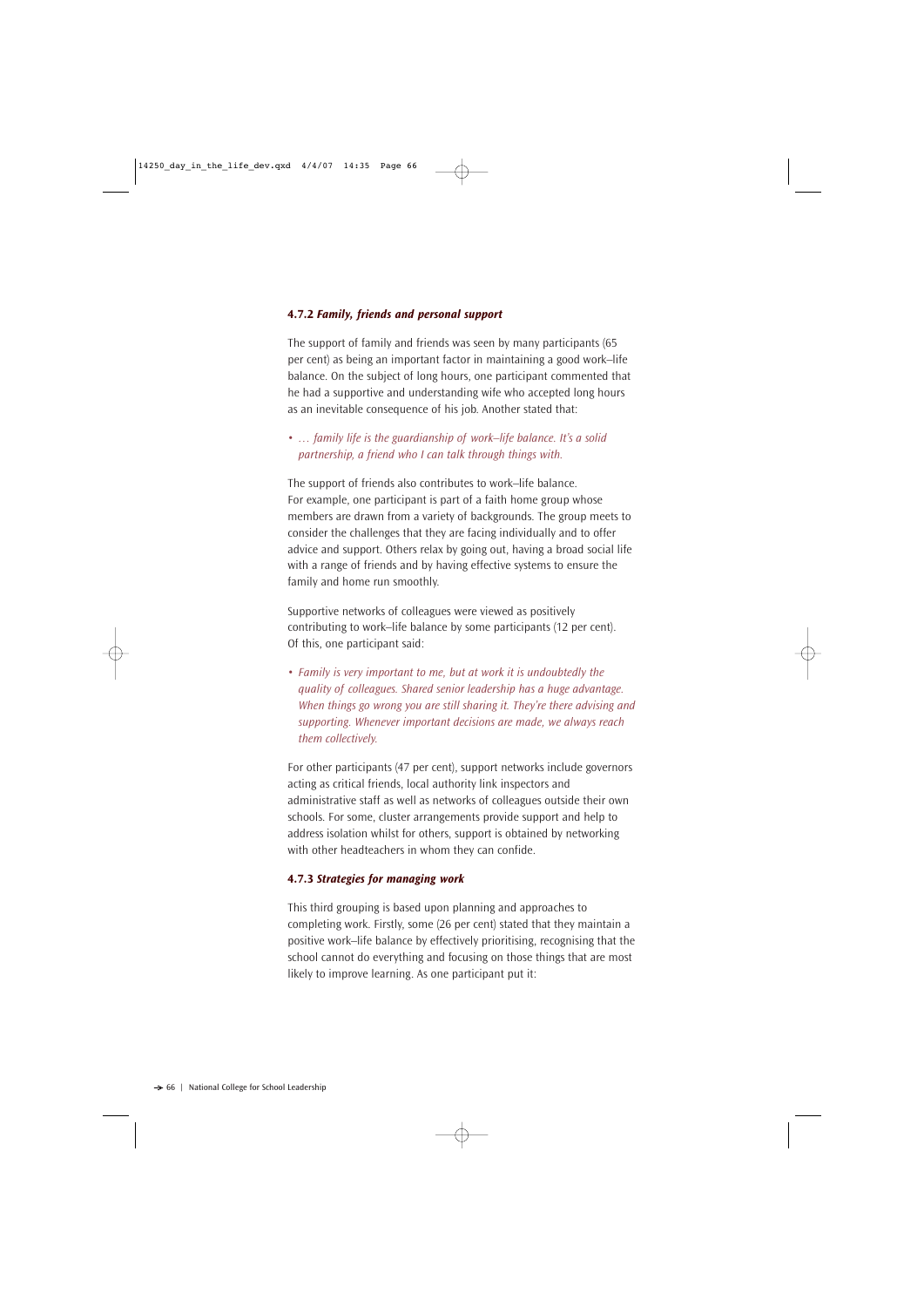• *We've got the confidence with government initiatives to take it or leave it … we've become good at filtering, not allowing government initiatives and bureaucracy to wear us down.*

Other key strategies, detailed by 59 per cent of participants, include the use of school diaries, notebooks and logs. For one participant, this involves everything including going through the school diary, which, despite creating lots of staff traffic ensures that she knows exactly what is going on in the school. Shared diaries with secretaries, parental logs and 'week beginning' sheets are some of the other organisational strategies deployed to ensure efficient and effective management:

• *I reflect at the end of the day about what I have done and what needs to be done tomorrow and in the morning the first thing I do before leaving home is to check what I hope to do during the day – my lists and things like that.*

These strategies, it was said, also support short- and long-term planning:

• *Being very organised and planning ahead is the key to successful headship. Taking the time to plan the leadership aspect of the role is critical. Being in control reduces the sense of pressure.*

In relation to planning ahead and job satisfaction, a participant detailed that: *"It's really important to think ahead. You would easily lose job satisfaction if you jumped from crisis to crisis!"*

Further, for many participants (24 per cent), planning ahead enables the efficient use of time and resources. Some plan their travel time and use it as an opportunity to reflect, others regularly take time out to engage in strategic thinking. In particular, one participant spends his Fridays away from the school site to avoid interruptions. In this way he achieves a balance within his working life between day-to-day duties and the strategic side of his job.

Implementing rules and limits on workload and working practices was mentioned by just under a third of participants (32 per cent). Whilst some admitted to going into school at the weekend and preparing for Ofsted over half-term, others spoke of working late during the week, sometimes until 7pm in order to get things done and ensure that their weekend is free. One participant however pursued a very different strategy by specifically: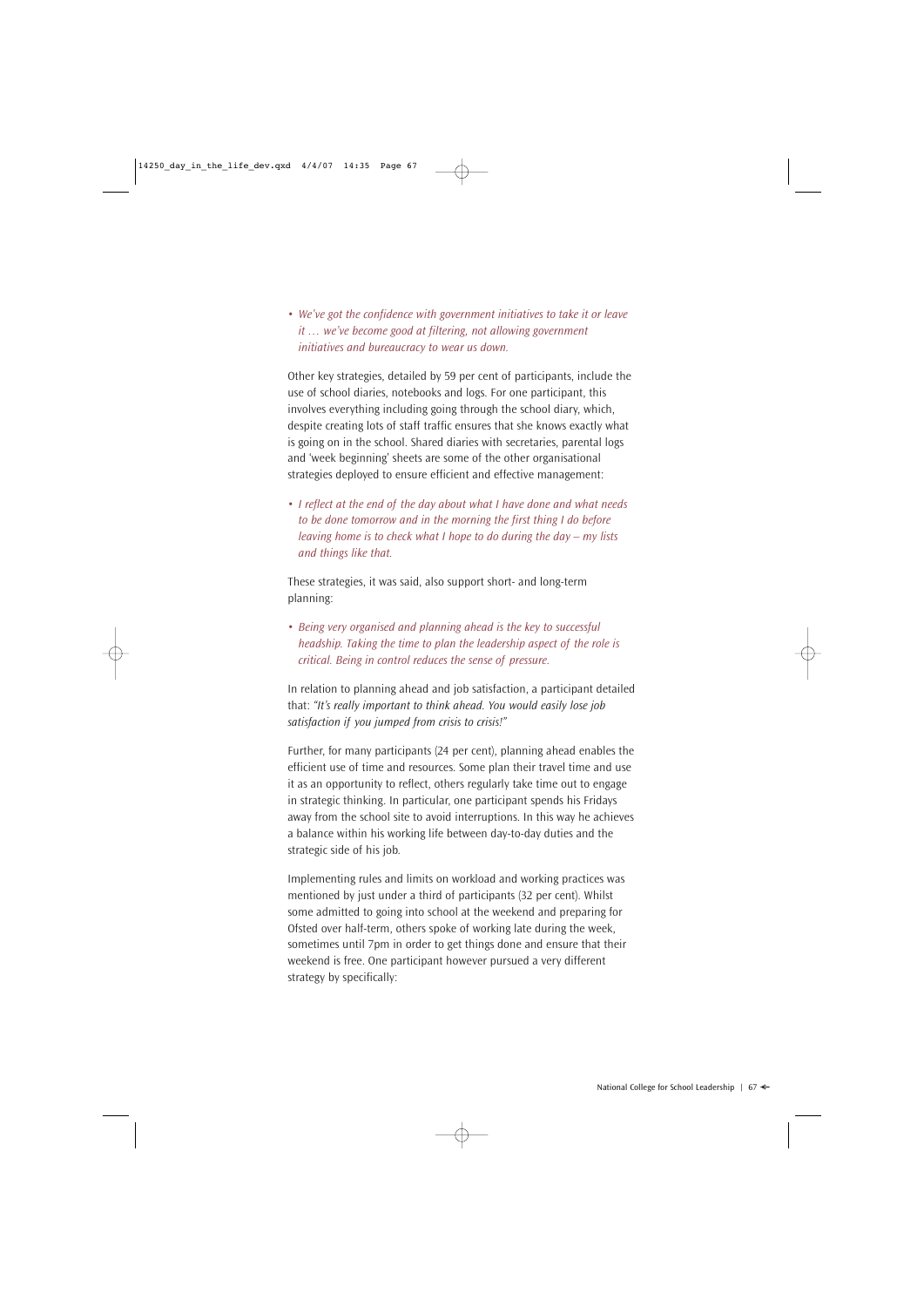- *• coming in early but rarely taking work home*
- *• not coming in during school holidays apart from examination week and one day during half-term*
- *• ensuring that the weekly senior leadership team meeting finishes by 5pm*
- *• ensuring that meetings last no more than an hour and are only arranged if absolutely necessary*
- *• going to gym and encouraging others to do the same*

Many participants (50 per cent) detailed that they strike a balance by delegating effectively. Of distributing leadership responsibility, one said:

• *There are very few bits of the job I do without consultation or discussion with the deputies. I could be out of the school for a week and the deputies would probably run the school just as well as I do, if not better. They would know exactly what to do, dealing with individual children, teachers, personnel issues, parents; they would do all of that. The bit that is harder to do is the headteacher as the link with the outside world. The external world sees the headteacher as the conduit, the figurehead. A lot of the responsibility is shared, but the figurehead bit is difficult to share.*

This comment was mirrored by others who said that it was crucial to have people on the senior team they could trust. In addition to delegating responsibility to staff, some suggested that handing responsibility to expert external service providers was another means of delegating effectively. On this, one participant said:

*• I've been into schools where I've seen headteachers fixing the taps. There is so much that only you can do – somebody else could fix the taps! It's about doing the things that take your training and understanding and experience … that only you can do. People can easily take you off task.*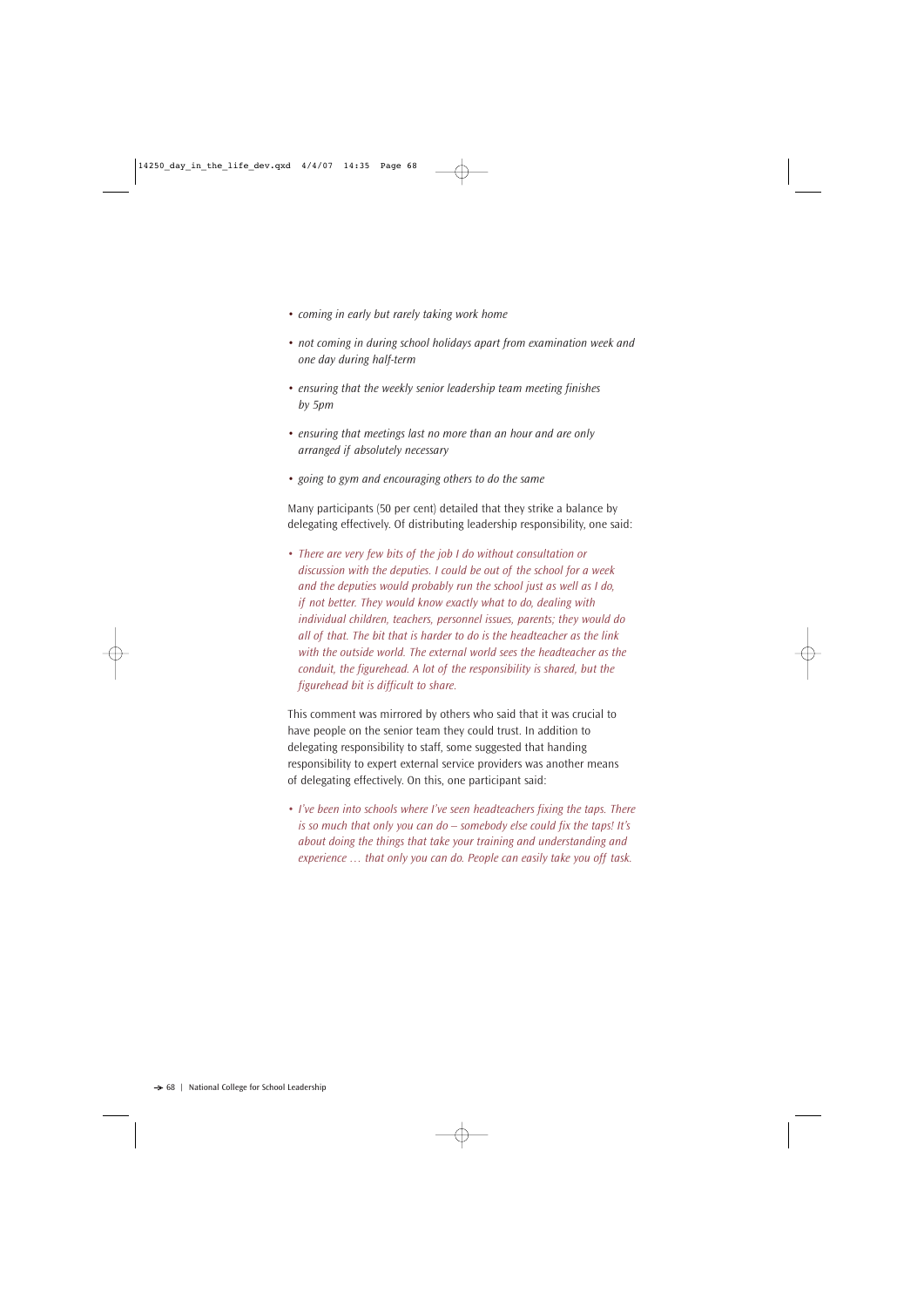#### **4.7.4** *Personal philosophy*

This grouping covers individual personal philosophies. Half of the participants (50 per cent) suggested that these philosophies enable headteachers to maintain and sustain a sense of work–life balance. On this, one participant suggested that it is about one's mental attitude and training oneself not to become stressed. A further dimension of personal philosophy was that of religious beliefs. As a practising Christian, one participant felt that it was his strong faith that sustained him in difficult times. Another Christian participant stated that her headship is based on vocation and mission, rather than it simply being a job. This was an important source of sustenance for her in the early days of her headship, about which she said:

• *… faith is number one, even above … family because I know that I am here for a purpose. And my first three years here were an absolute nightmare. There were incredible difficulties. I had really difficult staff and there were times when I'd go home and cry and think "why am I doing this job?" But I knew in my heart that it was where God wanted me to be and I carried on.* 

Further, having the experience and confidence to be realistic about the expectations of others and about one's own limits provide some participants with the ability to switch off and prioritise:

• *If you've been in difficult situations before, you know that you're going to come out of them. It's not the end of the world and the school will be here tomorrow. The teachers will be here and the school will continue even if it feels like the world is crumbling around you.*

Whilst for others, successful leadership requires hope and forgiveness and the *"ability to dust yourself down and get back on your feet when you have been knocked back"*. One participant explained that he no longer felt guilty about leaving before teachers but rather used it as a way of removing the long-hours culture. Related to this is the idea of protected time, which was mentioned and used by some participants (29 per cent) to create time for themselves and their families. Others spoke of protected time during the school day, for example making sure that staff all sit down together at lunchtime to eat.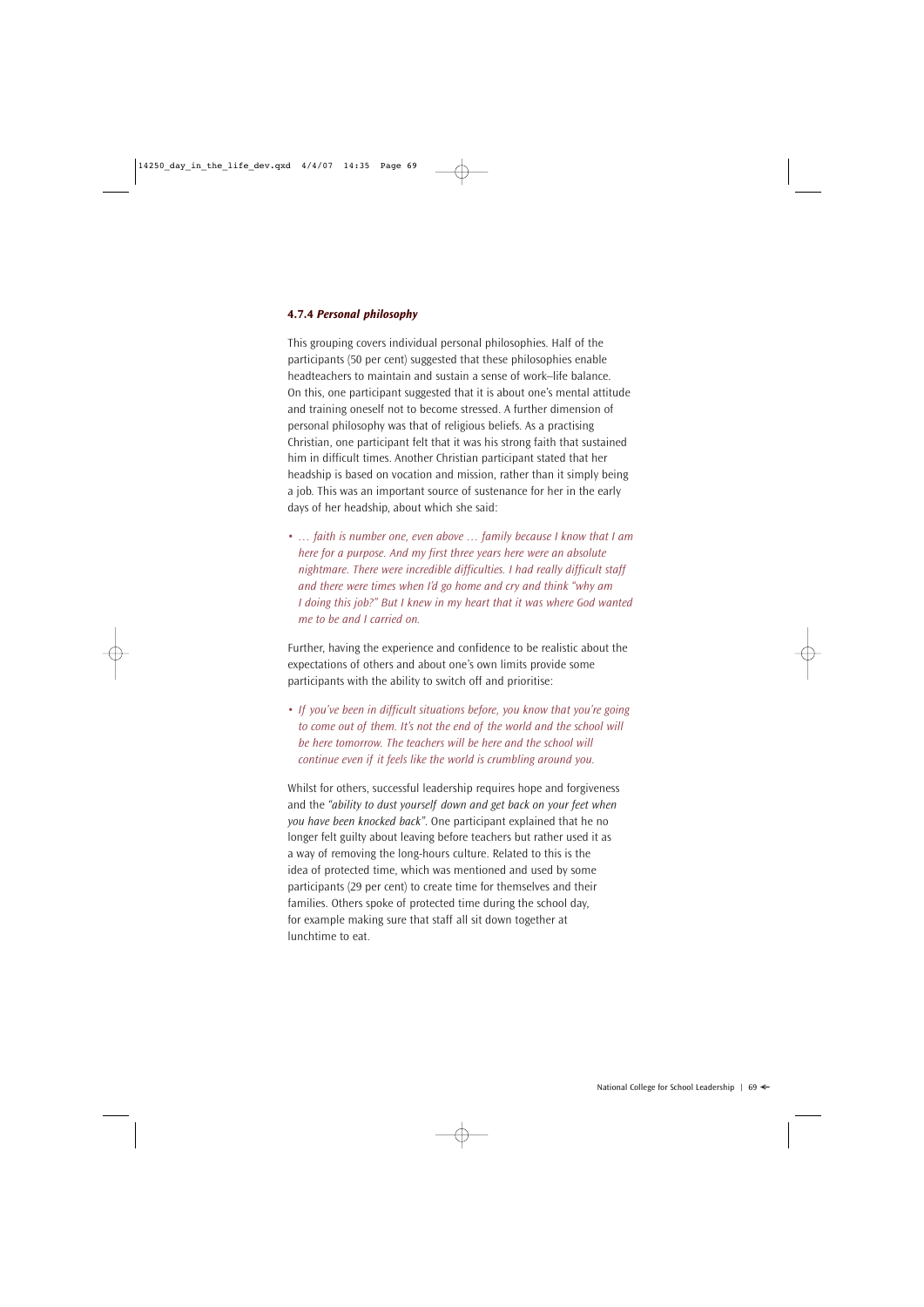Linked to religious beliefs is the idea of a moral purpose and personal values. Many participants (21 per cent) felt that making a difference to pupils' lives helped to both drive and sustain them.

Lastly, for many participants (47 per cent) having a positive outlook and a sense of humour is felt to sustain a positive work–life balance.

#### **4.7.5** *Poor work–life balance*

On asking participants about creating a positive work–life balance, approximately 15 per cent offered that they did not strike a balance, with one saying that his work–life balance was *"rubbish"* with periods when it is *"absolutely appalling"*.

## **4.7.6** *Coping strategies*

Under the themes from this section, it is evident that participants employed a range of specific strategies that enable them to cope with the demands of their role. These strategies are commonly described as 'coping strategies' and 'fall into two main types: *direct action* techniques and *palliative* techniques' (Kyriacou, 2001 p 30). *Direct action* techniques refer to the elimination of stress, which involves getting a clear idea of the source of the stress. Once this has been established, changes can be made to a person's role or environment to ensure that the stress does not re-occur. *Palliative* techniques do not deal directly with the source of the stress but instead seek to reduce the feeling of stress in an individual (Kyriacou, 2001). In reality, the strategies employed by the participants (table 5) are a mix of both direct action and palliative techniques.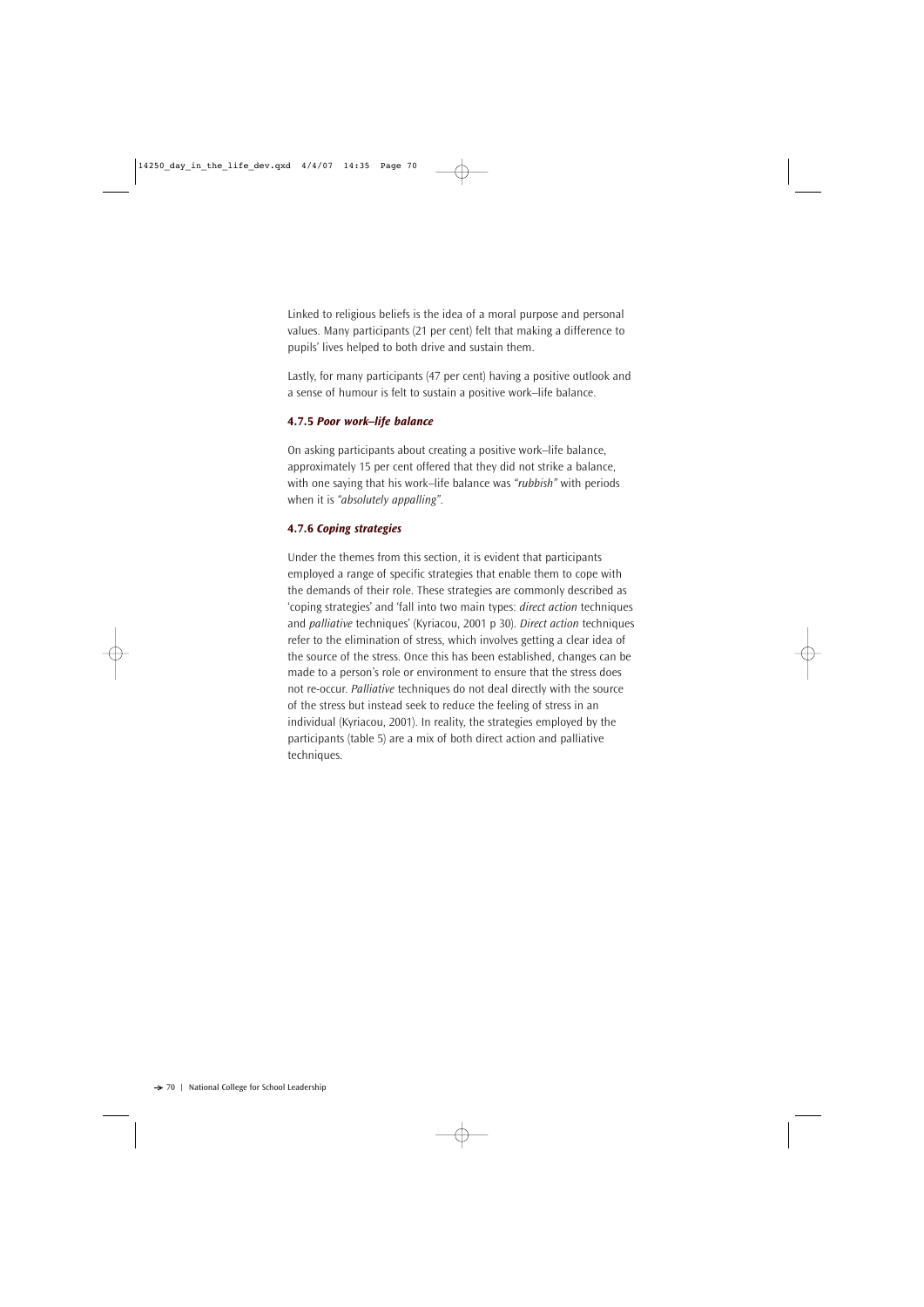## **Table 5: Coping strategies employed by participants**

## **Health and hobbies**

• activities based on maintaining health and fitness – alternative therapies, visits to the gym or church, music, gardening, walking etc

## **Family friends and personal support**

• networks of friends and colleagues – opportunities to be open and honest

## **Strategies for managing work**

- planning and prioritisation eg reflecting at the end of day and prioritising what needs to be done the next day
- use of diaries, notebooks and logbooks
- planning ahead in order to make full and effective uses of resources and time
- implementation of specific working practices
- effective delegation and distributed leadership

## **Personal philosophy**

- mental attitude and ability to switch off
- faith and religious beliefs
- sense of moral purpose and personal values making a difference
- escaping from the job holiday cottages, staying with family and holidays
- being realistic about expectations and own limits
- protected time for themselves

## **Sense of humour and positive outlook**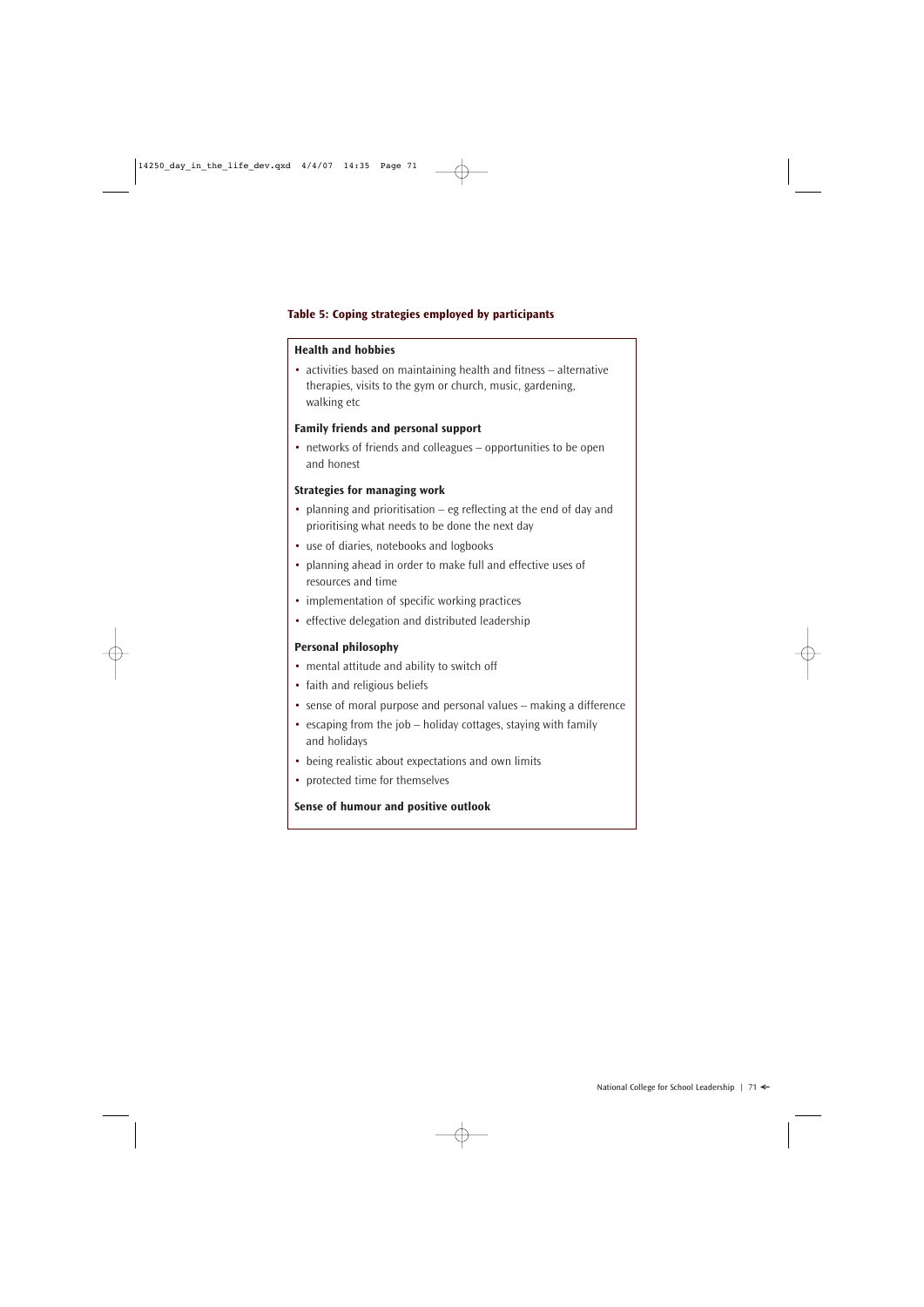## **4.8 What hinders work–life balance?**

Participants raised 19 issues in response to this question. The issues illustrated the following five key themes:

- pressure of work demands
- paperwork
- lack of opportunities for delegation
- need for control
- staff issues including unionisations

These themes are presented in greater detail below.

## **4.8.1** *Pressure of work demands*

This was an issue for over one-third of the sample (38 per cent). For one participant, accountability and external pressures revolved around the pressures of standard attainment tests (SATs)<sup>9</sup>. Others listed accountability issues such as Ofsted, health and safety and Every Child Matters (ECM)<sup>10</sup>.

## **4.8.2** *Paperwork, lack of opportunities for delegation and a need for control*

Some participants admitted to being too much hands-on with administration, feeling accountable and unable or unwilling to delegate these tasks (9 per cent).

One participant suggested that it was easier to take on administrative tasks rather than delegating these activities to others, offering this explanation:

• *Research shows that if you delegate work, you have to expect 80 per cent of the quality that you would have achieved yourself but you need to give people the opportunity to … develop and I recognise that. However, [I] like to make sure that things are done to 100 per cent quality so [I like to do them myself] rather than get 80 per cent quality. I know that's not good and [it's something I am] trying to work on. I'm a bit of a perfectionist, I like things tight and correct, not sloppy and half-hearted and it's got to be right. When you are dealing in the day-to-day with pupils' lives and their futures, you have to get it right.* 

For some participants (12 per cent), it was important to feel in control, for example checking through documents from meetings and

<sup>9</sup> www.direct.gov.uk/EducationAndLearning/Schools/ExamsTestsAndTheCurriculum/ExamsTestsAnd

TheCurriculumArticles/fs/en?CONTENT\_ID=10013041&chk=iP4twF

<sup>10</sup> www.everychildmatters.gov.uk/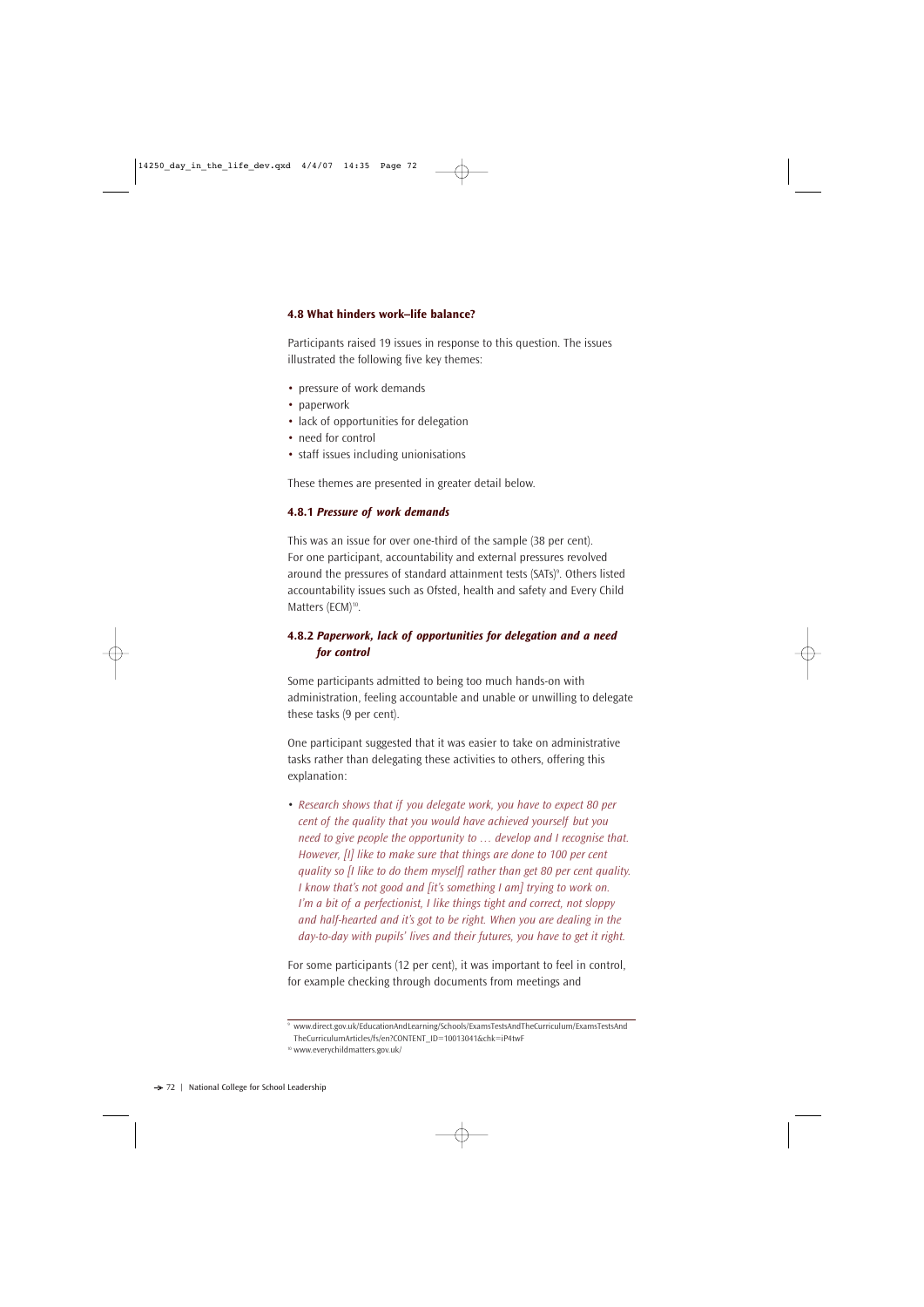arrangements for school trips. For others, they were sometimes drawn into external things which seemed exciting at the time, but which ultimately only added overload to an already burdened agenda.

These findings are revealing and serve to augment the breakdown of activity by broad task group. The findings of this study reveal that some headship behaviour around delegation, or a lack of delegation, is deliberate, whilst findings from a previous study indicate that some headteachers have a problem in planning their workload (Daniels and French, 2006).

#### **4.8.3** *Staff issues including unionisations*

Staffing issues featured prominently in the responses to this question with 12 per cent of participants citing unionism, absenteeism, competency and demands around sensitive child–parent issues hindering work–life balance. In particular, one spoke about a conflict between parental and professional views of learning priorities, saying:

*• … parents today feel they are consumers and that the school should meet their needs; they have their own agenda and this often [involves] them putting their children under pressure.*

#### **4.8.4** *Other*

Insufficient support was also raised by participants (9 per cent) as contributing to a lack of work–life balance. On this, some participants felt that there should be:

*• … special recognition of new heads: in those first two or three years, the expectations on a new head are phenomenal. You have to be so proactive to learn about your school and about the job. This can apply to even a second-time head.*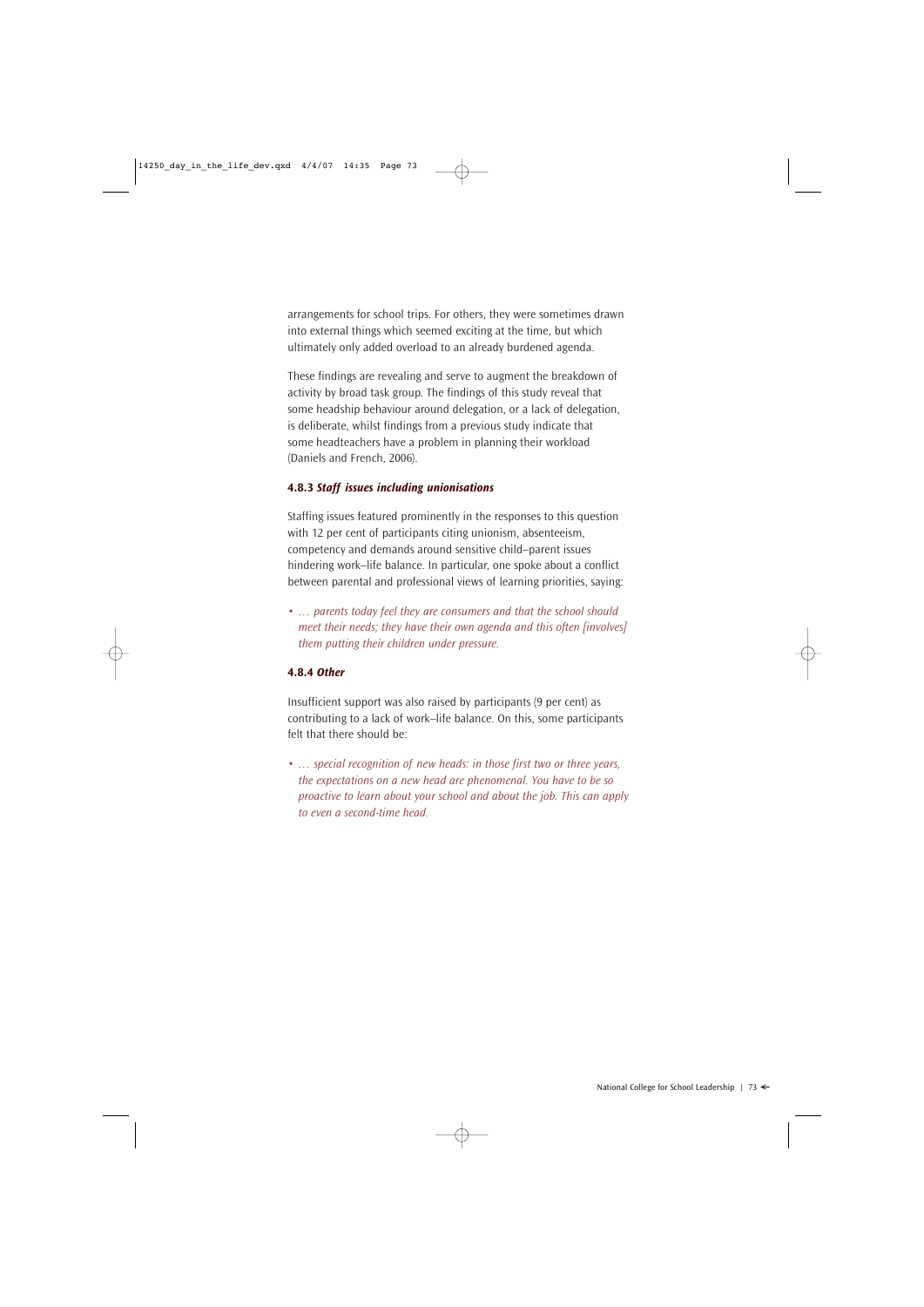#### **4.9 Three things to improve work–life balance**

Participants raised 24 issues from a wide range in response to this question. The issues illustrated the following key themes:

- administrative support
- delegation
- reduced dependency on the head
- improved professional development
- reduced working hours
- dedicated leadership time

These themes are presented in greater detail below.

#### **4.9.1** *Administrative support*

For a number of participants (21 per cent), an increase in the level of their administrative support would improve their work–life balance. For others, the desire is for more teaching cover or additional leadership posts. Both of these issues are closely linked to the desire for a bigger budget: as one head put it, *"a bigger budget to recruit more staff to take things off [me]!"*

#### **4.9.2** *Delegation*

Over a quarter of participants (18 per cent) said that their work–life balance would be improved if they changed their approach to delegation and distributed leadership, with one suggesting that there is a need to *"take [my] hands off and let others make decisions without [my] approval"*. Another participant summed this up as needing to reduce the culture of reliance amongst staff and introducing effective remodelling to promote the delegation of work.

#### **4.9.3** *Reducing dependency on the head*

Associated with the points listed in the previous section is the employment of an area-based strategic view of premises, eg the management of provision for information and communications technology (ICT), fire, buildings and health and safety. This was suggested by 18 per cent as a further way of reducing the dependency on the headteacher and facilitating work–life balance.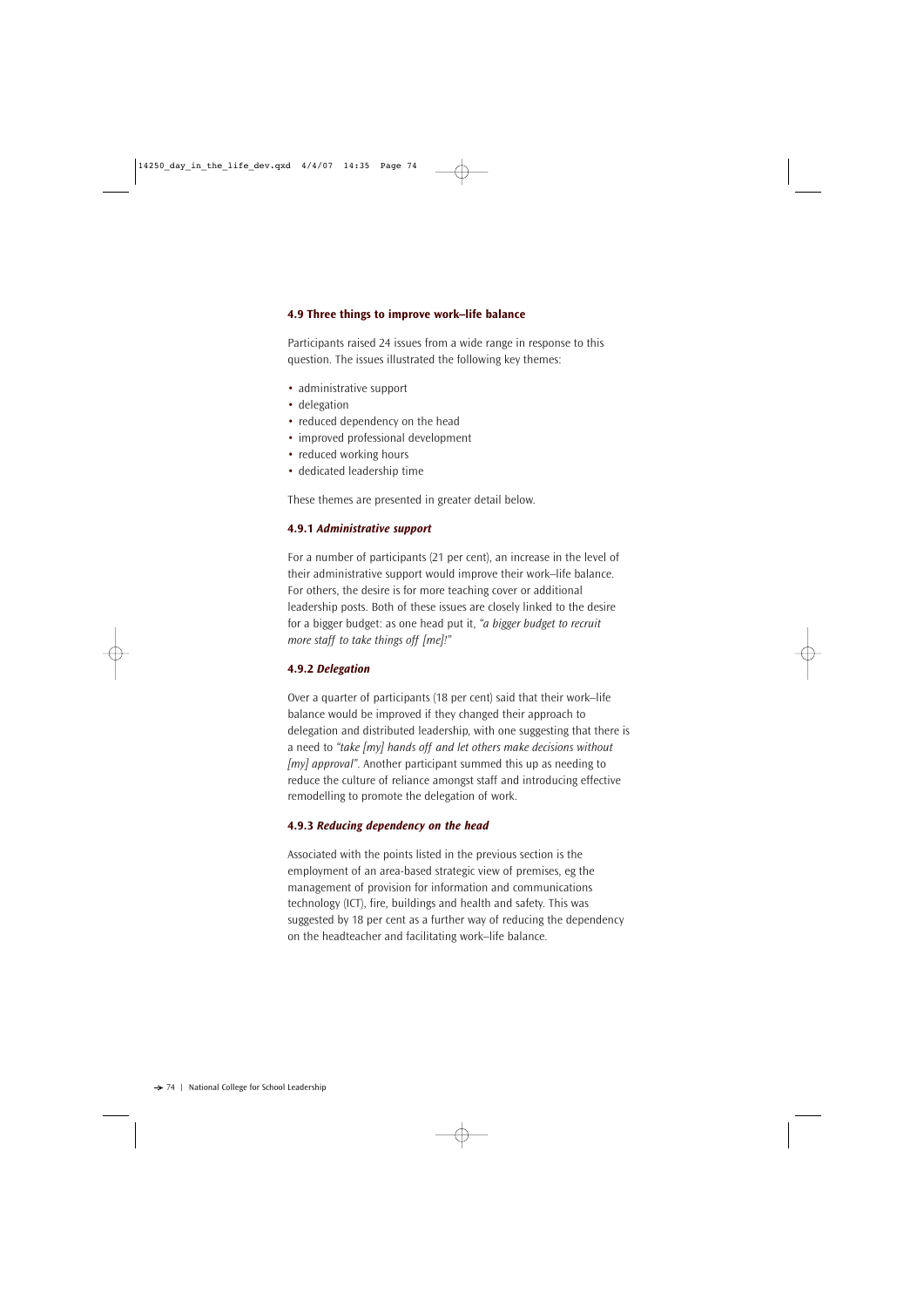#### **4.9.4** *Improved professional development*

A further suggestion, by 15 per cent of participants, was that professional development might require a re-think, with the potential for alternative pathways. For example, one participant said:

*• I really enjoy … the work as a primary strategy consultant. I get great satisfaction from helping other heads, listening to their concerns, helping them to develop ways forward.*

Compulsory sabbaticals and headship secondments were also suggested.

#### **4.9.5** *Reduced working hours*

The reduction of headteachers' working hours was mentioned by several participants (15 per cent) as a means of fostering a more effective work–life balance. Participants included suggestions for capping the hours that heads can work as well as suggesting that heads need to develop an ability to say 'no' and managing their time more effectively:

*• If I think something's a waste of time, I don't do it. I haven't got time to hang about while other people try to get things right. I'm quite happy to say "this isn't for me" and be off or think "I'm not going to come to this next time".* 

#### **4.9.6** *Dedicated leadership time*

According to 15 per cent of participants, allied to the issues of effective time management is the need for dedicated leadership time, for example finding time in the day when heads can work on strategic issues. One participant highlighted that *"for teachers, things have improved; why can't the same thing happen for heads?"*

#### **4.9.7** *Other*

Other issues mentioned included the swifter resolution of staffing issues (3 per cent), particularly a quicker way of dealing with underperforming teachers, and increased support from government in relation to Ofsted (3 per cent), with one head saying he would *"like to see Ofsted in a much more developmental role".* 

Changes to the school year were seen by a couple of participants (6 per cent) as offering potential benefits by enabling heads to pace themselves over equal terms and avoid the exhausting autumn term.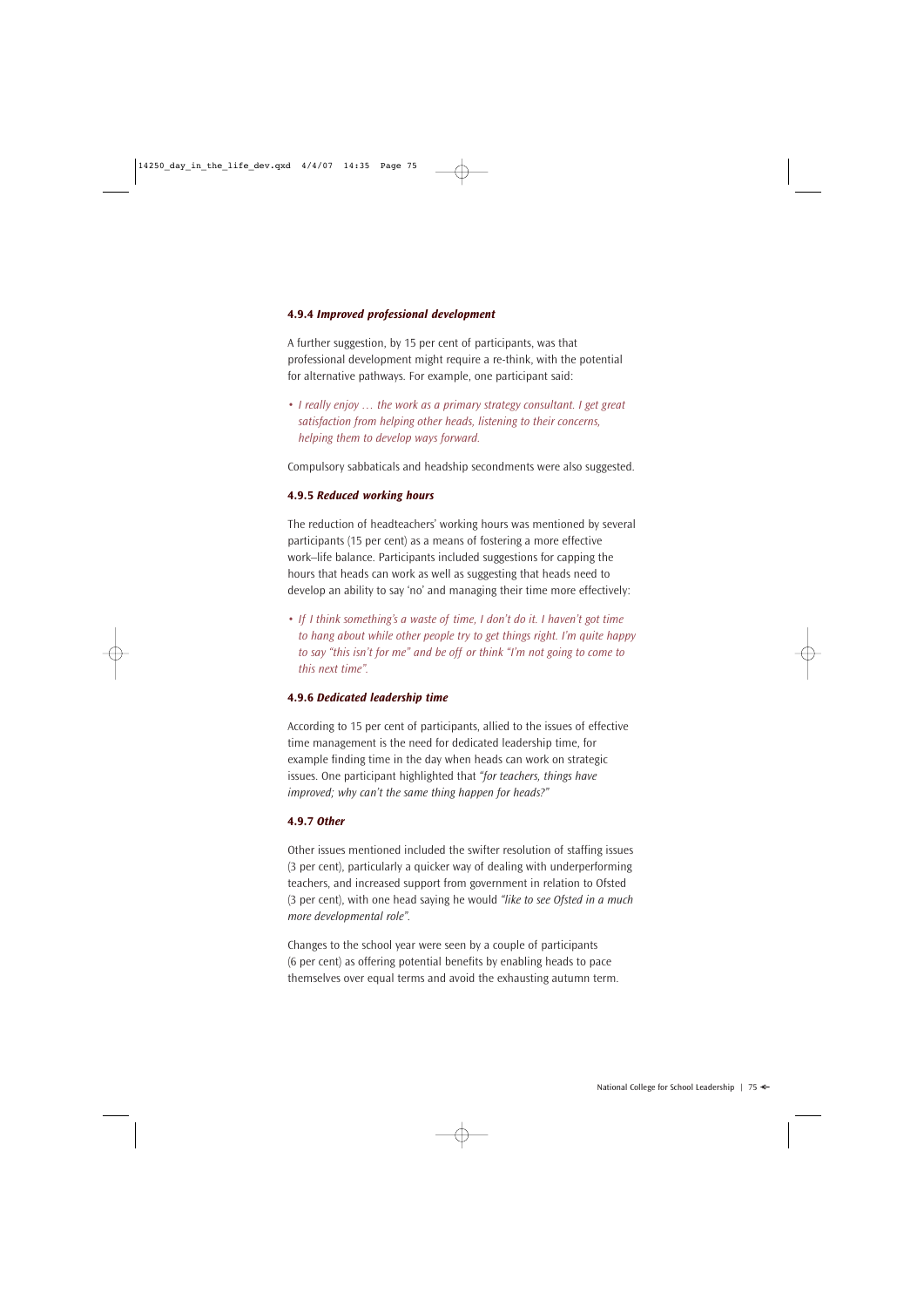# $\div$  5. Conclusions and implications

#### **5.1 Existing headteacher practice and the future of the role**

The current study reveals much about the practice of headteachers and offers suggestions from heads themselves about the future of their role. Both of these factors are salient with regard to the succession challenge that the profession is currently facing. This challenge is in large part resultant from the impending retirement bulge but it is exacerbated firstly by a failure to retain headteachers, who may leave early through ill-health or take early retirement. Of this, Mercer says:

*• There is an urgent need to identify the reasons for the trend towards early retirement and to put in place professional and personal support structures which might prevent this haemorrhage of experienced headteachers.* 

#### **Mercer, 1997 p 280**

The succession challenge is compounded by negative perceptions of headship that exist within the ranks of middle and deputy leaders, which stigmatise it as a job which is relentless, with long hours and endless bureaucracy.

However, it is evident from this study that, despite these issues, for some it is still the best job that they could carry out: indeed some look upon it as a vocation. This dedication will go some way to delivering retention in the profession and such individuals may positively influence those coming up through the ranks. Notwithstanding this, the current study offers an insight to the various positive and negative perceptions of the role that exist in today's population of headteachers. An illustration of this variety and, in some instances, polarisation is that, for some participants, the least rewarding and most challenging aspects of their work – the variety, complexity and accountability – are the very things which others find most rewarding. Why should this be?

It could be argued that context, experience or personal outlook contribute to this but this is not always the case as participants in similar contexts and with similar experience perceive their roles very differently. The majority of those who detailed that they relish the challenges and enjoy the variety of the role were more often those who had effectively *distributed leadership* across and within the school, who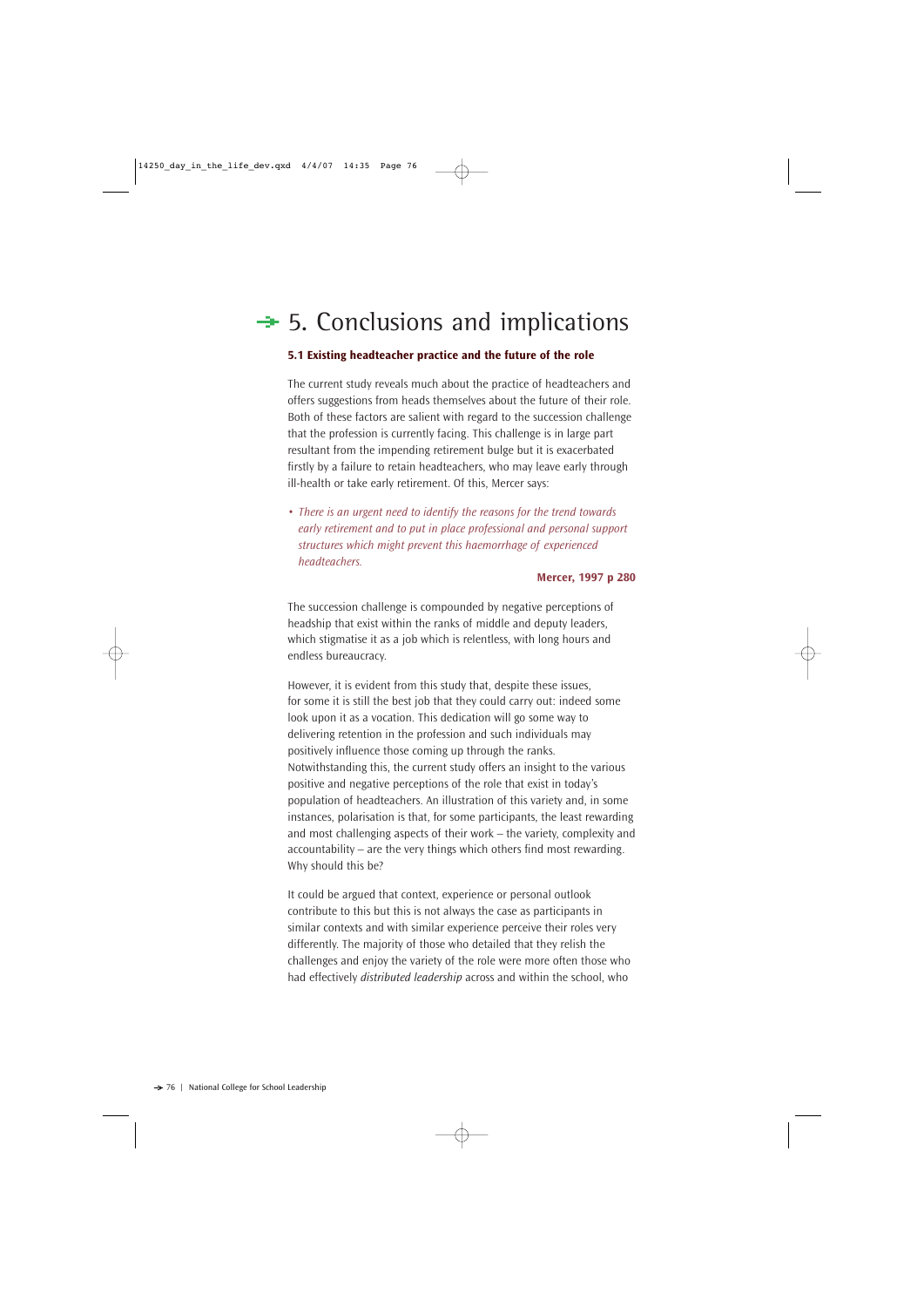could *prioritise their personal and professional lives,* could *deal confidently and comfortably with negative staff, parent and pupil issues,* who fostered and were part of *supportive networks or collaboratives* and who had *a positive and active life outside school*. These practices are by no means exhaustive and they were not necessarily present in full, but they are ways in which headteachers ensure their well-being and job satisfaction.

Allied to the issues outlined so far, the findings also demonstrate that, for some participants, a healthy work–life balance is achievable, whilst for others it is not, despite similar demands, workloads and pressures. The key coping strategies identified in this study offer us insights into how and why some headteachers achieve a work–life balance. In this, some participants were, in many ways, courageous headteachers prepared to make difficult choices and brave decisions that were ultimately in the best interests of both themselves and their schools. However, questions remain as to why it is that some participants have not developed coping strategies that would enable a work–life balance. Is this a specific development need for some or do conditions prove to be obstructive despite their attempts?

The findings from this study provide some of the answers and it is by looking at these that we may reveal some of the implications for headteachers, their schools, and agencies at a local and national level. The first key finding, as detailed above, is in respect to distributing leadership tasks and responsibilities.

#### **5.1.1** *Distributed leadership*

The distribution of leadership requires headteachers to be able to delegate leadership to others, albeit within a framework of accountability and clear roles and responsibilities. The emergence of new models of headship, such as federations and co-headship, offers the opportunity to consider innovative and flexible ways of distributing leadership. For a number of participants, the senior leadership team, to whom leadership responsibility and accountability had been effectively distributed, provided them with comradeship and support and offered a high degree of job satisfaction and reward. Administrative staff also played a key role in those schools where leadership was effectively distributed, by undertaking many of the administrative and day-to-day tasks which other participants undertook themselves. For some headteachers, this may be a decision they are unwilling to take for fear of losing control and or a potential fall in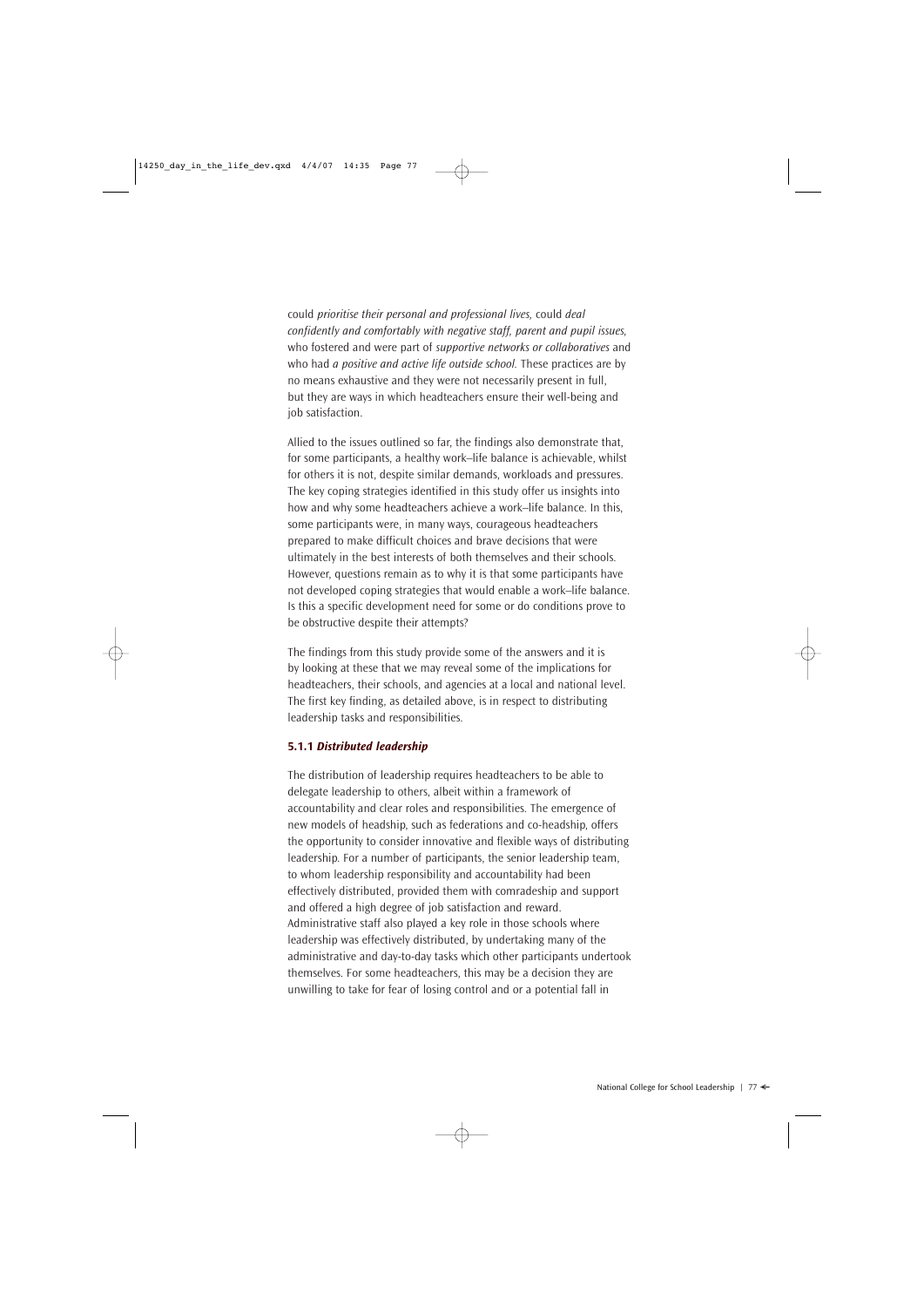standards, an issue that may be exacerbated by the pressures of Ofsted and league tables. However, it may also be that some headteachers are simply unsure about how to address the distribution of leadership and to develop it within their school.

*It would seem appropriate that the issue of distributed leadership and how to develop and engage in it should be given a renewed or higher profile within current and future leadership programmes. Local authorities are well placed to address this issue at a more direct level with networks of school leaders and individual headteachers with whom they work. Notwithstanding, it could be argued that the concept of distributed leadership has tended to focus on what distributed leadership is and what the benefits of distributed leadership might be, rather than focusing on how you actually go about developing it in schools. The authors would suggest that now is the time to re-emphasise the importance of distributed leadership and, more importantly, provide further guidance and support for those leaders who wish to develop it within their schools.*

The evidence from this study would suggest that headteachers who successfully distribute leadership within their schools will be in a better position to take control of both their lives and their work, enjoying the challenges and variety of the role.

#### **5.1.2** *Prioritise personal and professional lives*

A number of participants kept a clear focus on strategic leadership, finding time to think and reflect by delegating and prioritising their work effectively. In doing so, they created an effective work–life balance and positively contributed to the strategic direction of their schools.

As outlined above, distributed leadership supported the ability of some participants to prioritise by freeing them from much of the organisational, managerial and day-to-day routines and practices in which others engaged.

Key roles were played by senior leaders and administrative staff, whilst others employed specific tools such as the use of diaries or daily lists. Feeling comfortable and confident about saying 'no' also played a fundamental part in the ability of participants to prioritise their work, in particular, the ability to say 'no' to the demands and needs of others within the school. For others, saying 'no' was closely associated with a feeling of guilt.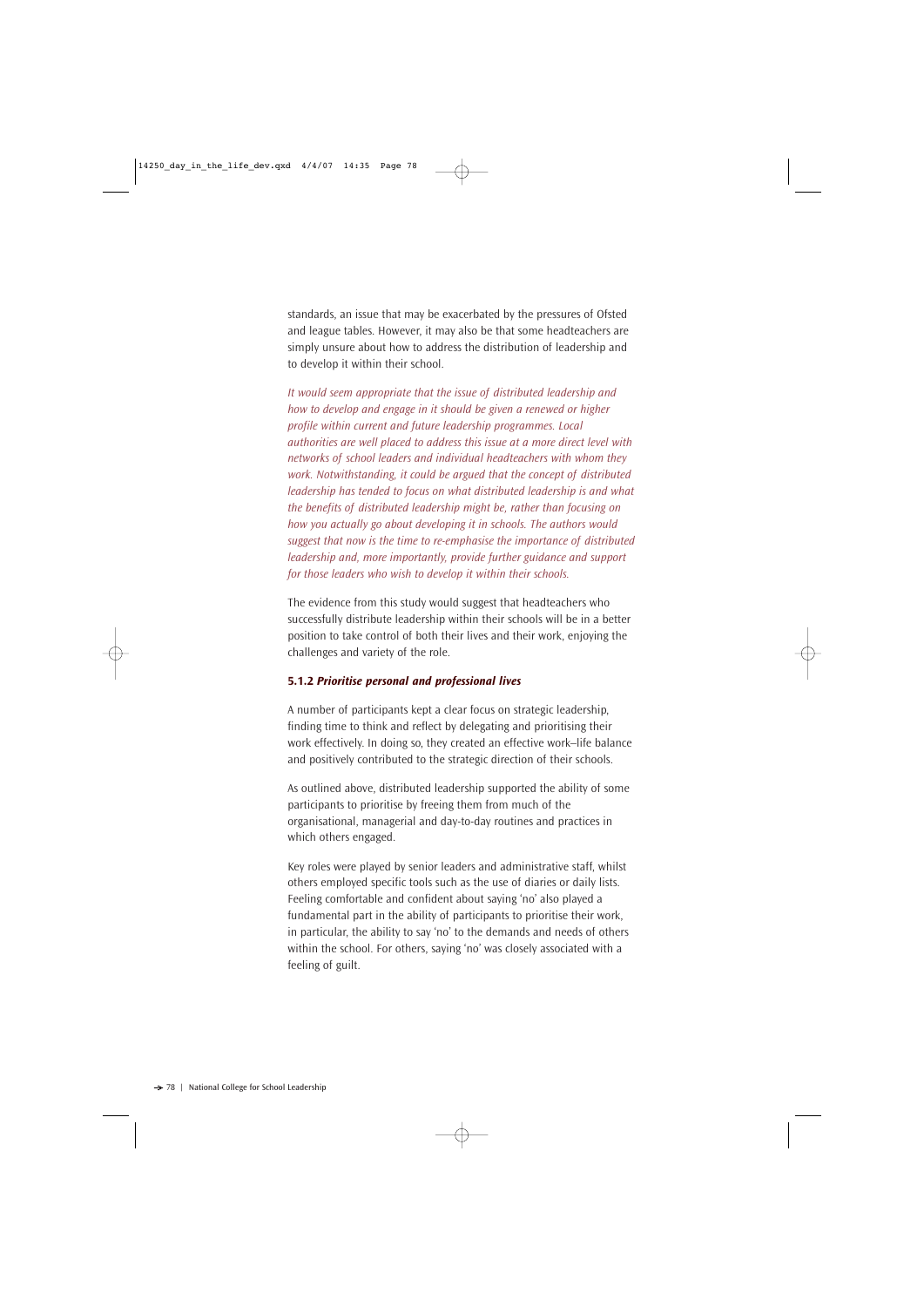*This would indicate that there might be a need to change the perceptions of staff and parents in terms of the demands they place upon heads. But equally there is a need for heads themselves to demonstrate and make clear the limits of expectations. In addition, the development of specific strategies for prioritising work should be further explored and shared with school leaders, alongside coaching and mentoring opportunities and interpersonal, negotiation, time-management and organisational skills. Providers of leadership development programmes should consider the stage of leadership development at which these specific training opportunities would be most appropriate. Equally, a number of these training opportunities would provide a suitable focus for networks of colleagues to undertake collaboratively.*

#### **5.1.3** *Deal confidently and comfortably with negative staff, parent and pupil issues*

For a number of participants, dealing with negative staff, parent and pupil issues proved stressful and unrewarding. Undertaking difficult conversations and giving negative news to colleagues were seen as being particularly stressful, alongside dealing with negative parental views and pupil behaviour-related issues.

*It would therefore seem sensible to include appropriate training for interpersonal, negotiation and feedback skills to headteachers, at national or local level. Within this, there is also a need to equip headteachers with the confidence to take control of these exchanges and see such situations as creative challenges.* 

#### **5.1.4** *Supportive networks and collaboratives*

According to many participants, networks and collaborative ways of working, both personal and professional, offer a high degree of support. They help to cope with the everyday pressures and issues of school life and ultimately achieve a better work–life balance.

Being able to network with colleagues who have an external and objective perspective would seem to be as effective as networking with friends and family. Participants in this study engaged in various networks, including faith groups, networks of colleagues outside their own schools and networks that included local authority link inspectors and governors.

Many participants said that sharing the challenges and concerns, as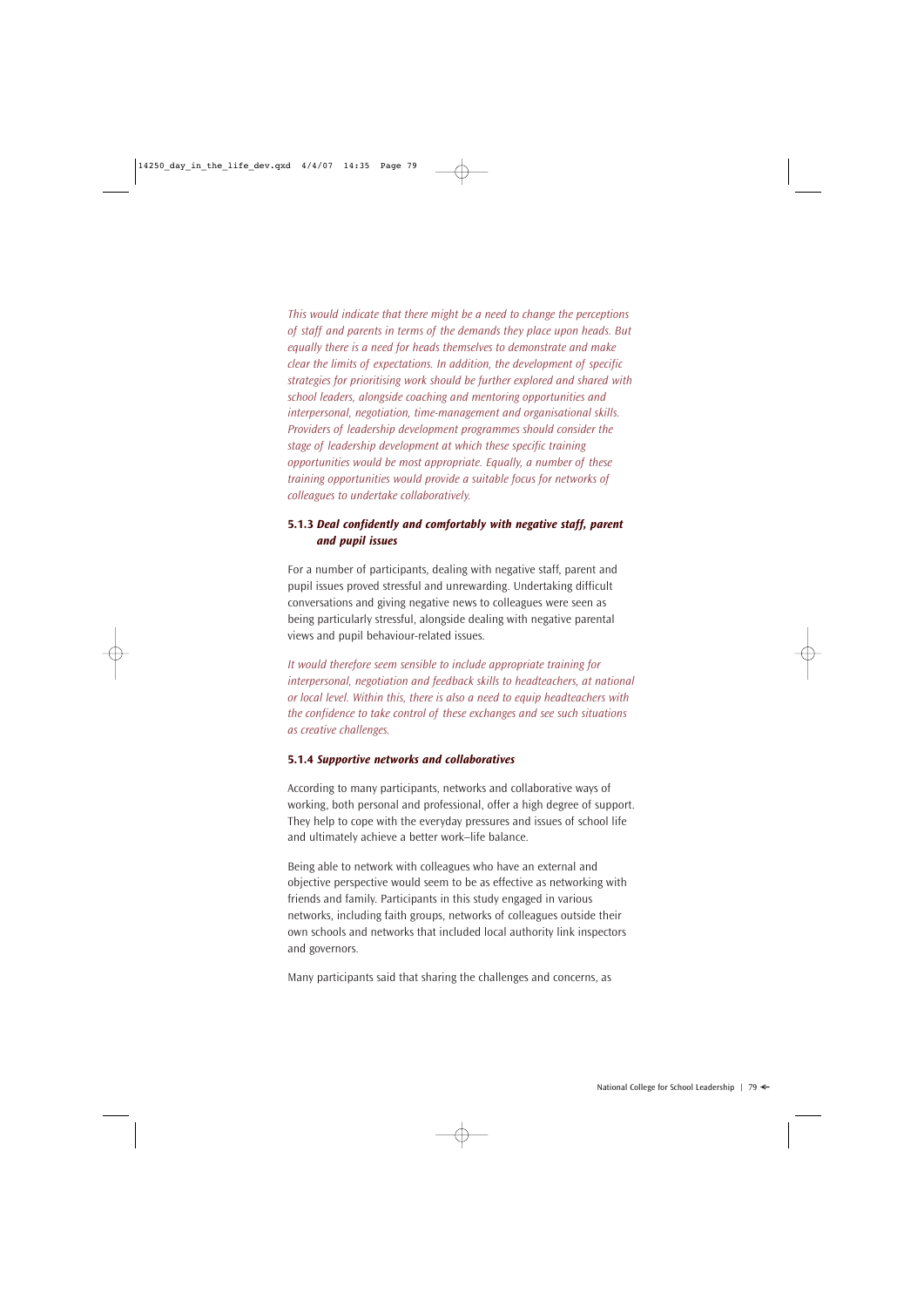well as the joys, of headship with colleagues offers the chance to work through the issues in a supportive and confidential setting. This sharing often helped to reduce the feelings of isolation that many heads experience.

*Increased opportunities for headteachers to engage in networks, and the likely benefits, should be highlighted, fostered and encouraged by all those who work with headteachers, including local authorities and those engaged in providing leadership development programmes.* 

#### **5.1.5** *Positive and active life outside school*

Diaries often painted a picture of long hours, complexity and accountability with little time left at the end of the day or during weekends for other things. However, for some participants, the picture was very different, with heads participating in numerous hobbies and interests and regular health and fitness activities and spending time away at weekends. These participants were aware of and prioritised time for pastimes and activities that provided a mental as well as sometimes physical change from school life and enabled them to keep a balance, recharge their batteries and re-energise themselves.

Not unsurprisingly, these tended to be the headteachers who often had effective organisational systems and processes in place, who had distributed leadership within the school and who were able to prioritise their workloads.

An increasing number of headteachers are now offering practical strategies to support the well-being of teachers. For example, a school has recently undertaken to provide a free ironing service for staff, whilst another is offering relaxation and alternative therapies. This is an area of school life that has the potential to make a large and effective difference to work–life balance, and yet it is one that has received limited recognition or attention.

*The possibilities to think creatively about the opportunities should be grasped by all those involved in the provision of leadership development and by headteachers themselves.* 

*Headteachers have a crucial role to play in this area through role modelling and leading by example. Taking time for personal as well as professional interests and pastimes, making time for holidays and breaks away and being seen to leave school early at some time during the*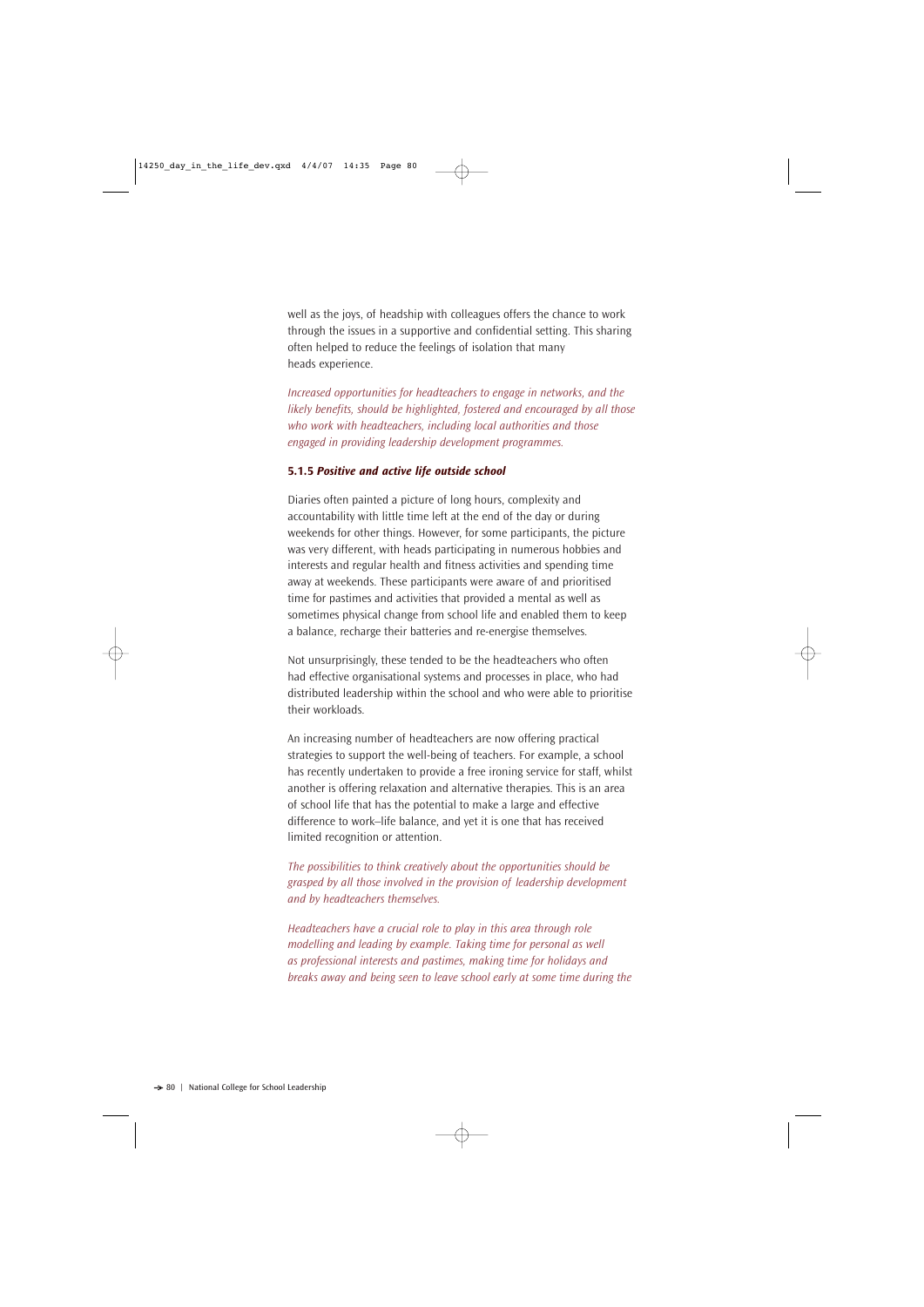*week sends positive messages to others within the school that it is alright for them to do the same.*

*Providing in-house relaxation and exercise opportunities might be a first step to achieving a good work–life balance for all staff as well as indicating to staff that they are highly valued and important members of the school community.* 

The implications outlined above are not insurmountable. Indeed, in many ways, they would appear to be relatively easy to address given a little focus, collaboration, and sharing of expertise and knowledge amongst relevant providers of leadership development opportunities and headteachers themselves.

However, underpinning these implications are a number of bigger, system-wide issues that would need to be considered and addressed at a wider local and national level.

When asked what participants would change about their jobs, they cited accountability, bureaucracy and external demands, capacity and support, and improved professional development.

It is debatable, in the light of these findings, whether additional capacity, for some headteachers, would make a significant difference to their working lives. Headteachers who are unable or unwilling to delegate leadership would be likely to face similar issues of capacity irrespective of the number of additional staff.

However, there are issues that warrant further attention: the volume and frequency of government initiatives, which were seen to negatively impact upon headteacher workload and morale; the amount of paperwork and forms that are needed to be completed by schools; and the levels and types of accountability faced by heads.

A number of participants talked of the need to duplicate information for different plans, bids or profiles and offered a simple solution of using the same headings which could then be cross-referenced more effectively. Initiatives and developments of this nature could be effectively addressed by continuing to bring headteachers and school leaders together with policy-makers and national organisations to review current practices.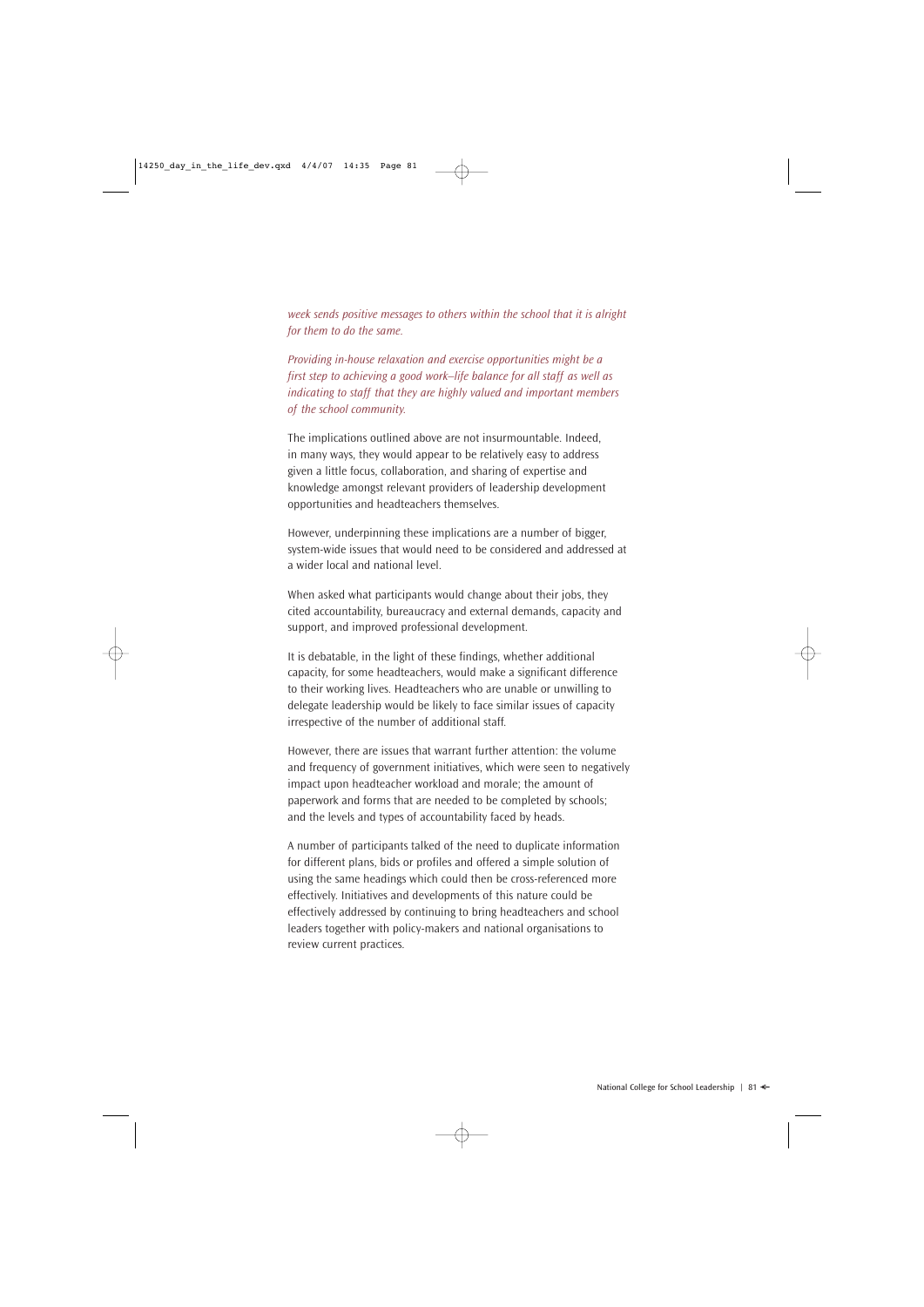The frequency of initiatives is another area that needs to be addressed at government and national level but which could again be informed by headteacher and school leader involvement.

The accountability of headship and the target-driven culture of schools were seen as offering little reward for heads. Yet interestingly, heads did not suggest that accountability measures and targets should be withdrawn completely, but rather that the reliance on narrow, quantitative measures be supplemented by broader and more diverse qualitative measures. This may, to some extent, be addressed by the school's self-evaluation process but it is nevertheless an area for further discussion, by headteachers themselves and at local and national level.

Issues of improved professional development included the potential for secondments and opportunities to engage in system leadership. Opportunities to engage in professional development do exist however. For example, system leadership opportunities include consultant leaders, school improvement partners (SIPs) and national leaders of education (NLEs). Secondments could be negotiated with governors and local authorities, and research grants and fellowships can also be sourced by headteachers. It may therefore be simply a case of making school leaders more aware of the potential opportunities available to them whilst, at a national level, considering further, more protracted opportunities in recognition of length of service and/or achievement.

#### **5.2 Future research**

Conducting this study has reinforced the urgent need for further empirical research into the ways in which contemporary headteachers carry out their role. This would allow the specific and complex relationships between well-being, stress, job satisfaction and work–life balance to be thoroughly explored and understood. For this, researchers might explore the balance between the roles of leading professional and chief executive, as well as the new models of headship including co-headship, federations and executive headship.

Alongside traditional and evolving models of headship, researchers may wish to explore the expansion and diversification of skills and responsibilities that heads are facing as they adopt additional responsibilities and new roles, for example in multi-agency settings and when addressing the ECM agenda. Allied to such an increase in responsibility is the need to focus on the management of workplace pressures faced by headteachers, with specific causes of stress and job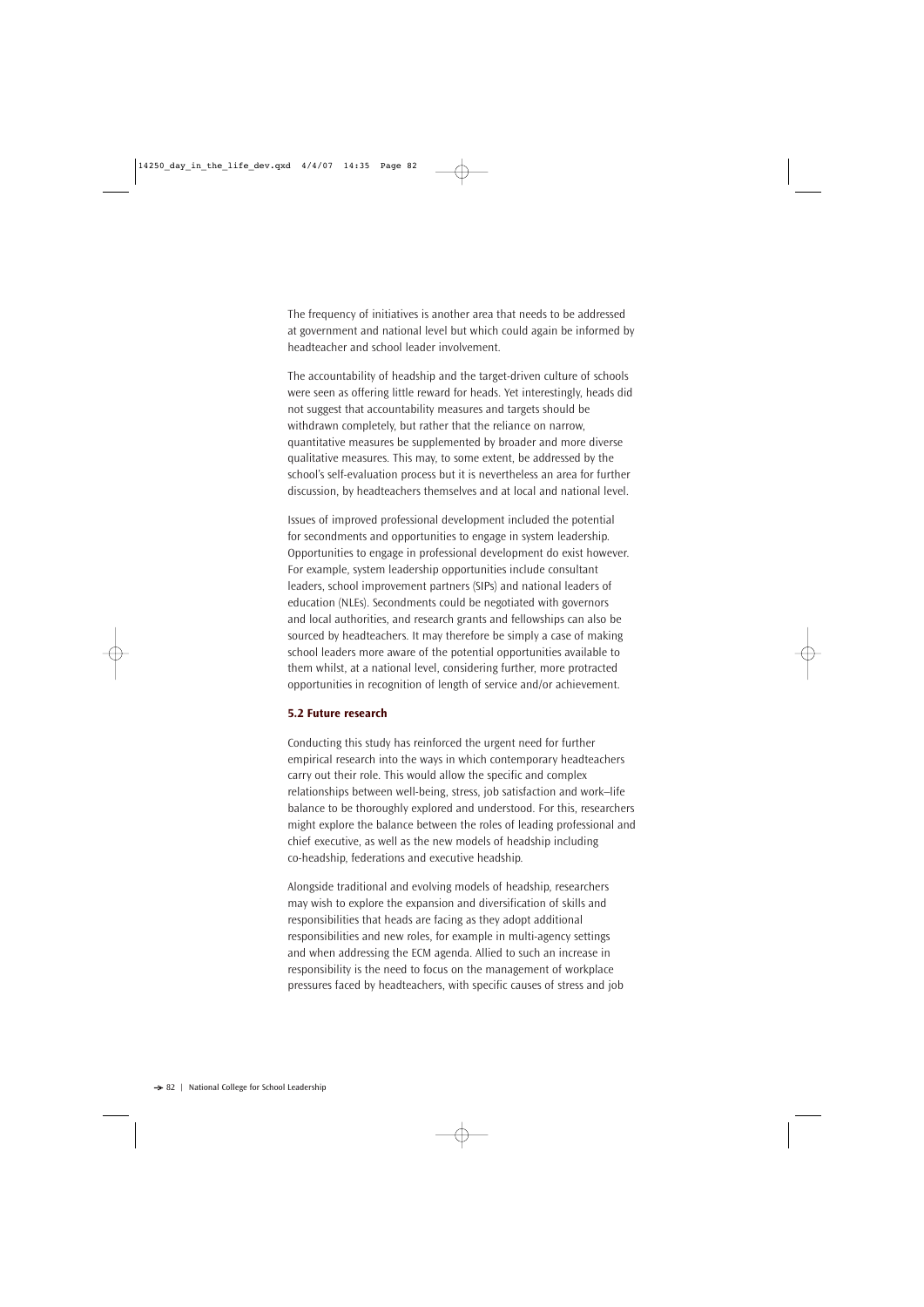satisfaction. Future research may focus on the relationship between stress and job satisfaction, as this study and previous research (Pashiardis and Tsiakkiros, 2004) identifies that there is an urgent need to address why being a headteacher can be simultaneously pressurised and satisfying.

Literature indicates scope for further empirical research into variables such as the sex of the headteacher and their level of experience, and perceptions of the role. This study considered these variables but found few noteworthy trends within the data. Future studies should therefore explore such variables utilising a larger sample and potentially a quantitative methodology.

The overall finding from this study is the need for further empirical research into the specific characteristics of current headteachers' perceptions of their workloads, well-being and job satisfaction. This would enable NCSL and other agencies to provide focused support for headteachers by providing bespoke leadership development opportunities. In addition, it is only through activities with headteachers in a variety of contexts and phases that a clearer understanding of the issues surrounding recruitment and retention can be found.

Ergo, NCSL will conduct a quantitative, large-scale follow-up study to explore these issues with a focus on the variables outlined above.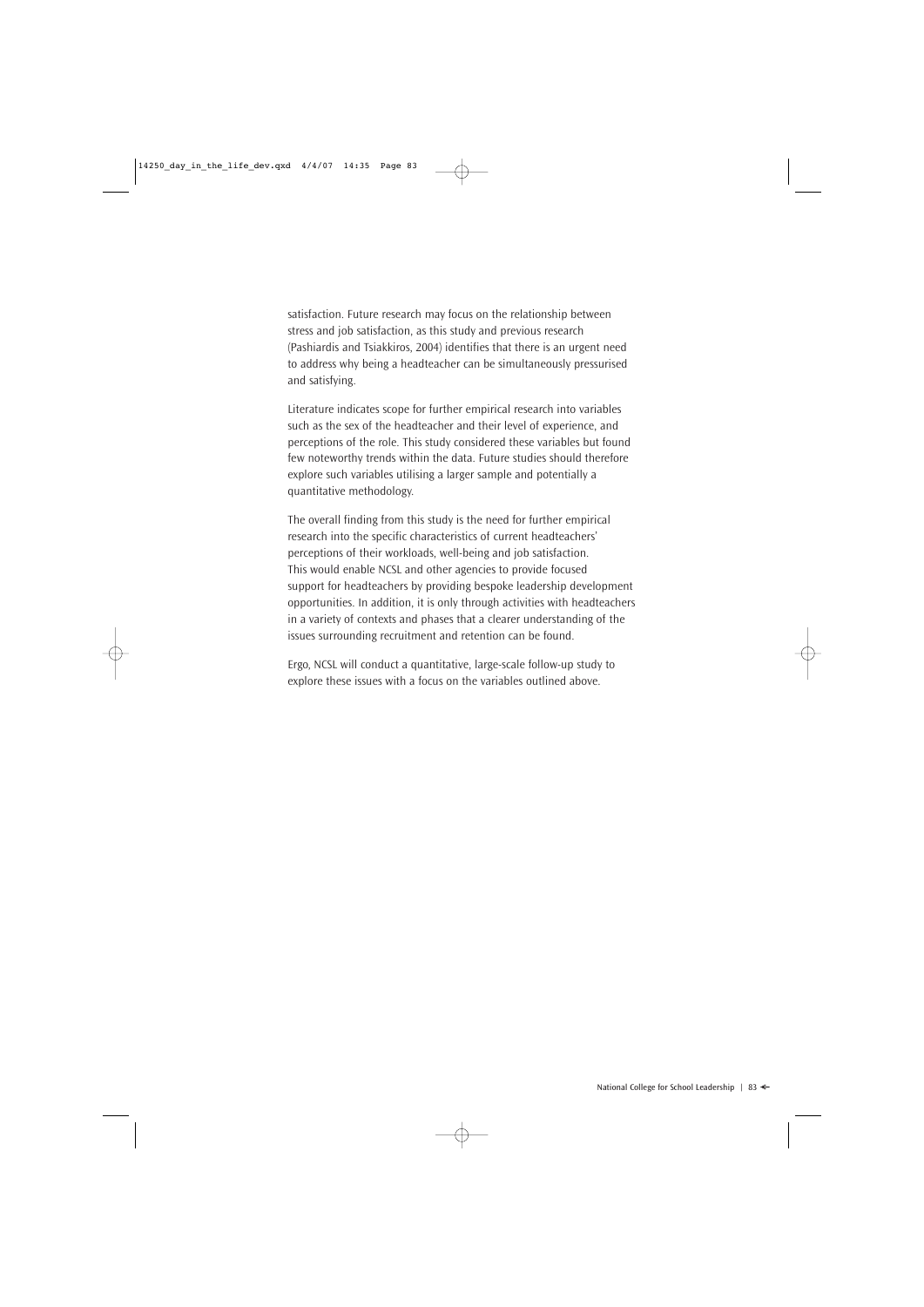# $\div$  **6. Acknowledgements**

The authors are indebted to the 34 headteacher participants, who made the study possible and provided such fascinating insights to their working lives.

The authors would like to extend their appreciation for the support and expert guidance provided by Professor Cary Cooper.

Thanks are given to colleagues from NCSL and DfES who helped to make this study possible by acting as researchers or supporting its design and management.

The authors are also grateful for the support of Non Worrell and Sue Benson in the writing of the literature review.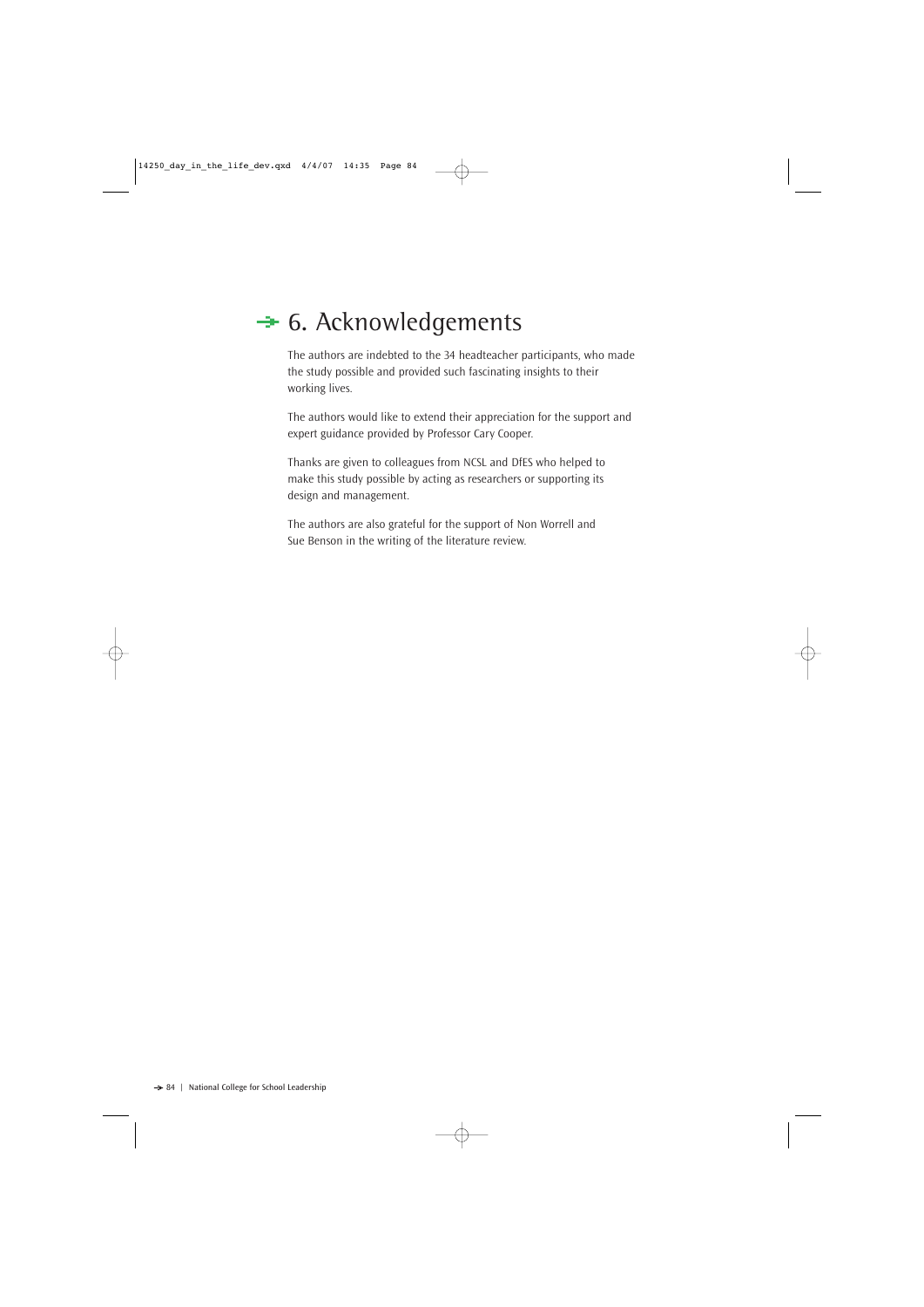# $\div$  7. Bibliography

Ball, S J, 1991, cited in Mercer, D, 1997, Job satisfaction and the secondary headteacher: the creation of a model of job satisfaction, *School Leadership and Management,* **17**(1), 57–67

BBC Online, 2006, *Mental health – Emotional health,* www.bbc.co.uk/health/conditions/mental\_health/emotion\_index.shtml

Carr, A, 1994, cited in Pashiardis, P & Tsiakkiros, A, 2004, Occupational stress among Cyprus headteachers: Sources and coping strategies, *Current Trends in Educational Research and Practice,* Conference Proceedings, Nicosia, pp 197–208

Chaplain, R P, 2001, Stress and job satisfaction among primary headteachers – a question of balance, *Educational Management and Administration,* **29**(2), pp 197–215

Coleman, M, (2005) *Gender and Headship in the Twenty-first Century,* Nottingham, NCSL

Cooper, C L & Kelly, M, 1993, Occupational stress in headteachers: a national UK study, *British Journal of Educational Psychology,* **63**, pp 130–43

Cooper, C L, 2002, cited in Spencer, A, 2002, Slow down … you move too fast, *Ldr,* Nottingham, NCSL (available at: www.ldr-magazine.co.uk/index.php?id=173&ob=2)

Daniels, G & French, S, 2006, work–life balance of Managers, Professionals and Head Teachers: A Report for the NAHT, www.naht.org.uk/newsdocs/890/nahtcomparativereport325sept06.pdf

Day, C W, Harris, A, Hadfield, M, Tolley, H & Beresford, J, 2003, *Leading Schools in Times of Change: a multi-perspective study of effective headteachers,* Buckingham, Open University Press

Day, C W, Stobart, G, Sammons, P, Kington, A, Gu, Q, Smees, R & Mujtaba, T, 2006, *Variations in Teachers' Work, Lives and Effectiveness,* DfES Research Report, RR743, London DfES (available at: www.dfes.gov.uk/research/data/uploadfiles/RR743.pdf)

Department of Trade and Industry, 2006, The Teacher Support Network and UK Employee Assistance Professionals Association, work–life balance Conference (available at: www.dti.gov.uk/ministers/archived/johnson200901.html)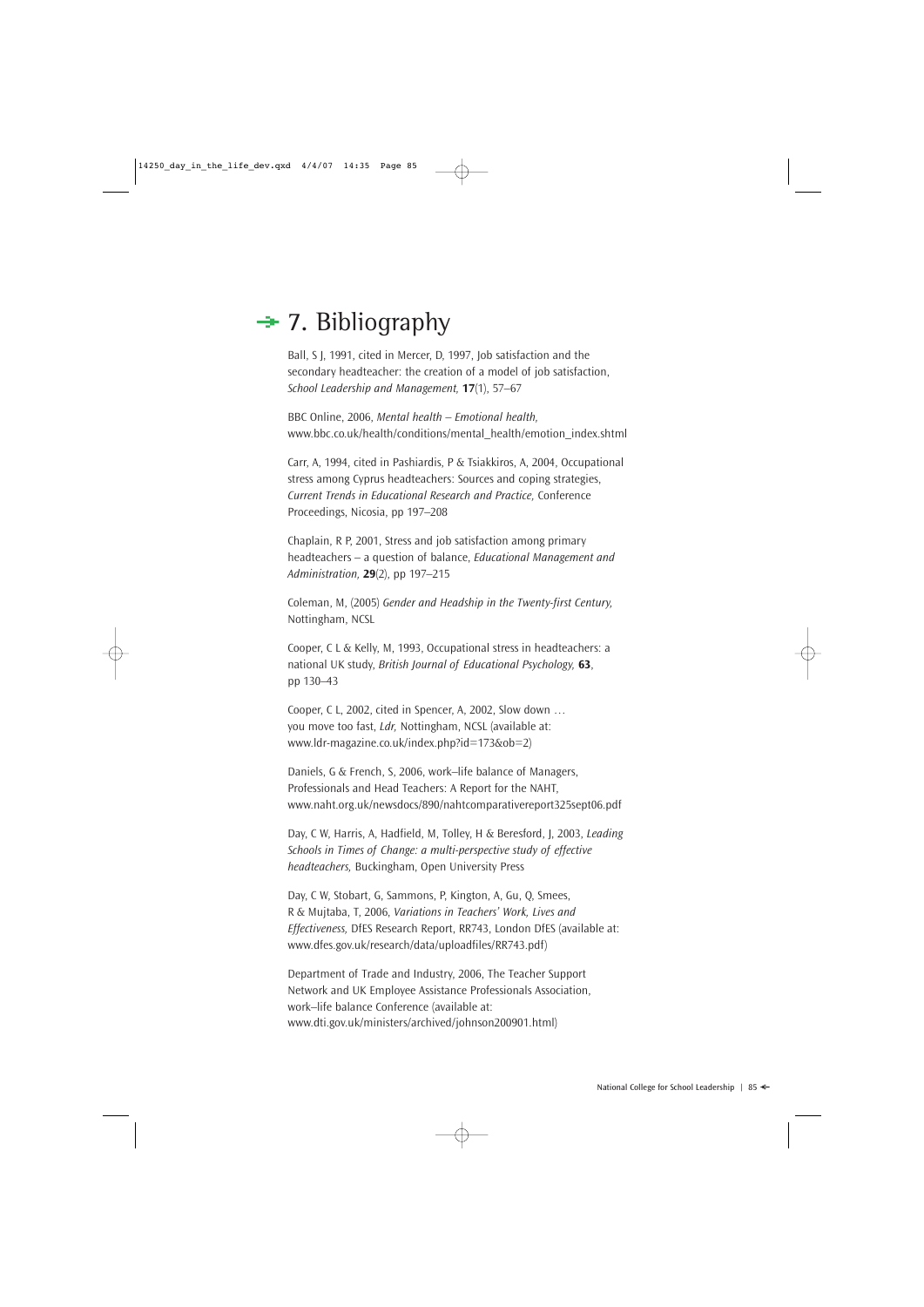Duncan, D, 2006, *work–life balance: Myth or possibility?* Leicester, England, ASCL Press

Dunlop, C A & Macdonald, E B, 2004, *The Teachers Health and Wellbeing Study Scotland,* Edinburgh, Teacher Support Scotland and NHS Health Scotland

Evetts, J, 1994, The new headteacher: the changing work culture of secondary headship. *School Organisation,* **22**(3), pp 221–31

Faragher, B, Cass, M & Cooper, C L, 2005, The relationship between job satisfaction and health: a meta-analysis, *Occupational and Environmental Medicine,* **62**(2), pp 105–12

Fotinatos, R & Cooper, C L, 2004, The role of gender and social class in work stress, *Journal of Managerial Psychology,* **20**(1), pp 14–23

Gambles, R, Lewis, S & Rapoport, R, 2006, *The Myth of work–life balance – The Challenge of Our Time for Men, Women and Societies,* Chichester, John Wiley & Sons

Glatter, R & Harvey, J, 2006, *Varieties of Shared Headship: A Preliminary Exploration,* Nottingham, NCSL

Hartle, F & Thomas, K, 2003, *Growing Tomorrow's School Leaders: The challenge,* Nottingham, NCSL

Hiebert, B & Farber, I, 1984, cited in Chaplain, R P, 2001, Stress and job satisfaction among primary headteachers – a question of balance, *Educational Management and Administration,* **29**(2), pp 197–215

Howson, J, 1995, cited in Mercer, D, 1997, Job satisfaction and the secondary headteacher: the creation of a model of job satisfaction, *School Leadership and Management,* **17**(1), pp 57–67

Howson, J, 2006, *21st Annual Survey of Senior Staff Appointments in Schools in England and Wales,* Oxford, Education Data Surveys

Johnson, N A & Holdaway, E A, 1994, cited in Mercer, D, 1997, Job satisfaction and the secondary headteacher: the creation of a model of job satisfaction, *School Leadership and Management,* **17**(1), pp 57–67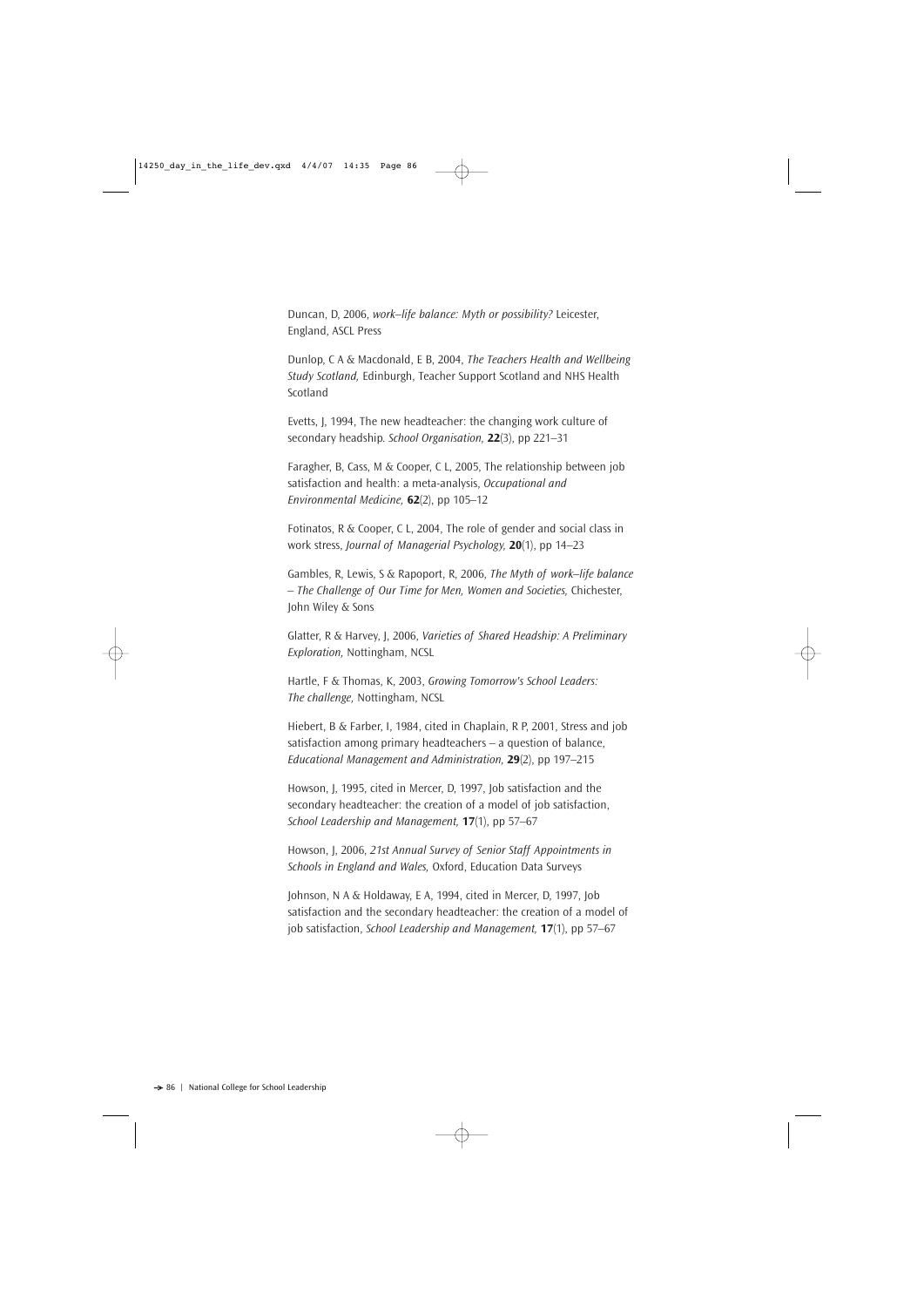Johnson, S, Cooper, C L, Cartwright, S, Donald, I, Taylor, P & Millet, C, 2005, The experience of work-related stress across occupations, *Journal of Managerial Psychology,* **20**(2), pp 178–87

Kruger, M L, van Eck, E & Vermeulen, A, 2005, Why principals leave: risk factors for premature departure in the Netherlands compared for women and men, *School Leadership and Management,* **25**(3), pp 241–61

Kyriacou, C, 2001, Teacher stress: directions for future research, *Educational Review,* **53**(1), pp 27–35

Leithwood, K, Jantzi, D & Steinbach, R, 1999, *Changing Leadership for Changing Times,* Buckingham, Open University Press

MacBeath, J, 2003, Editorial: The Changing World of Leadership, *Cambridge Journal of Education,* **33**(3), pp 323–8

Mental Health Foundation, 2006, *Work Life Balance* (available at: www.mentalhealth.org.uk/information/mental-health-a-z/worklife-balance)

Mercer, D, 1996, The secondary headteacher and time-in-post: a study of job satisfaction, *Journal of Educational Administration,* **35**(3), pp 268–81

Mercer, D, 1997, Job satisfaction and the secondary headteacher: the creation of a model of job satisfaction, *School Leadership and Management,* **17**(1), pp 57–67

Moriarty, V, Edmonds, S, Blatchford, P & Martin, C, 2001, Teaching young children: perceived satisfaction and stress, *Educational Research,* **43**(1), pp 33–46

NASUWT, 2006, *Work/Life Balance* (available at: www.nasuwt.org.uk/Templates/Internal.asp?NodeID=71686)

Ostell, A & Oakland, S, 1995, cited in Pashiardis, P & Tsiakkiros, A, 2004, Occupational stress among Cyprus headteachers: Sources and coping strategies, *Current Trends in Educational Research and Practice,* Conference Proceedings, Nicosia, pp 197–208

Pashiardis, P & Tsiakkiros, A, 2004, Occupational stress among Cyprus headteachers: Sources and coping strategies, *Current Trends in Educational Research and Practice,* Conference Proceedings, Nicosia, pp 197–208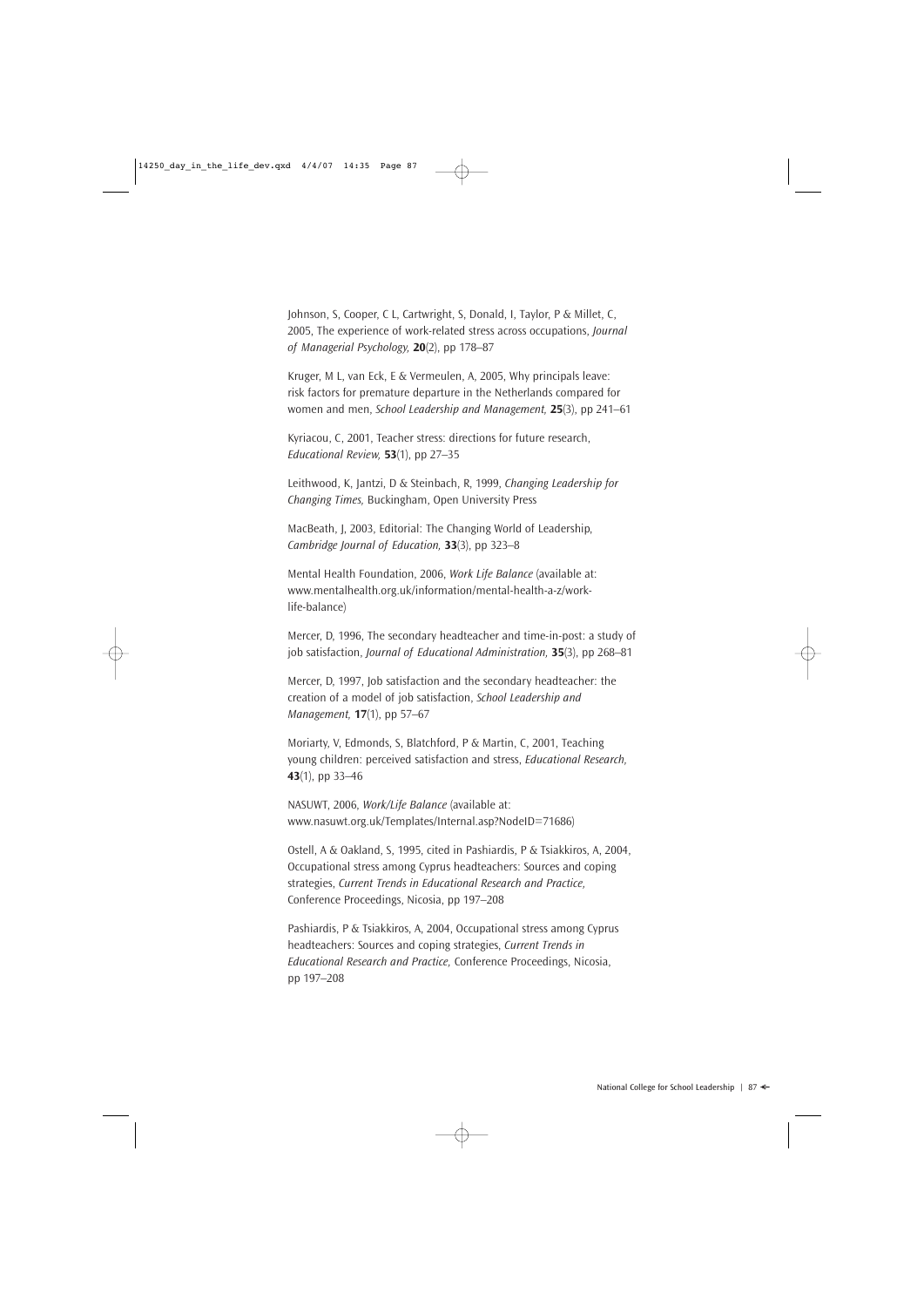Selye, H, 1956, cited in Wilson, V, 2002, *Feeling the Strain: An overview of the literature on teachers' stress,* SCRE Research Report 109, Glasgow, University of Glasgow

Selye, H, 1974, cited in Pashiardis, P & Tsiakkiros, A, 2004, Occupational stress among Cyprus headteachers: Sources and coping strategies, *Current Trends in Educational Research and Practice,* Conference Proceedings, Nicosia, pp 197–208

Southworth, G, 1995, *Talking Heads: Voices of Experience,* Cambridge, University of Cambridge Institute of Education

Spencer, A, 2002, Slow down … you move too fast, *Ldr,* Nottingham, NCSL (available at: www.ldr-magazine.co.uk/index.php?id=173&ob=2)

Timperley, H & Robinson, V, 2000, Workload and the professional culture of teachers, *Educational Management & Administration,* **28**(1), pp 47–62

Training and Development Agency for Schools, 2006a, *The National Agreement,* London, TDA (available at: www.tda.gov.uk/remodelling/nationalagreement.aspx)

Training and Development Agency for Schools, 2006b, *Work/life Balance* London, TDA (available at: www.tda.gov.uk/remodelling/nationalagreement/worklifebalance.aspx)

Travers, C J & Cooper, C L, 1996, cited in Wilson, V, 2002, *Feeling the Strain: An overview of the literature on teachers' stress,* SCRE Research Report 109, Glasgow, University of Glasgow

Whitaker, K S, 1996, cited in Mercer, D, 1997, Job satisfaction and the secondary headteacher: the creation of a model of job satisfaction, *School Leadership and Management,* **17**(1), pp 57–67

Wilson, V, 2002, *Feeling the Strain: An overview of the literature on teachers' stress,* SCRE Research Report 109, Glasgow, University of Glasgow

Woods, R, 2002, *Enchanted Headteachers: Sustainability in primary school headship,* Nottingham, NCSL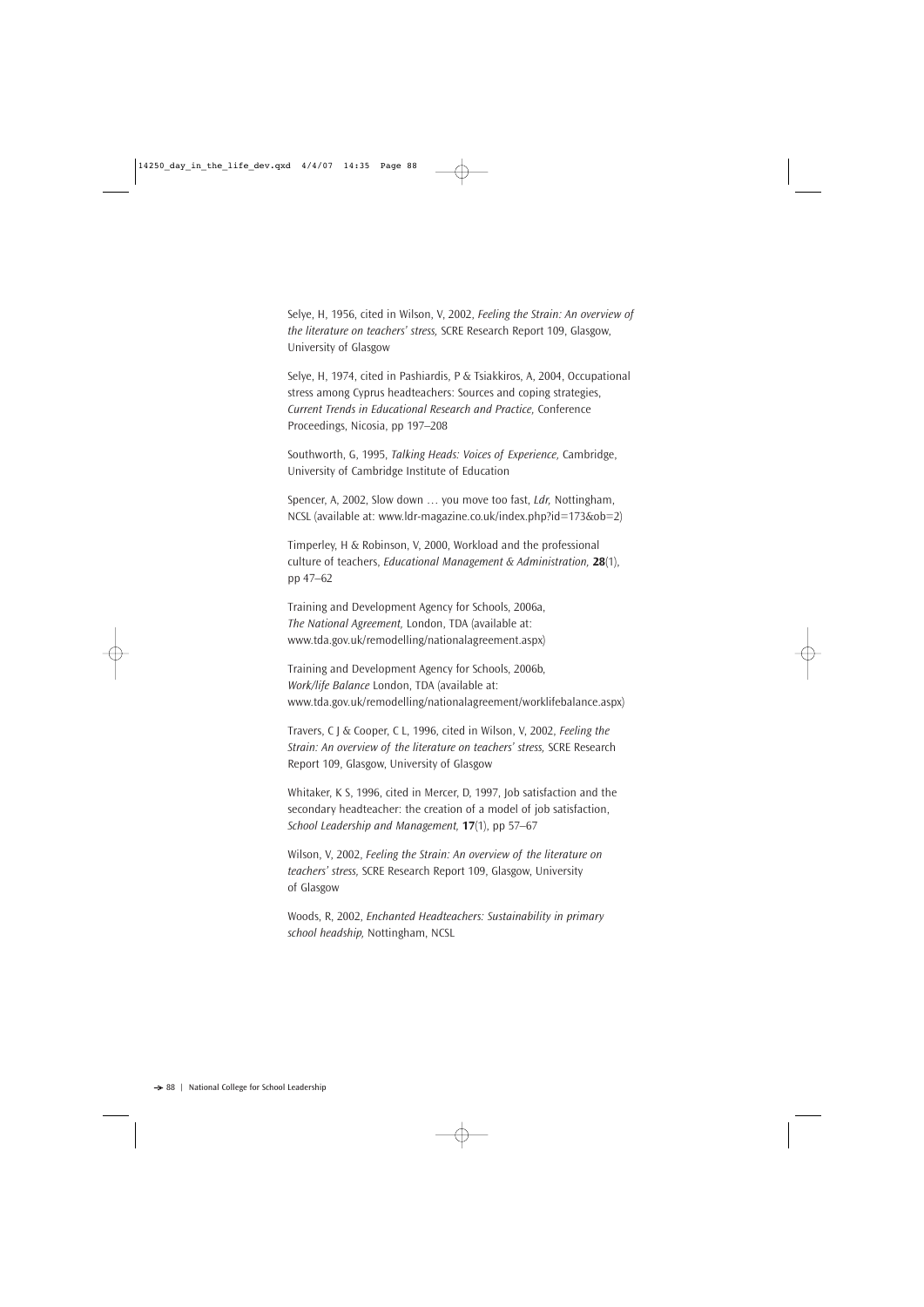Zapf, D, Vogt, C, Seifert, C, Mertini, H & Isic, A, 1999, Emotion work as a source of stress: the concept and development of an instrument, *European Journal of Work and Organizational Psychology,* **8**(3), pp 371–400

Zapf, D, 2002, Emotion work and psychological well-being. A review of the literature and some conceptual considerations, *Human Resource Management Review,* **12**, pp 237–68 (available at: http://web.uni-frankfurt.de/fb05/psychologie/Abteil/ABO/forschung/ emoarbeit\_lit2\_e.htm)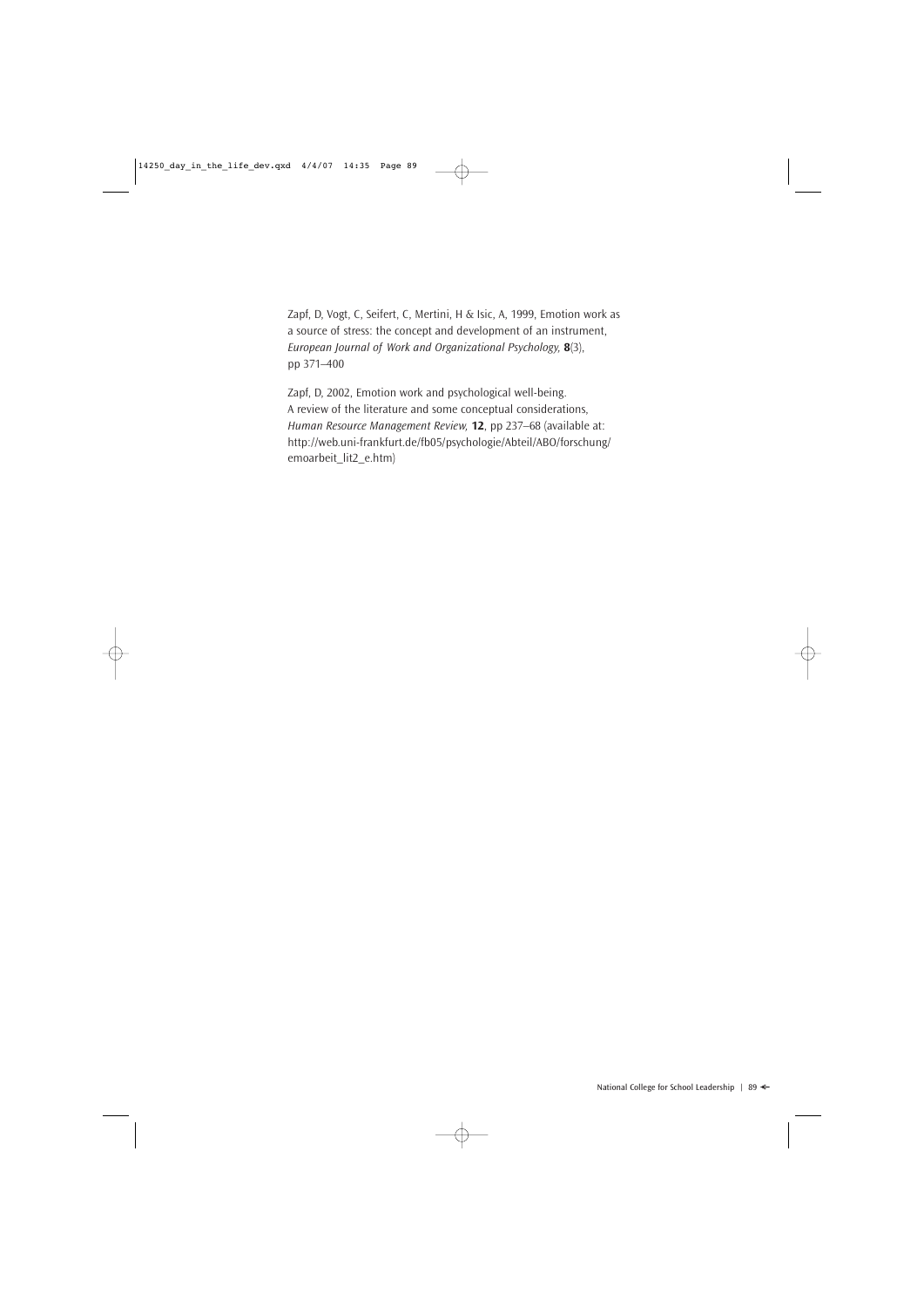#### **Appendices**

### $\rightarrow$  Appendix 1

#### *Journal instructions and example journal page*

#### **Journal**

As part of this project, we are asking all participants to keep a journal for two weeks in order that we are able to understand what a working week looks like for a headteacher. We also hope that the journal will provide participants with an opportunity for self-reflection.

#### **Completing your journal**

We would like you to keep a short journal over two weeks describing your daily activities. We would also like you to include activities that go beyond the normal school day – before school and after school. Journal entries should be brief – no more than two pages per day and should be entered at the end of each day. We would particularly like you to offer your reflections on any highs and lows and critical incidents (defined below) that may occur throughout the day. These reflections will enable us to recognise which events are stressful for headteachers, and the implications for headteachers' well-being. Equally, your reflections on the things that energise and enthuse you will enable us to begin to think about coping strategies and ways in which headteachers sustain their work–life balance.

The journal can be structured as follows:

- what you do
- stressful incidents to be logged and identified with '**low**'
- highlights of day to be logged and identified with '**high**'
- any critical incidents to be logged and identified with **\*\***. Please note that for the purposes of this exercise, critical incidents do not relate to the importance of events but rather the type of events that cause anxiety, stress or pressure, eg dealing with disciplinary or performance issues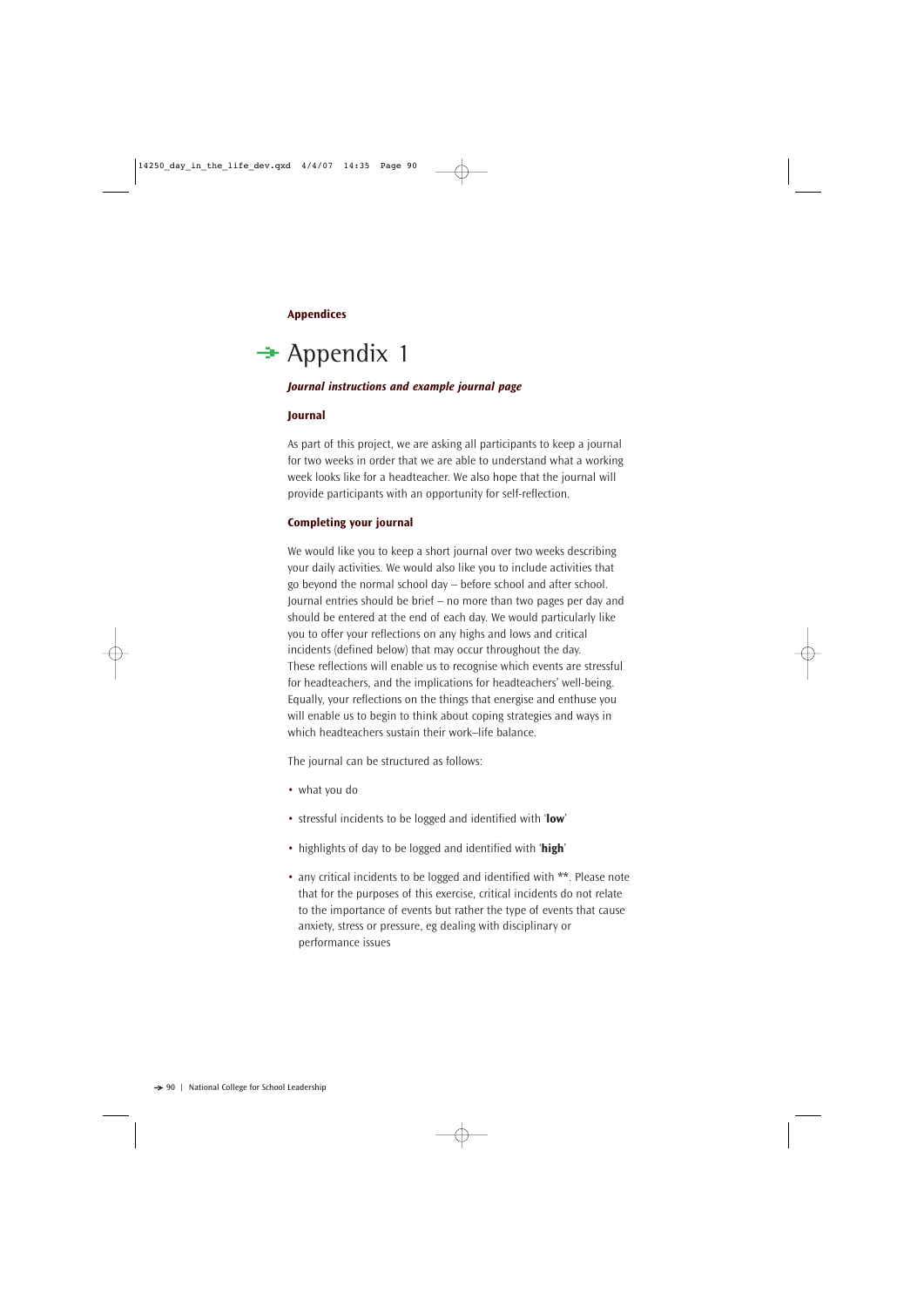To enable us to evaluate the activities that headteachers engage in and to get a clear picture of both the stressful and positive aspects of the job, your entries will need to be fairly specific, ie 'paperwork' would be too generic, whereas 'writing the school improvement plan' would be more useful.

#### **Example**

| <b>Monday 12 January 2006</b> |                                                                                                                                    |
|-------------------------------|------------------------------------------------------------------------------------------------------------------------------------|
| $9 - 11$ am                   | Writing first draft of the school improvement plan                                                                                 |
| $11 - 12$ noon                | Meeting with parents re pupil behaviour **<br>[brief explanation of why this was a critical incident<br>and how you coped with it] |
|                               | 12 noon–1pm Lunch with two new members of staff (high)                                                                             |

You will notice that your journal has tear-out pages. This is to enable you to send us the relevant pages once you have completed your journal. Please return your completed journal to:

**Research and Policy Group NCSL Triumph Road Nottingham NG8 1DH**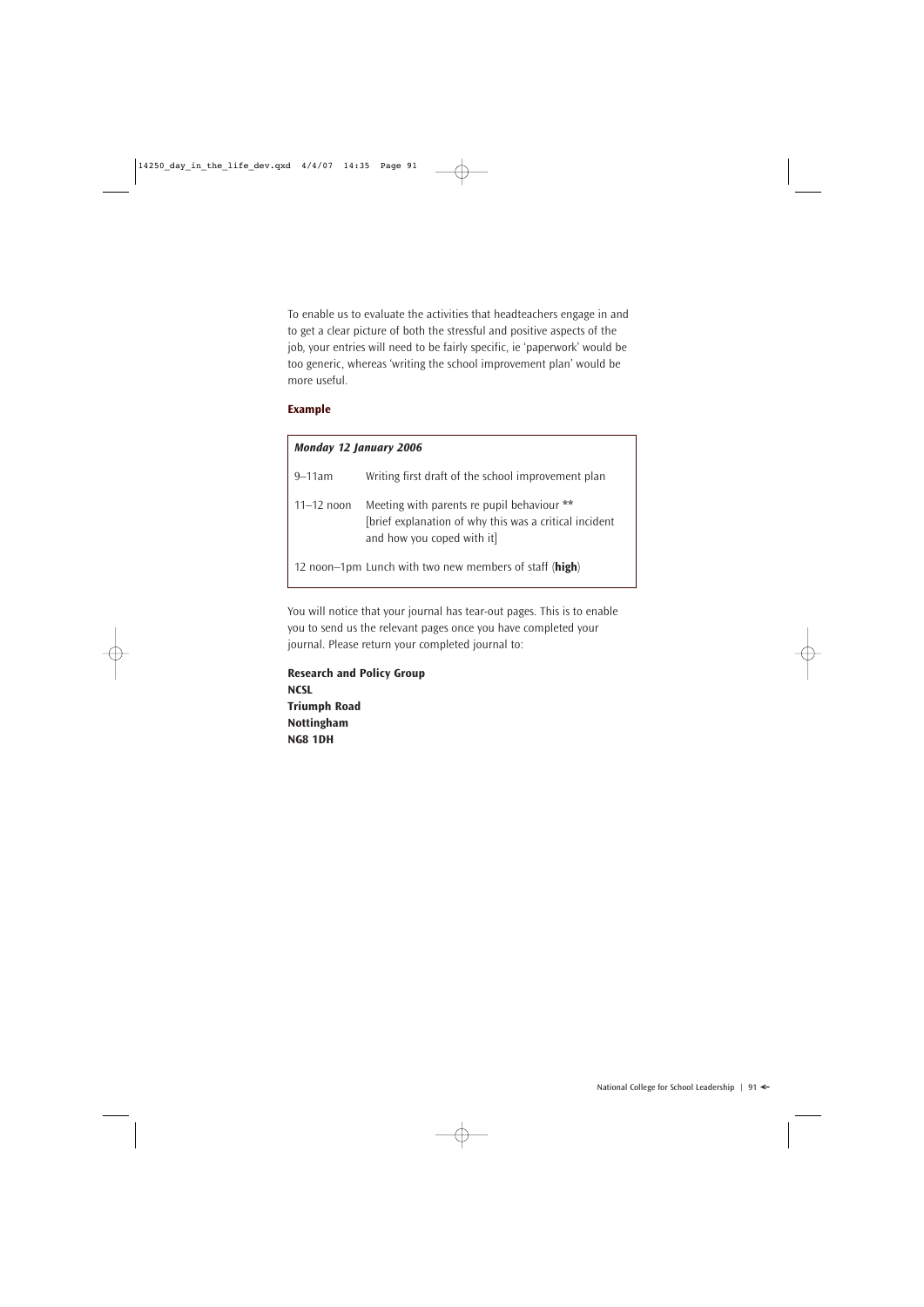

#### *Example observation schedule*

Name of observer

Name of headteacher

Name of school

Date

- Introductions etc
- What things are you hoping to get done today?
- An opportunity to clarify highs and lows and critical incidents
- Details of activities, for example administrative activities
- Remind about journal entries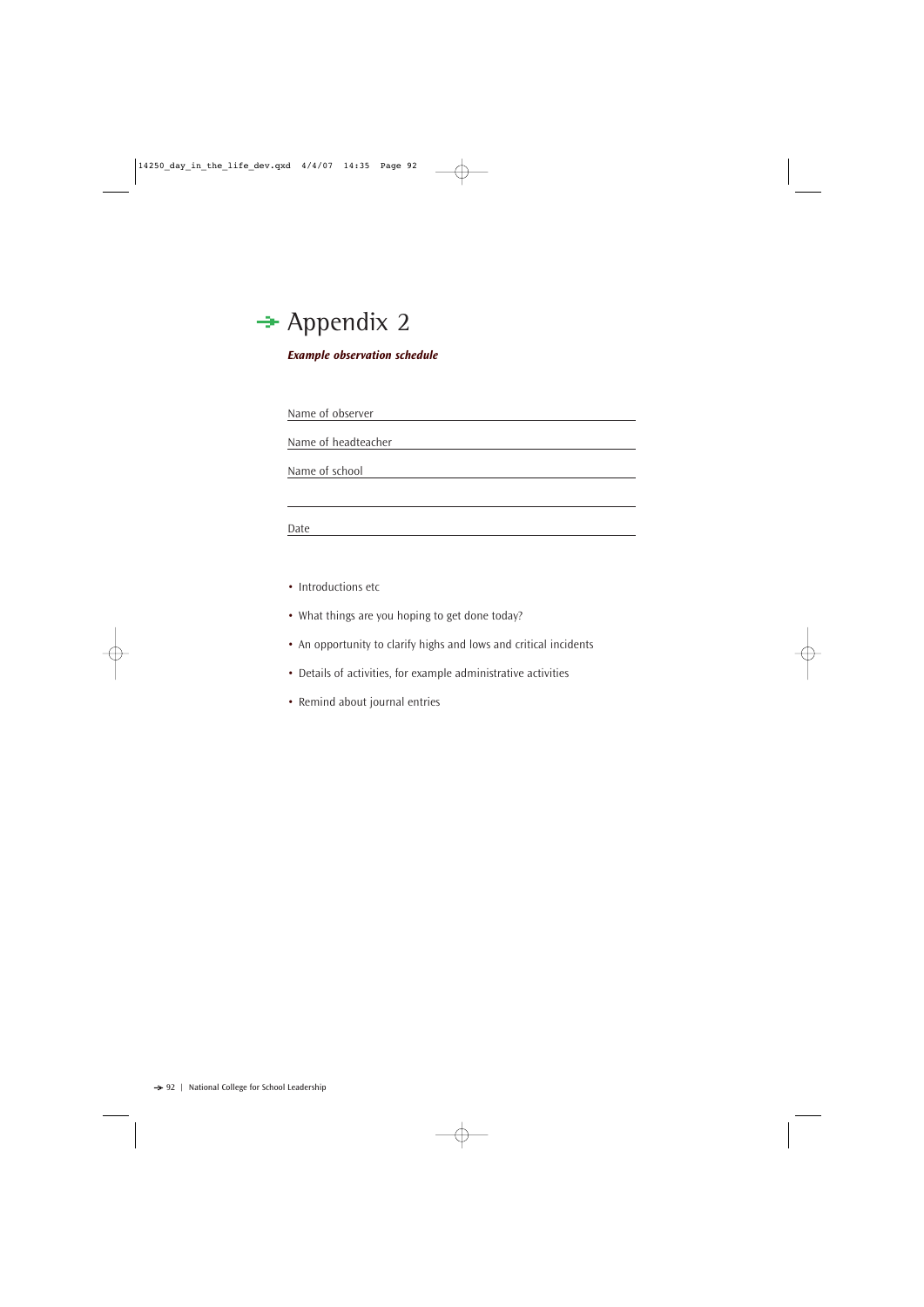| Time                              | Who | atter<br>jubject m | Where | Observations and reflections | Highs and lows ** |
|-----------------------------------|-----|--------------------|-------|------------------------------|-------------------|
|                                   |     |                    |       |                              |                   |
| Specific<br>critical<br>incidents |     |                    |       |                              |                   |
|                                   |     |                    |       |                              |                   |
|                                   |     |                    |       |                              |                   |

# **Morning**

| Time                              | Who | latter<br>subject m. | Where | Observations and reflections | Highs and lows ** |
|-----------------------------------|-----|----------------------|-------|------------------------------|-------------------|
|                                   |     |                      |       |                              |                   |
| Specific<br>critical<br>incidents |     |                      |       |                              |                   |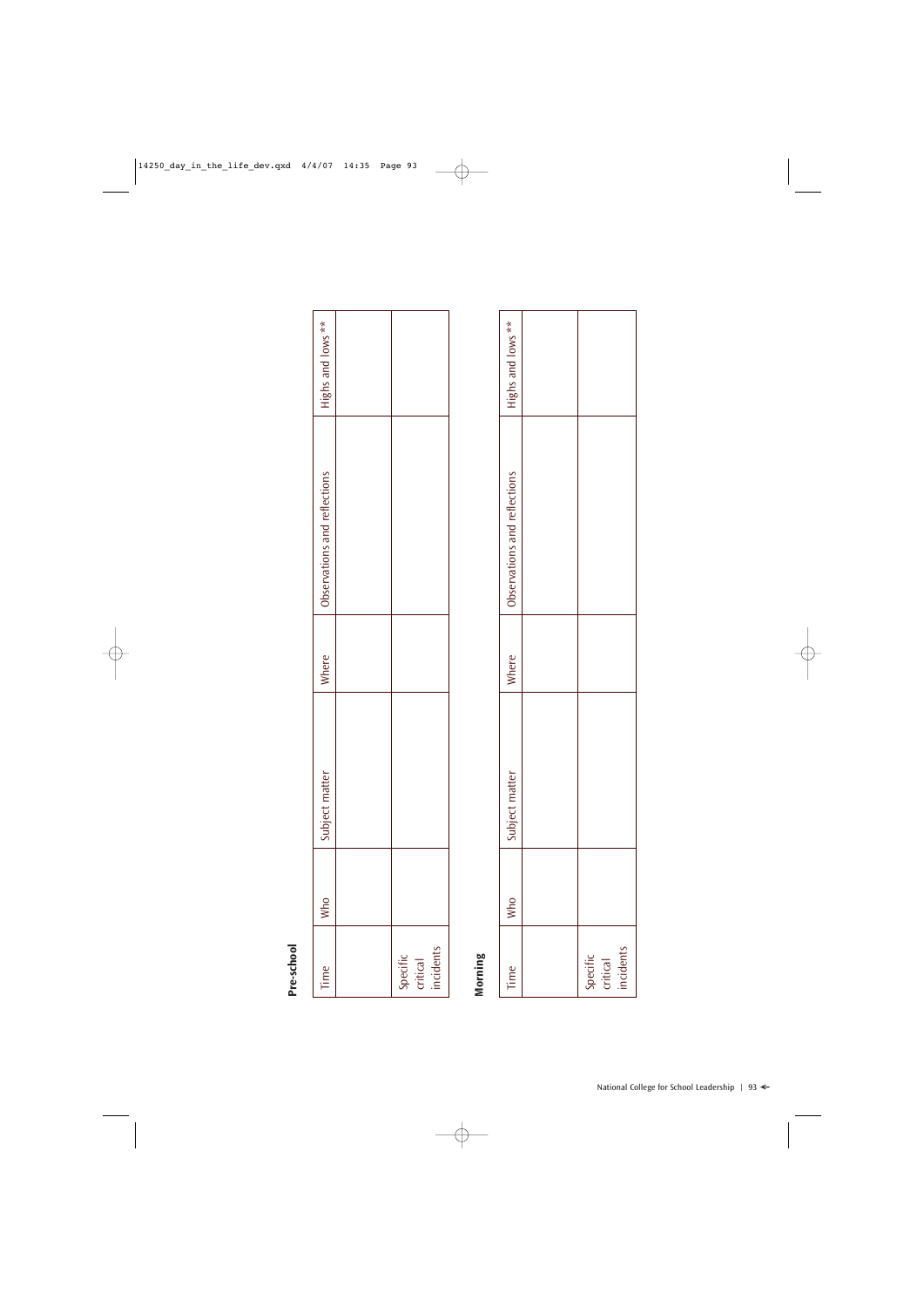| Highs and lows **            |                                        |                                   |
|------------------------------|----------------------------------------|-----------------------------------|
| Observations and reflections |                                        |                                   |
| Where                        |                                        |                                   |
| Subject matter               |                                        |                                   |
| Who                          |                                        |                                   |
| Time                         |                                        | Specific<br>critical<br>incidents |
|                              |                                        |                                   |
|                              | National College for School Leadership |                                   |

# Afternoon **Afternoon**

| Time                              | $\cdot$ Who | latter<br>subject m | Where | Observations and reflections | Highs and lows ** |
|-----------------------------------|-------------|---------------------|-------|------------------------------|-------------------|
|                                   |             |                     |       |                              |                   |
| Specific<br>critical<br>incidents |             |                     |       |                              |                   |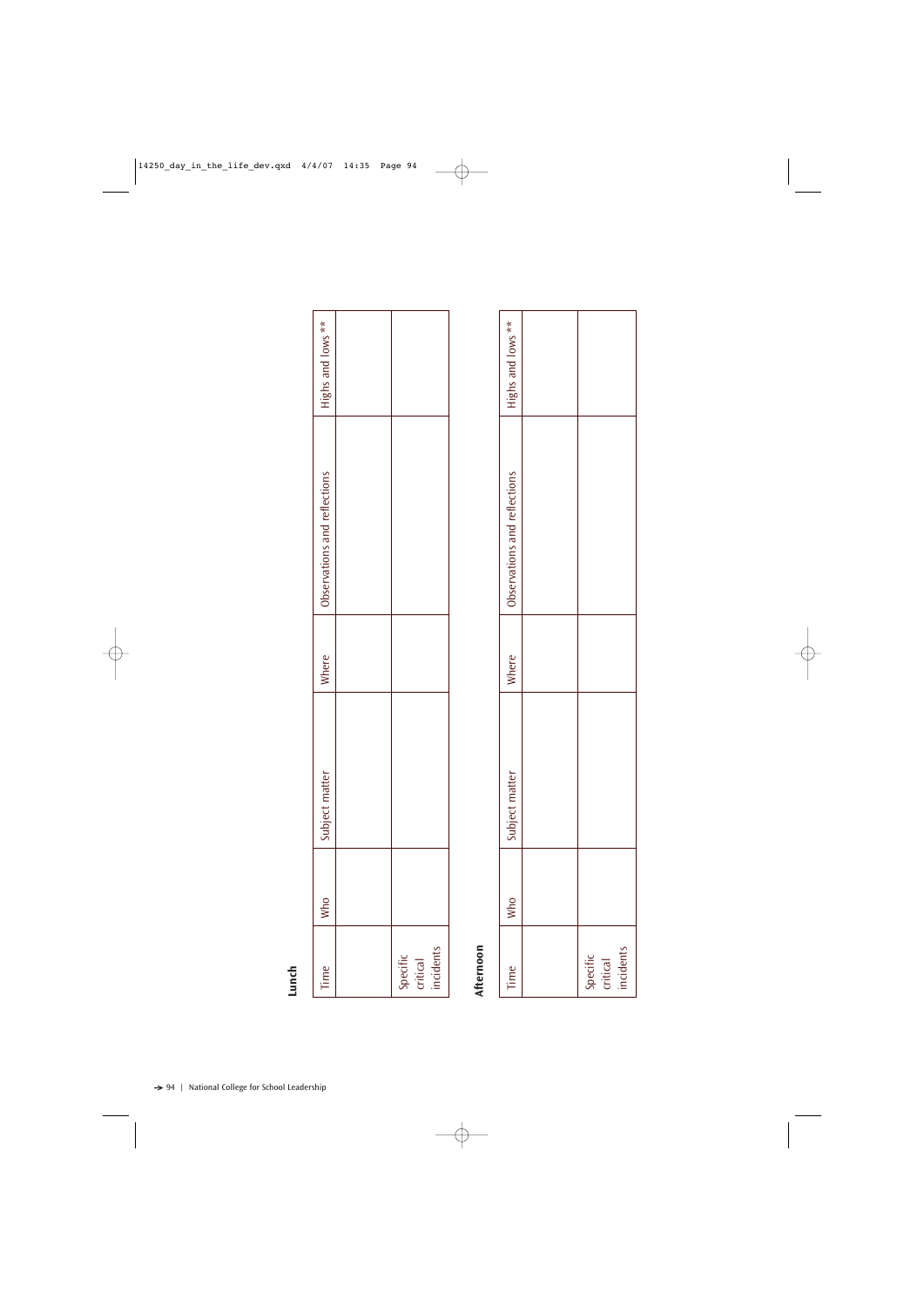# After school **After school**

| Time                              | Who | Subject matter | Where | Observations and reflections | Highs and lows ** |
|-----------------------------------|-----|----------------|-------|------------------------------|-------------------|
|                                   |     |                |       |                              |                   |
| Specific<br>critical<br>incidents |     |                |       |                              |                   |
|                                   |     |                |       |                              |                   |
|                                   |     |                |       |                              |                   |
|                                   |     |                |       |                              |                   |

Did you get everything done that you planned today? Did you get everything done that you planned today?

Will you be doing any more work when you leave school? (If yes, what and for how long?) Will you be doing any more work when you leave school? (If yes, what and for how long?)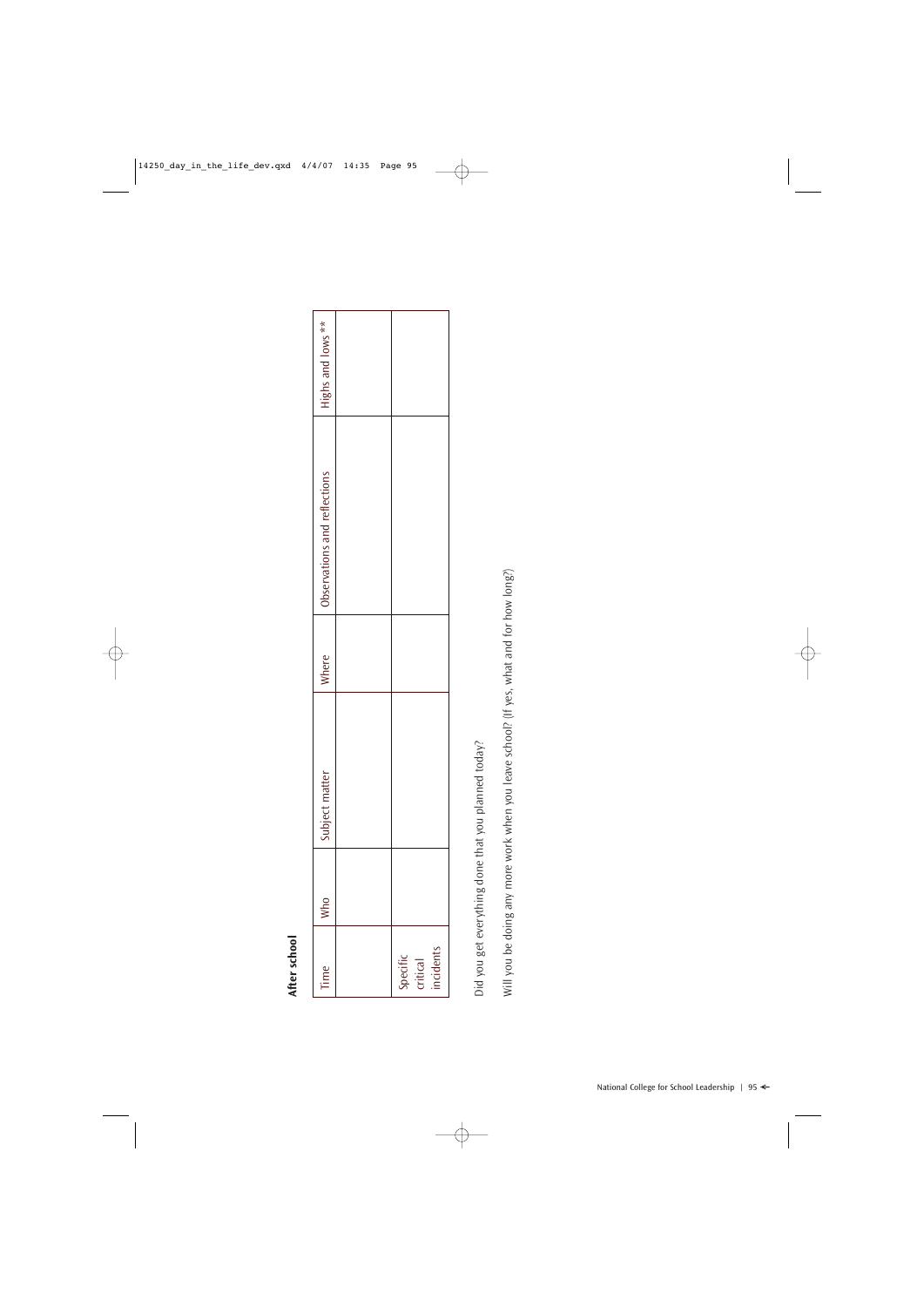# $\rightarrow$  Appendix 3

#### *Example interview schedule*

You will have spent a day work-shadowing and have had chance to see the journal prior to the interview. The purpose of the interview is to add detail to the picture of a headteacher's day as it emerges from the shadowing and the journal.

Some of the questions will be driven by what you see when shadowing the head. Some of the interview questions will be driven by the journal in which we will ask heads to highlight critical incidents as well as highs and lows. We will want to explore these in more depth. In addition to this there will be a number of generic questions that we will ask all the heads.

It's difficult to be too prescriptive with the questions around the workshadowing day and the journal at this stage as these will be driven by what you see and read.

*Please note that some of the questions may seem repetitive. This is to ensure adequate coverage of the issues. If you feel you have already addressed a question previously, please feel free to leave it out.*

**What does the working life of headteachers look like in 2006 in the current climate of complexity, relentless change and accountability?**

- 1. Was the day typical? Was there anything out of the ordinary?
	- a. Select a couple of incidents from the shadowing day and journal that seem to be highlights of the job. Prompts: Are these highlights of the job? Why? What are the other highlights of the job?
	- b. Select a couple of incidents from the shadowing day and journal that seem to be lows of the job. Prompts: Are these low points of the job for you? Why? What are the other lows of the job?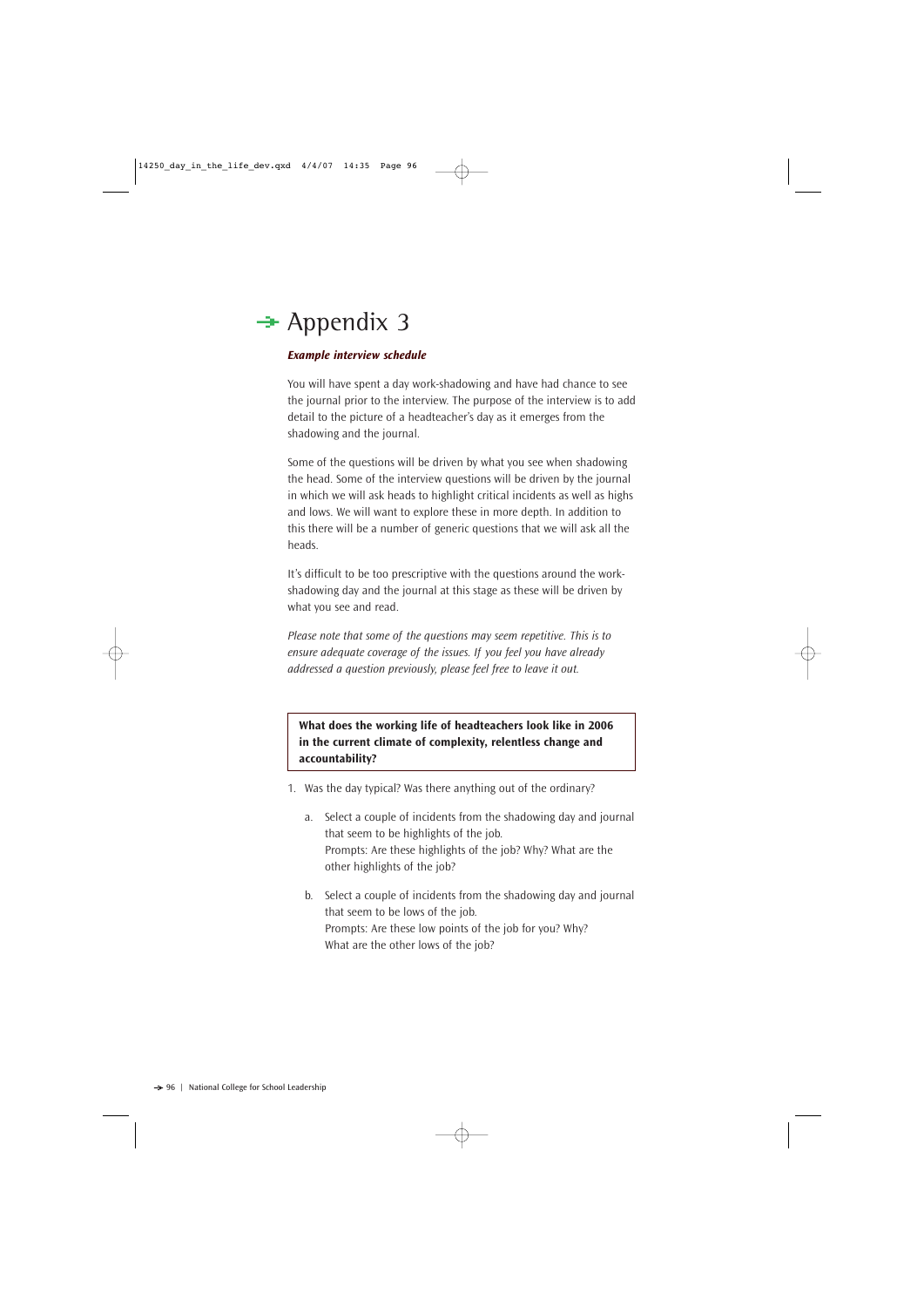- 2. Were the majority of the activities planned?
- 3. If there were three things you could choose to change headship, what would they be?

#### **Which elements of the job offer the most or least reward and satisfaction?**

- 4. Building on the highlights that we have discussed already, which elements of the job give you most reward and satisfaction: ie which are the best bits?
- 5. Can you give examples? [explore all] PROMPT: what energises you? What drives and enthuses you?
- 6. Which elements of the job give you least reward and satisfaction: ie which are the worst bits?

#### **What hinders work–life balance and well-being?**

- 7. Do you feel you have a good work–life balance?
	- a. If yes, what strategies do you adopt or put in place to maintain work–life balance?
	- b. How can we share this with others?
	- c. If no, what would need to change to give you a good work–life balance?
- 8. What are the lows of the job?
- 9. Are there any aspects of your job that others could help you with?
- 10. If yes, do you have enough capacity within the school to delegate tasks to others?
- 11. If you could choose three things to improve work–life balance, what would they be?

#### **What contributes to a positive work–life balance?**

12. What are the key things that help promote your well-being?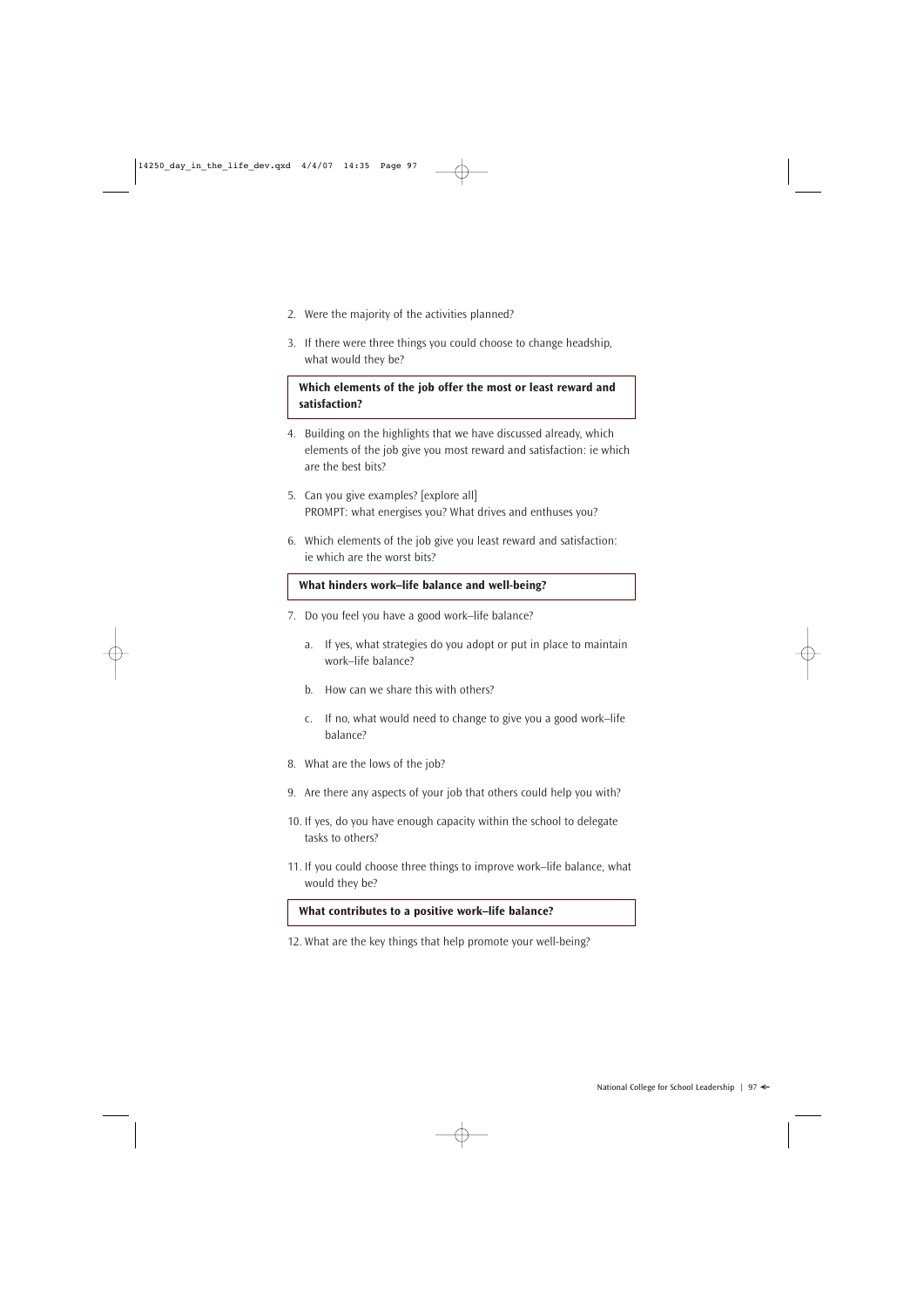13. What sustains you in really difficult times? Please give examples.

14. What do you do to relax?

#### **Other**

#### **Biographical questions**

- Marital status: married, single, other
- Children: yes, no? If yes, how many?
- Date of birth
- Years in current post
- Years in headship
- Number of headship posts: first, second, third, etc
- What professional development has supported your leadership role?
- Do you hold the National Professional Qualification for Headship (NPQH)?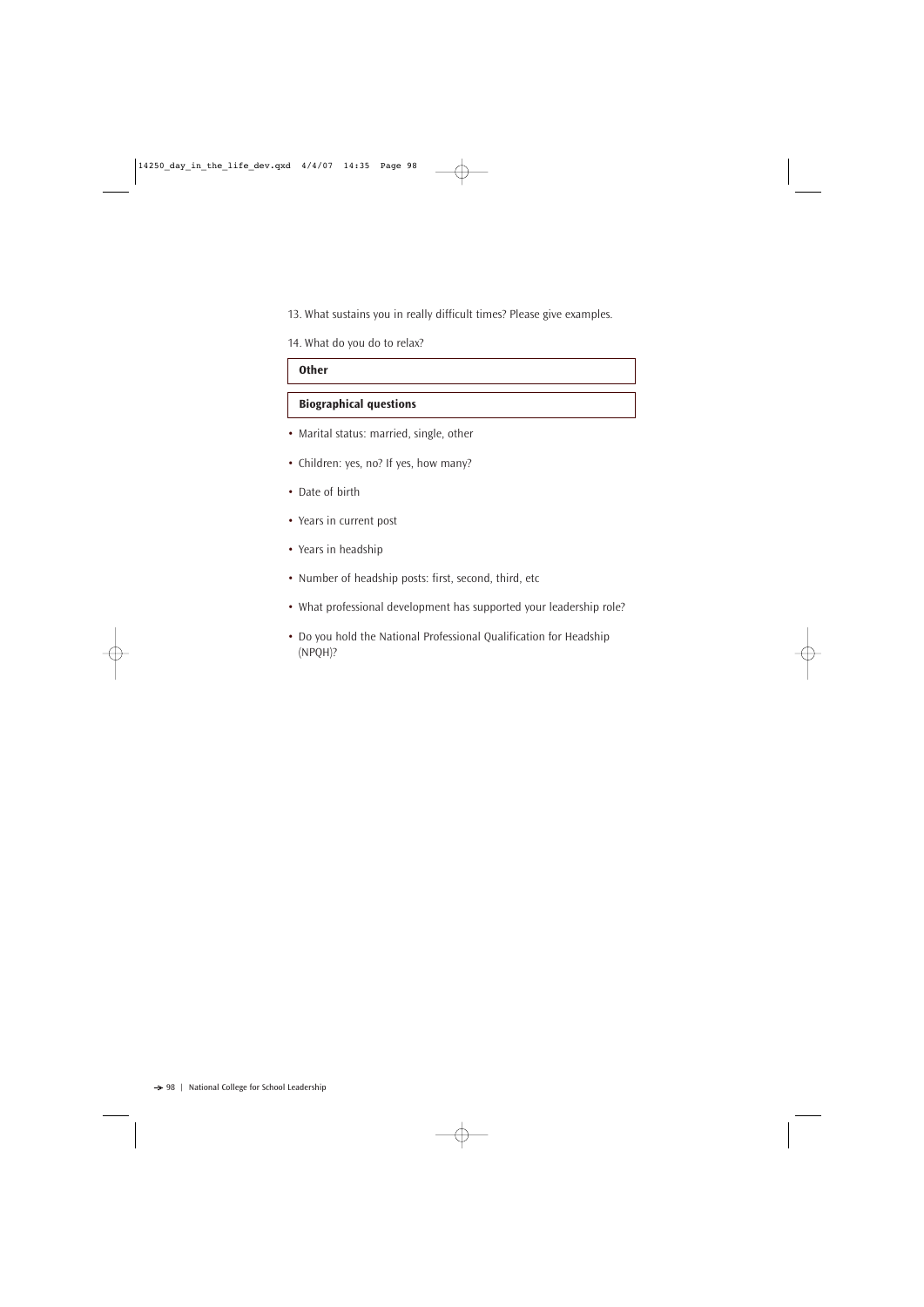# $\rightarrow$  Appendix 4

*Data analysis – key emerging themes template*

| Name of researcher | Name of headteacher | Name of school | Context (urban, suburban, rural) | on roll)<br>Size (number of pupils | Free school meals (Ofsted: average, below average,<br>above average) | Special educational needs (Ofsted: average,<br>below average, above average) | Leadership rating (Ofsted: good, satisfactory, etc) |  |
|--------------------|---------------------|----------------|----------------------------------|------------------------------------|----------------------------------------------------------------------|------------------------------------------------------------------------------|-----------------------------------------------------|--|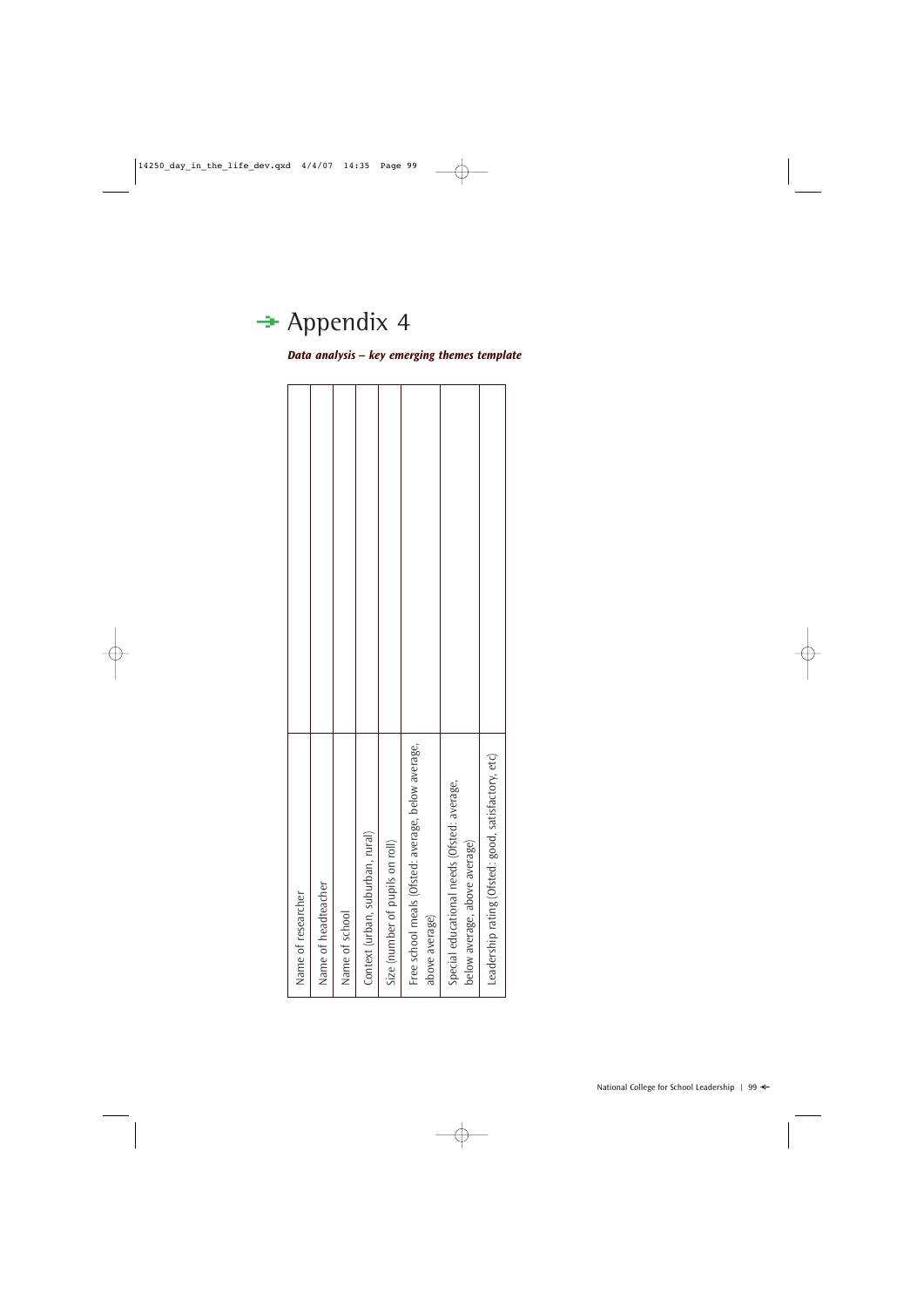# **Biographical questions**

|                               |                                         |                    |               |                       |                   | Number of headship posts (first, second, third, etc) |                                             | Do you hold the National Professional Qualification |
|-------------------------------|-----------------------------------------|--------------------|---------------|-----------------------|-------------------|------------------------------------------------------|---------------------------------------------|-----------------------------------------------------|
|                               | Marital status (married, single, other) |                    |               |                       |                   |                                                      | What professional development has supported |                                                     |
| <b>Biographical questions</b> |                                         | Number of children | Date of birth | Years in current post | Years in headship |                                                      | your leadership role?                       | for Headship (NPQH)?                                |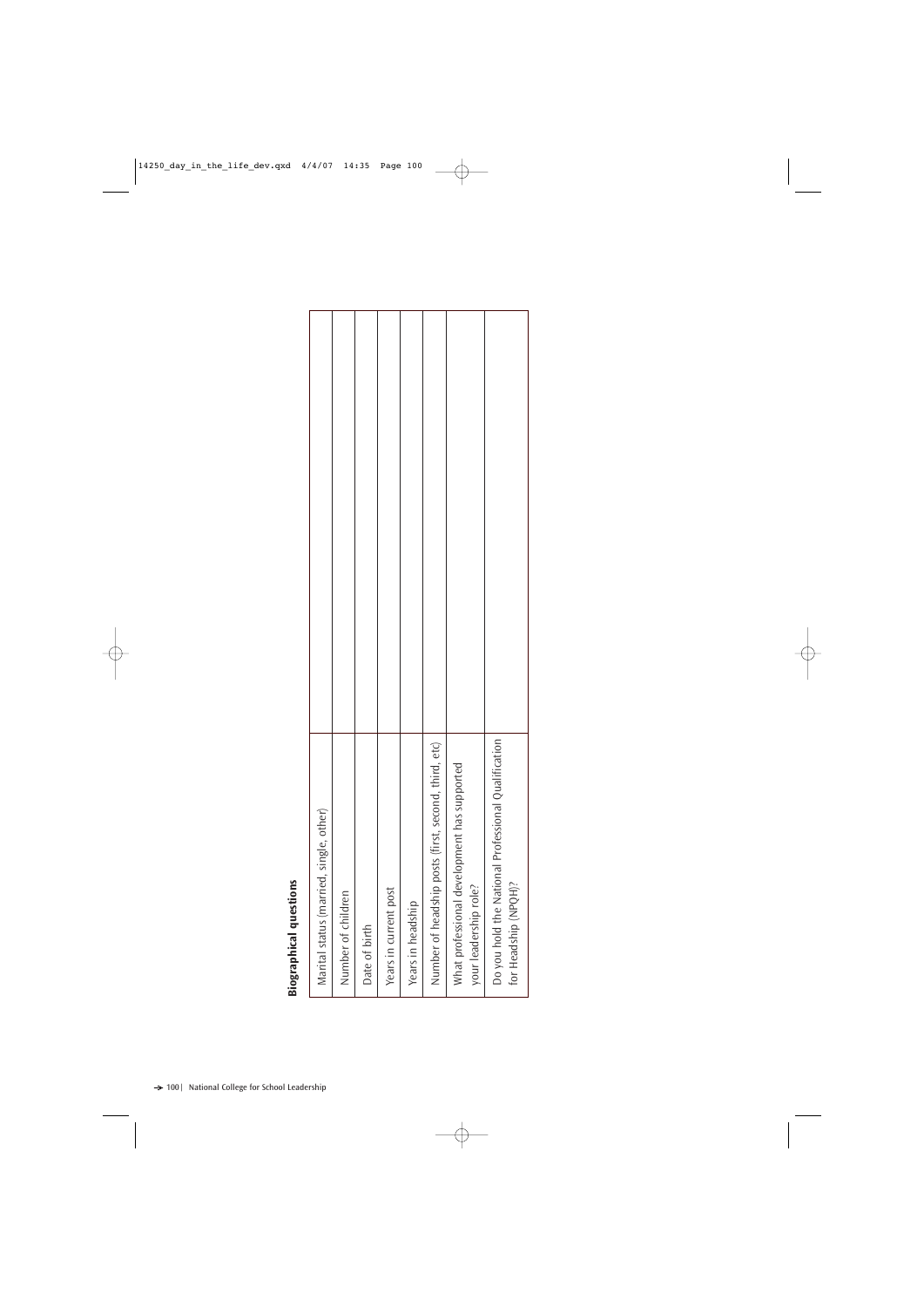| Source                                                                                                                                                                    | Journal                   | Observation | Interview |
|---------------------------------------------------------------------------------------------------------------------------------------------------------------------------|---------------------------|-------------|-----------|
| relentless change and accountability?<br>the current climate of complexity,<br>headteachers look like in 2006 in<br>1. What does the working life of<br>List summary here |                           |             |           |
| do to change headship, what would<br>1a. If there were three things you could<br>List summary here<br>they be?                                                            |                           |             |           |
| most or least reward and satisfaction?<br>2. Which elements of the job offer the<br>List summary here                                                                     |                           |             |           |
| *Please include key quotations in the s                                                                                                                                   | summary for each question |             |           |

each dheann **\*Please include key quotations in the summary for each question** ē summary un un cunning key quo **IIIICIDIUS** Piease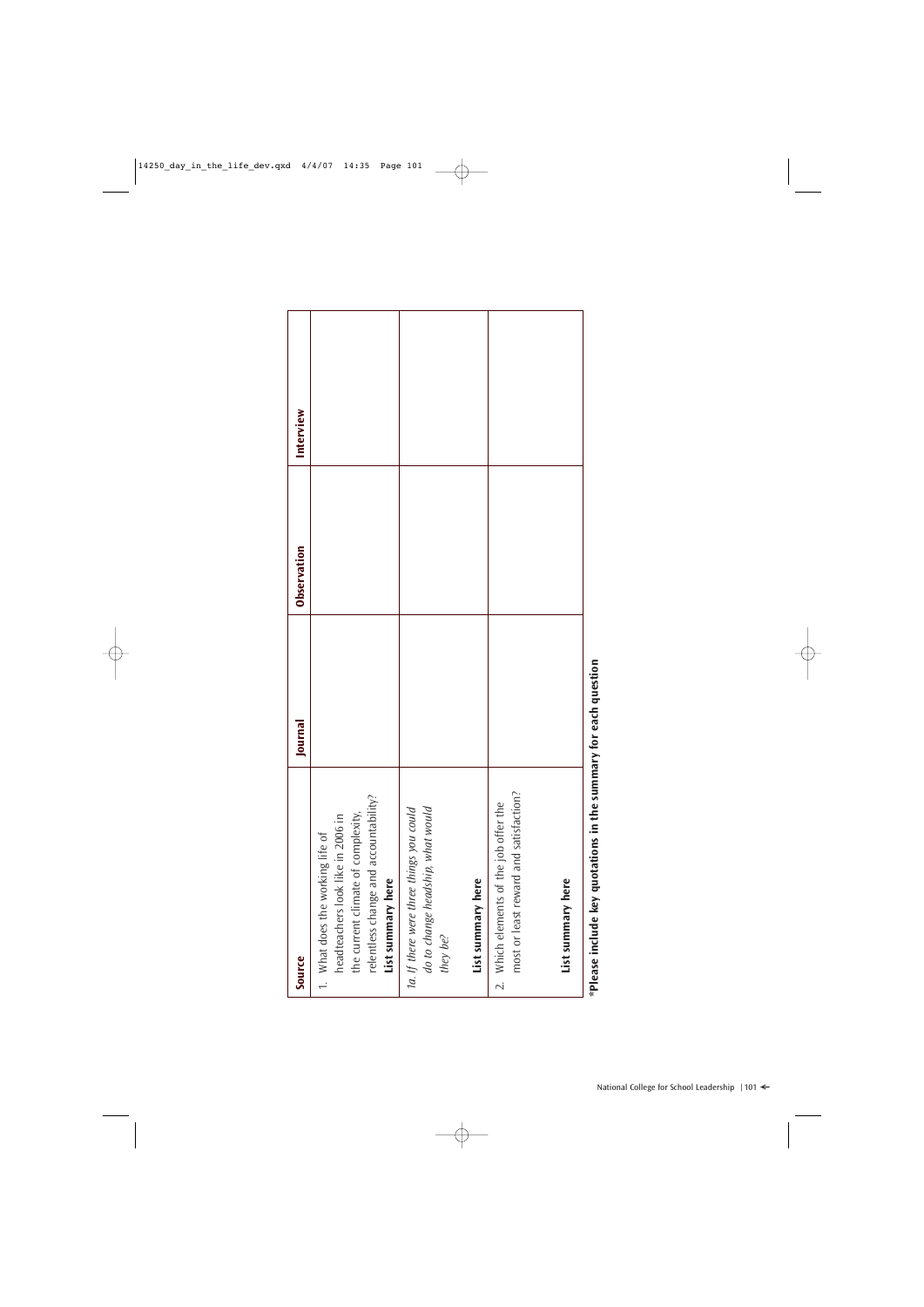| Source                                                                                                                                                                                                           | Journal | Observation | Interview |
|------------------------------------------------------------------------------------------------------------------------------------------------------------------------------------------------------------------|---------|-------------|-----------|
| What contributes to a positive work-life<br>balance (including any coping strategies<br>and whether the headteacher felt that<br>they had a good work-life balance)?<br>List summary here<br>$\ddot{\mathrm{c}}$ |         |             |           |
| 4. What hinders work-life balance and<br>List summary here<br>well-being?                                                                                                                                        |         |             |           |
| work-life balance, what would they be?<br>4a. If you could choose 3 things to improve<br>List summary here                                                                                                       |         |             |           |

each question **\*Please include key quotations in the summary for each question** Please include key quotations in the summary for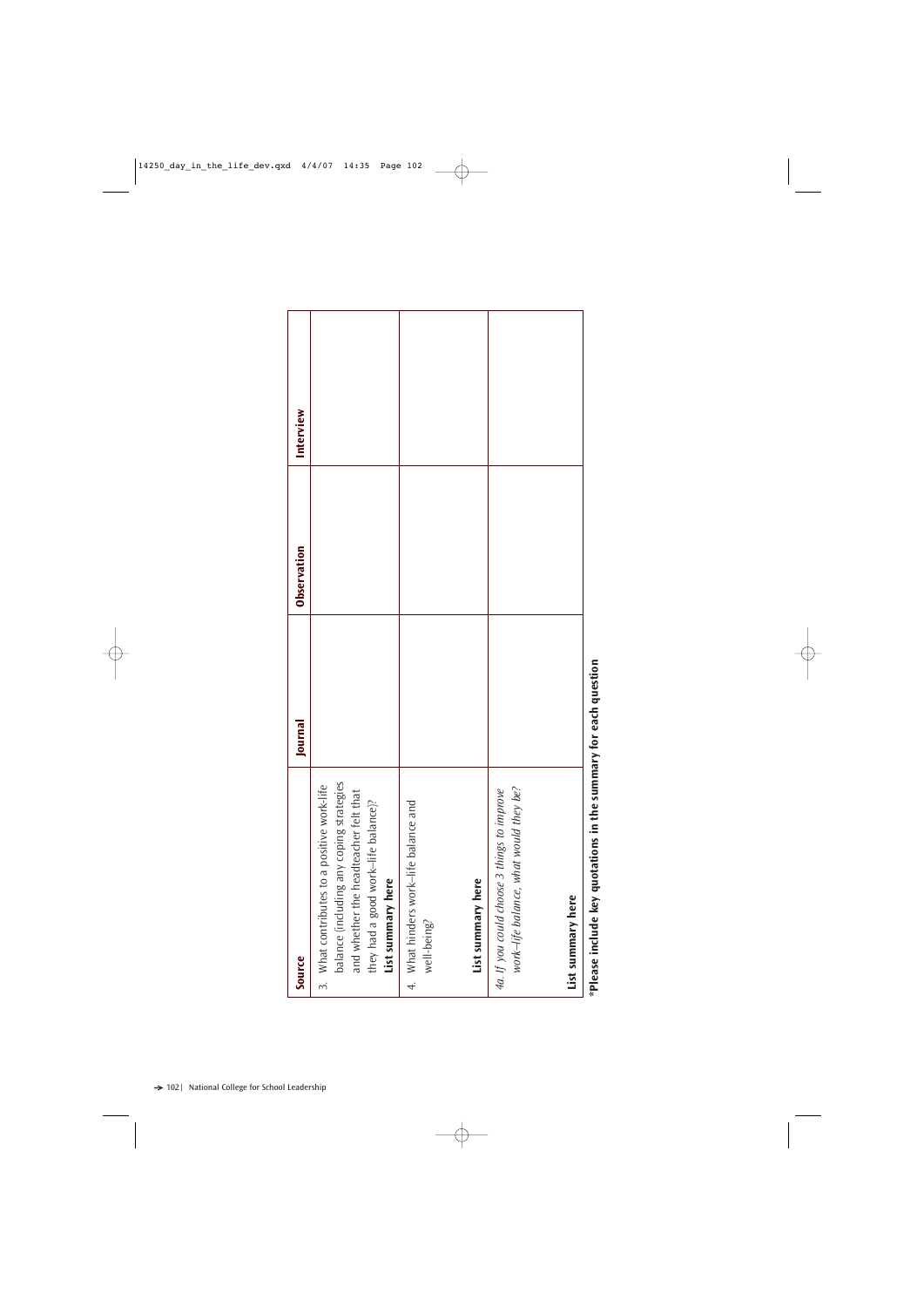#### **Notes on headteacher's journal**

| <b>Highs</b>      | Lows              | <b>Critical incidents</b> |
|-------------------|-------------------|---------------------------|
| List summary here | List summary here | List summary here         |
|                   |                   |                           |
|                   |                   |                           |
|                   |                   |                           |
|                   |                   |                           |
|                   |                   |                           |
|                   |                   |                           |
|                   |                   |                           |
|                   |                   |                           |
|                   |                   |                           |
|                   |                   |                           |
|                   |                   |                           |
|                   |                   |                           |
|                   |                   |                           |
|                   |                   |                           |
|                   |                   |                           |
|                   |                   |                           |
|                   |                   |                           |
|                   |                   |                           |
|                   |                   |                           |
|                   |                   |                           |
|                   |                   |                           |
|                   |                   |                           |
|                   |                   |                           |
|                   |                   |                           |
|                   |                   |                           |
|                   |                   |                           |